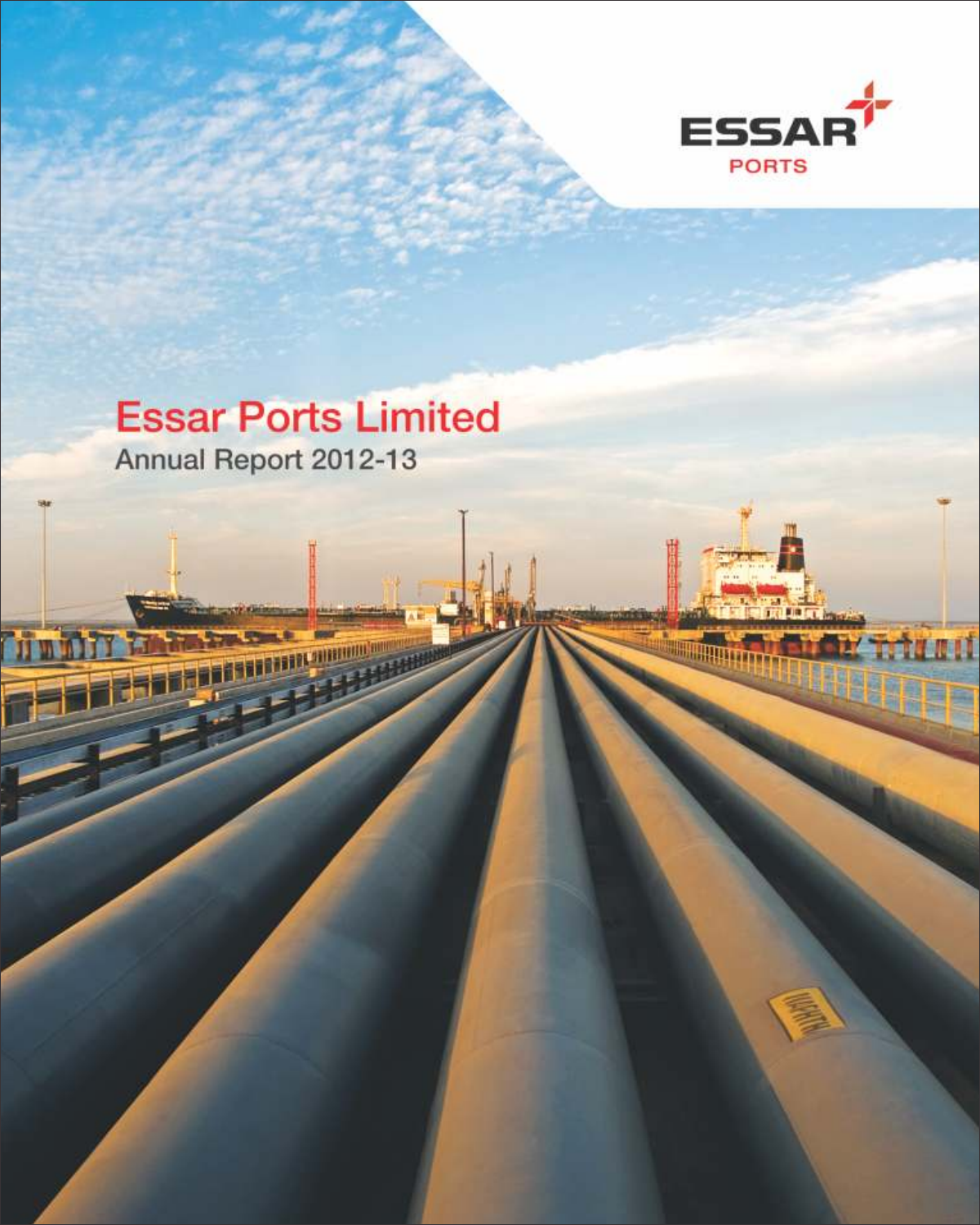

## **CORPORATE INFORMATION**

#### **BOARD OF DIRECTORS (31.7.2013)**

**Dilip J. Thakkar** Independent Director

**R. N. Bansal** Independent Director

**Deepak Kumar Varma** Independent Director

**T. S. Narayanasami** Independent Director

**N. C. Singhal (w.e.f. 18.7.2013)** Independent Director

**Dr. Jose Paul (w.e.f. 18.7.2013)** Independent Director

**Michael P. Pinto (w.e.f. 18.7.2013)** Independent Director

**P. K. Srivastava (w.e.f. 16.12.2012) Director** 

**Jan Adam Director** 

**Rajiv Agarwal** CEO & Managing Director

**K. K. Sinha** Wholetime Director

**Shailesh Sawa**  Director Finance

**COMPANY SECRETARY** Manoj Contractor

**AUDITORS** Deloitte Haskins & Sells

#### **AUDIT COMMITTEE**

R. N. Bansal Deepak Kumar Varma T. S. Narayanasami

#### **SHAREHOLDERS' GRIEVANCE COMMITTEE**

R. N. Bansal Deepak Kumar Varma Rajiv Agarwal Shailesh Sawa

#### **SHARE TRANSFER COMMITTEE**

Rajiv Agarwal K. K. Sinha Shailesh Sawa

#### **COMPENSATION COMMITTEE**

R. N. Bansal Dilip J. Thakkar Deepak Kumar Varma

#### **REGISTRAR & TRANSFER AGENTS**

Data Software Research Company Private Limited 19, Pycrofts Garden Road Off. Haddows Road, Nungambakkam Chennai 600 006 Tel: + 91 44 2821 3738, 2821 4487 Fax: +91 44 2821 4636 e-mail: essar.ports@dsrc-cid.in

#### **REGISTERED OFFICE**

Administrative Building Essar Refinery Complex Okha Highway (SH-25) Taluka Khambhalia District Jamnagar, Gujarat 361 305 Tel: +91 2833 661449 Fax: +91 2833 662929 e-mail: epl.secretarial@essar.com

#### **ADMINISTRATIVE OFFICE**

Tower 2, Equinox Business Park Off. Bandra Kurla Complex L.B.S. Marg, Kurla (West) Mumbai 400 070 Tel: +91 22 6733 5000 Fax: +91 22 6708 2188 e-mail: epl.secretarial@essar.com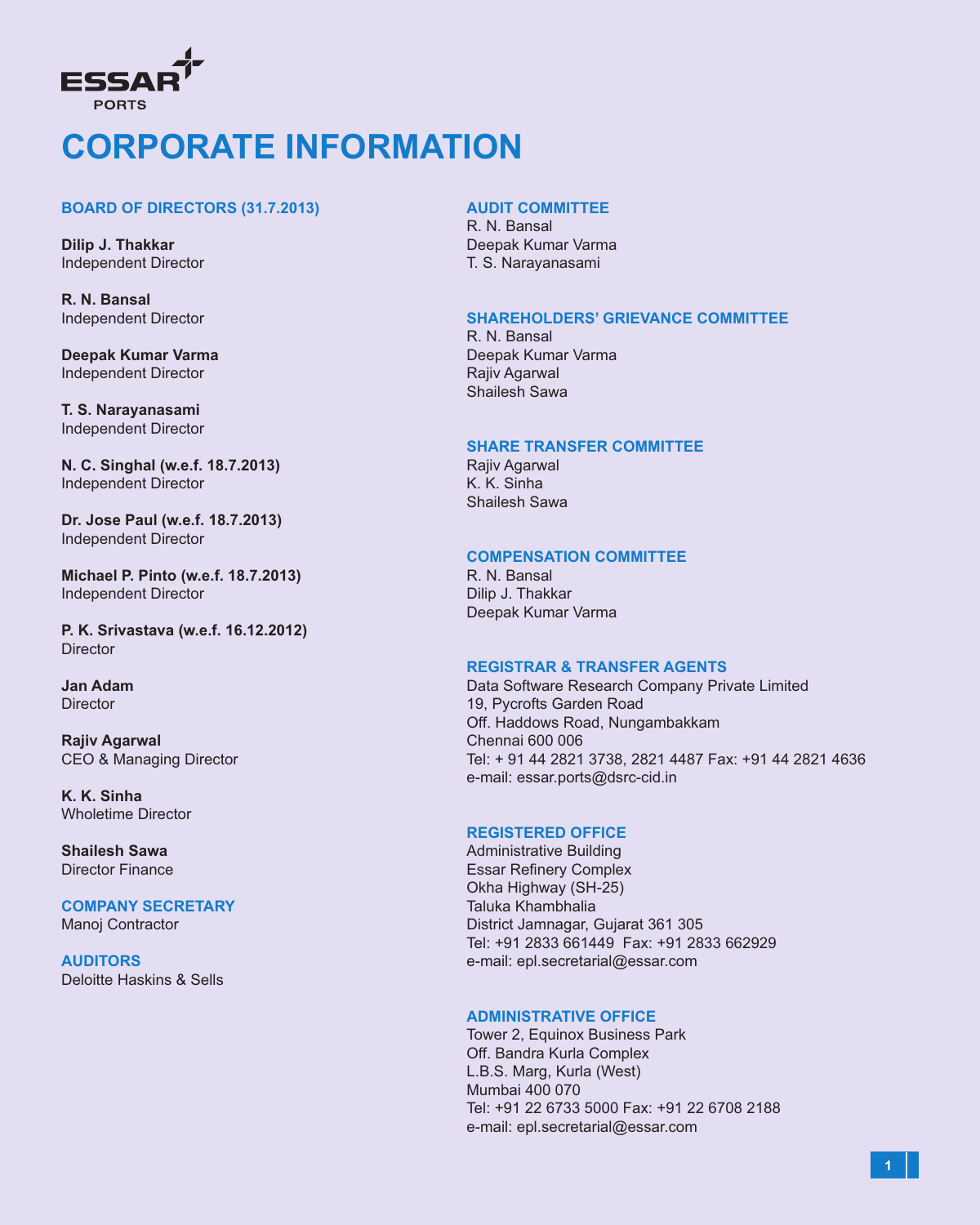

# **NOTICE TO MEMBERS**

Notice is hereby given that the Thirty-Seventh Annual General Meeting of Essar Ports Limited will be held at the Registered Office of the Company at Administrative Building, Essar Refinery Complex, Okha Highway (SH – 25), Taluka Khambhalia, Distt. - Jamnagar, Gujarat 361305 on Thursday, September 26, 2013 at 2.30 p.m. to transact the following business:

#### **ORDINARY BUSINESS**

- 1. To receive, consider and adopt the Profit and Loss Account for the year ended March 31, 2013 and the Audited Balance Sheet as on that date and the Reports of the Board of Directors and Auditors thereon.
- 2. To declare a dividend on equity shares.
- 3. To appoint a Director in the place of Shri. Dilip J. Thakkar, who retires by rotation and being eligible, offers himself for re-appointment.
- 4. To appoint a Director in the place of Shri. T. S. Narayanasami, who retires by rotation and being eligible, offers himself for re-appointment.
- 5. To re-appoint Messrs. Deloitte Haskins & Sells, Chartered Accountants, Ahmedabad having Registration No. 117365W as Statutory Auditors of the Company to hold office from the conclusion of this Annual General Meeting until the conclusion of the next Annual General Meeting and to fix their remuneration.

#### **SPECIAL BUSINESS**

6. To consider and if thought fit, to pass with or without modification, the following resolution as an Ordinary resolution:

 "RESOLVED THAT Shri. P. K. Srivastava, who was appointed as an Additional Director by the Board of Directors pursuant to Section 260 of the Companies Act, 1956 and who holds office upto the date of this Annual General Meeting and in respect of whom the Company has received a notice in writing under Section 257 of the Companies Act, 1956, proposing his candidature for the office of Director be and is hereby appointed as a Director of the Company liable to retire by rotation."

 "RESOLVED FURTHER THAT the Board of Directors be and are hereby authorised to take all such steps as may be necessary, proper or expedient to give effect to this resolution."

7. To consider and if thought fit, to pass with or without modification, the following resolution as an Ordinary resolution:

 "RESOLVED THAT Shri. N. C. Singhal, who was appointed as an Additional Director by the Board of Directors pursuant to Section 260 of the Companies Act, 1956 and who holds office upto the date of this Annual General Meeting and in respect of whom the Company has received a notice in writing under Section 257

of the Companies Act, 1956, proposing his candidature for the office of Director be and is hereby appointed as a Director of the Company liable to retire by rotation."

 "RESOLVED FURTHER THAT the Board of Directors be and are hereby authorised to take all such steps as may be necessary, proper or expedient to give effect to this resolution."

8. To consider and if thought fit, to pass with or without modification, the following resolution as an Ordinary resolution:

 "RESOLVED THAT Dr. Jose Paul, who was appointed as an Additional Director by the Board of Directors pursuant to Section 260 of the Companies Act, 1956 and who holds office upto the date of this Annual General Meeting and in respect of whom the Company has received a notice in writing under Section 257 of the Companies Act, 1956, proposing his candidature for the office of Director be and is hereby appointed as a Director of the Company liable to retire by rotation."

 "RESOLVED FURTHER THAT the Board of Directors be and are hereby authorised to take all such steps as may be necessary, proper or expedient to give effect to this resolution."

9. To consider and if thought fit, to pass with or without modification, the following resolution as an Ordinary resolution:

 "RESOLVED THAT Shri. Michael Pinto, who was appointed as an Additional Director by the Board of Directors pursuant to Section 260 of the Companies Act, 1956 and who holds office upto the date of this Annual General Meeting and in respect of whom the Company has received a notice in writing under Section 257 of the Companies Act, 1956, proposing his candidature for the office of Director be and is hereby appointed as a Director of the Company liable to retire by rotation."

 "RESOLVED FURTHER THAT the Board of Directors be and are hereby authorised to take all such steps as may be necessary, proper or expedient to give effect to this resolution."

10. To consider and if thought fit, to pass with or without modification, the following resolution as a Special resolution:

 "RESOLVED THAT pursuant to the provisions of Section 198, 269, 309, 311 read with Schedule XIII and other applicable provisions, if any, of the Companies Act, 1956 (including any statutory modification(s) or re-enactment thereof for the time being in force) and subject to such approval from the Central Government or any other authority, as may be required, Shri. Rajiv Agarwal be and is hereby re-appointed as Managing Director of the Company for a period of three years with effect from July 24, 2013 on a remuneration as set out in the Explanatory Statement annexed to the notice convening this meeting with liberty to the Board of Directors (hereinafter referred to as "the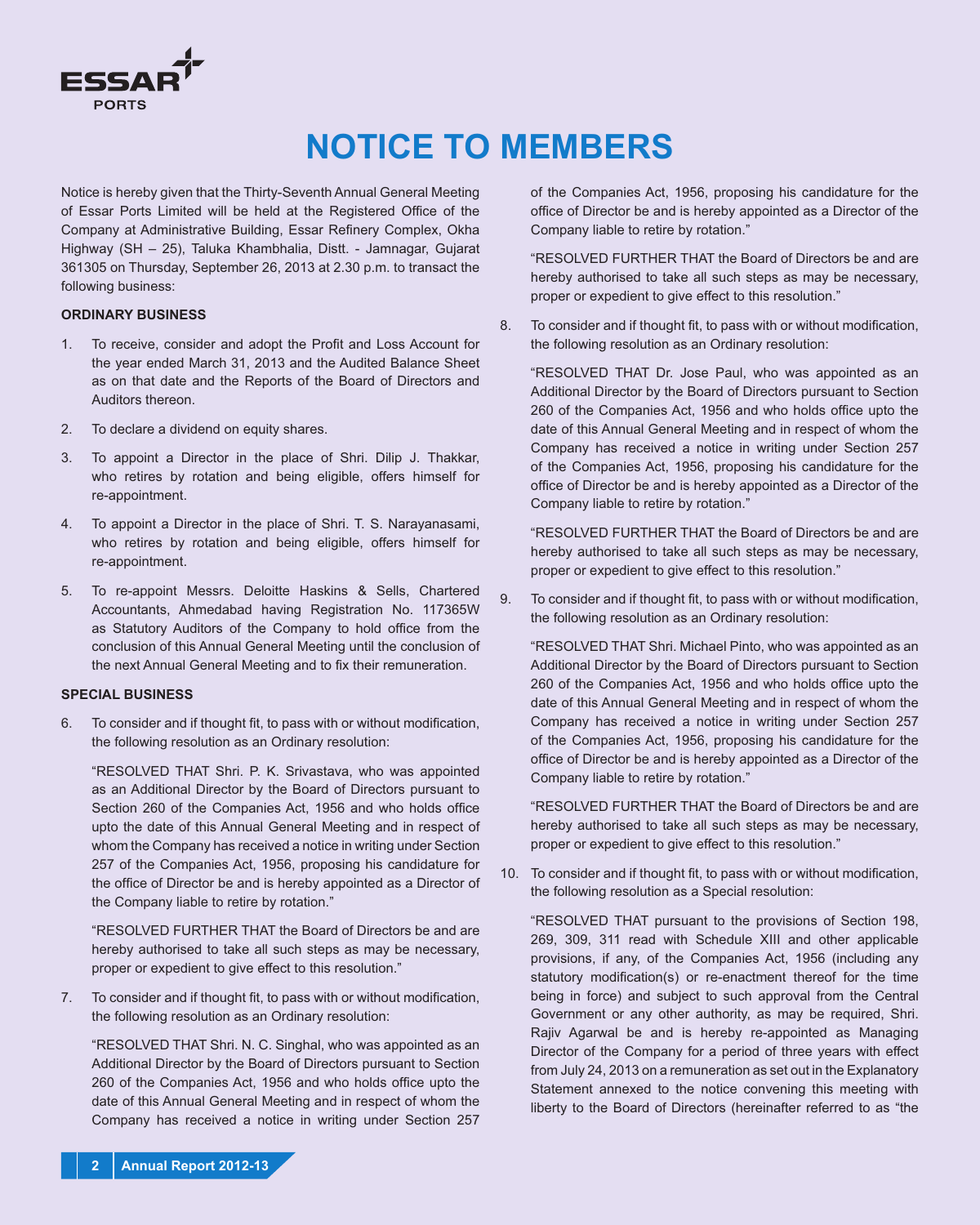Board" which term shall be deemed to include the Compensation Committee or any other committee of the Board formed for the purpose) to alter and vary the terms and conditions of the said appointment, as may be agreed to between the Board and Shri. Rajiv Agarwal."

 "RESOLVED FURTHER THAT the Board of Directors be and are hereby authorised to take all such steps as may be necessary, proper or expedient to give effect to this resolution."

11. To consider and if thought fit, to pass with or without modification, the following resolution as a Special resolution:

 "RESOLVED THAT pursuant to the provisions of Section 198, 269, 309, 311 read with Schedule XIII and other applicable provisions, if any, of the Companies Act, 1956 (including any statutory modification(s) or re-enactment thereof for the time being in force) and subject to such approval from the Central Government or any other authority, as may be required, Shri. Shailesh Sawa be and is hereby re-appointed as a Wholetime Director of the Company designated as Director Finance for a period of three years with effect from July 24, 2013 on a remuneration as set out in the Explanatory Statement annexed to the notice convening this meeting with liberty to the Board of Directors (hereinafter referred to as "the Board" which term shall be deemed to include the Compensation Committee or any other committee of the Board formed for the purpose) to alter and vary the terms and conditions of the said appointment, as may be agreed to between the Board and Shri. Shailesh Sawa."

 "RESOLVED FURTHER THAT the Board of Directors be and are hereby authorised to take all such steps as may be necessary, proper or expedient to give effect to this resolution."

12. To consider and if thought fit, to pass with or without modification, the following resolution as a Special resolution:

 "RESOLVED THAT pursuant to the provisions of Sections 81, 81(1A) and other applicable provisions, if any, of the Companies Act, 1956 (including any statutory modifications or re-enactments thereof, for the time being in force), enabling provisions of the Memorandum and Articles of Association of the Company, the Listing Agreements entered into by the Company with the Stock Exchanges where the shares of the Company are listed and in accordance with the guidelines issued by the Government of India (GOI), the Reserve Bank of India (RBI), the Securities and Exchange Board of India (SEBI) and / or any other competent authorities and clarifications thereof, issued from time to time, the applicable provisions of Foreign Exchange Management Act, 1999 (FEMA), Foreign Exchange Management (Transfer or issue of security by a person resident outside India) Regulations, 2000, Issue of Foreign Currency Convertible Bonds and Ordinary Shares (through Depository Receipt Mechanism) Scheme, 1993, Securities and Exchange Board of India (Issue of Capital and Disclosure Requirements) Regulations, 2009 and subject to such approvals, permissions, consents and sanctions, as may

be necessary from the GOI, RBI, SEBI and / or other competent authorities and subject to such conditions and modifications as may be prescribed or imposed by any of them while granting such approvals, permissions, consents and sanctions, which may be agreed to by the Board of Directors of the Company (hereinafter referred to as the Board, which term shall include any committee constituted / to be constituted by the Board for exercising the powers conferred on the Board by this Resolution), the consent of the Company be and is hereby accorded to the Board to create, offer, issue and allot (including with provisions for reservation on firm and / or competitive basis, for such part of issue and for such categories of persons including employees of the Company as may be permitted), in one or more tranches, Equity Shares and / or Equity Shares through Global Depository Securities (GDSs) / Receipts (GDRs) and / or American Depository Receipts (ADRs) and / or Optionally / Compulsorily Convertible / Foreign Currency Convertible Bonds (FCCBs) and / or Convertible Bonds, Convertible Debentures, fully or partly and / or any other instruments / securities, convertible into or exchangeable with Equity Shares and / or securities convertible into Equity Shares at the option of the Company and / or the holder(s) of such securities and / or securities linked to Equity Shares and / or securities with or without detachable / non detachable warrants and / or warrants with a right exercisable by the warrant holders to subscribe to Equity Shares and / or any instruments (hereinafter referred to as 'Securities' which terms shall *inter alia* include Equity Shares) or combination of Securities, with or without premium as the Board may, at its sole discretion decide by way of one or more public and / or private offerings in domestic and / or one or more international markets(s), with or without green shoe option, and / or private placement or issue through Prospectus, Institutional Placement Programme, Qualified Institutions Placement in accordance with the Guidelines for Qualified Institutions Placement prescribed under SEBI (Issue of Capital and Disclosure Requirements) Regulations, 2009 as amended or by anyone or more or a combination of the above modes / methods or otherwise and at such time or kinds, with or without an over allotment offer, and in one or more tranches, aggregating to an amount not exceeding US\$ 1,000,000,000 (United States Dollars One Billion only) or in equivalent Indian Rupees or any other currency to Domestic / Foreign Investors / Qualified Institutional Buyers / Institutional Investors / Foreign Institutional Investors/ Members / Employees / Non-Resident Indians / Companies / Bodies Corporate / Trusts / Mutual Funds / Banks / Financial Institutions / Insurance Companies / Pension Funds / Individuals or otherwise, whether shareholders of the Company or not and on such terms and conditions, as the Board may, at its sole discretion, at any time hereinafter decide."

 "RESOLVED FURTHER THAT for the purpose of giving effect to the above, the Board, in consultation with Lead Managers, Underwriters, Advisors, Merchant Bankers and / or other persons as appointed by the Company be and is hereby authorised to finalise the timing of the issue(s) / offering(s), including the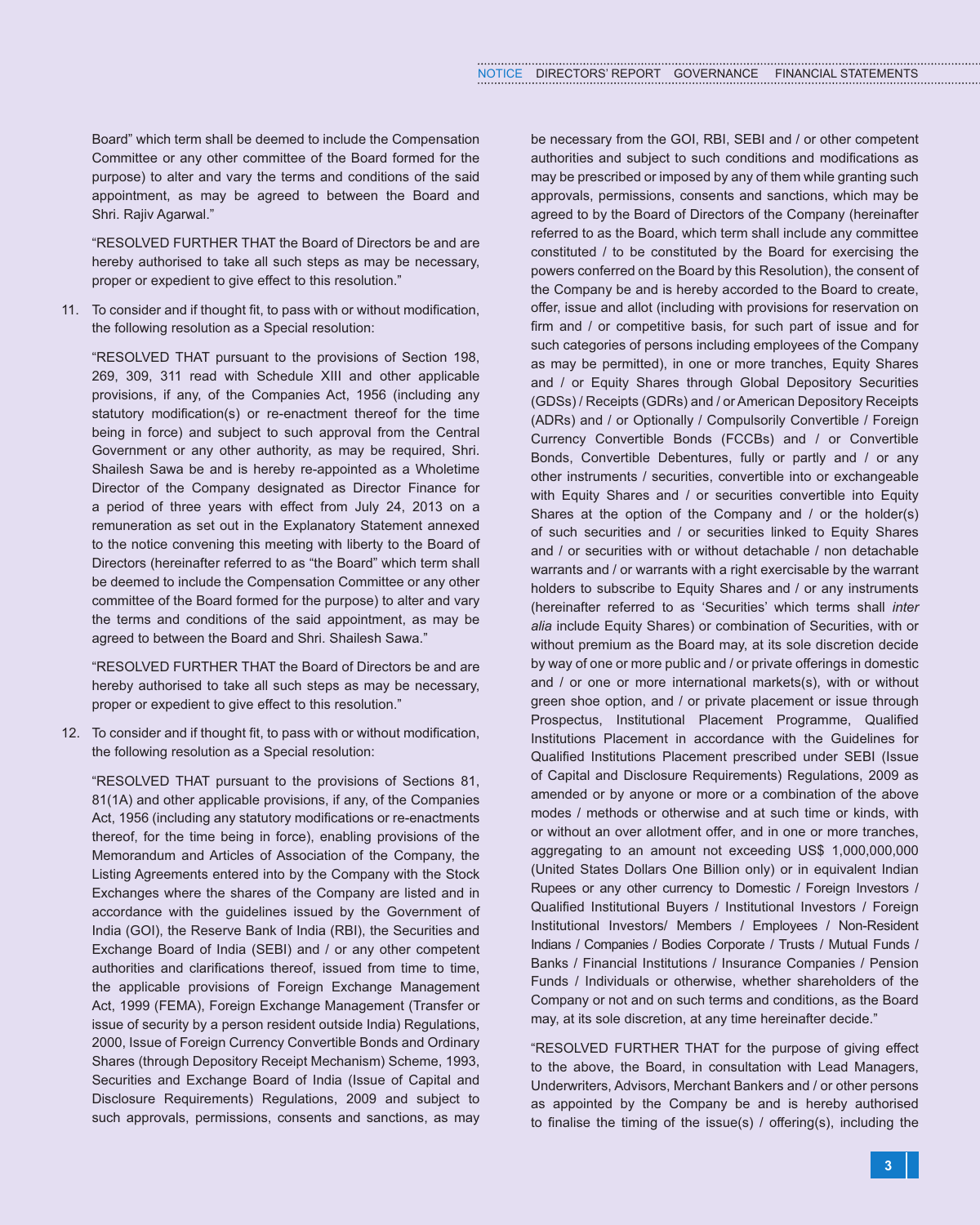

investors to whom the Securities are to be allotted and accept any modifications to the terms of issue as may be required and any other matter in connection with or incidental to the issue."

 "RESOLVED FURTHER THAT the Company and / or any entity, agency or body, authorised and / or appointed by the Company, may issue depository receipts representing the underlying Securities issued by the Company in negotiable, registered or bearer form with such features and attributes as are prevalent in domestic / international capital markets for instruments of this nature and to provide for the tradability and free transferability thereof as per practices and regulations (including listing on one or more stock exchange(s) in or outside India) and under the forms and practices prevalent in the domestic / international markets."

#### "RESOLVED FURTHER THAT:

- i. The equity shares issued and allotted directly or upon conversion, exchange, redemption or cancellation of other Securities when fully paid up, shall rank pari-passu with the existing equity shares of the Company;
- ii. The Relevant Date for determining the pricing of the Securities (whether on Qualified Institutions Placement to QIBs as per provisions of SEBI (Issue of Capital and Disclosure Requirements) Regulations, 2009 as amended or issue of equity shares underlying the GDSs / GDRs / ADRs or securities issued on conversion of FCCB(s) shall be the date of the meeting in which the Board decides to open the proposed issue or such date as may be notified by SEBI, the RBI or any other authority from time to time; and
- iii. For the purpose of giving effect to this resolution the Board be and is hereby authorised to do all such acts, deeds, matters and things as the Board may in its absolute discretion consider necessary, proper, expedient, desirable or appropriate for making the said issue as aforesaid and to settle any question, query, doubt or difficulty that may arise in this regard including the power to allot under subscribed portion, if any, in such manner and to such person(s) as the Board, may deem fit and proper in its absolute discretion to be most beneficial to the Company."

 "RESOLVED FURTHER THAT such of these Securities to be issued, which are not subscribed, may be disposed off by the Board in such manner and on such terms including offering /

placing them with Banks / Financial Institutions / Mutual Funds or otherwise as the Board may deem fit and proper in its absolute discretion."

 "RESOLVED FURTHER THAT the Board be and is hereby authorised to delegate all or any of the powers herein conferred by this resolution on it, to any Committee or Directors or any person or persons, as it may in its absolute discretion deem fit in order to give effect to this resolution."

By Order of the Board

| Mumbai        | <b>Manoj Contractor</b>  |
|---------------|--------------------------|
| July 18, 2013 | <b>Company Secretary</b> |

#### **Registered Office:**

Administrative Building, Essar Refinery Complex Okha Highway (SH – 25), Taluka Khambhalia District Jamnagar, Gujarat 361 305

#### **Notes**:

- 1. **A MEMBER ENTITLED TO ATTEND AND VOTE AT THE MEETING IS ENTITLED TO APPOINT ONE OR MORE PROXIES TO ATTEND AND VOTE INSTEAD OF HIMSELF ON A POLL ONLY. THE PROXY NEED NOT BE A MEMBER OF THE COMPANY.**
- 2. Proxy forms in order to be effective should be deposited at the Registered Office of the Company not less than 48 hours before the time fixed for the meeting.
- 3. Members / Proxies should bring the attendance slip duly filled in for attending the meeting.
- 4. The Register of Members and Share Transfer Books of the Company shall remain closed from September 23, 2013 to September 26, 2013, both days inclusive.
- 5. The Explanatory Statement pursuant to section 173(2) of the Companies Act, 1956 relating to the Special Business at item Nos. 6 to 12 of the accompanying Notice is annexed.
- 6. Members desiring any information regarding the accounts are requested to write to the Company at Equinox Business Park, Tower-2 (First Floor), L.B.S. Marg, Off. Bandra Kurla Complex, Kurla (West), Mumbai 400 070 atleast 7 days before the date of the Meeting to enable the Company to keep the information ready.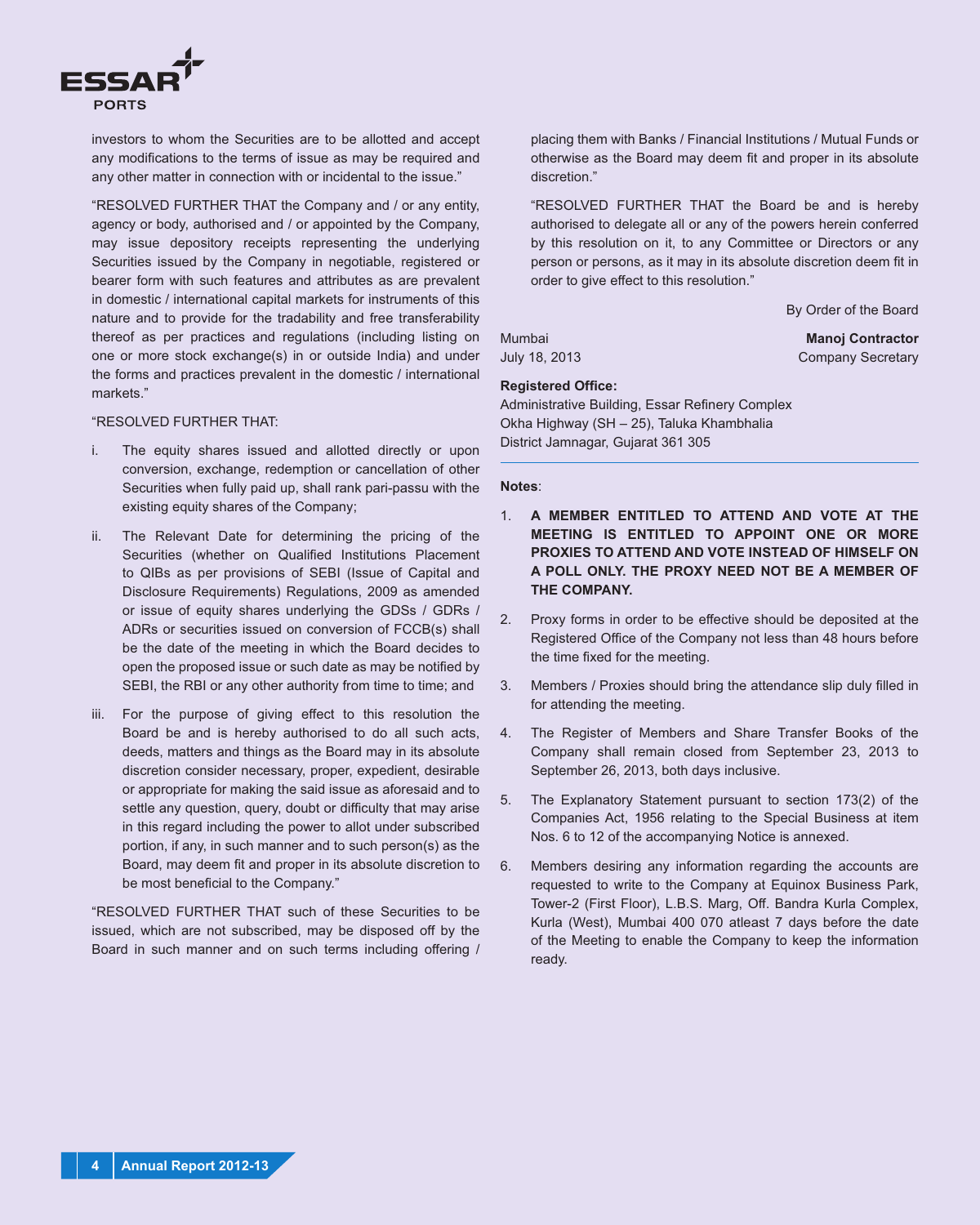### **ANNEXURE TO NOTICE**

#### Explanatory Statement pursuant to Section 173(2) of the Companies Act, 1956

#### **Item No. 6**

Shri. P. K. Srivastava has been appointed as an Additional Director of the Company with effect from October 16, 2012. In terms of Section 260 of the Companies Act, 1956 and in accordance with Article 73 of the Articles of Association of the Company, Shri. Srivastava holds office upto the date of the ensuing Annual General Meeting.

Shri. Srivastava has done his M.Sc., (Physics) from University of Lucknow (India) and M.A., (Management Studies) from University of Leeds (UK) and has been consistently placed in First Class / Distinction in academics.

Shri. Srivastava has a rich experience of 45 years in various commercial organisations in India and abroad (mainly Public Sector undertakings in India and Kingdom of Saudi Arabia) with about 15 years as Director on the Board of which 10 years as the Chairman and Managing Director of Shipping Corporation of India Limited, a group "A" Public Sector Undertaking in India with an annual turnover in excess of USD 1 billion.

Shri. Srivastava thereafter joined Emirates Trading Agency L.L.C., Dubai, UAE as Group Advisor (Trading & Shipping Division). Shri. Srivastava was responsible for the overall management of large business enterprises mainly in the fields of Shipping, Oil Transportation and Infrastructure Development.

Shri. Srivastava was the Chairman and Managing Director of Shipping Corporation of India Limited. He was the President of Indian National Shipowners' Association and Association of Multimodal Transport Operators of India.

He was also the Chairman of Irano-Hind Shipping Company Limited and Indian National Committee of American Bureau of Shipping (ABS) and Member of ABS and its council. He was also a Director on the Board of Steamship Mutual Underwriting Association Limited (SMUL), London, Indian Register of Shipping and Cochin Shipyard Limited. He also held the position of Chairman of India, Pakistan, Bangladesh, Ceylon Conference. Shri. Srivastava was also a member of Institute of Public Enterprises, Hyderabad, Board of Governors and World Maritime University and National Shipping Board.

Shri. Srivastava is currently a Director on the Board of following other public limited companies viz., Essar Shipping Limited, Essar Bulk Terminal Limited, Vadinar Oil Terminal Limited, Vadinar Ports & Terminals Limited, Essar Bulk Terminal Paradip Limited, Essar Oilfield Services India Limited, Essar Logistics Limited, Essar Paradip Terminals Limited and Essar Bulk Terminal (Salaya) Limited.

The Company has received a notice from a member under Section 257 of the Companies Act, 1956, with requisite deposit proposing the name of Shri. Srivastava as a candidate for the office of Director of the Company.

The Board is of the opinion that the appointment of Shri. Srivastava would be in the best interest of the Company. The Board accordingly recommends the resolution at item No. 6 of the accompanying notice for your approval.

None of the Directors other than Shri. Srivastava are concerned or interested in the resolution at item No. 6 of the accompanying Notice.

#### **Item No. 7**

Shri. N. C. Singhal has been appointed as an Additional Director of the Company with effect from July 18, 2013. In terms of Section 260 of the Companies Act, 1956 and in accordance with Article 73 of the Articles of Association of the Company, Shri. Singhal holds office upto the date of the ensuing Annual General Meeting.

Shri. Singhal is a post graduate in Economics, Statistics & Administration and is professionally educated from IIM, Ahmedabad and Kolkata and IIT, Kanpur.

Shri. Singhal had founded the erstwhile SCICI Limited and served as its Chief Executive Officer and Managing Director. Shri. Singhal has also served as a Senior Executive of The Industrial Credit & Investment Corporation of India Limited (since renamed as ICICI Limited) for 15 years and Oil & Natural Gas Commission. He has vast experience in the field of Banking and Finance.

Shri. Singhal has been a Banking Expert to the Industrial Development Bank of Afghanistan, Kabul and Consultant and Management Specialist with the Asian Development Bank, Manila.

Shri. Singhal is currently a director on the Board of following other public limited companies viz., Deepak Fertilisers and Petrochemicals Corporation Limited, Max India Limited, Birla Sunlife Asset Management Company Limited, Tolani Shipping Company Limited, SCI Forbes Limited, Binani Industries Limited, Forbes Bumi Armada Limited, Amal Limited, Capital First Limited, Forbes Bumi Armada Offshore Limited and Essar Bulk Terminal Limited.

Shri. Singhal is also Chairman of the Audit Committee of Deepak Fertilisers and Petrochemicals Corporation Limited, Max India Limited, Tolani Shipping Company Limited and Amal Limited and member of the Audit Committee of Binani Industries Limited and Capital First Limited. Mr. Singhal is also Chairman of the Shareholders' Grievance Committee of Amal Limited and member of the Shareholders' Grievance Committee of Max India Limited and Binani Industries Limited.

The Company has received a notice from a member under Section 257 of the Companies Act, 1956, with requisite deposit proposing the name of Shri. Singhal as a candidate for the office of Director of the Company.

The Board is of the opinion that the appointment of Shri. Singhal would be in the best interest of the Company. The Board accordingly recommends the resolution at item No. 7 of the accompanying notice for your approval.

None of the Directors other than Shri. Singhal are concerned or interested in the resolution at item No. 7 of the accompanying Notice.

#### **Item No. 8**

Dr. Jose Paul has been appointed as an Additional Director of the Company with effect from July 18, 2013. In terms of Section 260 of the Companies Act, 1956 and in accordance with Article 73 of the Articles of Association of the Company, Dr. Paul holds office upto the date of the ensuing Annual General Meeting.

Dr. Jose Paul is a post graduate in M.A. (Political Science) from the University of Mysore and has secured a PhD degree in Port Management from University of Wales, Cardiff, United Kingdom with considerable credit.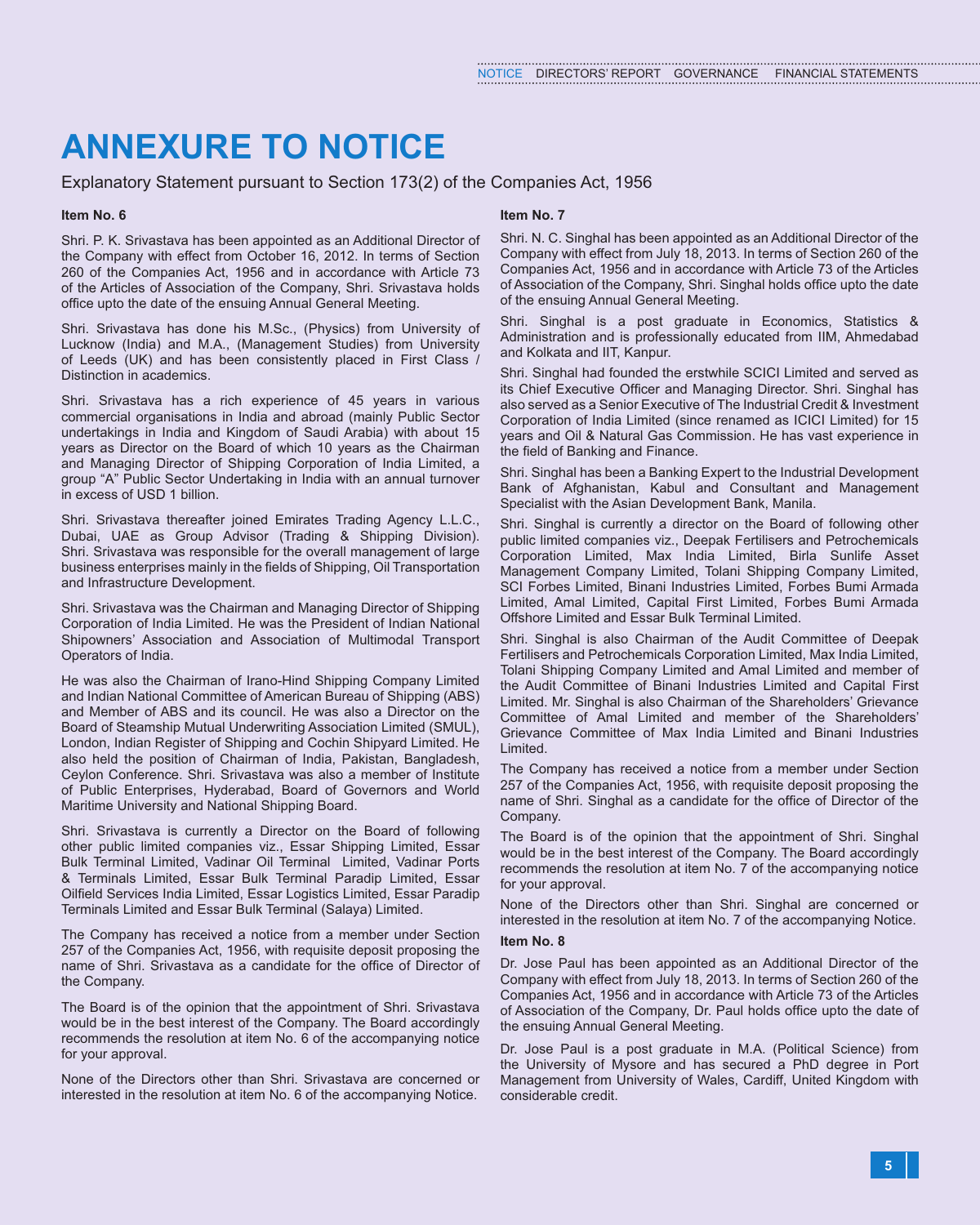

Dr. Paul is also a Fellow of the British Institute of Management (FBIM) and Chartered Institute of Transport, London (FCIT).

Dr. Paul has also published a number of papers on port and shipping in national and international magazines and journals.

Dr. Paul has won many awards and prizes, to mention a few, First Prize and the "Akiyama Award" in the International Essay Competition organised by the International Association of Ports and Harbours, Tokyo, Japan in 1986, Silver Medal and a Scroll at the World Port Conference held in Seoul, South Korea in May 1987 and the LIFE TIME ACHIEVEMENT AWARD instituted by EXIM INDIA Shipping Times received at Taj Coromandel, Chennai in July 2010 from Secretary (Shipping), Government of India for significant contribution made in the Maritime sector.

Dr. Paul was the Deputy Chairman, New Mangalore Port Trust from 1989 to 1994, Deputy Chairman & Acting Chairman, Jawaharlal Nehru Port Trust, New Mumbai from 1994 to 1997, Chairman, Mormugao Port Trust, Goa from 1997 to 2001 and Member, Executive Council, Indian Maritime University, Chennai for the period April 1, 2009 – March 31, 2011.

He was the only speaker invited from India by the International Association of Ports and Harbours to speak in the 21st World Port Conference held in May 1999 in Kuala Lumpur, Malaysia and again in the 22nd World Port Conference held in May 2001 in Montreal, Canada.

On the invitation of the UNCTAD, Dr. Paul attended the Expert Group meeting on globalisation of port logistics: opportunities and challenges for developing countries held on December 12, 2007.

Dr. Paul was also a part-time Lecturer, Department of Maritime Studies, University of Wales, Cardiff, UK (1985 – 1987) and Visiting Professor to Kellogg School of Management, Evanston, Illinois, US and prepared a profile of a research project on "The US legislation on advance presentation of vessel cargo manifest" (May to July 2003).

The Company has received a notice from a member under Section 257 of the Companies Act, 1956, with requisite deposit proposing the name of Dr. Paul as a candidate for the office of Director of the Company.

The Board is of the opinion that the appointment of Dr. Paul would be in the best interest of the Company. The Board accordingly recommends the resolution at item No. 8 of the accompanying notice for your approval.

None of the Directors other than Dr. Paul are concerned or interested in the resolution at item No. 8 of the accompanying Notice.

#### **Item No. 9**

Shri. Michael Pinto has been appointed as an Additional Director of the Company with effect from July 18, 2013. In terms of Section 260 of the Companies Act, 1956 and in accordance with Article 73 of the Articles of Association of the Company, Shri. Pinto holds office upto the date of the ensuing Annual General Meeting.

Shri. Pinto graduated in B.A. (Political Science) from University of Madras and M.A. (Sociology) from University of Delhi. He also holds the degree of MPA (Master of Public Administration) from Harvard.

Shri. Pinto began his working career as a management trainee with Hindustan Lever in 1966. On his selection into the Indian Administrative Service (IAS) he joined the Government and served with them till his superannuation in 2003.

The several assignments that he held include:

- CEO of the Maharashtra Industrial Development Corporation (MIDC)
- VC and MD of the Maharashtra State Road Transport Corporation
- CMD, Handicrafts and Handlooms Export Corporation of India (HHEC)
- Chairman of the Central Cottage Industries Corporation (CCIC)
- MD, Maharashtra State Finance Corporation, Minister (Economic) Embassy of India, Paris
- Chairman, Maharashtra State Electricity Board (MSEB)
- Director General (Shipping) Government of India
- Chairman, Jawaharlal Nehru Port
- Secretary (Shipping) Government of India.

The blend of experience, in the private sector where he started his career, as well as the several public enterprises, both at the state and the centre in which he served has given him a unique insight into private public partnerships and how they can be harnessed to increase welfare and improve economic conditions especially in developing countries.

A few among the many acheivements of Shri. Pinto are as under:

At MSEB, following the Government's decision to order the stoppage of work on the Dhabol power project, Shri. Pinto assisted a special committee, appointed by the Government of Maharashtra, to re-frame the outlines of the project in a form that was more acceptable to the authorities concerned. All this was accomplished at a time when private power generation and the guidelines under which it could be allowed were still in their infancy.

As Director General of Shipping, Shri. Pinto was asked to head a National Shipping Policy Committee to formulate a long term perspective plan for Indian shipping. The report led to several new policy initiatives, notably the opening up of training in the maritime sector to private investment and also created an environment in which development and growth of the Indian fleet was placed on top of government's agenda.

Shri. Pinto's next assignment was with the Jawaharlal Nehru Port (JNP), India's largest container port and one that has placed India on the world map in the port sector. Both as Chairman of JNP as well as the Indian Ports Association (IPA), Shri. Pinto played a stellar role in opening the port sector to private investment and in popularising the concept of the landlord port. Thanks largely to these efforts, a sector that was long considered to be a government monopoly has attracted private investment, both private and foreign, of more than US\$ 2 billion. Shri. Pinto also headed a committee of management that successfully negotiated a settlement with workers of all major ports. For the first time in the history of the port sector, the agreement was for 10 years instead of the customary 4.

As Secretary to the Govt. of India, Shri. Pinto helped shape maritime policy and ensured a greater role for private investment in this sector. He forcefully articulated India's stand at several international fora like the IMO, the OECD and the International Association of Ports and Harbours (IAPH). He has been a speaker on port and shipping related matters at several international seminars. Shri. Pinto was the first (and so far the only) Indian to be elected as Vice Chairman of the council of the IMO.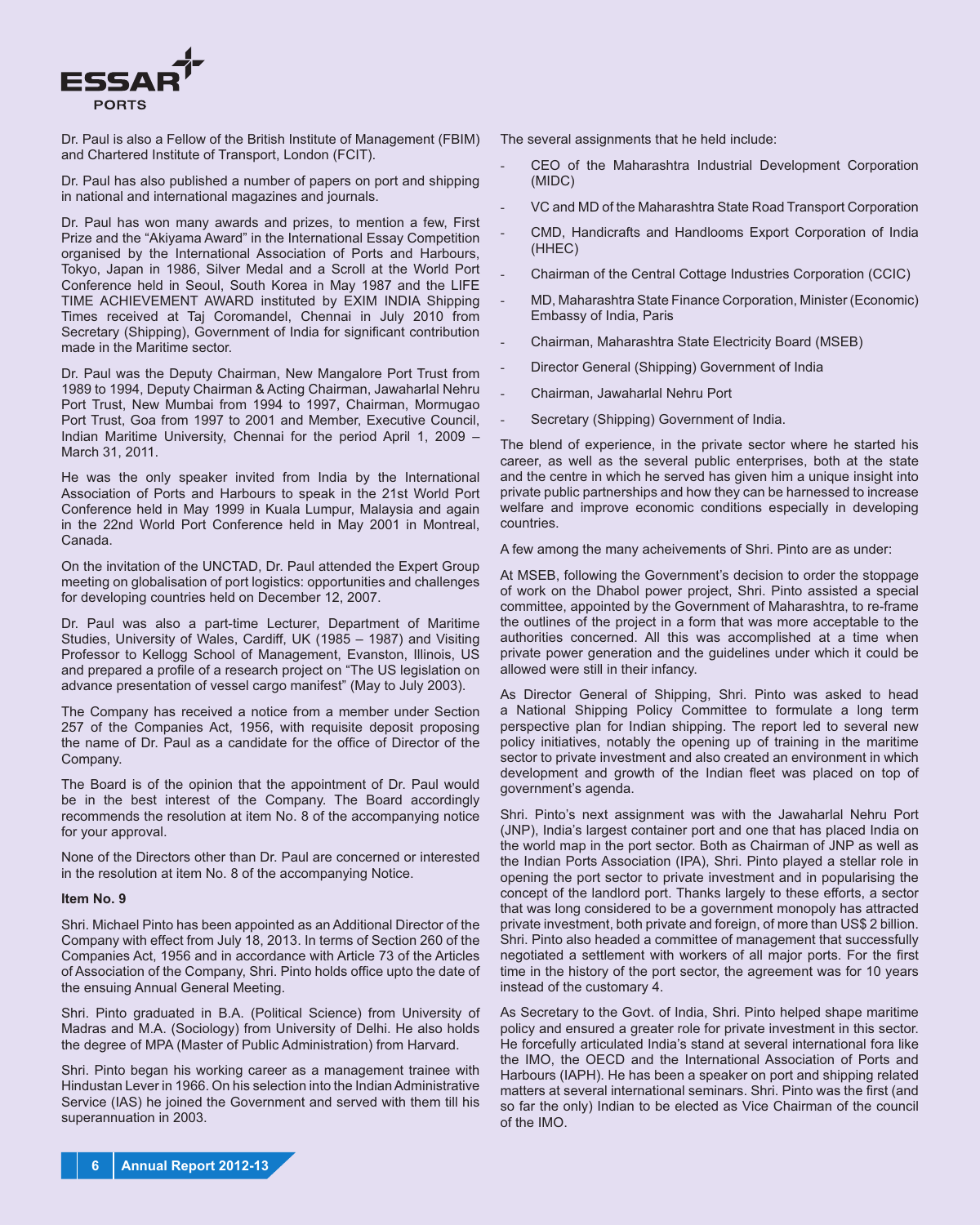After his retirement from government in 2003, Shri. Pinto was entrusted by the Government of Maharashtra to chair an expert group to prepare the case of the state government for enhanced assistance from the  $12<sup>th</sup>$  Finance Commission. After this assignment was successfully completed, he was entrusted to chair the Maharashtra Board for Reconstruction of State Enterprises which he did till April 2005.

He was, till recently, the Vice Chairman of the National Commission for Minorities in the rank and status of Union Minister of State.

Shri. Pinto is currently a Director on the Board of following other public limited companies viz., Star Paper Mills Limited, Gateway Distriparks Limited, Infrastructure Leasing and Financial Services Limited, Gateway Distriparks (Kerala) Limited, Ashoka Buildcon Limited, Tolani Shipping Company Limited, SCI Forbes Limited and Snowman Logistics Limited.

Shri. Pinto is also Chairman of the Audit Committee of Gateway Distriparks (Kerala) Limited and Member of the Audit Committee of Gateway Distriparks Limited, Infrastructure Leasing and Financial Services Limited, Ashoka Buildcon Limited and Snowman Logistics Limited and member of the Shareholders' Grievance Committee of Ashoka Buildcon Limited.

The Company has received a notice from a member under Section 257 of the Companies Act, 1956, with requisite deposit proposing the name of Shri. Pinto as a candidate for the office of Director of the Company.

The Board is of the opinion that the appointment of Shri. Pinto would be in the best interest of the Company. The Board accordingly recommends the resolution at item No. 9 of the accompanying notice for your approval.

None of the Directors other than Shri. Pinto are concerned or interested in the resolution at item No. 9 of the accompanying Notice.

#### **Item No. 10**

Your Company develops and operates ports and terminals and is one of India's largest private-sector port company by capacity and throughput. Your Company provides these services through its subsidiaries which provide port and terminal services for liquid, dry bulk, break bulk, general cargo and small volumes of container cargo for specialised project equipment, with an existing aggregate capacity of 104 million metric tons per annum (MMTPA) across facilities located at Vadinar and Hazira in the State of Gujarat.

The Company is also in the process of scaling this capacity to 181 MMTPA.

Implementation and successful operations of these projects requires expert guidance.

The Board of Directors at their meeting held on May 27, 2010 had appointed Shri. Rajiv Agarwal as an Additional Director on the Board of the Company with effect from May 27, 2010.

The Board of Directors at the same meeting had further appointed Shri. Agarwal as a Wholetime Director and Chief Executive Officer designated as Managing Director of the Company for a period of three years with effect from July 24, 2010. Subsequently, the members of the Company at their thirty-fourth Annual General Meeting held on July 24, 2010 had approved the appointment and the remuneration to Shri. Agarwal.

The term of office of Managing Director of Shri. Agarwal ended on July 23, 2013.

The Board of Directors at their meeting held on April 18, 2013 has recommended that Shri. Agarwal be appointed as the Managing Director of the Company for a period of three years from July 24, 2013.

Shri. Agarwal is a Chartered Accountant, Cost and Works Accountant and Company Secretary by qualification with over 28 years of rich and varied experience in industries like Retail, BPO, Telecom, Manmade fibres, Shipping and Logistics etc., and has successfully led businesses as CEO since 1992, mainly in telecom services and shipping, logistics and ports sectors.

Shri. Agarwal was the Chief Executive Officer of Modi Champion during 1992-94 and Joint Managing Director of Modi Korea Telecom during 1994-97. He joined the Essar Group in 1997 as Chief Operating Officer in Essar Telecom. Shri. Agarwal served on the Board of public listed companies in India and United States of America. Shri. Agarwal has held the position of Chief Financial Officer and Executive Director on the Board of this Company during 1998-2002.

Shri. Agarwal was the President of IndoRama Synthetics Limited during 2002-2004. Shri. Agarwal held the position of CEO and Director of The Mobile Store Limited and created a well recognised and strong Indian Telecom Brand in just 2 years.

Shri. Agarwal has won a series of accolades and awards including CEO of the Year Award – 2009 Asia Retail Congress, Retail Professional of the Year:2008 at Franchise India and Best Retailer in Telecom Segment – over 2 years in India Retail Forum.

Shri. Agarwal is currently a Director on the Board of following other public limited companies viz., Essar Bulk Terminal Limited, Vadinar Oil Terminal Limited, Vadinar Ports & Terminals Limited, Essar Bulk Terminal Paradip Limited, AMW Capital Limited, Essar Bulk Terminal (Salaya) Limited, Essar Paradip Terminals Limited, Essar Dredging Limited and Essar Vizag Terminals Limited.

Shri. Agarwal is also member of the Audit Committee of Essar Bulk Terminal Limited, Vadinar Oil Terminal Limited, Vadinar Ports & Terminals Limited, Essar Bulk Terminal Paradip Limited, Essar Bulk Terminal (Salaya) Limited and Essar Paradip Terminals Limited.

The terms of appointment of Shri. Agarwal are as under:

- 1. Period of Appointment : three years from July 24, 2013.
- 2. In consideration of his duties, Shri. Agarwal shall be paid the following remuneration:

The gist of the remuneration to Shri. Agarwal is as under:

a) Remuneration :

 Basic salary in the range of Rs. 6,00,000/- to Rs. 13,50,000/ per month, as may be determined by the Board of Directors or such other authority as may be delegated by the Board.

 In addition to the Basic Salary, Shri. Agarwal shall be entitled to perquisites and allowances like accommodation (furnished or otherwise) or House Rent Allowance in lieu thereof; House Maintenance Allowance together with reimbursement of expenses / allowances for utilisation of gas, electricity, water, furnishing and repairs; medical reimbursement; education allowance; leave travel concession for self and his family including dependents; club fees, premium for medical insurance, commission and all other payments in the nature of perquisites and allowances as agreed by the Board of Directors or such other authority as may be delegated by the Board of Directors from time to time upto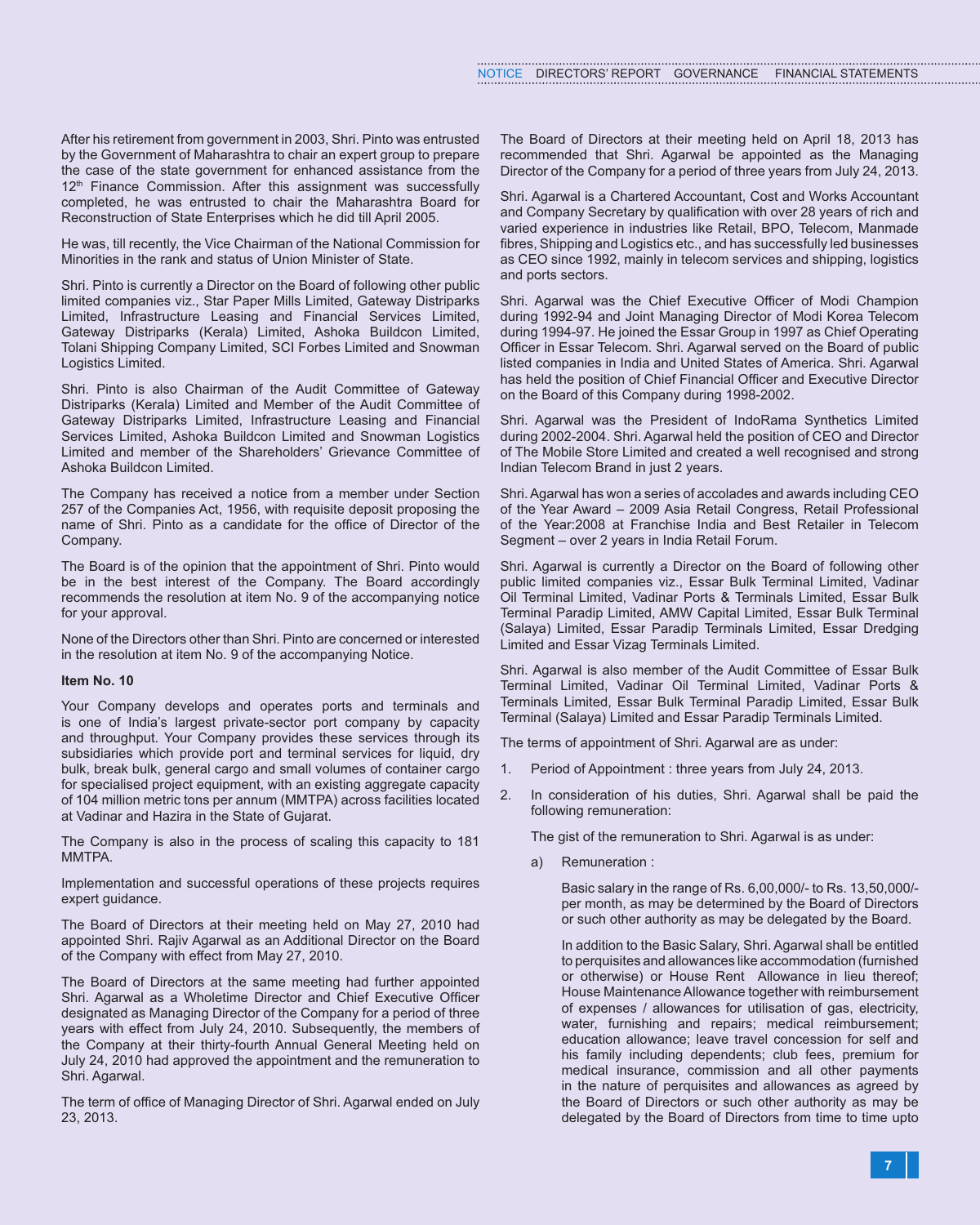

the limit of Rs. 28,00,000/- per month. As per the rules of the Company, Shri. Agarwal will be eligible for Provident Fund, Gratuity and Superannuation, which payments shall not be included for the purpose of calculation of the Managerial Remuneration.

b) Minimum Remuneration:

 Notwithstanding anything to the contrary herein contained where in any financial year during the currency of tenure of Shri. Agarwal, the Company has no profits or its profits are inadequate, the Company will pay remuneration by way of salary and perquisites and allowances as specified above subject to compliance with the applicable provisions of Schedule XIII to the Act, if and to the extent necessary, with the approval of the Central Government, if required.

- 3. Shri. Agarwal shall not be paid any sitting fees for attending the meetings of the Board or any Committee(s) thereof.
- Shri. Agarwal shall be bound by the non-compete and confidentiality provisions as applicable to the members of the Board.
- 5. Shri. Agarwal shall cease to be a Director if he ceases to be an employee.
- 6. Either party shall be entitled to terminate the employment by giving not less than three calendar months prior notice in writing in that behalf to the other party, provided that the Company shall be entitled to terminate Shri. Agarwal's employment at any time by payment to him of three months basic salary in lieu of such notice.

 The remuneration proposed is in line with industry norms. Shri. Agarwal does not have any pecuniary relationship directly or indirectly with the Company nor is he related to any other managerial personnel of the Company.

 The above may be treated as an abstract of the agreement between the Company and Shri. Agarwal pursuant to Section 302 of the Companies Act, 1956.

 The Board accordingly recommends the resolution at item No. 10 of the accompanying notice for your approval.

 None of the Directors other than Shri. Agarwal is deemed to be concerned or interested in the resolution at item No. 10 of the accompanying notice.

#### **Item No. 11**

Your Company develops and operates ports and terminals and is one of India's largest private-sector port company by capacity and throughput. Your Company provides these services through its subsidiaries which provide port and terminal services for liquid, dry bulk, break bulk, general cargo and small volumes of container cargo for specialised project equipment, with an existing aggregate capacity of 104 million metric tons per annum (MMTPA) across facilities located at Vadinar and Hazira in the State of Gujarat.

The Company is also in the process of scaling this capacity to 181 MMTPA.

Since these projects are capital intensive in nature, tie up of financial arrangements is very vital for the success of these projects.

The Board of Directors at their meeting held on July 24, 2010 appointed Shri. Shailesh Sawa as an Additional Director on the Board of the Company.

The Board of Directors at the same meeting had further appointed Shri. Sawa as a Wholetime Director designated as Director Finance of the Company for a period of three years with effect from July 24, 2010. Subsequently, the members of the Company at the thirty-fifth Annual General Meeting held on August 26, 2011 had approved the appointment and the remuneration to Shri. Sawa.

The term of office of Shri. Sawa ended on July 23, 2013.

The Board of Directors at their meeting held on April 18, 2013 has recommended that Shri. Sawa be appointed as Wholetime Director designated as Director Finance of the Company for a period of three years from July 24, 2013.

Shri. Sawa is a qualified Chartered Accountant and Cost and Works Accountant. Shri. Sawa has a rich and varied experience of over 26 years in the fields of Finance and Capital Markets.

Shri. Sawa has been associated with the Essar Group since 1994 and has held many positions in various group companies viz., India Securities Limited, Essar Power Limited and Essar Oil Limited. He was associated with Essar Oil Limited since January 2002 and has played a leading role in restarting of the refinery project and restructuring of the Company's financials besides raising large amount required for completing the refinery.

In 2007, Shri. Sawa was appointed as Chief Financial Officer of Essar Oil's Refinery Expansion Division. He spearheaded the fund raising for the refinery expansion plan and tied up ECB and rupee loan of Rs.18,600 crore (USD 4.6 billion) which was one of the largest debt tie up in the history of Indian Corporate Sector.

As Chief Financial Officer of the Expansion Division, Shri. Sawa was responsible for Finance, Treasury, Accounts, Audit and Compliances of Essar Oil's Expansion Division. Prior to this, Shri. Sawa has been associated with many organisations like Gujarat Ambuja Cements Limited, Modern Wollens Limited and Securities & Exchange Board of India.

Shri. Sawa is currently a Director on the Board of following other public limited companies viz., Essar Bulk Terminal Limited, Vadinar Oil Terminal Limited, Vadinar Ports & Terminals Limited, Essar Bulk Terminal Paradip Limited, Essar Bulk Terminal (Salaya) Limited, Essar Paradip Terminals Limited, Essar Dredging Limited and Essar Vizag Terminals Limited.

Shri. Sawa is also member of the Audit Committee of Essar Bulk Terminal Limited, Vadinar Oil Terminal Limited, Vadinar Ports & Terminals Limited, Essar Bulk Terminal Paradip Limited, Essar Bulk Terminal (Salaya) Limited and Essar Paradip Terminals Limited.

The terms of appointment of Shri. Sawa are as under:

- 1. Period of Appointment : three years from July 24, 2013.
- 2. In consideration of his duties, Shri. Shailesh Sawa shall be paid the following remuneration:
	- a) Remuneration :

 Basic salary in the range of Rs. 6,00,000/- to Rs. 12,50,000/ per month, as may be determined by the Board of Directors or such other authority as may be delegated by the Board.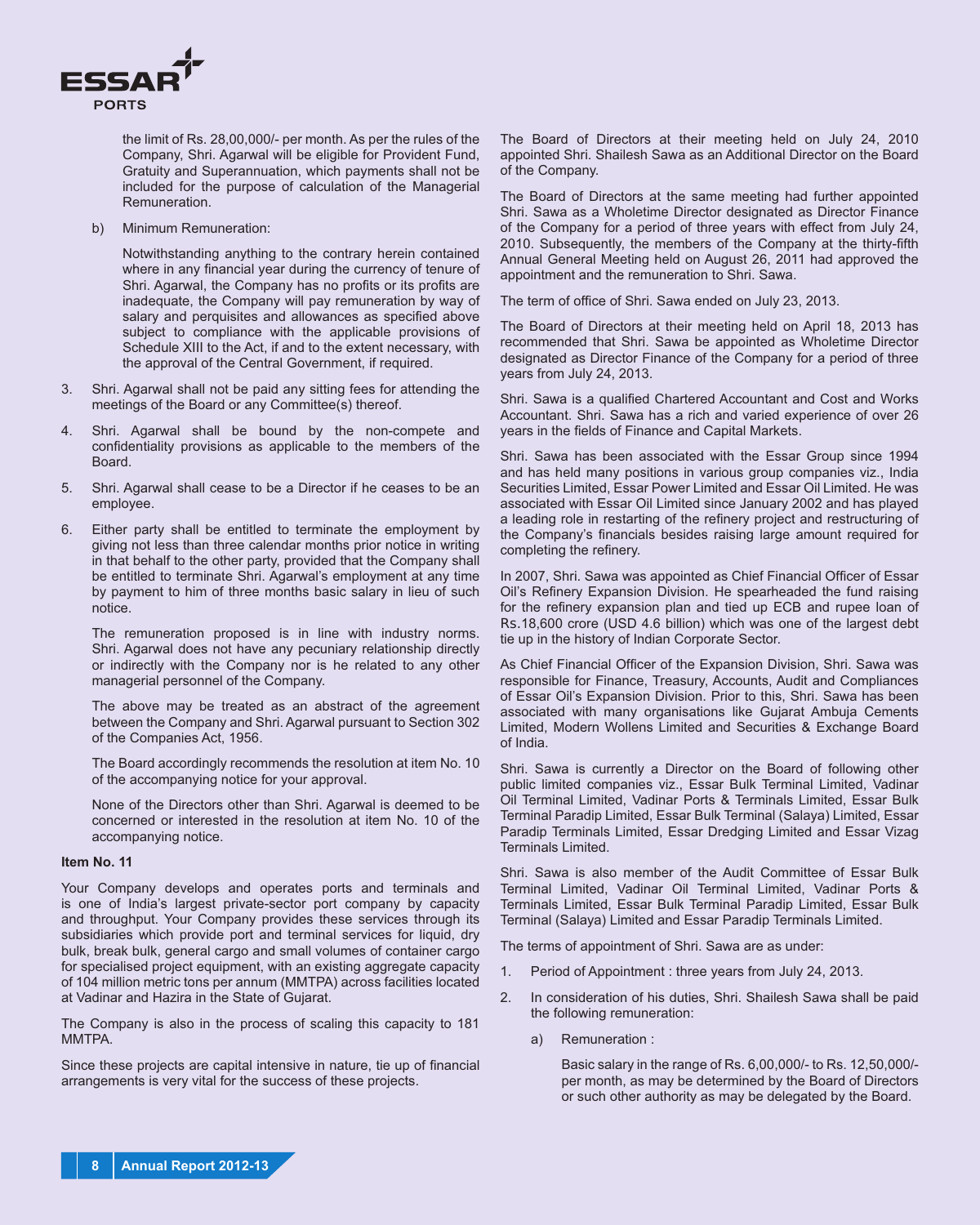In addition to the Basic Salary, Shri. Sawa shall be entitled to perquisites and allowances like accommodation (furnished or otherwise) or House Rent Allowance in lieu thereof; House Maintenance Allowance together with reimbursement of expenses / allowances for utilisation of gas, electricity, water, furnishing and repairs; medical reimbursement; education allowance; leave travel concession for self and his family including dependents; club fees, premium for medical insurance, commission and all other payments in the nature of perquisites and allowances as agreed by the Board of Directors or such other authority as may be delegated by the Board of Directors from time to time upto the limit of Rs. 20,00,000/- per month. As per the rules of the Company, Shri. Sawa will be eligible for Provident Fund, Gratuity and Superannuation, which payments shall not be included for the purpose of calculation of the Managerial Remuneration.

b) Minimum Remuneration:

 Notwithstanding anything to the contrary herein contained where in any financial year during the currency of tenure of Shri. Sawa, the Company has no profits or its profits are inadequate, the Company will pay remuneration by way of salary and perquisites and allowances as specified above, subject to compliance with the applicable provisions of Schedule XIII to the Act, if and to the extent necessary, with the approval of the Central Government, if required.

- 3. Shri. Sawa shall not be paid any sitting fees for attending the meetings of the Board or any Committee(s) thereof.
- Shri. Sawa shall be bound by the non-compete and confidentiality provisions as applicable to the members of the Board.
- 5. Shri. Sawa shall cease to be a Director if he ceases to be an employee.
- 6. Either party shall be entitled to terminate the employment by giving not less than three calendar months prior notice in writing in that behalf to the other party, provided that the Company shall be entitled to terminate Shri. Sawa's employment at any time by payment to him of three months basic salary in lieu of such notice.

 The remuneration proposed is in line with industry norms. Shri. Sawa does not have any pecuniary relationship directly or indirectly with the Company nor is he related to any other managerial personnel of the Company.

 The above may be treated as an abstract of the agreement between the Company and Shri. Sawa pursuant to Section 302 of the Companies Act, 1956.

 None of the Directors other than Shri. Sawa are concerned or interested in the resolution at item No. 11 of the accompanying Notice.

#### **Item No. 12**

Your Company develops and operates ports and terminals and is India's second largest private-sector port company by capacity and throughput. Your Company provides these services through its subsidiaries which provide port and terminal services for liquid, dry bulk, break bulk, general cargo and small volumes of container cargo for specialised project equipment, with an existing aggregate capacity of 104 million metric tons per annum (MMTPA) across facilities located at Vadinar and Hazira in the State of Gujarat.

The Company is also in the process of scaling this capacity to 181 MMTPA.

Execution of various projects of the subsidiary companies require considerable amount of equity.

In order to meet the funding needs for the expansions plans mentioned above, including but not limited to meeting the equity needs of the Company for further organic and inorganic expansions and reducing the debt, the Company is exploring various options to raise fresh capital by issuance of either Equity Shares and / or Global Depository Receipts (GDRs), Foreign Currency Convertible Bonds (FCCBs) or any other security ("**Securities**") of the Company either by way of a public issue or a private placement (including a Qualified Institutional Placement in accordance with Chapter VIII of SEBI (Issue of Capital and Disclosure Requirements) Regulations, 2009, Institutional Placement Programme or such other mode / methods as may be permitted.

The detailed terms and conditions for the issue / offering will be determined in consultation with the lead managers, consultants, advisors and / or such other intermediaries as may be appointed for the issue / offer. Wherever necessary and applicable, the pricing of the issue / offer will be finalised in accordance with applicable guidelines in force, of the Government of India, Securities and Exchange Board of India, Reserve Bank of India and other appropriate authorities.

The size of any of the above issue / offering of Securities is proposed to be upto an aggregate amount not exceeding US\$ 1 billion or equivalent amount in Indian or any other currency (inclusive of such premium as may be determined) to be issue in one or more tranches.

The Securities issued pursuant to the issue / offering may be listed on the Indian stock exchange(s) and / or internationally recognised stock exchange(s).

Section 81 of the Companies Act, 1956 provides, inter alia, that whenever the Company proposes to increase its subscribed capital by further issue / offer and allotment of shares, such shares shall be offered to the existing members of the Company in the manner laid down in the said Section, unless the members decide otherwise by a special resolution.

Accordingly, the consent of the members is being sought pursuant to the provisions of Section 81(1A) and all other applicable provisions of the Companies Act, 1956 and in terms of the provisions of the Listing Agreement(s) executed by the Company with the stock exchange(s), authorising the Board of Directors and / or a Committee thereof to issue the Securities, as stated in the resolution, which would result in issuance of shares of the Company to persons other than the existing members of the Company.

None of the Directors of the Company is in any way concerned or interested in the proposed resolution. The Board recommends the Special Resolution at item No. 12 of the accompanying notice for approval by the members.

By Order of the Board

Mumbai **Manoj Contractor** July 18, 2013 **Company Secretary** 

**Registered Office:** 

Administrative Building Essar Refinery Complex Okha Highway (SH – 25) Taluka Khambhalia District Jamnagar, Gujarat 361 305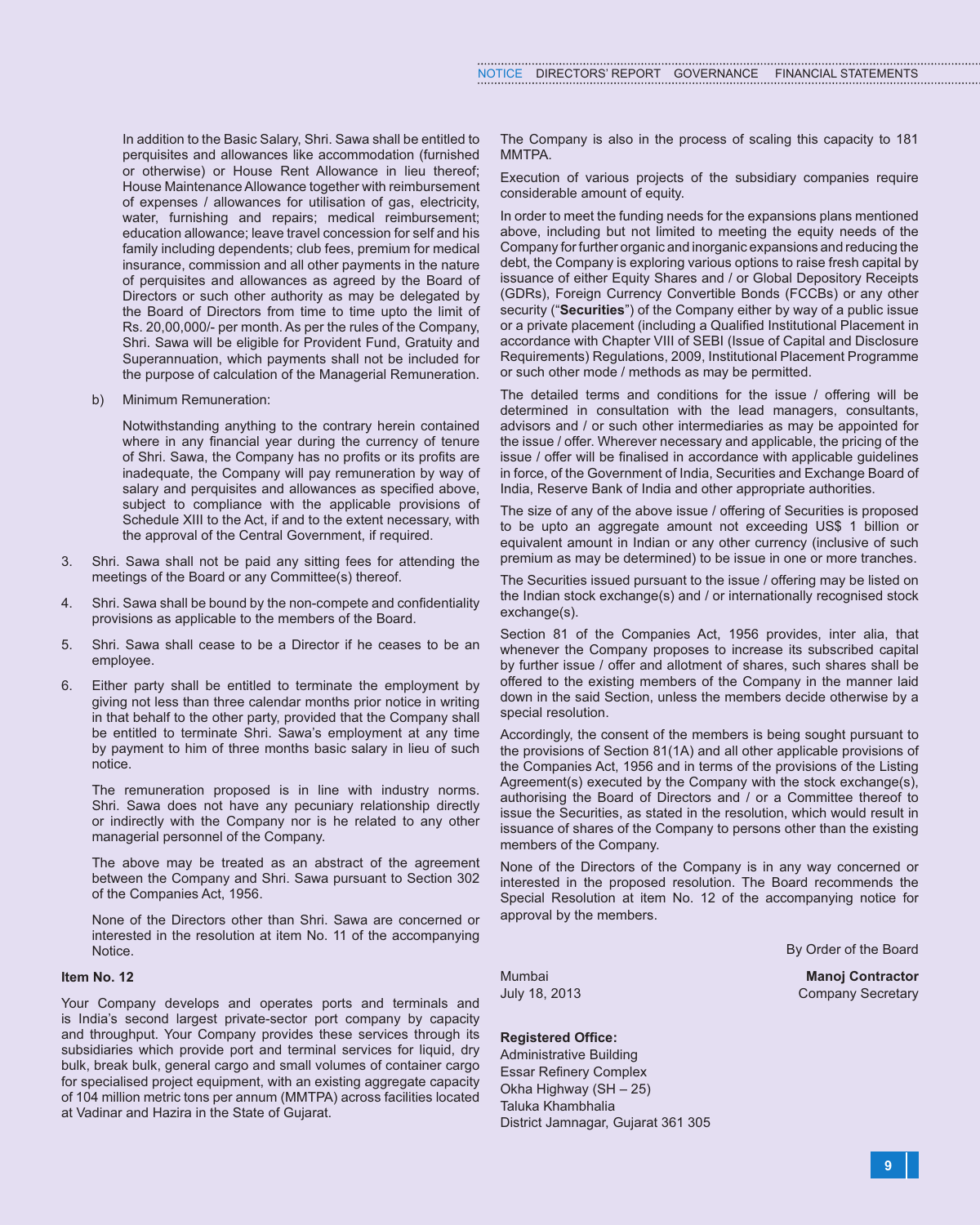

### **ANNEXURE TO NOTICE**

Details of Directors seeking appointment / re-appointment at the Thirty-Seventh Annual General Meeting in pursuance of Clause 49 of the Listing Agreement

#### *SHRI. DILIP J. THAKKAR*

Shri. Dilip J. Thakkar, a practicing Chartered Accountant by profession since last 52 years is a Partner of M/s. Jayantilal Thakkar & Co. and Jayantilal Thakkar Associates, Chartered Accountants, Mumbai. Shri. Thakkar has vast experience in the fields of Accounts, Finance, Taxation, FEMA, etc.

Shri. Thakkar is currently a Director on the Board of following other public limited companies viz., an independent professional Director on the Board of Poddar Developers Limited, Panasonic Energy India Company Limited, Essar Oil Limited, The Ruby Mills Limited, PAE Limited, Himatsingka Seide Limited, Indo Count Industries Limited, Walchandnagar Industries Limited, Garware Polyester Limited, Modern India Limited, Premier Limited, Magus Estates & Hotels Limited and Westlife Development Limited.

Shri. Thakkar is also Chairman of the Audit Committee of Panasonic Energy India Company Limited, Essar Oil Limited, PAE Limited and Himatsingka Seide Limited and Walchandnagar Industries Limited and member of the Audit Committee of Premier Limited and Westlife Development Limited. Shri. Thakkar is also member of the Investors Relations Committee of Essar Oil Limited and Shareholders' Grievance Committee of Walchandnagar Industries Limited.

Shri. Thakkar does not hold any shares in the Company.

#### *SHRI. T. S. NARAYANASAMI*

Shri. Narayanasami has over 40 years experience in the field of Banking and Finance and is the Non-Executive Chairman of Experian Credit Information Company of India Pvt. Ltd.

Shri. Narayanasami was associated with Bank of India as Chairman and Managing Director. Prior to that, he was the Chairman & Managing Director of Indian Overseas Bank. He was also the Chairman & Managing Director of Andhra Bank. He has served as Executive Director of Punjab National Bank. He began his carrier with Union Bank of India and was General Manager prior to moving to Punjab National Bank.

He has held various positions as Chairman of Managing Committee of Indian Banks' Association, Director General - Insurance Corporation of India, President of the Governing Council of Indian Institute of Banking and Finance and Chairman of the Governing Board of Institute of Banking Personnel Selection, Member of Board of Trustees of Credit Guarantee Fund Trust for Micro and Small Enterprises, Member - Governing Council, Institute for Development and Research in Banking Technology, Member - Governing Council, National Institute of Bank Management and Member - Primary Market Advisory Committee, Securities and Exchange Board of India.

Shri. Narayanasami is currently a Director on the Board of following other public limited companies viz., Axis Asset Management Company Limited, Central Depository Services (India) Limited, LICHFL Asset Management Company Limited, Indraprastha Medical Corporation Limited, Asia Motorworks Limited and Empee Hotels Limited, Viraj Profiles Limited and AMW Motors Limited.

Shri. Narayansami is also a member of the Audit Committee of Axis Asset Management Company Limited and Central Depository Services (India) Limited.

Shri. Narayanasami does not hold any shares in the Company.

#### *SHRI. P. K. SRIVASTAVA*

Shri. Srivastava has done his M.Sc., (Physics) from University of Lucknow (India) and M.A., (Management Studies) from University of Leeds (UK) and has been consistently placed in First Class / Distinction in academics.

Shri. Srivastava has a rich experience of 45 years in various commercial organisations in India and abroad (mainly Public Sector undertakings in India and Kingdom of Saudi Arabia) with about 15 years as Director on the Board of which 10 years as the Chairman and Managing Director of Shipping Corporation of India Limited, a group "A" Public Sector Undertaking in India with an annual turnover in excess of USD 1 billion.

Shri. Srivastava thereafter joined Emirates Trading Agency L.L.C., Dubai, UAE as Group Advisor (Trading & Shipping Division). Shri. Srivastava was responsible for the overall management of large business enterprises mainly in the fields of Shipping, Oil Transportation and Infrastructure Development.

Shri. Srivastava was the Chairman and Managing Director of Shipping Corporation of India Limited. He was the President of Indian National Shipowners' Association and Association of Multimodal Transport Operators of India.

He was also the Chairman of Irano-Hind Shipping Company Limited and Indian National Committee of American Bureau of Shipping (ABS) & Member of ABS and its council. He was also a Director on the Board of Steamship Mutual Underwriting Association Limited (SMUL), London, Indian Register of Shipping and Cochin Shipyard Limited. He also held the position of Chairman of India, Pakistan, Bangladesh, Ceylon Conference. Shri. Srivastava was also a member of Institute of Public Enterprises, Hyderabad, Board of Governors and World Maritime University and National Shipping Board.

Shri. Srivastava is currently a Director on the Board of following other public limited companies viz., Essar Shipping Limited, Essar Bulk Terminal Limited, Vadinar Oil Terminal Limited, Vadinar Ports & Terminals Limited, Essar Bulk Terminal Paradip Limited, Essar Oilfield Services India Limited, Essar Logistics Limited, Essar Paradip Terminals Limited and Essar Bulk Terminal (Salaya) Limited.

Shri. Srivastava does not hold any shares in the Company.

#### *SHRI. N. C. SINGHAL*

Shri. Singhal is a Postgraduate in Economics, Statistics & Administration and is professionally educated from IIM, Ahmedabad and Kolkata and IIT, Kanpur.

Shri.Singhal had founded the erstwhile SCICI Limited and served as its Chief Executive Officer and Managing Director. Shri. Singhal has also served as a Senior Executive of The Industrial Credit & Investment Corporation of India Limited (since renamed as ICICI Limited) for 15 years and Oil & Natural Gas Commission. He has vast experience in the field of Banking and Finance.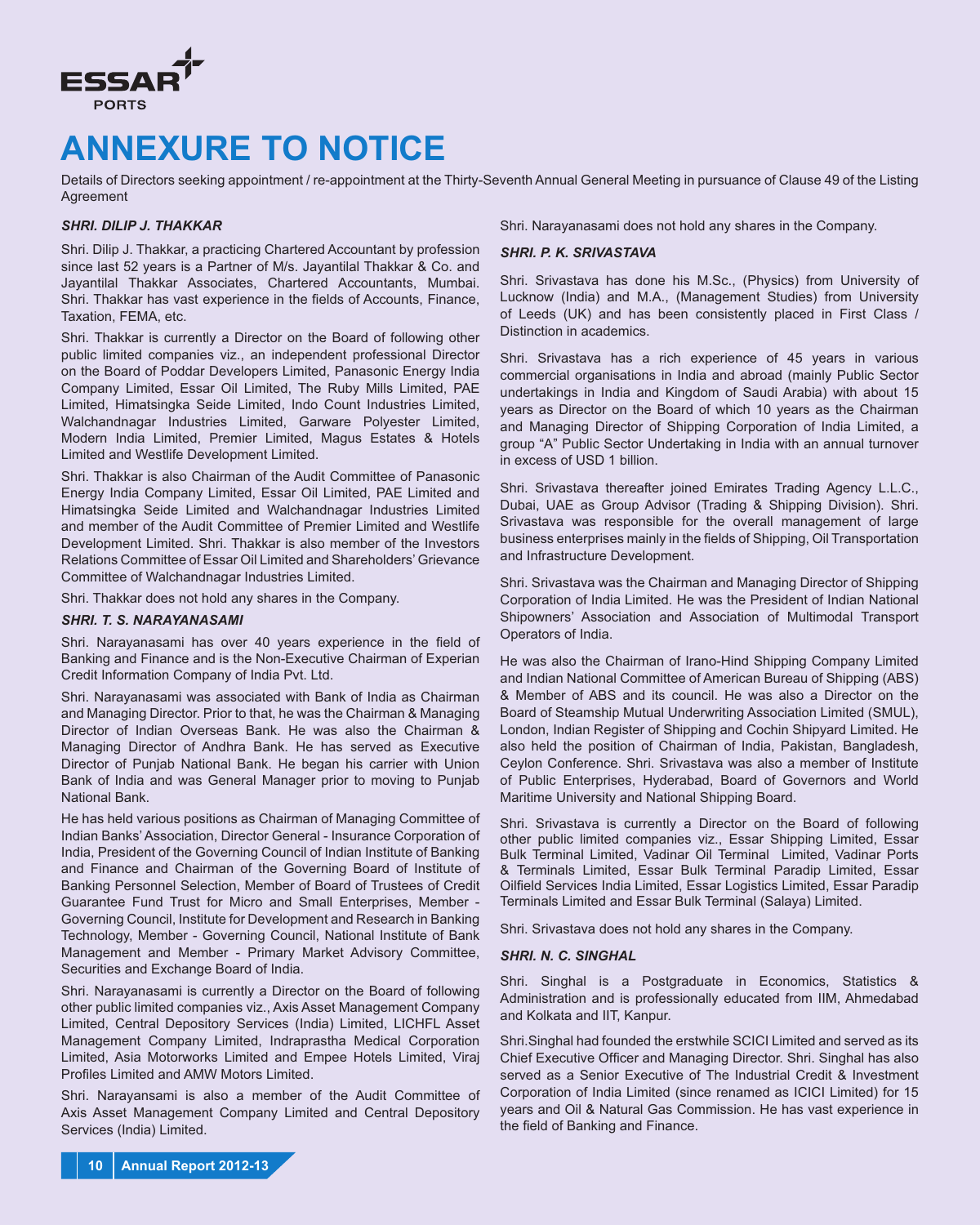Shri. Singhal has been a Banking Expert to the Industrial Development Bank of Afghanistan, Kabul and Consultant and Management Specialist with the Asian Development Bank, Manila.

Shri. Singhal is currently a director on the Board of following other public limited companies viz., Deepak Fertilisers and Petrochemicals Corporation Limited, Max India Limited, Birla Sunlife Asset Management Company Limited, Tolani Shipping Company Limited, SCI Forbes Limited, Binani Industries Limited, Forbes Bumi Armada Limited, Amal Limited, Capital First Limited, Forbes Bumi Armada Offshore Limited and Essar Bulk Terminal Limited.

Shri. Singhal is also Chairman of the Audit Committee of Deepak Fertilisers and Petrochemicals Corporation Limited, Max India Limited, Tolani Shipping Company Limited and Amal Limited and member of the Audit Committee of Binani Industries Limited and Capital First Limited. Mr. Singhal is also Chairman of the Shareholders' Grievance Committee of Amal Limited and member of the Shareholders' Grievance Committee of Max India Limited and Binani Industries Limited.

Shri. Singhal does not hold any shares in the Company.

#### *DR. JOSE PAUL*

Dr. Jose Paul is a post-graduate in M.A. (Political Science) of the University of Mysore and has secured a PhD degree in Port Management of the University of Wales, Cardiff, United Kingdom with considerable credit.

Dr. Paul is also a Fellow of the British Institute of Management (FBIM) and Chartered Institute of Transport, London (FCIT).

Dr. Paul has also published a number of papers on port and shipping in national and international magazines and journals.

Dr. Paul has won many awards and prizes, to mention a few, First Prize and the "Akiyama Award" in the International Essay Competition organised by the International Association of Ports and Harbours, Tokyo, Japan in 1986, Silver Medal and a Scroll at the World Port Conference held in Seoul, South Korea in May 1987 and the LIFE TIME ACHIEVEMENT AWARD instituted by EXIM INDIA Shipping Times received at Taj Coromandel, Chennai in July 2010 from Secretary (Shipping), Government of India for significant contribution made in the Maritime sector.

Dr. Paul was the Deputy Chairman, New Mangalore Port Trust from 1989 to 1994, Deputy Chairman & Acting Chairman, Jawaharlal Nehru Port Trust, New Mumbai from 1994 to 1997, Chairman, Mormugao Port Trust, Goa from 1997 to 2001 and Member, Executive Council, Indian Maritime University, Chennai for the period April 1, 2009 – March 31, 2011.

He was the only speaker invited from India by the International Association of Ports and Harbours to speak in the 21st World Port Conference held in May 1999 in Kuala Lumpur, Malaysia and again in the 22nd World Port Conference held in May 2001 in Montreal, Canada.

On the invitation of the UNCTAD, Dr. Paul attended the Expert Group meeting on globalisation of port logistics: opportunities and challenges for developing countries held on December 12, 2007.

Dr. Paul was also a part-time Lecturer, Department of Maritime Studies, University of Wales, Cardiff, UK (1985 – 1987) and Visiting Professor to Kellogg School of Management, Evanston, Illinois, US and prepared a profile of a research project on "The US legislation on advance presentation of vessel cargo manifest" (May to July 2003).

Dr. Paul does not hold any shares in the Company.

#### *SHRI. MICHAEL PINTO*

Shri. Pinto graduated in BA (Political Science) from University of Madras and M.A. (Sociology) from University of Delhi. He also holds the degree of MPA (Master of Public Administration) from Harvard.

Shri. Pinto began his working career as a management trainee with Hindustan Lever in 1966. On his selection into the Indian Administrative Service (IAS) he joined the Government and served with them till his superannuation in 2003.

The several assignments that he held include:

- CEO of the Maharashtra Industrial Development Corporation (MIDC)
- VC and MD of the Maharashtra State Road Transport Corporation
- CMD, Handicrafts and Handlooms Export Corporation of India (HHEC)
- Chairman of the Central Cottage Industries Corporation (CCIC)
- MD, Maharashtra State Finance Corporation, Minister (Economic) Embassy of India, Paris
- Chairman, Maharashtra State Electricity Board (MSEB)
- Director General (Shipping) Government of India
- Chairman, Jawaharlal Nehru Port
- Secretary (Shipping) Government of India.

The blend of experience, in the private sector where he started his career, as well as the several public enterprises, both at the state and the centre in which he served has given him a unique insight into private public partnerships and how they can be harnessed to increase welfare and improve economic conditions especially in developing countries.

A few among the many acheivements of Shri. Pinto are as under:

At MSEB, following the Government's decision to order the stoppage of work on the Dhabol power project, Shri. Pinto assisted a special committee, appointed by the Government of Maharashtra, to re-frame the outlines of the project in a form that was more acceptable to the authorities concerned. All this was accomplished at a time when private power generation and the guidelines under which it could be allowed were still in their infancy.

As Director General of Shipping, Shri. Pinto was asked to head a National Shipping Policy Committee to formulate a long term perspective plan for Indian shipping. The report led to several new policy initiatives, notably the opening up of training in the maritime sector to private investment and also created an environment in which development and growth of the Indian fleet was placed on top of government's agenda.

Shri. Pinto's next assignment was with the Jawaharlal Nehru Port (JNP), India's largest container port and one that has placed India on the world map in the port sector. Both as Chairman of JNP as well as the Indian Ports Association (IPA) Shri. Pinto played a stellar role in opening the port sector to private investment and in popularising the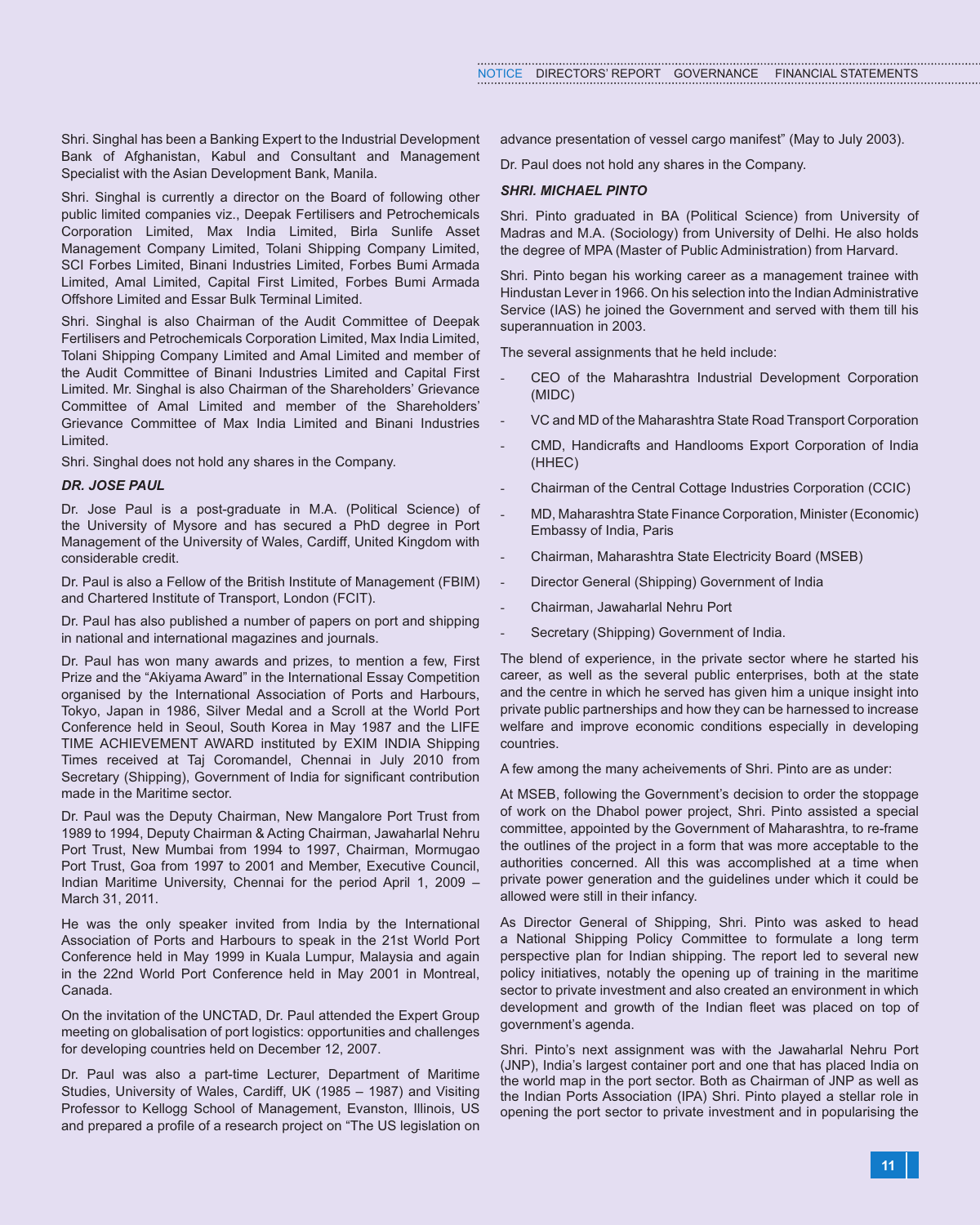

concept of the landlord port. Thanks largely to these efforts, a sector that was long considered to be a government monopoly has attracted private investment, both private and foreign, of more than US\$ 2 billion. Shri. Pinto also headed a committee of management that successfully negotiated a settlement with workers of all major ports. For the first time in the history of the port sector, the agreement was for 10 years instead of the customary 4.

As Secretary to the Govt. of India Shri. Pinto helped shape maritime policy and ensure a greater role for private investment in this sector. He forcefully articulated India's stand at several international fora like the IMO, the OECD and the International Association of Ports and Harbours (IAPH). He has been a speaker on port and shipping related matters at several international seminars. Shri. Pinto was the first (and so far the only) Indian to be elected as Vice Chairman of the council of the IMO.

After his retirement from government in 2003, Shri. Pinto was requested by the Government of Maharashtra to chair an expert group to prepare the case of the state government for enhanced assistance from the 12<sup>th</sup> Finance Commission. After this assignment was successfully completed, he was requested to chair the Maharashtra Board for Reconstruction of State Enterprises which he did till April 2005.

He was, till recently, the Vice Chairman of the National Commission for Minorities in the rank and status of Union Minister of State.

Shri. Pinto is currently a Director on the Board of following other public limited companies viz., Star Paper Mills Limited, Gateway Distriparks Limited, Infrastructure Leasing and Financial Services Limited, Gateway Distriparks (Kerala) Limited, Ashoka Buildcon Limited, Tolani Shipping Company Limited, SCI Forbes Limited and Snowman Logistics Limited.

Shri. Pinto is also Chairman of the Audit Committee of Gateway Distriparks (Kerala) Limited and Member of the Audit Committee of Gateway Distriparks Limited, Infrastructure Leasing and Financial Services Limited, Ashoka Buildcon Limited and Snowman Logistics Limited and member of the Shareholders' Grievance Committee of Ashoka Buildcon Limited.

Shri. Pinto does not hold any shares in the Company.

#### *SHRI. RAJIV AGARWAL*

Shri. Rajiv Agarwal is a Chartered Accountant, Cost and Works Accountant and Company Secretary by qualification with over 28 years of rich and varied experience in industries like Retail, BPO, Telecom, Manmade fibres, Shipping and Logistics etc., and has successfully led businesses as CEO since 1992, mainly in telecom services and shipping, logistics and ports sectors.

Shri. Agarwal was the Chief Executive Officer of Modi Champion during 1992-94 and Joint Managing Director of Modi Korea Telecom during 1994-97. He joined the Essar Group in 1997 as Chief Operating Officer in Essar Telecom. Shri. Agarwal served on the Board of public listed companies in India and United States of America. Shri. Agarwal has held the position of Chief Financial Officer and Executive Director on the Board of this Company during 1998-2002.

Shri. Agarwal was the President of IndoRama Synthetics Limited during 2002-2004. Shri. Agarwal held the position of CEO and Director of The Mobile Store Limited and created a well recognised and strong Indian Telecom Brand in just 2 years.

Shri. Agarwal has won a series of accolades and awards including CEO of the Year Award – 2009 Asia Retail Congress, Retail Professional

of the Year:2008 at Franchise India and Best Retailer in Telecom Segment – over 2 years in India Retail Forum.

Shri. Agarwal is currently a Director on the Board of following other public limited companies viz., Essar Bulk Terminal Limited, Vadinar Oil Terminal Limited, Vadinar Ports & Terminals Limited, Essar Bulk Terminal Paradip Limited, AMW Capital Limited, Essar Bulk Terminal (Salaya) Limited, Essar Paradip Terminals Limited, Essar Dredging Limited and Essar Vizag Terminals Limited.

Shri. Agarwal is also member of the Audit Committee of Essar Bulk Terminal Limited, Vadinar Oil Terminal Limited, Vadinar Ports & Terminals Limited, Essar Bulk Terminal Paradip Limited, Essar Bulk Terminal (Salaya) Limited and Essar Paradip Terminals Limited.

Shri. Agarwal does not hold any shares in the Company.

#### *SHRI. SHAILESH SAWA*

Shri. Sawa is a qualified Chartered Accountant and Cost and Works Accountant. Shri. Sawa has a rich and varied experience of over 26 years in the fields of Finance and Capital Markets.

Shri. Sawa has been associated with the Essar Group since 1994 and has held many positions in various group companies viz., India Securities Limited, Essar Power Limited and Essar Oil Limited. He was associated with Essar Oil Limited since January 2002 and has played a leading role in restarting of the refinery project and restructuring of the Company's financials besides raising large amount required for completing the refinery.

In 2007, Shri. Sawa was appointed as Chief Financial Officer of Essar Oil's Refinery Expansion Division. He spearheaded the fund raising for the refinery expansion plan and tied up ECB and rupee loan of Rs.18,600 crore (USD 4.6 billion) which was one of the largest debt tie up in the history of Indian Corporate Sector.

As Chief Financial Officer of the Expansion Division, Shri. Sawa was responsible for Finance, Treasury, Accounts, Audit and Compliances of Essar Oil's Expansion Division. Prior to this, Shri. Sawa has been associated with many organisations like Gujarat Ambuja Cements Limited, Modern Wollens Limited and Securities and Exchange Board of India.

Shri. Sawa is currently a Director on the Board of following other public limited companies viz., Essar Bulk Terminal Limited, Vadinar Oil Terminal Limited, Vadinar Ports & Terminals Limited, Essar Bulk Terminal Paradip Limited, Essar Bulk Terminal (Salaya) Limited, Essar Paradip Terminals Limited, Essar Dredging Limited and Essar Vizag Terminals Limited.

Shri. Sawa is also member of the Audit Committee of Essar Bulk Terminal Limited, Vadinar Oil Terminal Limited, Vadinar Ports & Terminals Limited, Essar Bulk Terminal Paradip Limited, Essar Bulk Terminal (Salaya) Limited and Essar Paradip Terminals Limited.

Shri. Sawa does not hold any shares in the Company.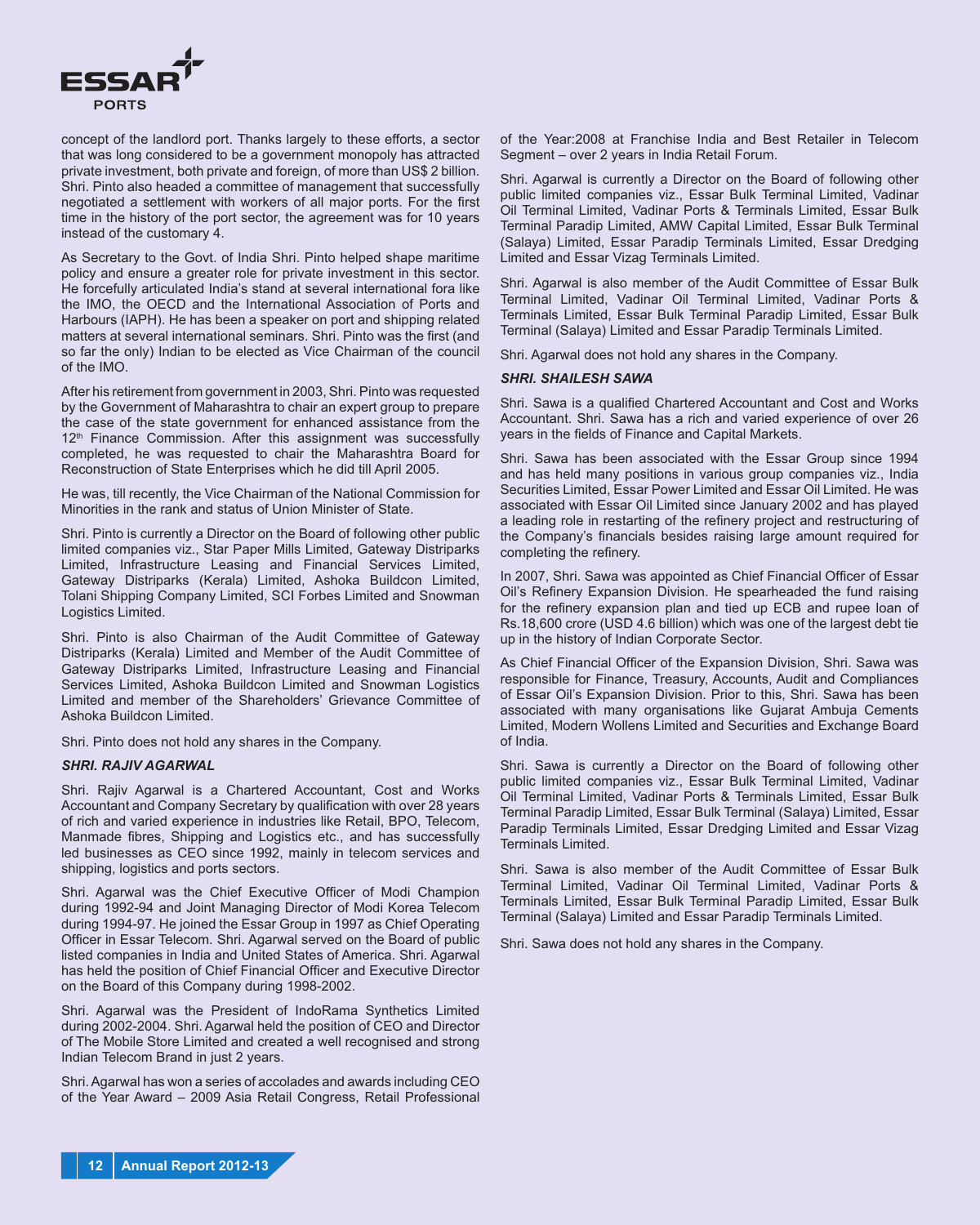### **DIRECTORS' REPORT**

#### **To the Members of Essar Ports Limited**

Your Directors take pleasure in presenting the Thirty-Seventh Annual Report of your Company together with Audited Accounts for the year ended March 31, 2013.

#### **1. FINANCIAL RESULTS**

The summary of consolidated and standalone financial results of your Company for the year ended March 31, 2013 are furnished below:

| <b>Consolidated</b><br><b>Standalone</b><br><b>Particulars</b> |                |                |                |                       |
|----------------------------------------------------------------|----------------|----------------|----------------|-----------------------|
|                                                                |                |                |                |                       |
|                                                                | For the        | For the        | For the        | For the               |
|                                                                | year ended     | year ended     | year ended     | year ended            |
|                                                                | March 31, 2013 | March 31, 2012 | March 31, 2013 | <b>March 31, 2012</b> |
| <b>Total Revenue</b>                                           | 1,434.64       | 1,131.06       | 70.83          | 52.56                 |
| <b>Total Expenses</b>                                          | 280.72         | 217.85         | 29.06          | 23.52                 |
| Profit before exceptional items, finance costs,                | 1,153.92       | 913.21         | 41.77          | 29.04                 |
| tax, depreciation and amortisation                             |                |                |                |                       |
| Less: Finance Costs                                            | 510.82         | 420.81         | 72.47          | 92.40                 |
| Less: Depreciation and amortisation                            | 244.03         | 220.24         | 7.62           | 7.40                  |
| Profit / (Loss) before exceptional item and tax                | 399.07         | 272.16         | (38.32)        | (70.76)               |
| Less: Exceptional item                                         |                | 235.51         |                |                       |
| Profit / (Loss) after exceptional item and                     | 399.07         | 36.65          | (38.32)        | (70.76)               |
| before tax                                                     |                |                |                |                       |
| Less: Provision for tax                                        | 64.47          | (62.19)        | 0.05           | (0.23)                |
| Profit / (Loss) before Share of minority                       | 334.60         | 98.84          | (38.37)        | (70.99)               |
| interest                                                       |                |                |                |                       |
| Less: Share of minority interest                               | 3.05           | 34.89          |                |                       |
| Profit / (Loss) for the year                                   | 331.55         | 63.95          | (38.37)        | (70.99)               |

#### **2. DIVIDEND**

 Your Company proposes a dividend of 5% on the equity shares of the Company.

#### **3. MANAGEMENT DISCUSSION & ANALYSIS**

#### **Indian Economy and Infrastructure Sector**

 The Indian Economy's growth is estimated to have moderated to a decadal low of 5% in FY13 from 6.5% in FY12. The revival of private investment is a key to raise India's GDP growth in the coming years. In order to improve the investment climate, the government during budget for FY14 has announced an investment allowance of upto 15% of the total investments over Rs. 100 crore in plant and machinery during the two years ending March 2015. But a substantial and sustainable boost to investment sentiment will come only when major issues such as mining rights, land acquisition, environmental clearances, are satisfactorily resolved.

 In spite of this slowdown, India has the potential to continue to be one of the fastest growing economies in the world. Fundamentals of the economy remain strong, backed by promising growth in external trade. Government expects the GDP growth to revive during FY14 to about 6% for which there seems to be promise on continued efforts to improve investment climate.

Indian Economy witnessed moderation in inflation during FY13 and the budget for FY14 expects inflation to further moderate to average 6.5% which will also give enough control to Reserve Bank of India (RBI) to lower repo rate. If this happens as per plan, it will further fuel the investment and contribute towards growth of the economy.

 The focus of the Government has to be on growth of the infrastructure sector to ensure that earlier growth targets set in the ports, roads, steel and power sectors are achieved and the economy gets back to 8% plus growth rate trajectory.

**(Rs. in crore)**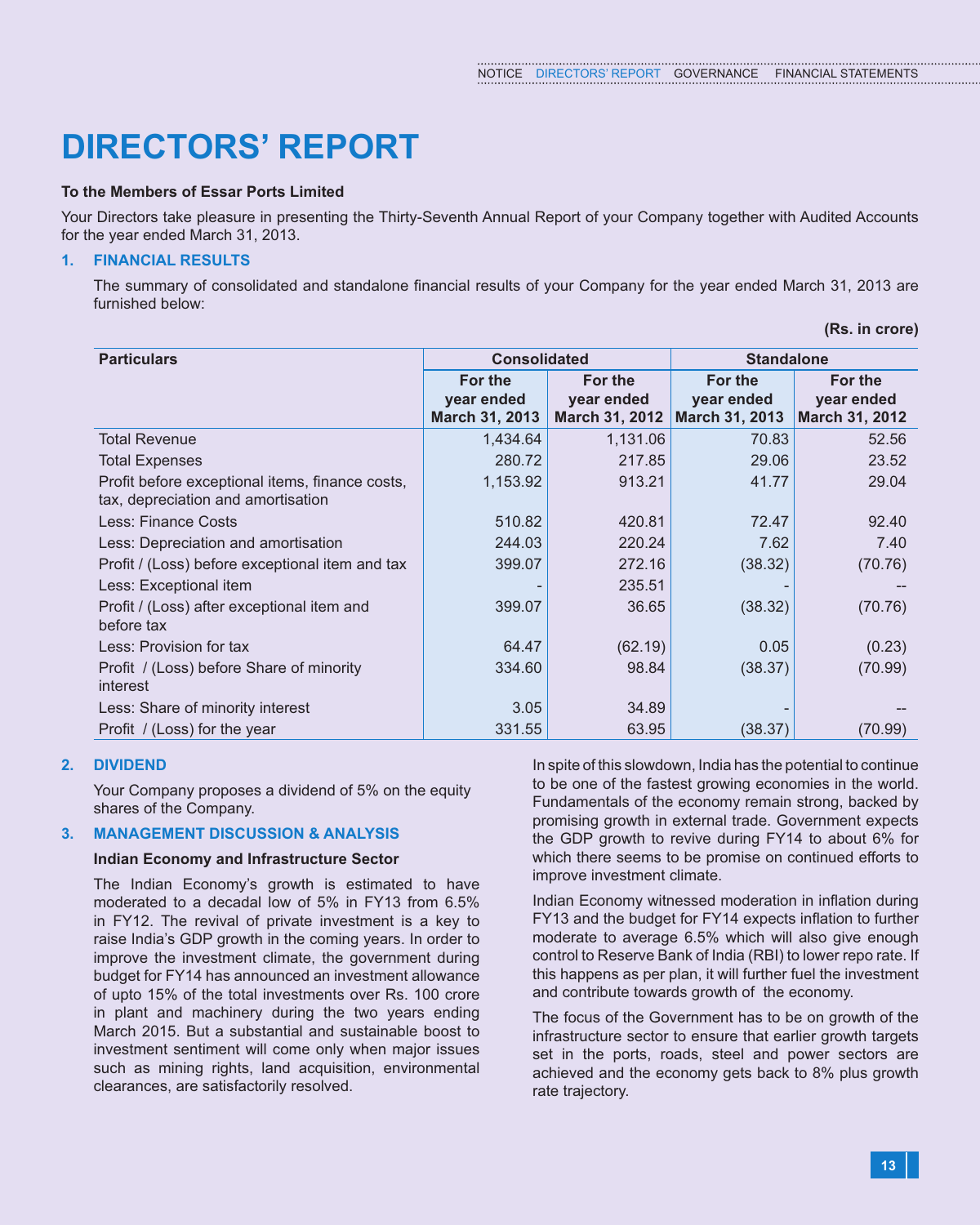

#### **Ports Sector**

 Indian ports have handled a total of 898 million metric tonnes (MMT) of cargo during FY12 registering a moderate growth of 5% compared to 884 MMT of cargo handled during FY11. The ports sector in India has grown at a CAGR of 10% in the last 10 years.

 However, in the last 2 years, growth in the ports sector has been below its potential due to imposition of higher export duty on iron ore and higher railway charges for transportation of iron ore. Growth of the port sector has also been affected by rise in prices of imported coal. However, these issues are expected to be temporary in nature and the port sector growth story is expected to remain intact in the long run.

 A sharp fall in iron ore exports has reduced the cargo at most of the major ports, even while the so-called nonmajor ports, mainly in Gujarat, have bucked the trend. The fiscal year ending March 2013 saw cargo handled by the 12 major ports shrunk by 2.5 per cent, to 545 million tonnes (mt), from 561 mt in 2011-12. This makes it the lowest in last four years.

 As per Maritime Agenda 2010-20 published by the Ministry of Shipping, port traffic is expected to reach to 2,495 MMT by 2020 from 850 MMT in 2010. As the economy grows, port traffic will increase and more investment opportunities will be created in this sector. Considering high capacity utilisation of existing port assets and expected higher traffic growth in future, new capacity addition in ports will have good utilisation and the port sector will remain an attractive investment destination.

In contrast, the total traffic at Gujarat Maritime Board ports reached 293 MMT (million metric tonne) for year ending March 31, 2013, from 259 MMT in 2011-12, registering a growth of 13% over the previous year. The privatelyoperated ports in Gujarat alone handled over 53 per cent cargo handled by all ports.

 Out of the 42 projects targeted for award in 2012-13, 27 port projects involving an investment of Rs. 6,303.19 crore were bid out to private firms by March 31, 2013. Some of the bidders have backed out subsequently, which will see those particular projects being further delayed.

 An interesting development in the ports sector is the draft tariff guidelines for ports. Recently, the Shipping Ministry has released a draft guideline linking tariff to market forces, which would be applicable to all future projects. The new guidelines will not strictly ensure market related rates but the Tariff Authority for Major Ports (TAMP) will still continue to play a major role in determining the rates. As per the new draft tariff guidelines, upcoming terminals will be exempted from getting their prices regulated by TAMP and pass over the price setting function to market dynamics.

 The Government has announced that it would work towards removing bottlenecks to kick start over 215 infrastructure projects worth Rs. 7 lakh crore. It is a very positive announcement and this initiative should help the infrastructure sector overall.

 Projects like the Dedicated Freight Corridor are eagerly awaited and would help greatly in speedier connectivity of the ports to the north Indian hinterland.

 To sum up the macro view, we can expect some positive moves and improvement in the overall sentiment.

#### **Challenges faced by the port sector**

 Several port projects have been affected due to procedural delays linked to approvals and clearances required for the projects. Connectivity of ports is another major challenge as it is critical for the ports to operate at their optimum capacity. Government initiatives for development of port connectivity as linkages to the hinterland would provide necessary boost to the sector.

#### **Essar Ports – performance**

 Your Company is one of the largest private sector port and terminal companies in India and the year under review has been a good year for the Company.

#### **Performance Highlights:**

- Essar Ports Board recommends a dividend of 5% of face value of the share (Rs. 0.50 per share) for FY2013, amounting to Rs. 21,39,43,999/-.
- Highest ever cargo handled in a year for Essar Ports at 54.52 MMT, up from 43.23 MMT in FY2012, an increase of 26%. For Q4FY13, cargo handled increased by 20% to 14.82 MMT as against 12.36 MMT in Q4FY12.
- Net Profit for FY13 increased 5 times to Rs. 331.9 crore from Rs. 64.0 crore in FY12. For Q4FY13, the Net Profit was Rs. 92.5 crore up from a loss of Rs. 61.5 crore during Q4FY12.
- Earnings Per Share for FY13 were at Rs. 7.76 as against Rs. 1.56 for FY12.
- Revenue for FY13 increased by 27% to Rs. 1437.9 crore from Rs. 1131.1 crore in FY12. For Q4FY13, the Revenue increased by 32% to Rs. 390.3 crore from Rs. 296.6 crore in Q4FY12.
- EBITDA for FY13 increased by 27% to Rs. 1159.0 crore from Rs. 913.2 crore in FY12. For Q4FY13, the EBITDA increased by 26% to Rs. 305.8 crore from Rs. 243.2 crore in Q4FY12.
- Continued focus on Quality, Health, Safety and Environment resulted in ISO 9001 certification for quality; ISO 14001 certification for Environment and OHSAS 18001 certificates for occupational health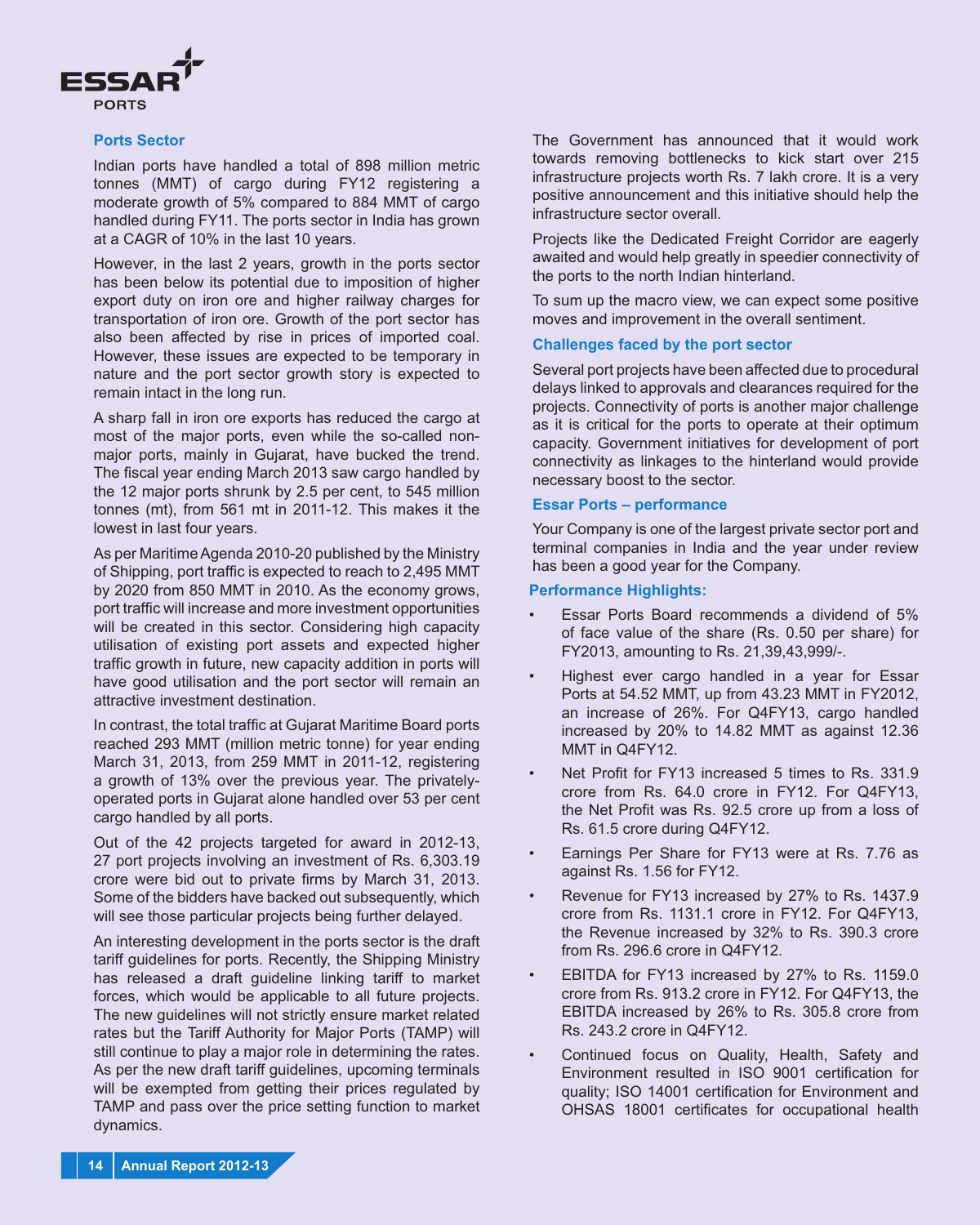and safety for the Company's Vadinar and Hazira facilities.

#### **Performance Update**

#### **Operational Highlights:**

#### *Projects Completed:*

- Your Company commissioned the state of the art **16 MMTPA Dry Bulk Terminal at Paradip**, with a fully mechanised ship loading system with a capacity of 5,000 tons per hour. It is **one of the most modern terminals** of its type in India, connected to the stockyard by a 9 km long covered conveyor system.
- Your Company also completed the construction of 3 HSD tanks of capacity 180,000 KL during the year at Vadinar.

#### *Operations on track:*

- Essar Oil completed expansion of 20 MMTPA refinery in June 2012 and accordingly, the Vadinar terminal is now operating at an enhanced run-rate of 10.5 MMT per quarter (42MMTPA).
- During FY13, your **company's terminals handled a record 683 ships**, as against 514 ships handled for the corresponding previous year.
- Your Company's commitment towards Quality, Health, Safety & Environment was highlighted with your Company winning the following awards during the year:
	- o Vadinar terminal continued to be an award winning asset for its world class HSE practices. Awards won during the year include India Shipping Summit, Gujarat Star Awards and ROSPA.
	- o Hazira terminal won the HSE award from Greentech foundation and Best coal port performer award in the Indian Coal Markets conference.

#### *Progress of the project under implementation:*

- Progress of the construction of a 20 MMTPA coal berth at Salaya is as per plan. The project is 59% complete. Piling and Decking works of the Jetty and Approach trestle to Jetty have been completed. Bund Work has started. Ship loader erection is completed and Unloaders erection is under progress. Stackyard is operational with two stacker cum reclaimers and Conveyor fabrication is under progress.
- Construction of a deep draft coal terminal at Paradip is expected to commence during FY14. Environment clearance and forest clearance have been received and the project is expected to start once the land for construction is handed over by Paradip Port Trust.

#### **Risk and Concerns**

 Implementation and operation of port and terminal facilities are dependent on various regulatory approvals and government policies. Changes in macro economic factors like inflation, interest rate, world trade and natural catastrophes also play an important role in the trade of goods and cargo.

 Any adverse change in the above may affect the performance of your Company. Your Company periodically reviews the risks associated with the business and takes steps to mitigate and minimise the impact of risks.

#### **4. QUALITY, SAFETY AND ENVIRONMENT**

 Your Company, in order to ensure highest standard of safety, has implemented and initiated various measures with respect to Quality, Safety and Environment Management Systems. The initiatives by your Company have been rewarded with several recognitions. Some of the key recognitions are as follows:

- Vadinar Oil Terminal Limited (VOTL) has been certified by British Standard for Occupational Health & Safety Advisory Services (OHSAS) for, 'Zero Gas Release', 'Zero Fire Incident' and 'Zero Loss Time Accident or No Loss Time Accident'.
- VOTL completed 2,380 Lost Time Injury Free days during the year under review.
- In line with Environment Management initiatives, VOTL successfully achieved the 'Zero Spill / No Spill', target and 'Reduction of Emission'.
- An Annual Audit was also successfully carried out for the following ISO certifications:

| ISO 9001:2008                                 | <b>Quality Management</b><br>System by ABS;                            |
|-----------------------------------------------|------------------------------------------------------------------------|
| ISO/TS 29001:2007 for<br>Quality Management - | Petroleum Sector by ABS                                                |
| ISO 28000:2007                                | for Security Management<br><b>Systems by ABS</b>                       |
| ISO 14001:2004                                | <b>Environment Management</b><br>System by Det Norske<br>Veritas(DNV); |
| ISO 9001:2008                                 | <b>Quality Management</b><br>System by DNV:                            |
| ISO 18001:2007                                | OHSAS by DNV:                                                          |

- Essar Bulk Terminal Limited (EBTL) also achieved Zero Loss Time Injury during the year.
- EBTL has been certified for the following :
	- ISO 18001:2007 OHSAS by IRQS for health & Safety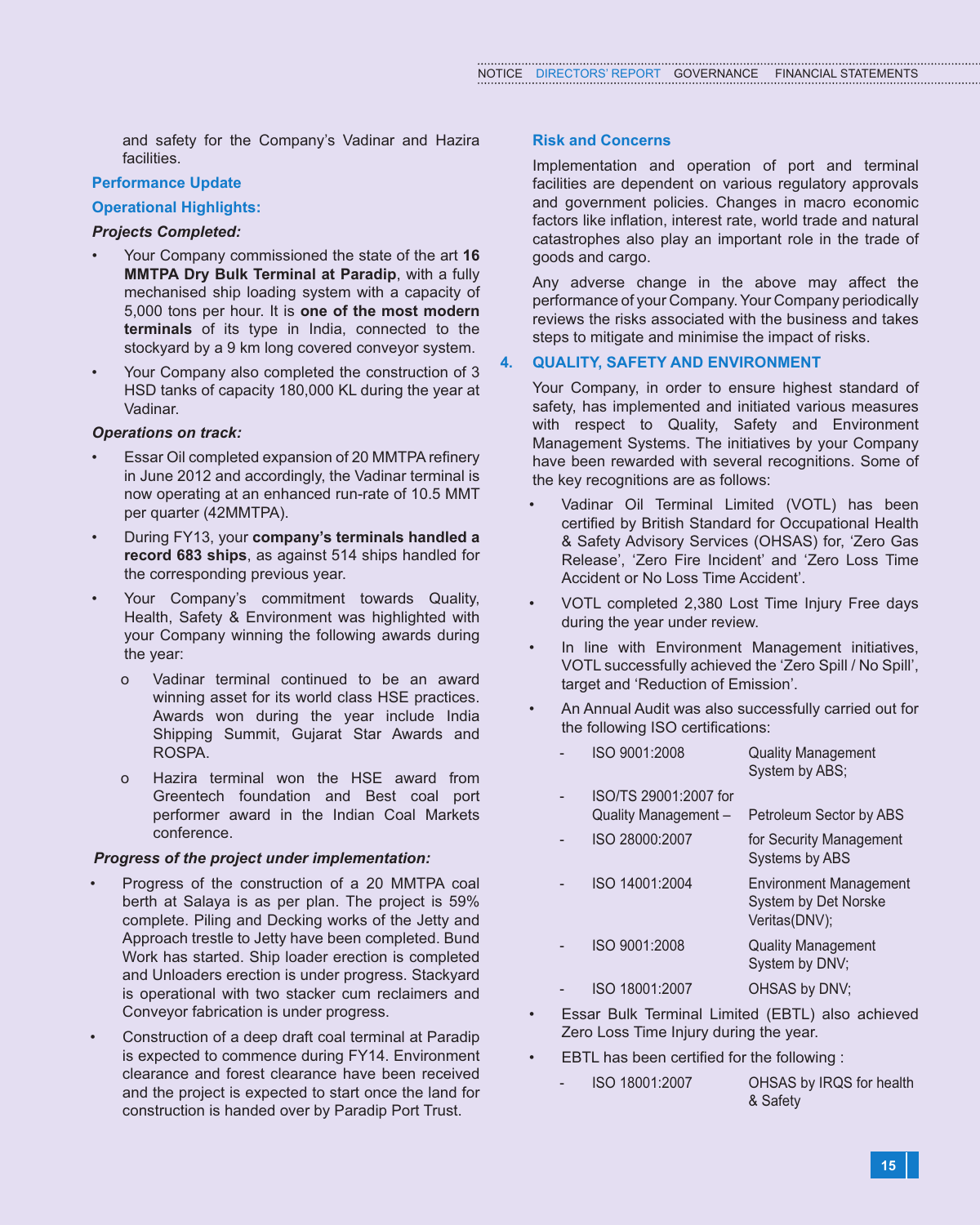

| $\overline{a}$ | ISO 14001:2004 | <b>Environment Management</b><br>System by IRQS |
|----------------|----------------|-------------------------------------------------|
|                | ISO 9001:2008  | <b>Quality Management</b><br>System by IRQS     |

 The terminal of EBTL also has the Navigation Safety at Ports Committee (NSPC) approval from the Director General of Shipping, Mumbai.

#### **5. INTERNAL CONTROL FRAMEWORK**

 Your Company conducts its business with integrity and high standards of ethical behaviour and in compliance with the laws and regulations that govern its business. Your Company has a well-established framework of internal controls in its operations, including suitable monitoring procedures. In addition to an external audit, the financial and operating controls of your Company at various locations are reviewed by Internal Auditors, who report their observations to the Audit Committee of the Board.

#### **6. HUMAN RESOURCE**

 Human resources have always been the key to success of your Company's business. A balance of internal and external talent was maintained to ensure right skills are available to initiate project activities. A large number of fresh talent comprising engineers and management graduates were deployed to nurture future Essar Ports facilities.

 At the existing ports, special emphasis was laid on the training of employees with a combination of "On the job and Off the job" training. Your Company has introduced technology-enabled HR practices in Performance Management and Training to streamline and strengthen these practices.

#### **7. INFORMATION TECHNOLOGY**

 Your Company successfully implemented SAP in its financial and related systems. For dry bulk as well as oil terminals, systems have been implemented to capture end-to-end workflow covering all activities from pre-arrival intimations to actual departure of vessels. Expected berth occupancy is being plotted thereby optimising the berth utilisation and increasing berth efficiency. Various dashboard reports have been implemented in the system for berth performance and resource monitoring.

#### **8. SUBSIDIARIES**

 As on March 31, 2013, the following were the subsidiaries of your Company:

- 1. Vadinar Oil Terminal Limited (VOTL)
- 2. Vadinar Ports & Terminals Limited (a subsidiary of VOTL)
- 3. Essar Bulk Terminal Limited (EBTL)
- 4. Essar Bulk Terminal Paradip Limited (a subsidiary of EBTL)
- 5. Essar Bulk Terminal (Salaya) Limited
- 6. Essar Paradip Terminals Limited
- 7. Essar Dredging Limited

 In accordance with the general circular issued by the Ministry of Corporate Affairs, Government of India, the Balance Sheet, Profit & Loss Account and other documents of the subsidiary companies are not attached with the Balance Sheet of the Company. The Company will make available the Annual Accounts of the subsidiary companies and the related information to any member of the Company who may be interested in obtaining the same. The annual accounts of the subsidiary companies will also be kept for inspection at the Registered Office of the Company and that of the respective subsidiary companies. The Consolidated Financial Statements presented by the Company include the financial results of the subsidiary companies.

#### **9. DIRECTORS**

 In accordance with the provisions of the Companies Act,1956 and the Articles of Association of the Company, Shri. Dilip J. Thakkar, and Shri. T. S. Narayanasami retire at the ensuing Annual General Meeting of the Company and being eligible, offer themselves for re-appointment.

 Shri. P. K. Srivastava has been appointed as an Additional Director on October 16, 2012. The Company has received a notice from a member proposing the appointment of Shri. Srivastava as a Director of your Company.

 Shri. N. C. Singhal, Dr. Jose Paul and Shri. Michael Pinto have been appointed as an Additional Directors on July 18, 2013. The Company has received notice from members proposing the appointment of Shri. N. C. Singhal, Dr. Jose Paul and Shri. Michael Pinto as Directors of your Company.

 Your Board would like to inform the members about the sad demise of Shri. K. V. Krishnamurthy who left for heavenly abode on January 16, 2013 after being associated with your Company as Director for about 4 years. Your Board places on record its appreciation for the invaluable contributions made by Shri. Krishnamurthy during his tenure as Director.

 Shri. Anshuman Ruia resigned from the directorship of your Company on October 16, 2012. Your Board also place on record their appreciation for the invaluable contribution made by Shri. Ruia in the growth and progress of the Company during his tenure as Director.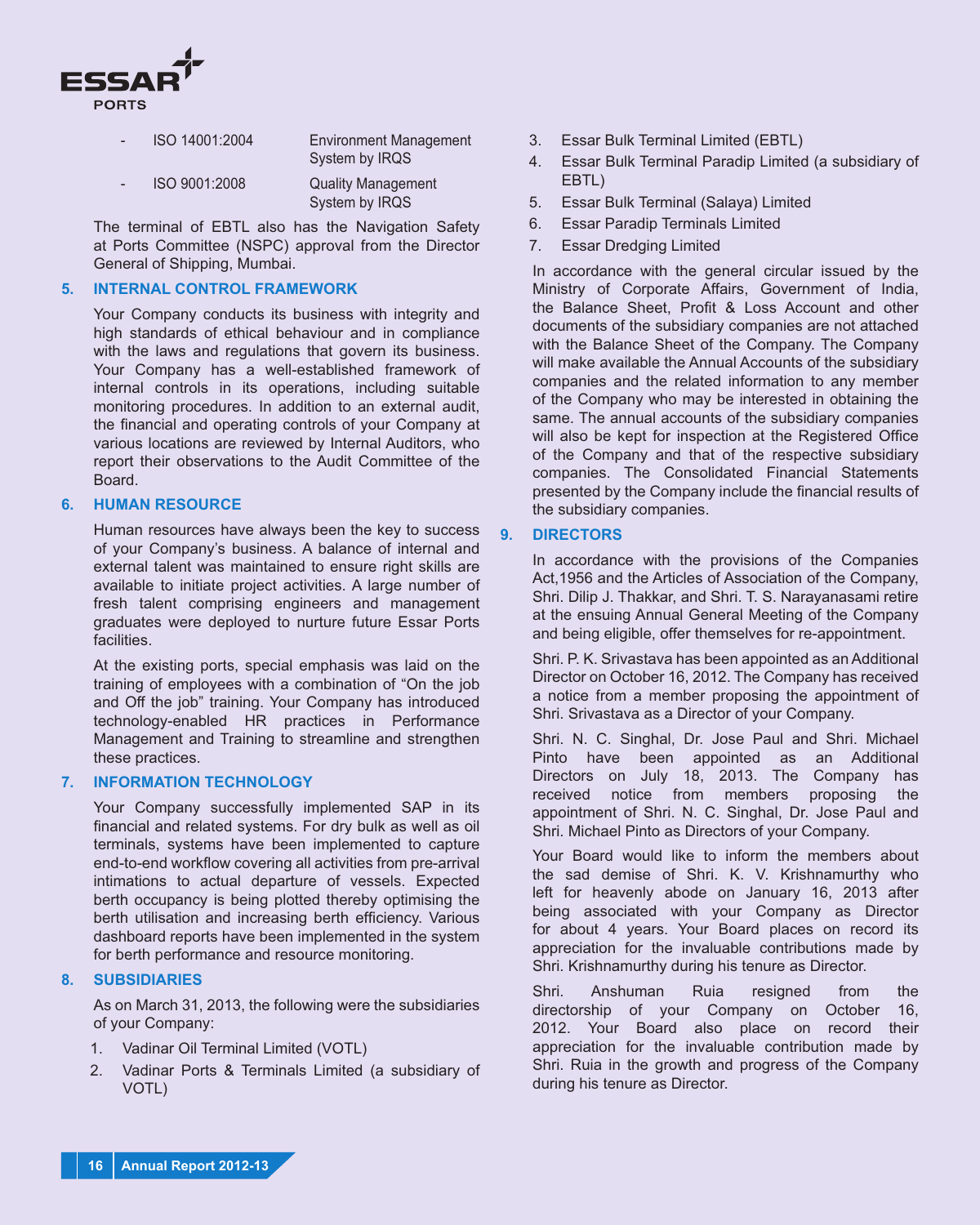#### **10. AUDITORS**

 Your Company's Auditors, Messrs. Deloitte Haskins & Sells, Chartered Accountants, Ahmedabad, the Statutory Auditors of the Company hold office until the conclusion of the ensuing Annual General Meeting and are eligible for re-appointment.

 The Company has received a letter from them to the effect that their appointment, if made, would be within the prescribed limits under Section 224(1B) of the Companies Act, 1956 (the Act) and that they are not disqualified for re-appointment within the meaning of Section 226 of the said Act.

#### **11. CORPORATE GOVERNANCE**

 The Company has complied with the requirements under the Corporate Governance reporting system. The disclosures as required therein have been furnished in the Annexure to the Directors' Report under the head "Corporate Governance".

#### **12. PARTICULARS REQUIRED UNDER THE COMPANIES (DISCLOSURE OF PARTICULARS IN THE REPORT OF THE BOARD OF DIRECTORS) RULES, 1988**

 This does not apply to your Company as the Ports & Terminals industry is not included in the Schedule to the relevant rules.

#### **Foreign Exchange:**

- (1) Earned (including freight, charter, hire earnings, interest income, etc.) : Rs. 603.35 lacs. (2) Used (including loan repayments, interest, : Rs. 1,526.91 lacs.
- operating expenses, etc.)

#### **13. PARTICULARS OF EMPLOYEES**

 Information as per Section 217(2A) of the Companies Act, 1956 read with the Companies (Particulars of Employees) Rules, 1975, as amended, is given in the Annexure forming part of this Report. However, as per the provisions of Section 219(1)(b)(iv) of the said Act, the Report and Accounts are being sent to all the shareholders of the Company excluding the statement of particulars of employees under u/s 217(2A) of the said Act. Any shareholder interested in obtaining a copy of this statement may write to the Company Secretary for the same at the Registered Office of the Company.

#### **14. STATEMENT OF DIRECTORS RESPONSIBILITIES**

 Pursuant to the requirement of Section 217(2AA) of the Companies Act, 1956, the Board of Directors hereby state that:

- a) in the preparation of the annual accounts, the applicable accounting standards have been followed and there have been no material departures;
- b) the Directors have selected such accounting policies and applied them consistently and made judgments and estimates that are reasonable and prudent so as to give a true and fair view of the state of affairs of the Company at the end of the financial year and of the profit or loss of the Company for that period;
- c) the Directors have taken proper and sufficient care for the maintenance of adequate accounting records in accordance with the provisions of this Act for safeguarding the assets of the Company and for preventing and detecting fraud and other irregularities; and
- d) the Directors have prepared the annual accounts on a going concern basis.

#### **15. APPRECIATION AND ACKNOWLEDGEMENTS**

 Your Directors express their sincere thanks and appreciation to all the employees for their commendable teamwork and contribution to the growth of the Company.

 Your Directors also thank its bankers and other business associates for their continued support and co-operation during the year.

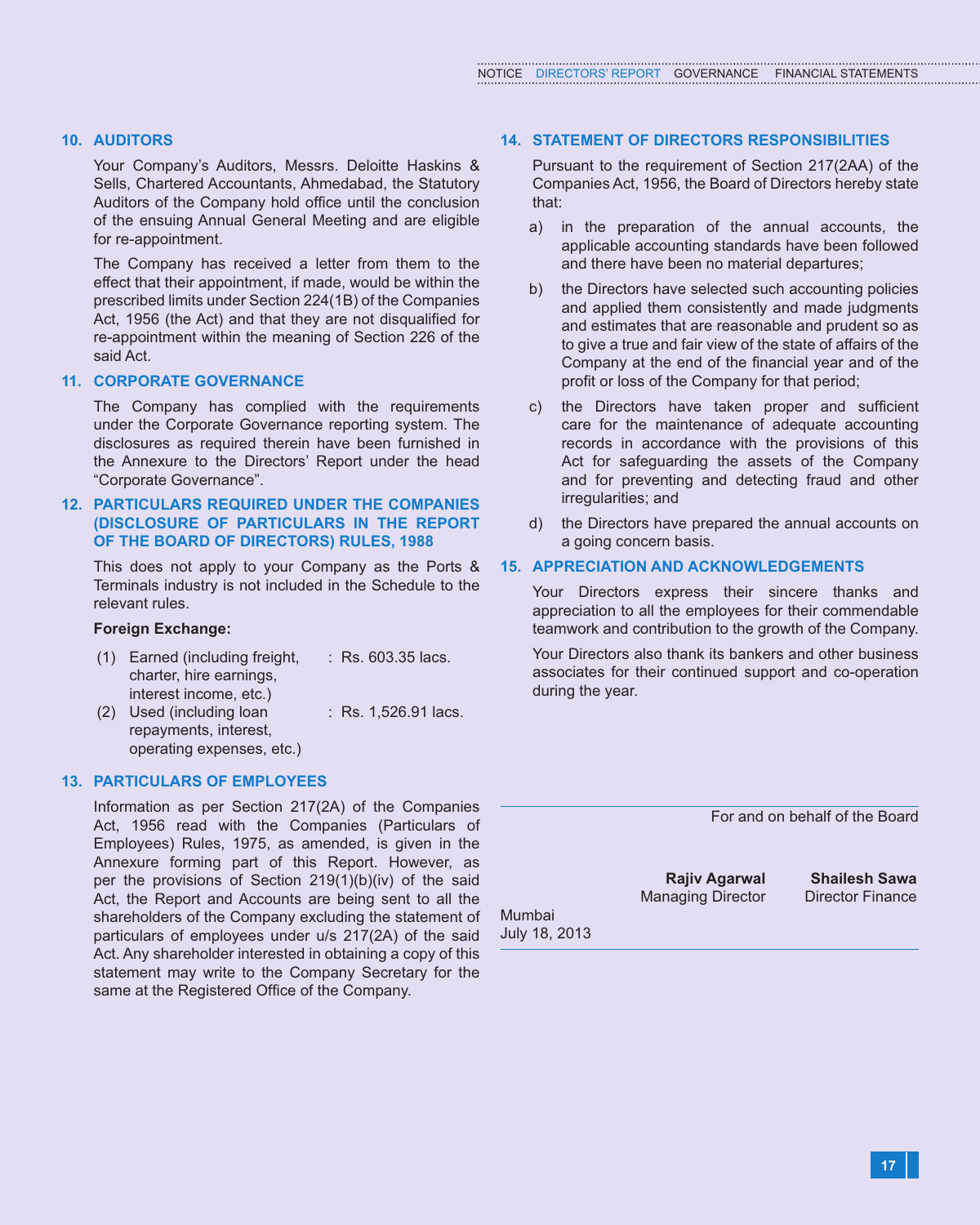

## **CORPORATE GOVERNANCE REPORT**

#### 1. **Statement on Company's philosophy on Code of Corporate Governance**

 Your Company believes that adhering to global standards of Corporate Governance is essential to enhance shareholders value and achieve long term corporate goals. The Company's philosophy on Corporate Governance stresses the importance of transparency, accountability and protection of shareholder interests. The Board overseas periodic review of business plans, monitors performance and ensures compliance of regulatory requirements including SEBI Regulations and Listing requirements.

#### 2. **Board of Directors ("the Board")**

#### A. **Composition, Category, Attendance and Number of other Directorships of the Directors are furnished below**:

 As at March 31, 2013 the Board consisted of the following Directors. The composition, category of directors and directorships held in other companies was as under:

| Name of Director                                | Category of Director      | * No. of outside Directorships in<br>other Indian public companies | **No. of Committee positions<br>held in other public companies |                |
|-------------------------------------------------|---------------------------|--------------------------------------------------------------------|----------------------------------------------------------------|----------------|
|                                                 |                           |                                                                    | Chairman                                                       | Member         |
| Shri, R. N. Bansal                              | Independent Non-Executive | 9                                                                  | 3                                                              | 5              |
| Shri. Dilip J. Thakkar                          | Independent Non-Executive | 13                                                                 | 5                                                              | 5              |
| Shri. Deepak Kumar Varma                        | Independent Non-Executive | 4                                                                  | $\mathfrak{p}$                                                 | $\mathfrak{p}$ |
| Shri. T. S. Narayanasami                        | Independent Non-Executive | 10                                                                 |                                                                | 4              |
| #Shri, Jan Adam                                 | Non-Promoter Professional |                                                                    |                                                                |                |
| #Shri, P. K. Srivastava                         | Non-Promoter Professional | 6                                                                  |                                                                |                |
| Shri. Rajiv Agarwal<br>(Managing Director& CEO) | Non-Promoter Executive    | 8                                                                  |                                                                | 6              |
| Shri, K. K. Sinha<br>(Executive Director)       | Non-Promoter Executive    | 8                                                                  |                                                                | 6              |
| Shri, Shailesh Sawa<br>(Director Finance)       | Non-Promoter Executive    |                                                                    |                                                                | 6              |

*\** excludes foreign companies, private limited companies, Section 25 companies and alternate directorships.

*\*\** includes membership of Audit and Shareholders' Grievance Committee only.

# Shri. Jan Adam was appointed as a Director on May 30, 2012.

*##*Shri. P. K. Srivastava has been appointed as an Additional Director w.e.f. October 16, 2012.

 Shri. S. N. Ruia, Chairman and Shri. A. S. Ruia, Director have resigned from the Board of Company on May 25, 2012 and October 16, 2012 respectively.

Shri. K. V. Krishnamurthy passed away on January 16, 2013.

#### **B.** *Details of Board Meetings held during the year***:**

| Sr.<br>No.     | <b>Date</b>      | <b>Board strength</b> | No. of Directors present |
|----------------|------------------|-----------------------|--------------------------|
|                | April 27, 2012   | 10                    |                          |
| $\overline{2}$ | May 30, 2012     | 10                    | 6                        |
| 3              | July 24, 2012    | 10                    | 8                        |
| $\overline{4}$ | October 16, 2012 | 10                    | 10                       |
| 5              | January 17, 2013 | 9                     |                          |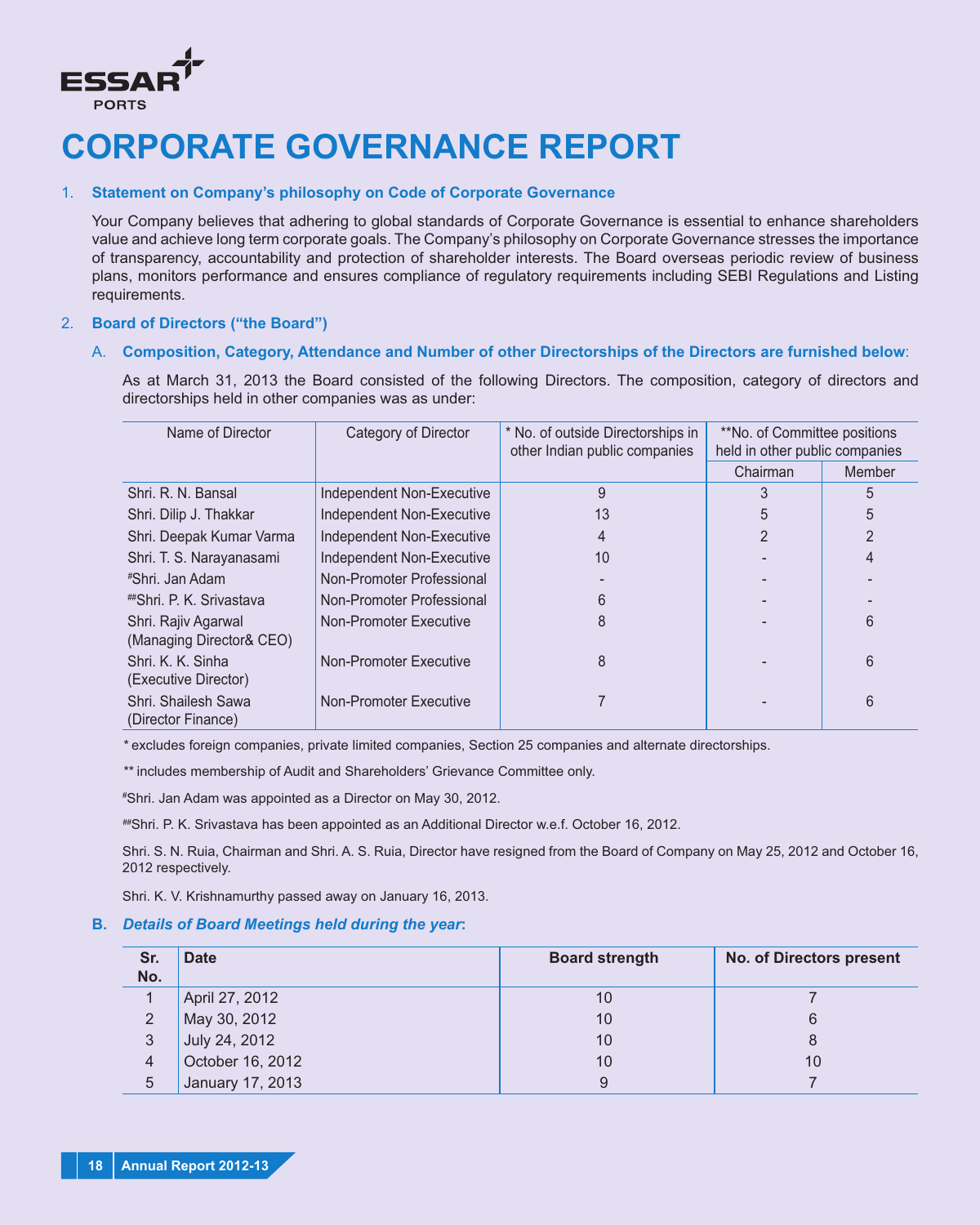| <b>Director</b>                          | <b>No. of Board Meetings attended</b> | <b>Attendance at last AGM</b> |
|------------------------------------------|---------------------------------------|-------------------------------|
| Shri, Shashi Ruja *                      | Nil                                   | No.                           |
| Shri, Anshuman Ruja **                   |                                       | <b>No</b>                     |
| Shri, R. N. Bansal                       |                                       | <b>No</b>                     |
| Shri. K. V. Krishnamurthy $^{\circledR}$ | 4                                     | No                            |
| Shri. Dilip J. Thakkar                   |                                       | <b>No</b>                     |
| Shri. Deepak Kumar Varma                 | 5                                     | <b>No</b>                     |
| Shri. T. S. Narayanasami                 |                                       | <b>No</b>                     |
| Shri, Jan Adam <sup>#</sup>              |                                       | No.                           |
| Shri, P. K. Srivastava ##                |                                       | <b>No</b>                     |
| Shri. Rajiv Agarwal                      | 5                                     | Yes                           |
| Shri, K. K. Sinha                        | 5                                     | <b>Yes</b>                    |
| Shri, Shailesh Sawa                      | 5                                     | Yes                           |

#### **C***. Attendance of Directors at Board Meetings and at the last Annual General Meeting***:**

\* ceased to be director on May 25, 2012

\*\*ceased to be director on October 16, 2012

@ deceased on January 16, 2013

# appointed as director on May 30, 2012

## appointed as director on October 16, 2012

 Shri. R. N. Bansal, Chairman of the Audit Committee did not attend the AGM as he was travelling overseas. However, the management team was present to respond to the queries by the members.

#### 3. **Audit Committee:**

The Audit Committee of the Company *inter alia* performs all the functions specified under the Companies Act, 1956 and Clause 49 of the Listing Agreement.

#### **Composition**:

 As on March 31, 2013, the Committee comprised of three Independent Directors. The Chairman of the Audit Committee is an Independent Director. All the members of the Committee are financially literate and have relevant financial management and / or audit exposure. The Managing Director, Chief Executive Officer, Director Finance, Statutory Auditors and Internal Auditors attend the meetings. The Company Secretary is the Secretary to the Committee.

#### **Details of Audit Committee Meetings held during the year:**

| Sr.<br>No. | <b>Date</b>      | <b>Committee strength</b> | No. of members present |
|------------|------------------|---------------------------|------------------------|
|            | May 30, 2012     |                           |                        |
| 2          | July 24, 2012    |                           |                        |
| 3          | October 16, 2012 | 3                         |                        |
| 4          | January 17, 2013 |                           |                        |

#### **Attendance at Audit Committee Meetings:**

| <b>Director</b>              | No. of meetings held | No. of meetings attended |
|------------------------------|----------------------|--------------------------|
| Shri, Anshuman Ruja *        |                      | Nil                      |
| Shri. R. N. Bansal, Chairman |                      |                          |
| Shri. K. V. Krishnamurthy #  | 4                    |                          |
| Shri. Deepak Kumar Varma     | 4                    |                          |
| Shri. T. S. Narayanasami **  | 4                    | NA                       |

resigned w.e.f. October 16, 2012

# passed away on January 16, 2013

appointed on January 17, 2013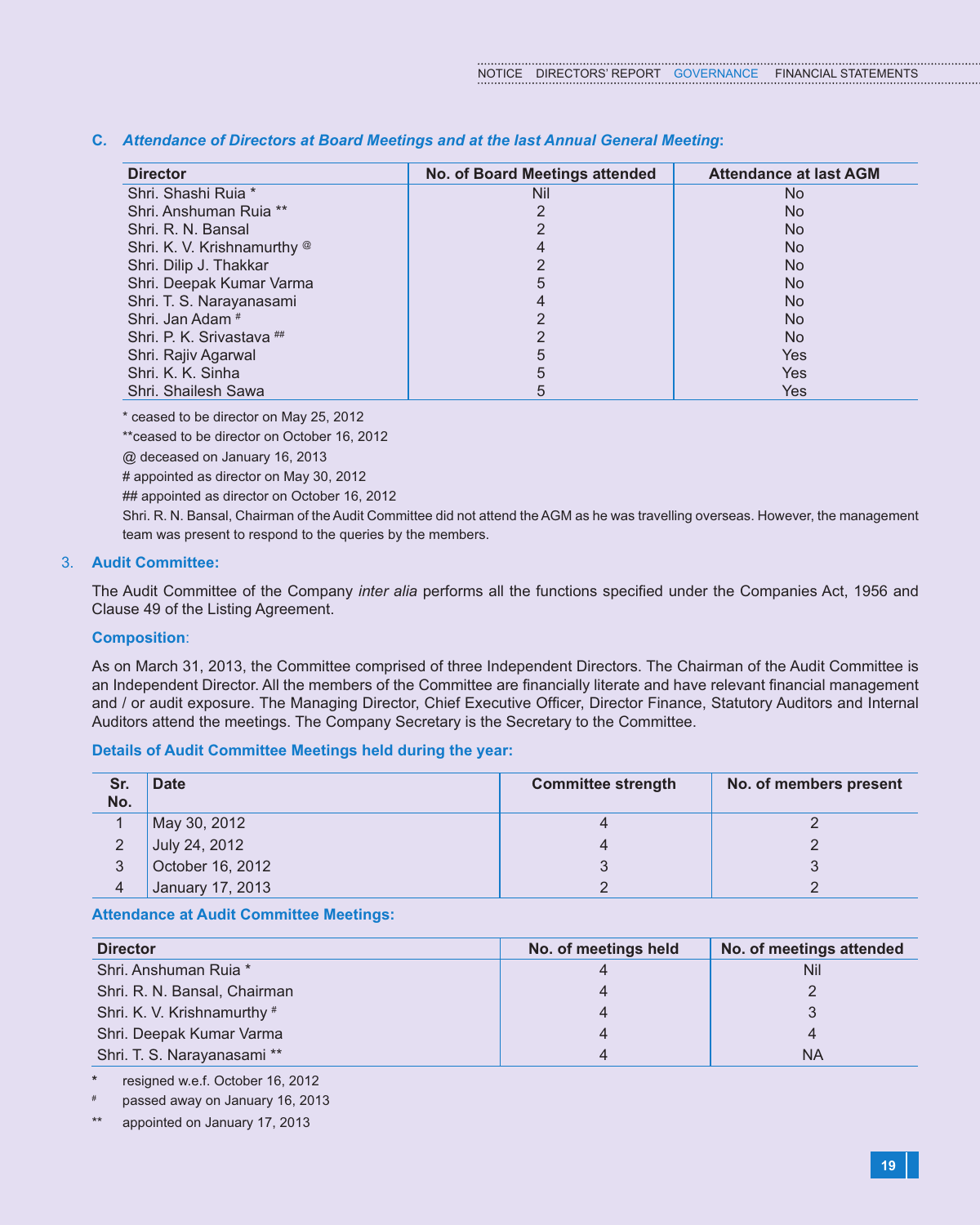

#### **4. Remuneration to Directors:**

 Details of Remuneration paid to the Managing Director and Wholetime Directors during the year ended March 31, 2013 is as under:

 $\sim$  Rs.) The contract of the contract of the contract of the contract of the contract of  $\sim$ 

| <b>Name of Director</b>                        | <b>Basic Salary</b> | Allowances,<br><b>Perquisites and other</b><br>benefits | <b>Contribution</b><br>to Provident &<br><b>Superannuation Fund</b> | <b>Total</b> |
|------------------------------------------------|---------------------|---------------------------------------------------------|---------------------------------------------------------------------|--------------|
| Shri. Rajiv Agarwal<br>CEO & Managing Director | 44, 37, 228         | 1,82,19,323                                             | 5.32.464                                                            | 2,31,89,015  |
| Shri, K. K. Sinha<br><b>Wholetime Director</b> | 55.45.680           | 80,41,317                                               | 6.65.482                                                            | 1,42,52,479  |
| Shri, Shailesh Sawa<br>Director Finance        | 72,00,000           | 76,21,703                                               | 8,64,000                                                            | 1,56,85,703  |

 The Services of the aforesaid Executive Directors can be mutually terminated by giving three month's notice or three month's salary in lieu thereof.

#### **Stock Options**

 During the year no further Stock Options have been granted to the Executive Directors. During Financial Year 2011 – 12, Shri. Rajiv Agarwal and Shri. Shailesh Sawa were granted 2,31,954 and 1,23,285 Stock Options respectively. These Options were granted on November 28, 2011. One third Options granted shall vest at the end of third, fourth and fifth year respectively from the date of grant. The vested options can be exercised over a period of seven years from the date of vesting of the Options. One Option is equal to one Equity Share of Rs. 10/- each of the Company. The Options have been granted at a price of Rs. 70.10 per Option.

Details of sitting fees paid to Non-Executive Directors for the meetings held during the year ended March 31, 2013:

| <b>Non-Executive Directors</b> | Sitting Fees paid for Board/Committee meetings (Rs.) |
|--------------------------------|------------------------------------------------------|
| Shri, Shashi Ruja              | Nil                                                  |
| Shri, Anshuman Ruja            | 40,000.00                                            |
| Shri, R. N. Bansal             | 80,000.00                                            |
| Shri. K. V. Krishnamurthy      | 1,10,000.00                                          |
| Shri. Dilip J. Thakkar         | 40,000.00                                            |
| Shri. Deepak Kumar Varma       | 1,80,000.00                                          |
| Shri. T. S. Narayanasami       | 80,000,00                                            |
| Shri, Jan Adam                 | Nil                                                  |

No shares or convertible instruments are held by any members of the Board in the Company.

#### **5. Shareholders' Grievance Committee and Share Transfer Committee:**

#### A. **Shareholders Grievance Committee**:

#### **Terms of Reference:**

To redress grievances and complaints of members on all matters pertaining to their shareholding in the Company.

#### **Composition:**

 The Committee comprised of Shri. R. N. Bansal, Shri. Deepak Kumar Varma, Shri. Rajiv Agarwal and Shri. Shailesh Sawa.

The Committee met 4 times during the year ended March 31, 2013.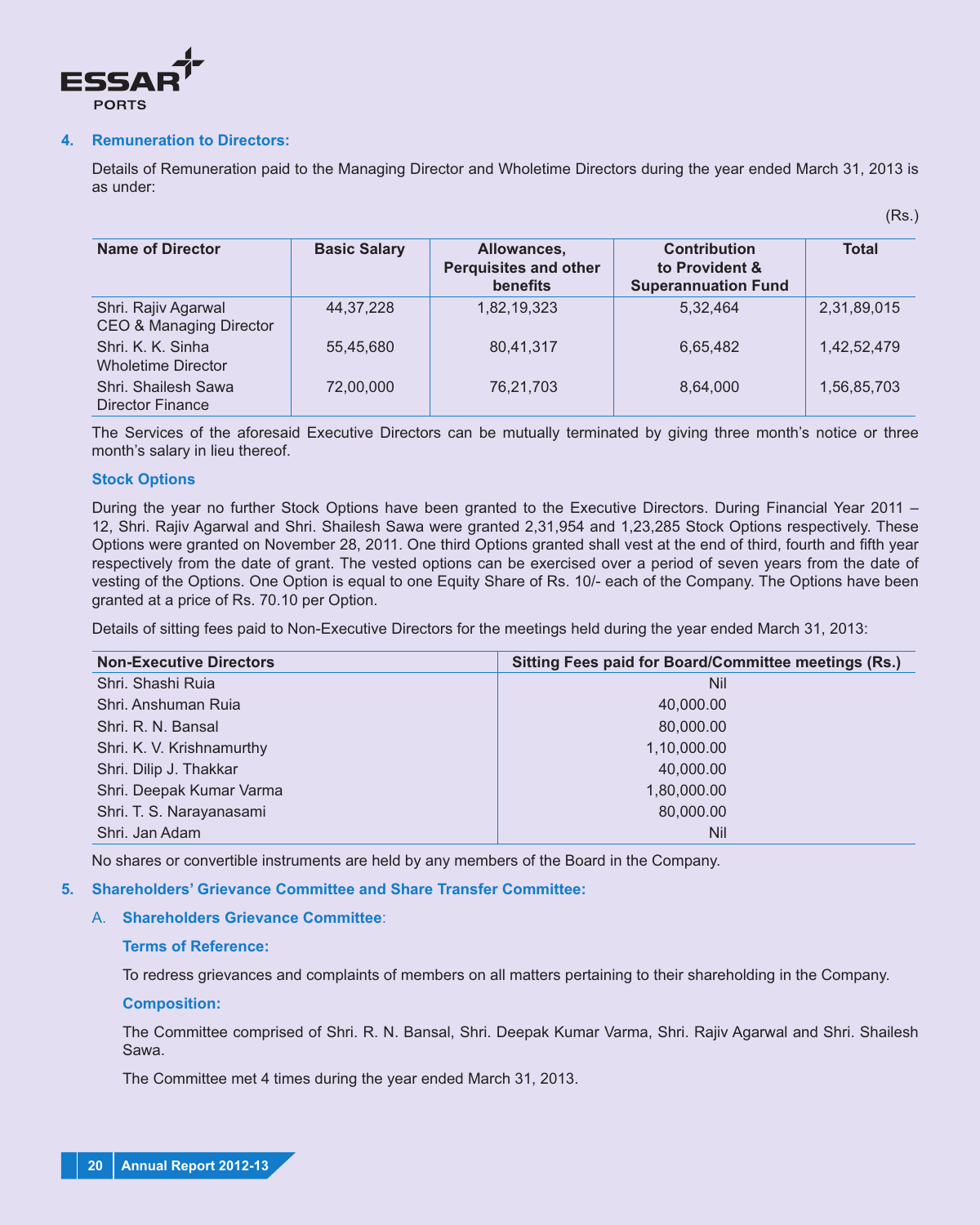#### B. **Share Transfer Committee:**

#### **Terms of Reference:**

 To oversee the functioning of the Registrar & Share Transfer Agents and ensure that the process of share transfers, transmissions and issue of duplicate shares is effective and efficient.

#### **Composition:**

The Committee comprised of Shri. Rajiv Agarwal, Shri. K. K. Sinha and Shri. Shailesh Sawa.

 The Board has further authorised the Executive Directors and the Company Secretary to approve the Share Transfers and other related transactions on a regular basis under the supervision of the Committee.

The Committee met 5 times during the year ended March 31, 2013.

#### **Details of shareholders complaints received, solved and pending share transfers**:

 There were no complaints pending at the beginning of the year. A total of 118 complaints were received during the year ended March 31, 2013, most of which being non-receipt of annual reports and non-receipt of share certificates. All the complaints were redressed under the supervision of the Committee and no complaints were outstanding as on March 31, 2013.

 All valid share transfer requests received during the year were duly attended to and processed in time. There were no valid requests pending for share transfers as on March 31, 2013.

#### **6. General Body Meeting:**

#### **(a) Details of General Meetings held in last three years:**

| <b>Financial year</b> | <b>Meeting</b> | <b>Date</b>    | Time       | Location                         |
|-----------------------|----------------|----------------|------------|----------------------------------|
| 2009-10               | <b>AGM</b>     | $24 - 07 - 10$ | 03.00 PM   | Administrative Building          |
|                       | <b>EGM</b>     | $30 - 11 - 10$ | 10.00 AM   | <b>Essar Refinery Complex</b>    |
| 2010-11               | <b>AGM</b>     | 09-09-11       | 12.00 NOON | Okha Highway (SH-25)<br>Jamnagar |
| 2011-12               | <b>AGM</b>     | 27-09-12       | 02.30 PM   | Gujarat 361 305                  |

#### (b) **Special Resolutions passed in the previous three Annual General Meetings:**

#### July 24, 2010:

 To issue Equity Shares, Foreign Currency Convertible Bonds, Global Depository Receipts, etc. September 9, 2011:

- Remuneration to be paid to Shri. Rajiv Agarwal, CEO & Managing Director.
- Remuneration to be paid to Shri. Shailesh Sawa, Director Finance.
- Remuneration to be paid to Shri. K. K. Sinha, Wholetime Director.
- To issue Equity Shares, Foreign Currency Convertible Bonds, Global Depository Receipts, etc.
- Implement the Stock Option Scheme and grant of Options thereunder.
- Extend the Stock Option Scheme to employees of subsidiary and holding companies. September 27, 2012:
- To issue Equity Shares, Foreign Currency Convertible Bonds, Global Depository Receipts, etc.
- To increase the maximum number of Options to be issued per employee under the Essar Ports Employees Stock Options Scheme – 2011.
- Amend the Articles of Association of the Company.
- (c) No resolutions are proposed to be passed at the ensuing Annual General Meeting which require approval of members through Postal Ballot.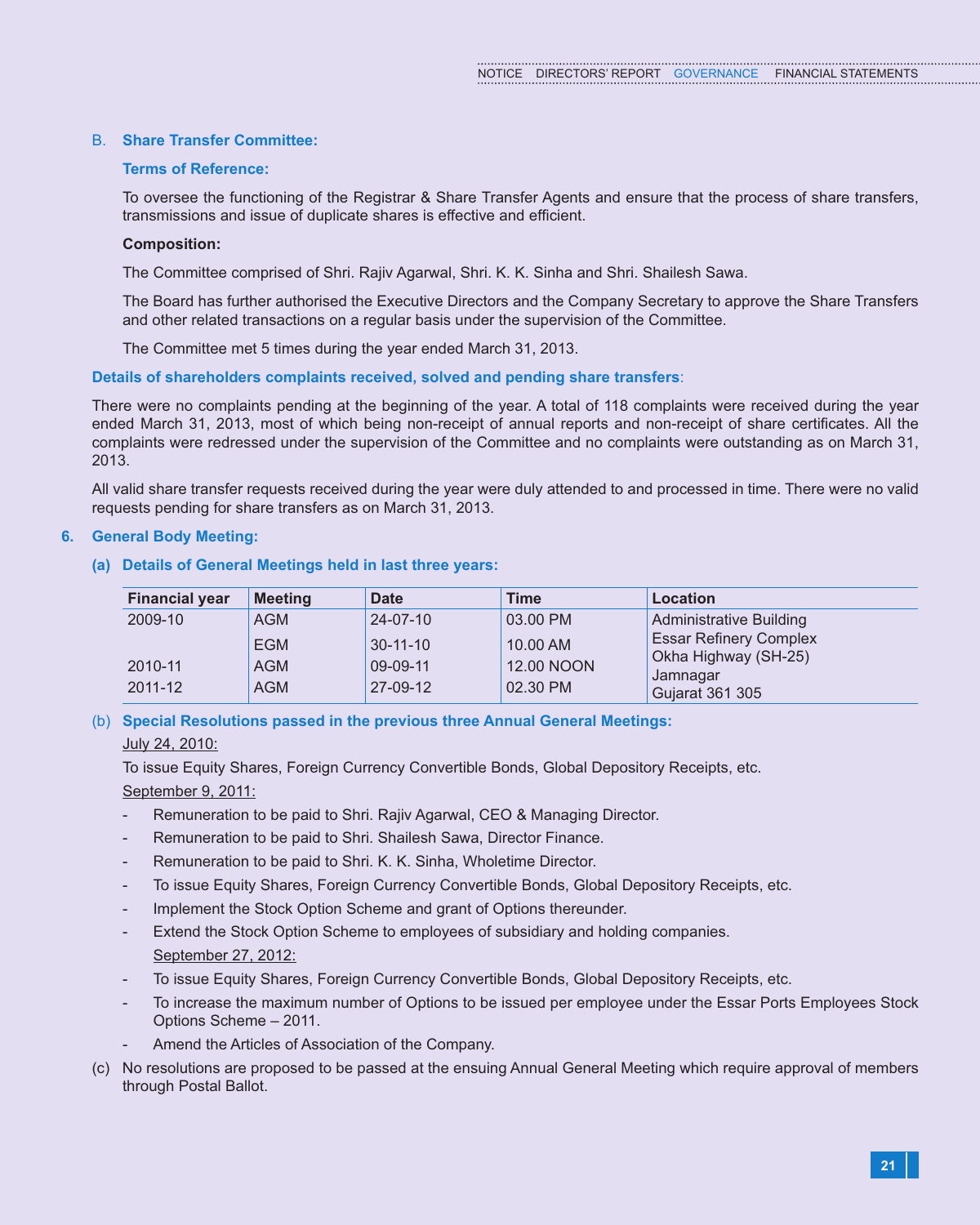

#### **7. Disclosures:**

- There are no materially significant related party transactions made by the Company that may have potential conflict with the interest of the Company at large.
- Transactions with related parties during the year are disclosed in Note No. 31 forming part of the financial statements in the Annual Report.
- During the last three years no penalty or stricture has been imposed on the Company by Stock Exchanges/SEBI/ Statutory Authorities on matters related to Capital Markets.
- No person has been denied access to the Audit Committee.

#### **8. Means of Communication:**

| Financial<br>results<br>other<br>and<br>information about the Company               | The quarterly and annual financial results are submitted to the BSE Limited and<br>National Stock Exchange of India Limited which is uploaded on their websites.<br>These results are also displayed on the Company's websites: www.essar.com and<br>www.essarports.com |
|-------------------------------------------------------------------------------------|-------------------------------------------------------------------------------------------------------------------------------------------------------------------------------------------------------------------------------------------------------------------------|
| Publication of financial results                                                    | Published in major newspapers such as Business Standard, Jai Hind and Sanj<br>Samachar.                                                                                                                                                                                 |
| Press releases and presentation<br>to Institutional Investors and to the<br>Analyst | Press releases and presentations made to Institutional Investors and Analysts are<br>displayed on the Company's websites: www.essar.com and www.essarports.com                                                                                                          |
| <b>Management Discussion &amp; Analysis</b>                                         | Forms part of the Annual Report, which is mailed to the shareholders of the<br>Company                                                                                                                                                                                  |

#### **9. General Shareholders information:**

#### A. **Annual General Meeting details:**

| Date                | September 26, 2013                                                                                                                |
|---------------------|-----------------------------------------------------------------------------------------------------------------------------------|
| Venue               | Administrative Building, Essar Refinery Complex<br>Okha Highway (SH - 25), Taluka Khambhalia<br>Distt. - Jamnagar, Gujarat 361305 |
| Time                | $2.30$ p.m.                                                                                                                       |
| <b>Book Closure</b> | September 23, 2013 to September 26, 2013<br>(both days inclusive)                                                                 |

#### B. **Financial Calendar:**

| Financial year of Company    | April 1, 2013 to March 31, 2014 |
|------------------------------|---------------------------------|
| <b>First Quarter results</b> | On or before August 14, 2013    |
| Second Quarter results       | On or before November 14, 2013  |
| Third Quarter results        | On or before February 14, 2014  |
| Annual results for the year  | On or before May 30, 2014       |

#### C. **Registrars and Share Transfer Agents:**

Data Software Research Company Private Limited 19, Pycrofts Garden Road, Off. Haddows Road Nungambakkam, Chennai- 600 006 Tel: (044) 2821 3738, 2821 4487 Fax: (044) 2821 2133 E-Mail: essar.ports@dsrc-cid.in

#### D. **Share Transfer System:**

 To expedite the process of share transfers, transmissions, etc., the Board of your Company has delegated these powers to the Executive Directors and the Company Secretary of the Company.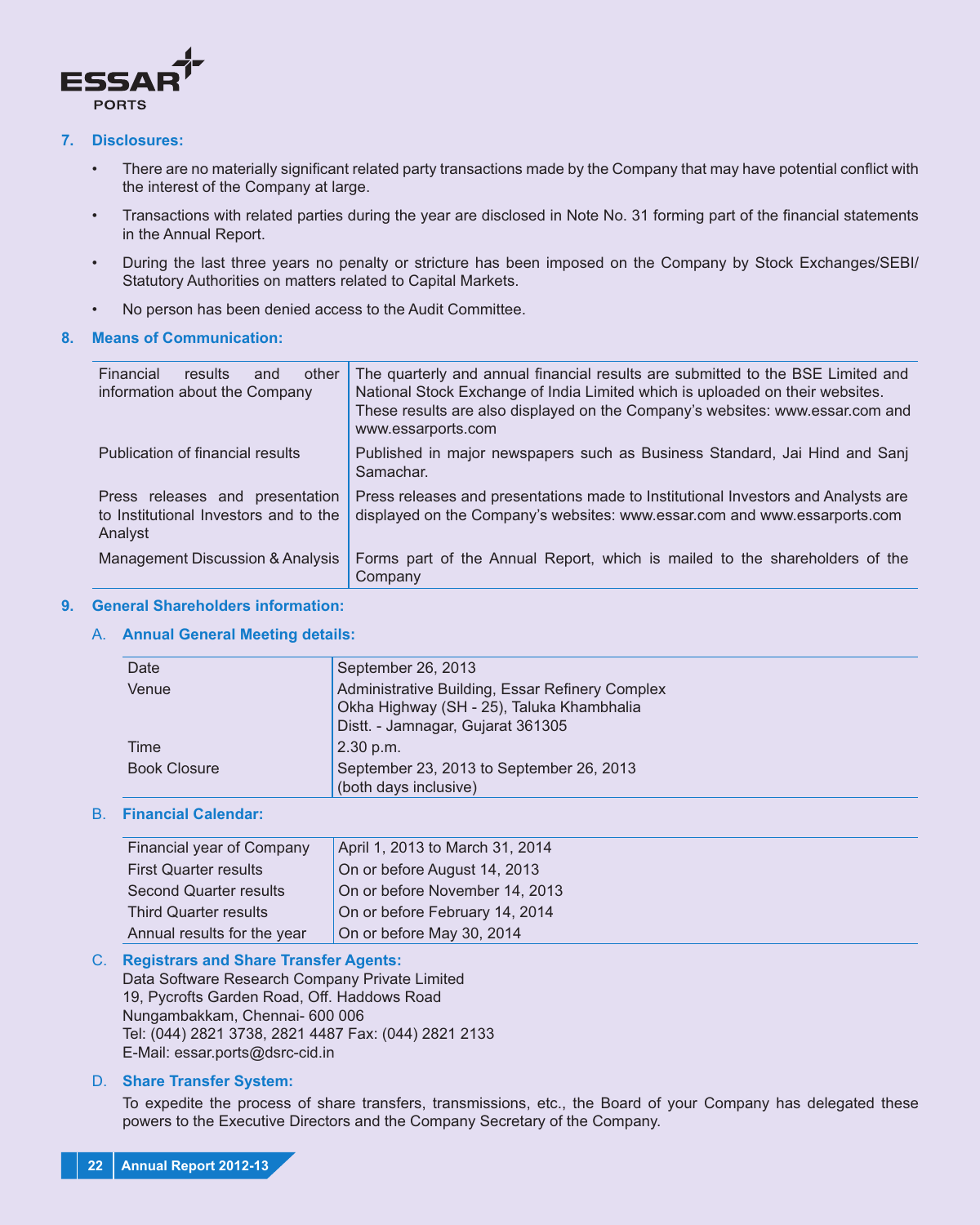All valid share transfer requests received by the Company in physical form are registered within an average period of 15 days. The Company dematerialises the shares after getting the dematerialisation requests being generated by the Depository Participants.

#### E. **Listing on Stock Exchanges:**

The Company's securities are listed on the following Stock Exchanges:

| <b>BSE Limited</b>           | National Stock Exchange of India Limited |
|------------------------------|------------------------------------------|
| Phiroze Jeejeebhoy Towers    | Exchange Plaza, Bandra Kurla Complex     |
| Dalal Street. Mumbai 400 023 | Bandra East, Mumbai 500 051              |
| Code: 500630                 | Code: ESSARPORTS                         |

Annual Listing fee for the year 2013-14 has been paid to the respective stock exchanges.

Market price data (High/Low) for each month in the financial year 2012-2013 on the BSE Limited and National **Stock Exchange of India Limited:**

| <b>BSE Limited</b>        |                |               | <b>National Stock Exchange of India Limited</b> |                |        |
|---------------------------|----------------|---------------|-------------------------------------------------|----------------|--------|
| <b>Month</b>              | <b>Highest</b> | <b>Lowest</b> | <b>Month</b>                                    | <b>Highest</b> | Lowest |
| April, 2012               | 95.70          | 79.55         | April, 2012                                     | 95.95          | 80.25  |
| May, 2012                 | 103.00         | 86.50         | May, 2012                                       | 103.00         | 86.40  |
| June, 2012                | 91.00          | 86.25         | June, 2012                                      | 93.80          | 85.00  |
| <b>July, 2012</b>         | 102.80         | 88.35         | <b>July, 2012</b>                               | 102.90         | 86.95  |
| August, 2012              | 102.60         | 85.25         | <b>August, 2012</b>                             | 102.70         | 86.85  |
| September, 2012           | 94.30          | 85.00         | September, 2012                                 | 103.00         | 74.00  |
| October, 2012             | 106.75         | 90.65         | October, 2012                                   | 109.85         | 90.90  |
| November, 2012            | 103.55         | 91.50         | November, 2012                                  | 103.80         |        |
| December, 2012            | 100.00         | 88.95         | December, 2012                                  | 101.00         | 90.50  |
| January, 2013             | 99.40          | 81.30         | January, 2013                                   | 99.50          | 81.65  |
| February, 2013            | 92.95          | 82.10         | February, 2013                                  | 92.85          | 81.10  |
| March, 2013               | 92.40          | 74.20         | March, 2013<br>91.70                            |                | 73.00  |
| <b>Scrip Code: 500630</b> |                |               | <b>Scrip Code: ESSARPORTS</b>                   |                |        |

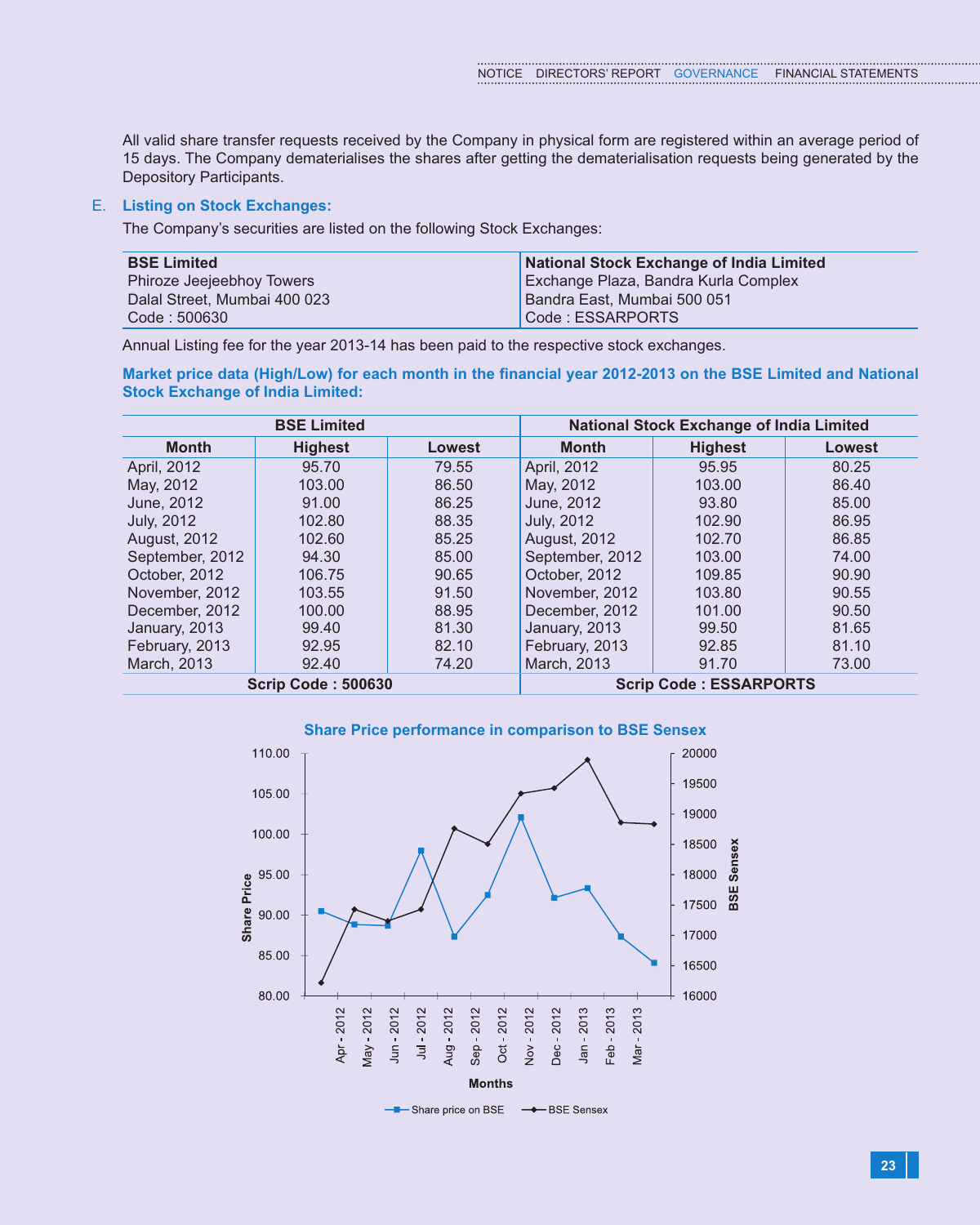

#### F. **Shareholding Pattern as on March 31, 2013:**

| <b>SHAREHOLDING BY</b>                                              | <b>NO. OF SHARES</b> | $\%$   |
|---------------------------------------------------------------------|----------------------|--------|
| <b>Promoters</b>                                                    | 34, 35, 87, 159      | 80.30  |
| Financial Institutions / Mutual Funds / Banks / Insurance Companies | 21,94,262            | 0.51   |
| <b>Other Corporate Bodies</b>                                       | 2,60,51,314          | 6.09   |
| Foreign Institutional Investors                                     | 3, 37, 26, 174       | 7.88   |
| Non-Resident Individuals                                            | 5,89,570             | 0.14   |
| <b>Public</b>                                                       | 2,17,39,519          | 5.08   |
| <b>Total</b>                                                        | 42,78,87,998         | 100.00 |

#### G. **Distribution of Shareholding as on March 31, 2013:**

| No. of equity shares<br>held | Number of<br><b>shareholders</b> | % of shareholders | <b>Total number of</b><br>shares | % of holding |
|------------------------------|----------------------------------|-------------------|----------------------------------|--------------|
| <b>Upto 5000</b>             | 98,815                           | 99.62             | 1,47,28,308                      | 3.44         |
| 5001-10000                   | 176                              | 0.18              | 12,51,245                        | 3.19         |
| 10001-20000                  | 72                               | 0.07              | 10,11,626                        | 0.24         |
| 20001-30000                  | 38                               | 0.04              | 9,66,447                         | 0.23         |
| 30001-40000                  | 15                               | 0.02              | 5,07,989                         | 0.12         |
| 40001-50000                  | 13                               | 0.01              | 5,89,555                         | 0.14         |
| 50001-100000                 | 19                               | 0.02              | 15,35,564                        | 0.36         |
| 100001 and above             | 40                               | 0.04              | 40,72,97,264                     | 95.19        |
| <b>TOTAL</b>                 | 99,188                           | 100.00            | 42,78,87,998                     | 100.00       |

| Н. | <b>Compliance Officer</b>                                    | ÷ | <b>Mr. Manoj Contractor</b><br><b>Company Secretary</b>                                                                                       |
|----|--------------------------------------------------------------|---|-----------------------------------------------------------------------------------------------------------------------------------------------|
|    | <b>Registered Office</b>                                     | ÷ | Administrative Building<br><b>Essar Refinery Complex</b><br>Okha Highway (SH - 25)<br>Taluka Khambhalia<br>Distt. Jamnagar<br>Gujarat 361 305 |
| J. | <b>Administrative Office</b><br>(Address for Correspondence) | ÷ | Equinox Business Park<br>1 <sup>st</sup> Floor, Tower-2<br>Off. Bandra Kurla Complex<br>L.B.S. Marg, Kurla (West)                             |

 Mumbai 400 070 Tel : (022) 6733 5000 Fax: (022) 6708 2188

e mail: epl.secretarial@essar.com

#### K. **Status of Dematerialisation of shares as on March 31, 2013:**

| <b>Mode</b>  | No. of shares | No. of folios | $\frac{9}{6}$ |  |
|--------------|---------------|---------------|---------------|--|
| Physical     | 2,28,59,829   | 52.772        | 5.34          |  |
| Demat        | 40.50.28.169  | 46.416        | 94.66         |  |
| <b>TOTAL</b> | 42,78,87,998  | 99.188        | 100.00        |  |

L. The Company has paid dividend of Rs. 0.50 per equity share on October 4, 2012.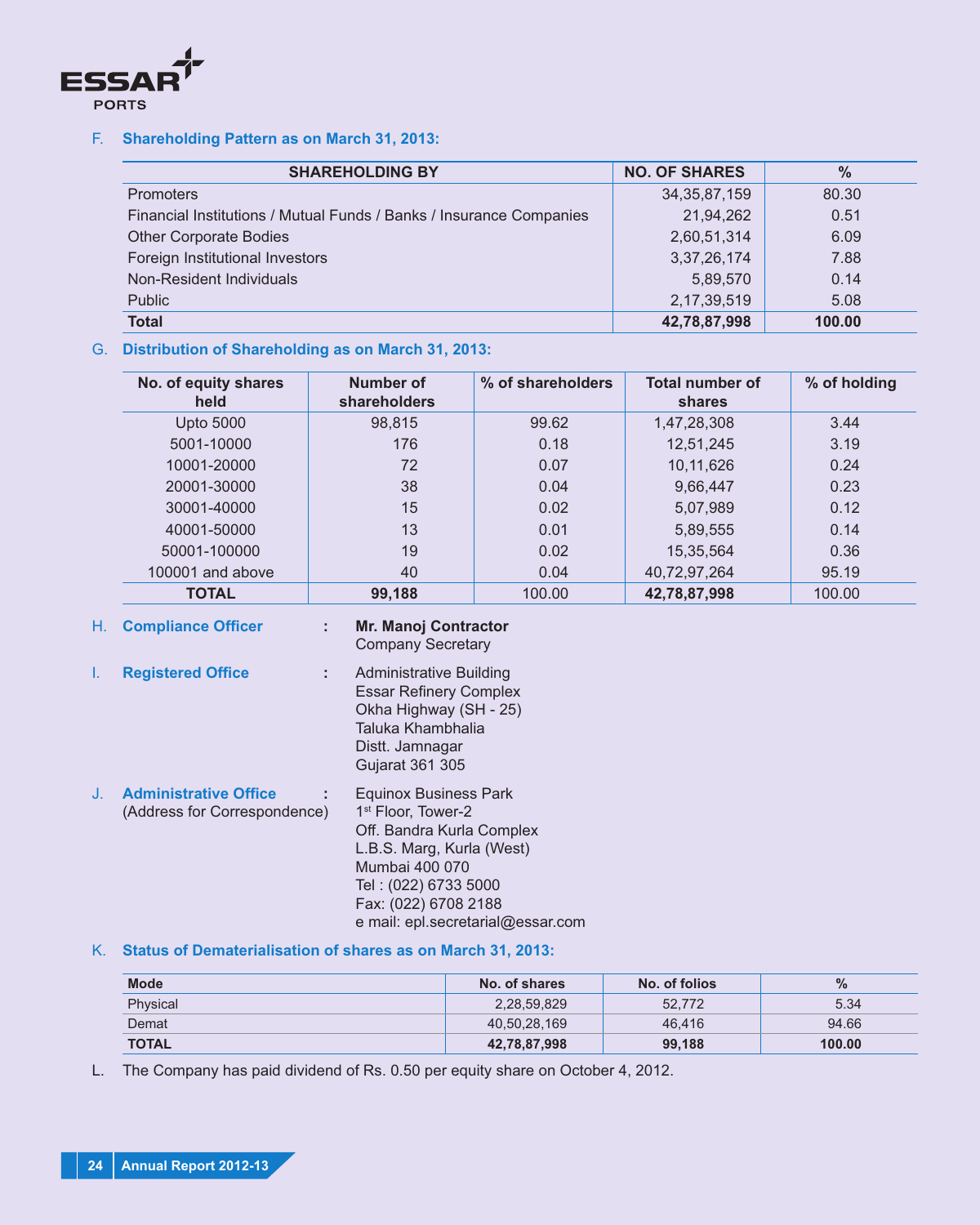#### **10. Nomination Facility:**

 Shareholders holding shares in physical form and desirous of making a nomination in respect of their shareholding in the Company, as permitted under Section 109 A of the Companies Act, 1956 are requested to submit to the R&T Agent of the Company the prescribed nomination form.

#### **11. Outstanding GDRs/ADRs/Warrants or any convertible instruments, conversion date and likely impact on equity:**

 As on March 31, 2013 there are 2,800 Foreign Currency Convertible Bonds (FCCB's) aggregating US\$ 39,999,998 which can be converted into equity shares of the Company at a conversion price of Rs. 91.70 per share. As per the terms of the offering, the US\$ - INR conversion rate has been fixed at 1 US\$ = 46.94 INR. These FCCB's are listed on the Singapore Exchange Securities Trading Limited.

 As on March 31, 2013 there are 17,432,446 Global Depository Shares which can be converted into equity shares of the Company as per the terms of the offering.

#### **12. Secretarial Audit:**

A qualified practicing Company Secretary carries out secretarial audit to reconcile the total admitted capital with National Securities Depository Limited (NSDL) and Central Depository Services (India) Limited (CDSL) and the total issued and listed capital. The audit confirms that the total issued / paid up capital is in agreement with the total number of shares in physical form and the total number of dematerialised shares held with NSDL and CDSL.

#### **13. Non-mandatory requirements:**

#### **1. Remuneration Committee:**

 The Committee comprises of three Non-Executive Independent Directors with the Company Secretary as the Secretary of the Committee. The Committee is empowered to formulate and recommend to the Board from time to time, the compensation structure for Managing / Executive / Wholetime Directors and to administer and supervise the Employee Stock Option Schemes, whenever applicable.

#### **2. Shareholders right:**

Quarterly financial results are available on the website of the Company i.e. www.essar.com and www.essarports.com. No separate financials are sent to shareholders of the Company.

#### **3.** Audit qualifications:

There are no audit qualifications in the Independent Auditors' Report on the financial statements to the Shareholders of the Company.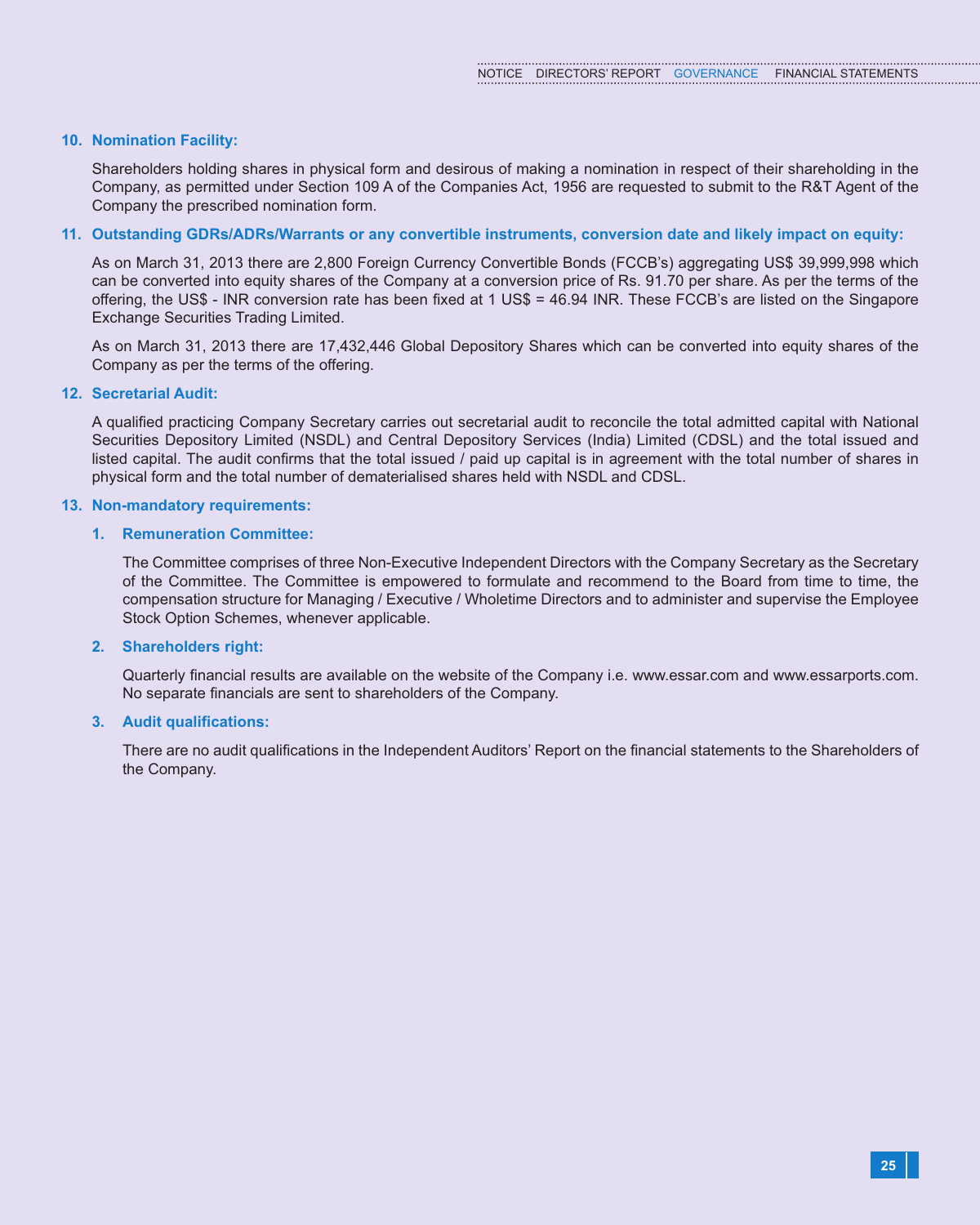

# **Auditors' Certificate on Corporate Governance**

#### To

The Members of Essar Ports Limited

We have examined the compliance of conditions of Corporate Governance by Essar Ports Limited ("the Company"), for the year ended on March, 31 2013, as stipulated in clause 49 of Listing Agreement entered into by the Company with the Stock exchanges in India.

The compliance of conditions of Corporate Governance is the responsibility of the Management. Our examination was limited to procedures and implementation thereof, adopted by the Company for ensuring the compliance of conditions of the Corporate Governance. It is neither an audit nor an expression of opinion on the financial statements of the Company.

In our opinion and to the best of our information and according to the explanations given to us, we certify that the Company has complied with the conditions of Corporate Governance as stipulated in the above mentioned Listing Agreement.

We further state that such compliance is neither an assurance as to the future viability of the Company nor the efficiency or effectiveness with which the management has conducted the affairs of the Company.

> **For Deloitte Haskins & Sells** Chartered Accountants (Firm Regn. No. 117365W)

> > **Samir R. Shah** Partner (Membership No. 101708)

Mumbai 18 April 2013

## **Declaration on Compliance of the Company's Code of Conduct to the Members of Essar Ports Limited**

The Company has framed a specific Code of Conduct for the members of the Board and the Senior Management Personnel of the Company pursuant to Clause 49 of the Listing Agreement with the Stock Exchanges to further strengthen corporate governance practices in the Company.

All the members of the Board and Senior Management Personnel of the Company have affirmed due observance of the said Code of Conduct in so far as it is applicable to them and there is no non-compliance thereof during the year ended March 31, 2013.

> **Rajiv Agarwal** CEO & Managing Director

Mumbai 18 April 2013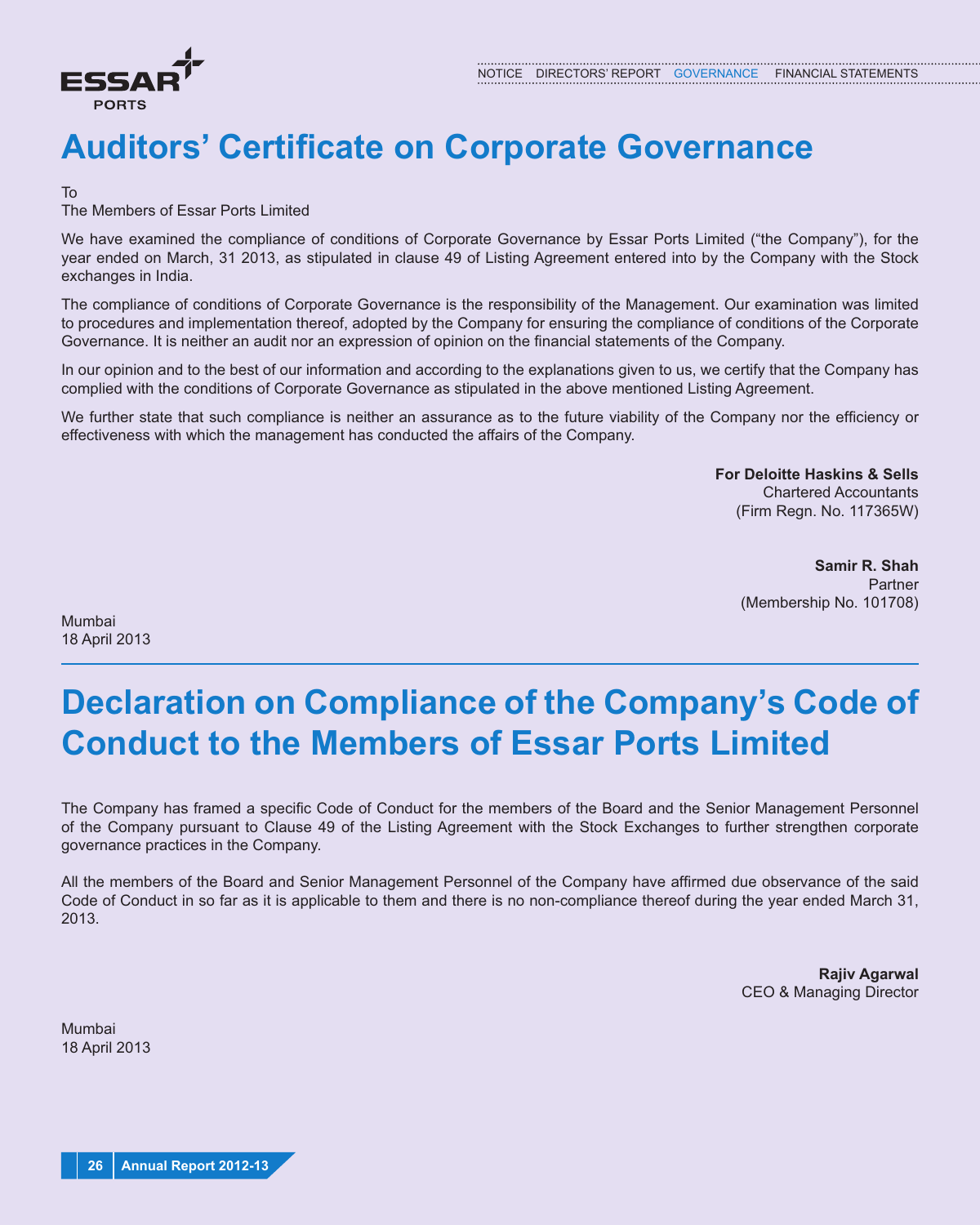### **Independent Auditors' Report**

#### **TO THE MEMBERS OF**

#### **ESSAR PORTS LIMITED**

#### **Report on the Financial Statements**

We have audited the accompanying financial statements of ESSAR **PORTS LIMITED** ("the Company"), which comprise the Balance Sheet as at March 31, 2013, the Statement of Profit and Loss and the Cash Flow Statement for the year then ended, and a summary of the significant accounting policies and other explanatory information.

#### **Management's Responsibility for the Financial Statements**

The Company's Management is responsible for the preparation of these financial statements that give a true and fair view of the financial position, financial performance and cash flows of the Company in accordance with the Accounting Standards referred to in Section 211(3C) of the Companies Act, 1956 ("the Act") and in accordance with the accounting principles generally accepted in India. This responsibility includes the design, implementation and maintenance of internal control relevant to the preparation and presentation of the financial statements that give a true and fair view and are free from material misstatement, whether due to fraud or error.

#### **Auditors' Responsibility**

Our responsibility is to express an opinion on these financial statements based on our audit. We conducted our audit in accordance with the Standards on Auditing issued by the Institute of Chartered Accountants of India. Those Standards require that we comply with ethical requirements and plan and perform the audit to obtain reasonable assurance about whether the financial statements are free from material misstatement.

An audit involves performing procedures to obtain audit evidence about the amounts and the disclosures in the financial statements. The procedures selected depend on the auditor's judgment, including the assessment of the risks of material misstatement of the financial statements, whether due to fraud or error. In making those risk assessments, the auditor considers internal control relevant to the Company's preparation and fair presentation of the financial statements in order to design audit procedures that are appropriate in the circumstances, but not for the purpose of expressing an opinion on the effectiveness of the Company's internal control. An audit also includes evaluating the appropriateness of the accounting policies used and the reasonableness of the accounting estimates made by the Management, as well as evaluating the overall presentation of the financial statements.

We believe that the audit evidence we have obtained is sufficient and appropriate to provide a basis for our audit opinion.

#### **Opinion**

In our opinion and to the best of our information and according to the explanations given to us, the aforesaid financial statements give the information required by the Act in the manner so required and give a true and fair view in conformity with the accounting principles generally accepted in India:

- (a) in the case of the Balance Sheet, of the state of affairs of the Company as at March 31, 2013;
- (b) in the case of the Statement of Profit and Loss, of the loss of the Company for the year ended on that date; and
- (c) in the case of the Cash Flow Statement, of the cash flows of the Company for the year ended on that date.

#### **Report on Other Legal and Regulatory Requirements**

- 1. As required by the Companies (Auditor's Report) Order, 2003 ("the Order") issued by the Central Government in terms of Section 227(4A) of the Act, we give in the Annexure a statement on the matters specified in paragraphs 4 and 5 of the Order.
- 2. As required by Section 227(3) of the Act, we report that:
	- (a) We have obtained all the information and explanations which to the best of our knowledge and belief were necessary for the purposes of our audit.
	- (b) In our opinion, proper books of account as required by law have been kept by the Company so far as it appears from our examination of those books.
	- (c) The Balance Sheet, the Statement of Profit and Loss, and the Cash Flow Statement dealt with by this Report are in agreement with the books of account.
	- (d) In our opinion, the Balance Sheet, the Statement of Profit and Loss, and the Cash Flow Statement comply with the Accounting Standards referred to in Section 211(3C) of the Act.
	- (e) On the basis of the written representations received from the directors as on March 31, 2013 taken on record by the Board of Directors, none of the directors is disqualified as on March 31, 2013 from being appointed as a director in terms of Section 274(1) (g) of the Act.

**For DELOITTE HASKINS & SELLS** Chartered Accountants (Firm Registration No. 117365W)

 **Samir R. Shah** MUMBAI Partner 18 April 2013 Membership No. 101708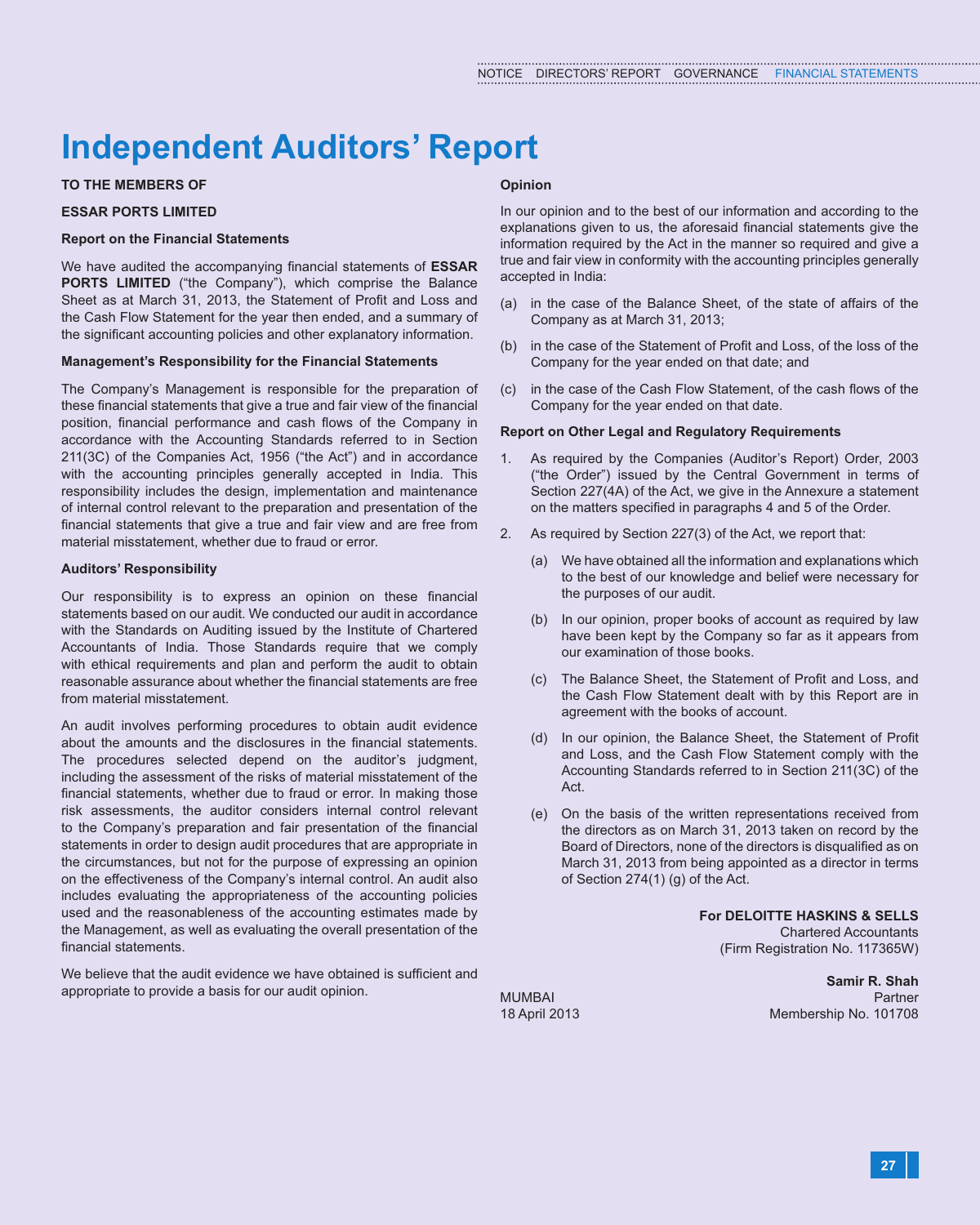

### **Annexure to the Independent Auditors' Report**

(Referred to in paragraph 1 under 'Report on Other Legal and Regulatory Requirements' section of our report of even date)

- $(i)$  In respect of its fixed assets:
	- (a) The Company has maintained proper records showing full particulars, including quantitative details and situation of fixed assets.
	- (b) The fixed assets were physically verified during the year by the Management in accordance with a regular programme of verification which, in our opinion, provides for physical verification of all the fixed assets at reasonable intervals. According to the information and explanation given to us, no material discrepancies were noticed on such verification.
	- (c) None of the fixed assets were disposed off during the year.
- (ii) According to the information and explanations given to us and having regard to the nature of the Company's business, the Company does not have any inventories as at the balance sheet date since procurements are issued directly for consumption and therefore, the question of reporting on whether physical verification has been carried out at reasonable intervals; procedures of physical verification of inventories were reasonable and adequate; and discrepancies noticed on physical verification were material, does not arise. On the basis of our examination of records of inventories, in our opinion, the Company has maintained proper records of its inventories.
- (iii) According to the information and explanations given to us, the Company has neither granted nor taken any loans, secured or unsecured, to / from companies, firms or other parties covered in the register maintained under Section 301 of the Act. Accordingly, the provisions of clause 4 (iii) (a) to (g) of the Order are not applicable to the Company.
- (iv) In our opinion and according to the information and explanations given to us, there is an adequate internal control system commensurate with the size of the Company and the nature of its business for the purchase of inventory and fixed assets and sale of services. The activities of the Company do not involve sale of goods. During the course of our audit, we have not observed any major weakness in such internal control system.
- (v) According to the information and explanations given to us, there are no transactions made in pursuance of contracts or arrangements that need to be entered into the register maintained under Section 301 of the Act. Accordingly, the provisions of clause 4 (v) of the Order are not applicable to the Company.
- (vi) According to the information and explanations given to us, the Company has not accepted any deposits from the public to which the directives issued by the Reserve Bank of India and the provisions of Section 58A and 58AA or any other relevant provisions of the Act and the rules framed thereunder would

apply. Accordingly, the provisions of clause 4 (vi) of the Order are not applicable to the Company.

- (vii) In our opinion, the Company has an adequate internal audit system commensurate with the size and the nature of its business.
- (viii) We have broadly reviewed the cost records maintained by the Company pursuant to the Companies (Cost Accounting Records) Rules, 2011 prescribed by the Central Government under Section 209(1)(d) of the Act and are of the opinion that, prima facie, the prescribed cost records have been maintained. We have, however, not made a detailed examination of the cost records with a view to determine whether they are accurate or complete.
- (ix) According to the information and explanations given to us, in respect of statutory dues:
	- (a) The Company has generally been regular in depositing undisputed statutory dues, including Provident Fund, Investor Education and Protection Fund, Income-tax, Sales Tax, Wealth Tax, Service Tax, Customs Duty, Cess and other material statutory dues applicable to it with the appropriate authorities. As informed to us, the provisions for Employee's State Insurance and Excise duty were not applicable to the Company during the year.
	- (b) There were no undisputed amounts payable in respect of Provident Fund, Investor Education and Protection Fund, Income-tax, Sales Tax, Wealth Tax, Service Tax, Customs Duty, Cess and other material statutory dues in arrears as at March 31, 2013 for a period of more than six months from the date they became payable.
	- (c) There were no dues pending to be deposited on account of any dispute in respect of Income-tax, Sales Tax, Wealth Tax, Service Tax, Customs Duty and Cess as on March 31, 2013.
- (x) The Company does not have accumulated losses at the end of the financial year. The Company has incurred cash losses during the financial year covered by our audit and in the immediately preceding financial year.
- (xi) Delays in payment of interest on Foreign Currency Convertible Bonds and borrowings from a financial institution amounting to Rs. 794.30 lakhs have generally been regularised within 31 days from due dates. The Company has not borrowed any sum from banks or through issue of debentures.
- (xii) According to the information and explanations given to us, the Company has not granted loans and advances on the basis of security by way of pledge of shares, debentures and other securities. Accordingly, the provisions of clause 4 (xii) of the Order are not applicable to the Company.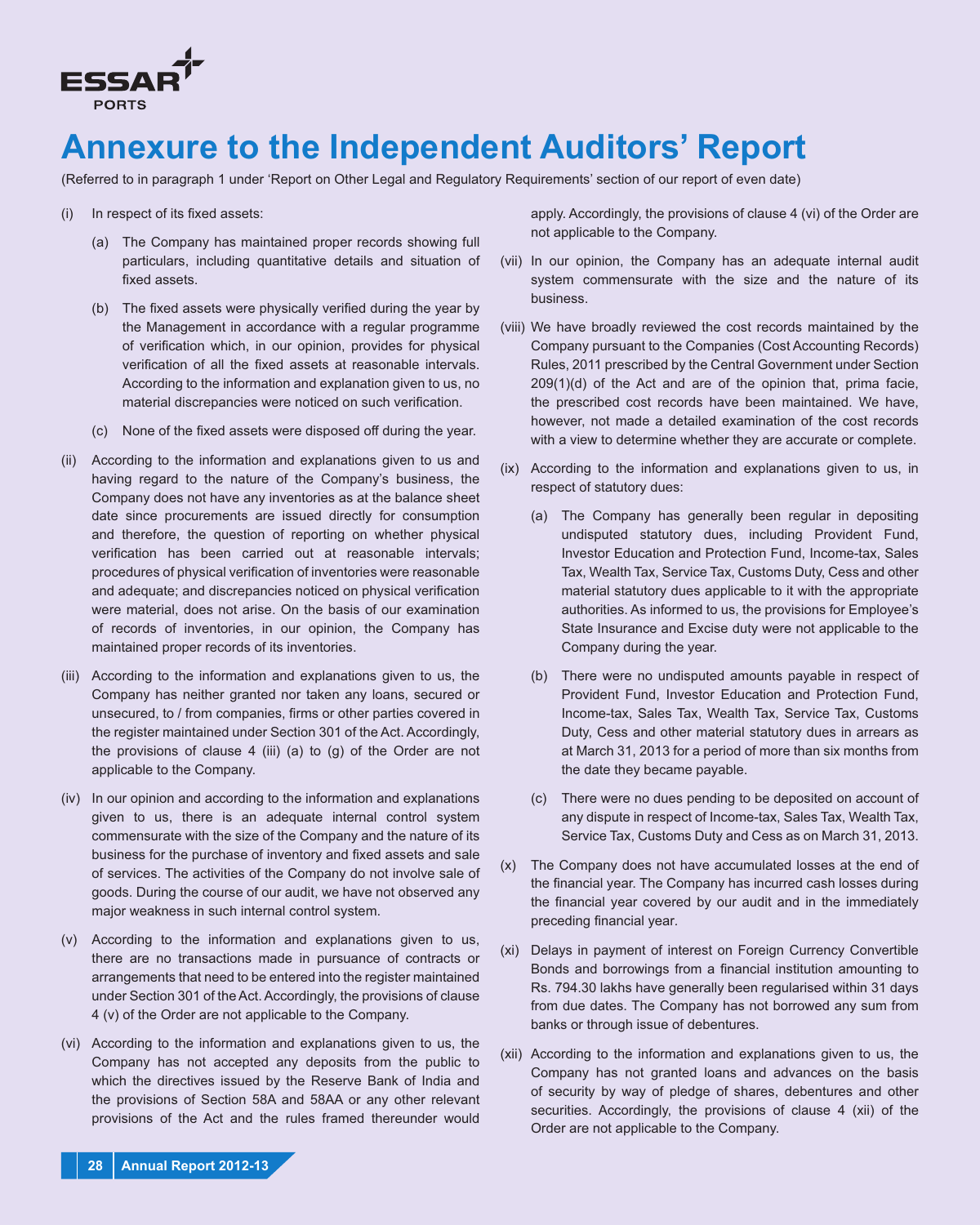### **Annexure to the Independent Auditors' Report**

(Referred to in paragraph 1 under 'Report on Other Legal and Regulatory Requirements' section of our report of even date)

- (xiii) The Company is not a chit fund or a nidhi / mutual benefit fund / society. Accordingly, the provisions of clause 4 (xiii) of the Order are not applicable to the Company.
- (xiv) The Company is not dealing in or trading in shares, securities, debentures and other investments. Accordingly, the provisions of clause 4 (xiv) of the Order are not applicable to the Company.
- (xv) In our opinion and according to the information and explanations given to us, the terms and conditions of the guarantees given by the Company for loans taken by others from banks and financial institutions are not, *prima facie,* prejudicial to the interests of the Company.
- (xvi) In our opinion and according to the information and explanations given to us, the term loans have been applied by the Company during the year for the purposes for which they were obtained, other than temporary deployment pending application.
- (xvii) In our opinion and according to the information and explanations given to us, and on an overall examination of the Balance Sheet of the Company, we report that funds of Rs. 13,829.56 lakhs raised on short-term basis have, *prima facie*, been used during the year for long-term investment / purpose*.*
- (xviii) According to the information and explanations given to us, the Company has not made any preferential allotment of shares to parties and companies covered in the Register maintained under Section 301 of the Act. Accordingly, the provisions of clause 4 (xviii) of the Order are not applicable to the Company*.*
- (xix) According to the information and explanations given to us, the Company has not issued any debentures during the year. Accordingly, the provisions of clause 4 (xix) of the Order are not applicable to the Company.
- (xx) The Company has not raised any money by way of public issues during the year. Accordingly, the provisions of clause 4 (xx) of the Order are not applicable to the Company.
- (xxi) To the best of our knowledge and according to the information and explanations given to us, no fraud by the Company and no material fraud on the Company has been noticed or reported during the year.

**For DELOITTE HASKINS & SELLS** Chartered Accountants (Firm Registration No. 117365W)

**Samir R. Shah**<br>Partner MUMBAI Partner and the control of the control of the control of the control of the control of the control of the control of the control of the control of the control of the control of the control of the control of the cont 18 April 2013 Membership No. 101708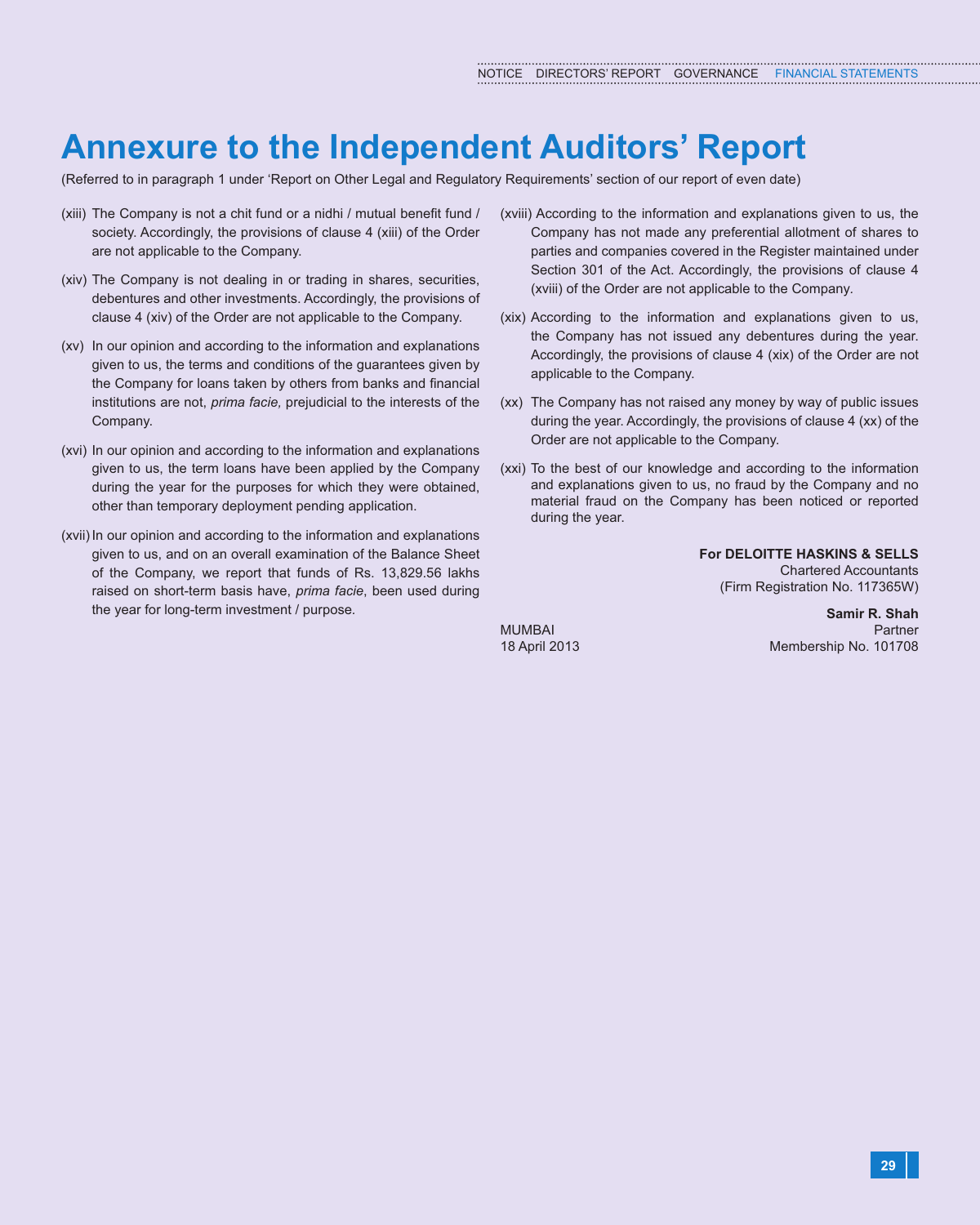

### Standalone Balance Sheet as at 31 March 2013

|                    |                                                                 |              |                |                        | Rs. in lakhs           |
|--------------------|-----------------------------------------------------------------|--------------|----------------|------------------------|------------------------|
| <b>Particulars</b> |                                                                 |              | Note no.       | As at<br>31 March 2013 | As at<br>31 March 2012 |
|                    | (I) EQUITY AND LIABILITIES                                      |              |                |                        |                        |
|                    | 1 Shareholders' funds                                           |              |                |                        |                        |
| (a)                | Share capital                                                   |              | 3              | 42,801.85              | 41,058.61              |
| (b)                | Reserves and surplus                                            |              | 4              | 2,30,033.10            | 2,21,160.78            |
|                    |                                                                 |              |                | 2,72,834.95            | 2,62,219.39            |
|                    | 2 Non-current liabilities                                       |              |                |                        |                        |
| (a)                | Long-term borrowings                                            |              | 5              | 23,005.72              | 40,462.60              |
| (b)                | Deferred tax liability (net)                                    |              | 6              |                        |                        |
| (c)                | Other long term liabilities                                     |              | $\overline{7}$ | 31,410.03              | 12,955.94              |
|                    |                                                                 |              |                | 54,415.75              | 53,418.54              |
|                    | 3 Current liabilities                                           |              |                |                        |                        |
| (a)                | Short-term borrowings                                           |              | 8              | 3,500.00               | 3,500.00               |
| (b)                | Trade payables                                                  |              | 9              | 1,547.11               | 1,556.58               |
| (c)                | Other current liabilities                                       |              | $\overline{7}$ | 47,678.74              | 57,129.70              |
| (d)                | Short-term provisions                                           |              | 10             | 2,418.89               | 2,311.60               |
|                    |                                                                 |              |                | 55,144.74              | 64,497.88              |
|                    |                                                                 | <b>TOTAL</b> |                | 3,82,395.44            | 3,80,135.81            |
|                    | (II) ASSETS                                                     |              |                |                        |                        |
|                    | 1 Non-current assets                                            |              |                |                        |                        |
| (a)                | <b>Fixed assets</b>                                             |              |                |                        |                        |
|                    | (i) Tangible assets                                             |              | 11             | 8,117.72               | 8,890.70               |
| (b)                | Non-current investments                                         |              | 12             | 3,54,392.00            | 3,65,942.00            |
| (c)                | Long-term loans and advances                                    |              | 13             | 14,820.55              | 1,317.92               |
|                    |                                                                 |              |                | 3,77,330.27            | 3,76,150.62            |
|                    | 2 Current assets                                                |              |                |                        |                        |
| (a)                | Trade receivables                                               |              | 14             | 993.98                 | 730.97                 |
| (b)                | Cash and bank balances                                          |              | 15             | 433.44                 | 212.86                 |
| (c)                | Short-term loans and advances                                   |              | 13             | 1,912.97               | 2,043.07               |
| (d)                | Other current assets                                            |              | 16             | 1,724.78               | 998.29                 |
|                    |                                                                 |              |                | 5,065.17               | 3,985.19               |
|                    |                                                                 | <b>TOTAL</b> |                | 3,82,395.44            | 3,80,135.81            |
|                    | See accompanying notes forming part of the financial statements |              |                |                        |                        |

In terms of our report attached<br>For Deloitte Haskins & Sells Chartered Accountants

#### **For and on behalf of the Board of Directors**

| Samir R. Shah | <b>Rajiv Agarwal</b>     | <b>Shailesh Sawa</b>    |
|---------------|--------------------------|-------------------------|
| Partner       | <b>Managing Director</b> | <b>Director Finance</b> |

**Deepak Kumar Varma Manoj Contractor<br>Director Company Secretary** 

Company Secretary

Mumbai Manazarta di Kabupatén Bandung Kabupatén Kabupatén Kabupatén Kabupatén Kabupatén Kabupatén Ka 18 April 2013 18 April 2013

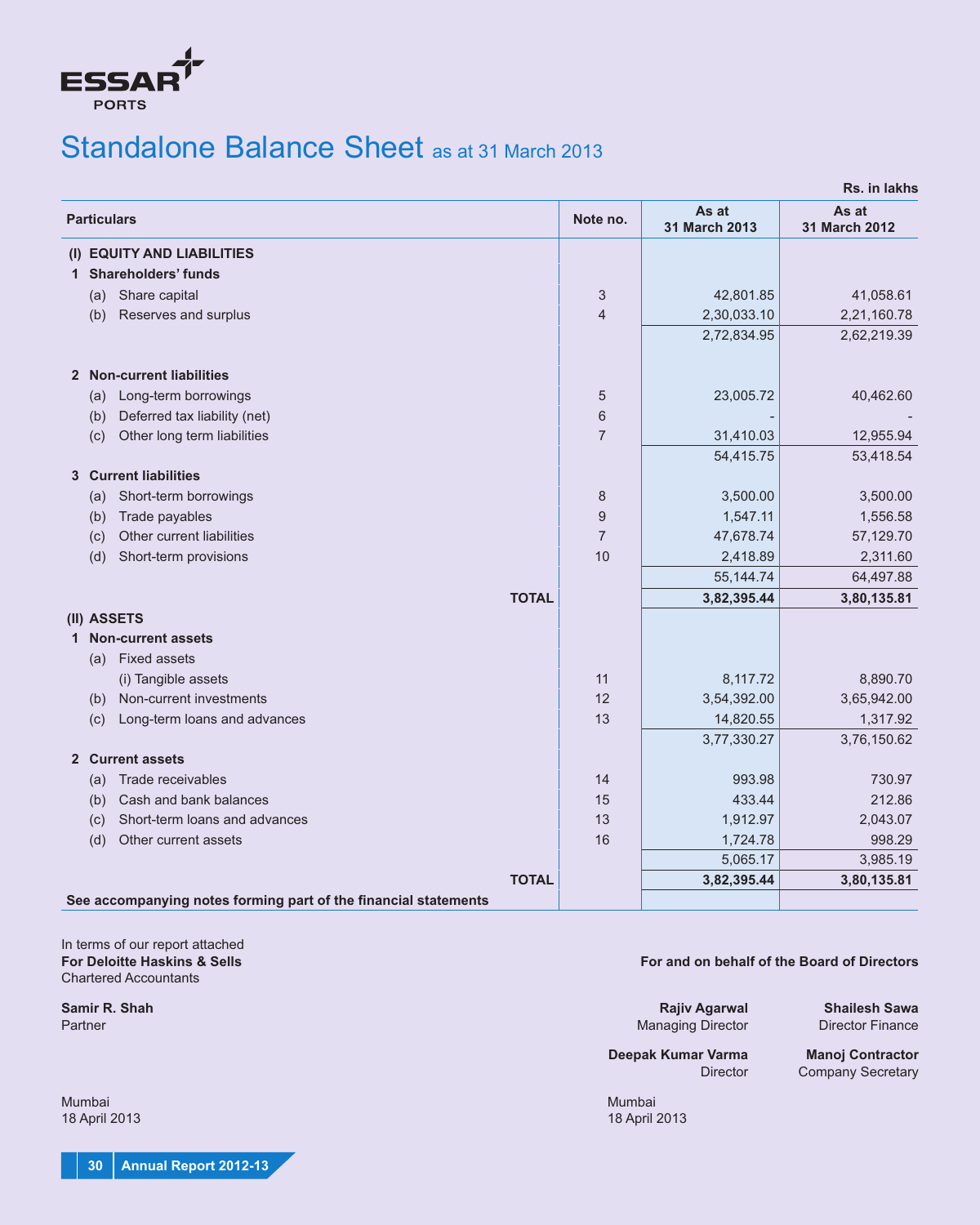|                                                                    |          |                                     | NS. III IANIIS                      |
|--------------------------------------------------------------------|----------|-------------------------------------|-------------------------------------|
| <b>Particulars</b>                                                 | Note no. | For the year ended<br>31 March 2013 | For the year ended<br>31 March 2012 |
| <b>Income</b>                                                      |          |                                     |                                     |
| Revenue from operations                                            | 17       | 3,539.51                            | 3,622.00                            |
| Other income                                                       | 18       | 3,543.26                            | 1,634.36                            |
| <b>Total revenue</b>                                               |          | 7,082.77                            | 5,256.36                            |
| <b>Expenses</b>                                                    |          |                                     |                                     |
| Operating expenses                                                 | 19       | 774.28                              | 986.87                              |
| Employee benefits expense                                          | 20       | 793.47                              | 667.07                              |
| Other expenses                                                     | 21       | 1,338.30                            | 698.39                              |
| <b>Total expenses</b>                                              |          | 2,906.05                            | 2,352.33                            |
| Profit before finance costs, depreciation and amortisation and tax |          | 4,176.72                            | 2,904.03                            |
| Finance costs                                                      | 22       | 7,246.59                            | 9,239.93                            |
| Depreciation and amortisation                                      | 11       | 761.82                              | 740.33                              |
| Loss before tax                                                    |          | (3,831.69)                          | (7,076.23)                          |
| <b>Tax expense</b>                                                 |          |                                     |                                     |
| <b>Current tax</b>                                                 |          | 5.00                                | 0.20                                |
| Tax adjustment for earlier years                                   |          |                                     | 23.25                               |
| Loss for the year                                                  |          | (3,836.69)                          | (7,099.68)                          |
| <b>Earnings per share</b> (face value of Rs. 10/- per share)       | 26       |                                     |                                     |
| <b>Basic and diluted</b>                                           |          | (0.90)                              | (1.73)                              |
| See accompanying notes forming part of the financial statements    |          |                                     |                                     |
|                                                                    |          |                                     |                                     |

### Standalone Statement of Profit and Loss for the year ended 31 March 2013

In terms of our report attached<br>For Deloitte Haskins & Sells Chartered Accountants

#### **For and on behalf of the Board of Directors**

**Samir R. Shah Rajiv Agarwal Shailesh Sawa Managing Director** 

 **Rs. in lakhs**

**Deepak Kumar Varma Manoj Contractor** Director Company Secretary

Mumbai Manazarta di Kabupatén Bandung Kabupatén Kabupatén Kabupatén Kabupatén Kabupatén Kabupatén Ka 18 April 2013 18 April 2013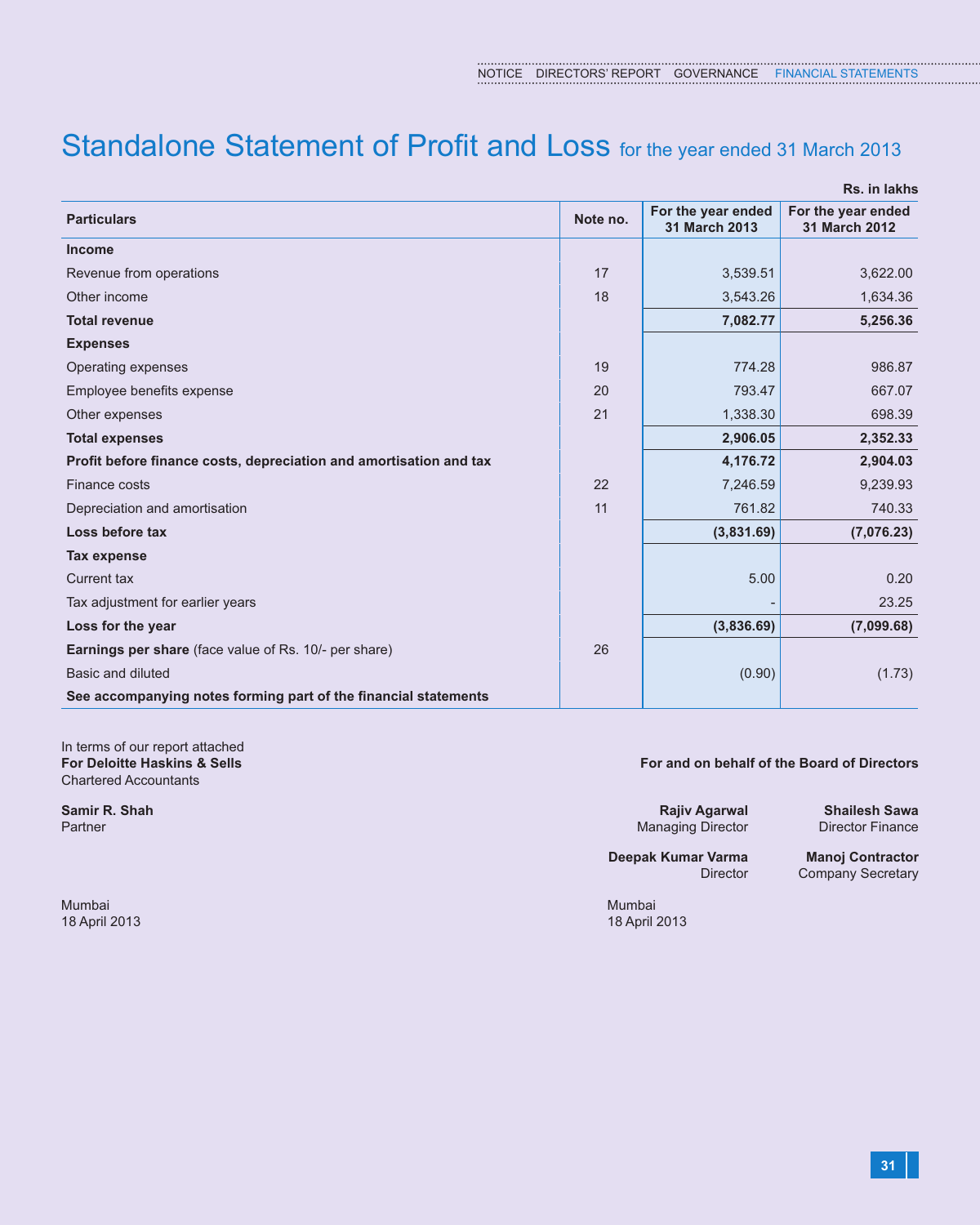

### Standalone Cash Flow Statement for the year ended 31 March 2013

|   | Rs. in lakhs                                                                               |                                      |                                      |  |
|---|--------------------------------------------------------------------------------------------|--------------------------------------|--------------------------------------|--|
|   | <b>Particulars</b>                                                                         | For the year ended<br>31 March, 2013 | For the year ended<br>31 March, 2012 |  |
| A | <b>Cash flow from operating activities</b>                                                 |                                      |                                      |  |
|   | Loss before tax                                                                            | (3,831.69)                           | (7,076.23)                           |  |
|   | Adjustments for:                                                                           |                                      |                                      |  |
|   | Depreciation and amortisation                                                              | 761.82                               | 740.33                               |  |
|   | Finance costs                                                                              | 7,246.59                             | 9,239.93                             |  |
|   | Interest income on bank deposits                                                           | (15.49)                              | (39.98)                              |  |
|   | Interest on income tax refund                                                              |                                      | (1.48)                               |  |
|   | Net gain on sale of long term investments                                                  |                                      | (2.44)                               |  |
|   | Dividend from a subsidiary                                                                 | (2,078.57)                           |                                      |  |
|   | Net gain on foreign currency translation and transactions                                  | (54.64)                              |                                      |  |
|   | Amortisation of foreign currency monetary item translation difference account<br>(FCMITDA) | 789.31                               | 402.77                               |  |
|   | Cash flow from operations before working capital changes                                   | 2,817.33                             | 3,262.90                             |  |
|   | <b>Changes in working captial</b>                                                          |                                      |                                      |  |
|   | Changes in receivable, loans and advances and other current assets                         | (3,253.66)                           | (2,674.36)                           |  |
|   | Changes in payables, other liabilities and provisions                                      | 19,367.28                            | 12,613.38                            |  |
|   | <b>Cash generated from operations</b>                                                      | 18,930.95                            | 13,201.92                            |  |
|   | Taxes refunded / (paid), net                                                               | 400.74                               | (267.02)                             |  |
|   | Net cash flow from operating activities (I)                                                | 19,331.69                            | 12,934.90                            |  |
| в | Cash flow from investing activities                                                        |                                      |                                      |  |
|   | Payment for acquisition of assets                                                          | (4,000.03)                           | (433.97)                             |  |
|   | Proceeds from sale of non-current investments                                              | 12,945.00                            | 4.88                                 |  |
|   | Advance received for sale of asset                                                         | 2,492.68                             |                                      |  |
|   | Advance received for sale of investment                                                    | 3,110.00                             |                                      |  |
|   | Investment in shares of subsidiaries                                                       | (19,982.80)                          | (5,677.00)                           |  |
|   | Advance towards allotment of shares to subsidiaries                                        | (11, 475.80)                         | (100.00)                             |  |
|   | Dividend from a subsidiary                                                                 | 2,078.57                             |                                      |  |
|   | Proceeds from maturity of fixed deposit                                                    | 171.82                               | 1,500.00                             |  |
|   | Fixed deposits placed for a period of more than three months                               | (266.97)                             | (160.00)                             |  |
|   | Interest received on fixed deposits                                                        | 11.82                                | 138.25                               |  |
|   | Net cash used in investing activities (II)                                                 | (14, 915.71)                         | (4,727.84)                           |  |
|   |                                                                                            |                                      |                                      |  |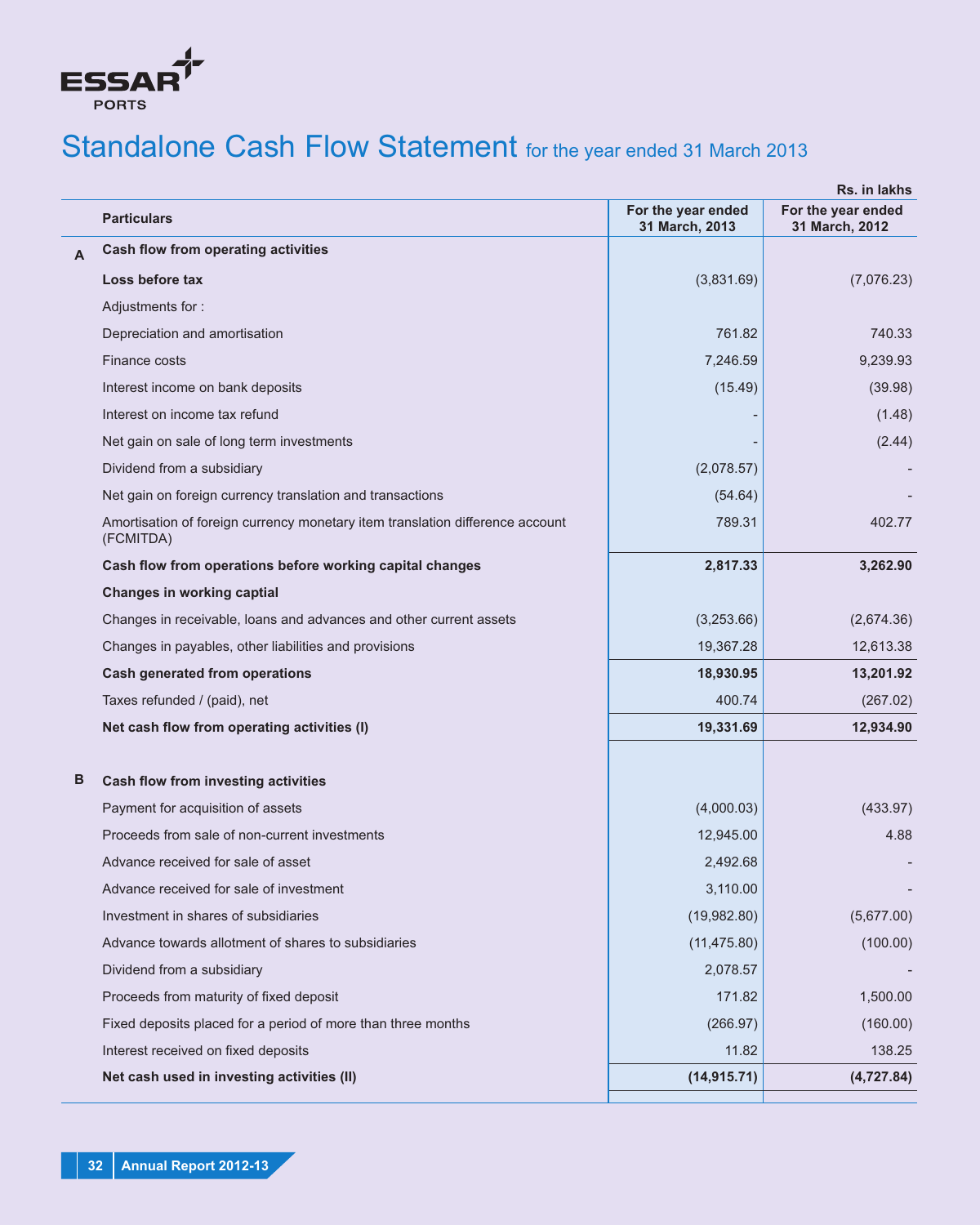### Standalone Cash Flow Statement for the year ended 31 March 2013

|                | Rs. in lakhs                                                                                                                                                                                |                                      |                                      |  |  |
|----------------|---------------------------------------------------------------------------------------------------------------------------------------------------------------------------------------------|--------------------------------------|--------------------------------------|--|--|
|                | <b>Particulars</b>                                                                                                                                                                          | For the year ended<br>31 March, 2013 | For the year ended<br>31 March, 2012 |  |  |
| С              | <b>Cash flow from financing activities</b>                                                                                                                                                  |                                      |                                      |  |  |
|                | Proceeds from issue of Global Depository Securities (net of share issue expenses)                                                                                                           | 17,204.35                            |                                      |  |  |
|                | Proceeds from long-term borrowings                                                                                                                                                          |                                      | 20,000.00                            |  |  |
|                | Repayment of long-term borrowings                                                                                                                                                           | (12,500.00)                          |                                      |  |  |
|                | Repayment of short term borrowings                                                                                                                                                          |                                      | (22,500.00)                          |  |  |
|                | Dividend paid (including corporate dividend tax)                                                                                                                                            | (2, 149.97)                          |                                      |  |  |
|                | Finance costs paid                                                                                                                                                                          | (6,844.93)                           | (8,021.28)                           |  |  |
|                | Net cash used in financing activities (III)                                                                                                                                                 | (4, 290.55)                          | (10, 521.28)                         |  |  |
|                |                                                                                                                                                                                             |                                      |                                      |  |  |
|                | Net increase / (decrease) in cash and cash equivalents for the year (I+II+III)                                                                                                              | 125.43                               | (2,314.22)                           |  |  |
|                | Cash and cash equivalents at the beginning of the year                                                                                                                                      | 52.86                                | 2,367.08                             |  |  |
|                | Cash and cash equivalents at end of the year                                                                                                                                                | 178.29                               | 52.86                                |  |  |
|                | Notes:                                                                                                                                                                                      |                                      |                                      |  |  |
| $\mathbf{1}$   | Reconciliation between closing cash and cash equivalents and cash and bank<br>balances.                                                                                                     | For the year ended<br>31 March 2013  | For the year ended<br>31 March 2012  |  |  |
|                | Cash and cash equivalents as per cash flow statement                                                                                                                                        | 178.29                               | 52.86                                |  |  |
|                | Add: Margin money deposits not considered as cash and cash equivalents as per<br>$AS-3$                                                                                                     | 255.15                               | 160.00                               |  |  |
|                | Cash and bank balances as per note no. 15                                                                                                                                                   | 433.44                               | 212.86                               |  |  |
| $\overline{2}$ | Cash flow statement has been prepared under the indirect method as set out in Accounting Standards 3 - "Cash Flow Statement" referred<br>to in Section 211 (3C) of the Companies Act, 1956. |                                      |                                      |  |  |
| 3              | During the year share application money of Rs. Nil (previous year Rs.10,382.86 lakhs) placed with subsidiaries has been converted into<br>share capital of subsidiaries.                    |                                      |                                      |  |  |
|                | See accompanying notes forming part of the financial statements                                                                                                                             |                                      |                                      |  |  |
|                |                                                                                                                                                                                             |                                      |                                      |  |  |
|                | la taxana af aux xanaxt attaahaal                                                                                                                                                           |                                      |                                      |  |  |

In terms of our report attached<br>For Deloitte Haskins & Sells Chartered Accountants

Mumbai Manazarta di Kabupatén Bandung Kabupatén Kabupatén Kabupatén Kabupatén Kabupatén Kabupatén Ka 18 April 2013 18 April 2013

#### **For and on behalf of the Board of Directors**

**Samir R. Shah Rajiv Agarwal Shailesh Sawa** Partner Managing Director Director Finance Control of the Managing Director Managing Director Director Finance

**Deepak Kumar Varma Manoj Contractor<br>Director Company Secretary** 

Company Secretary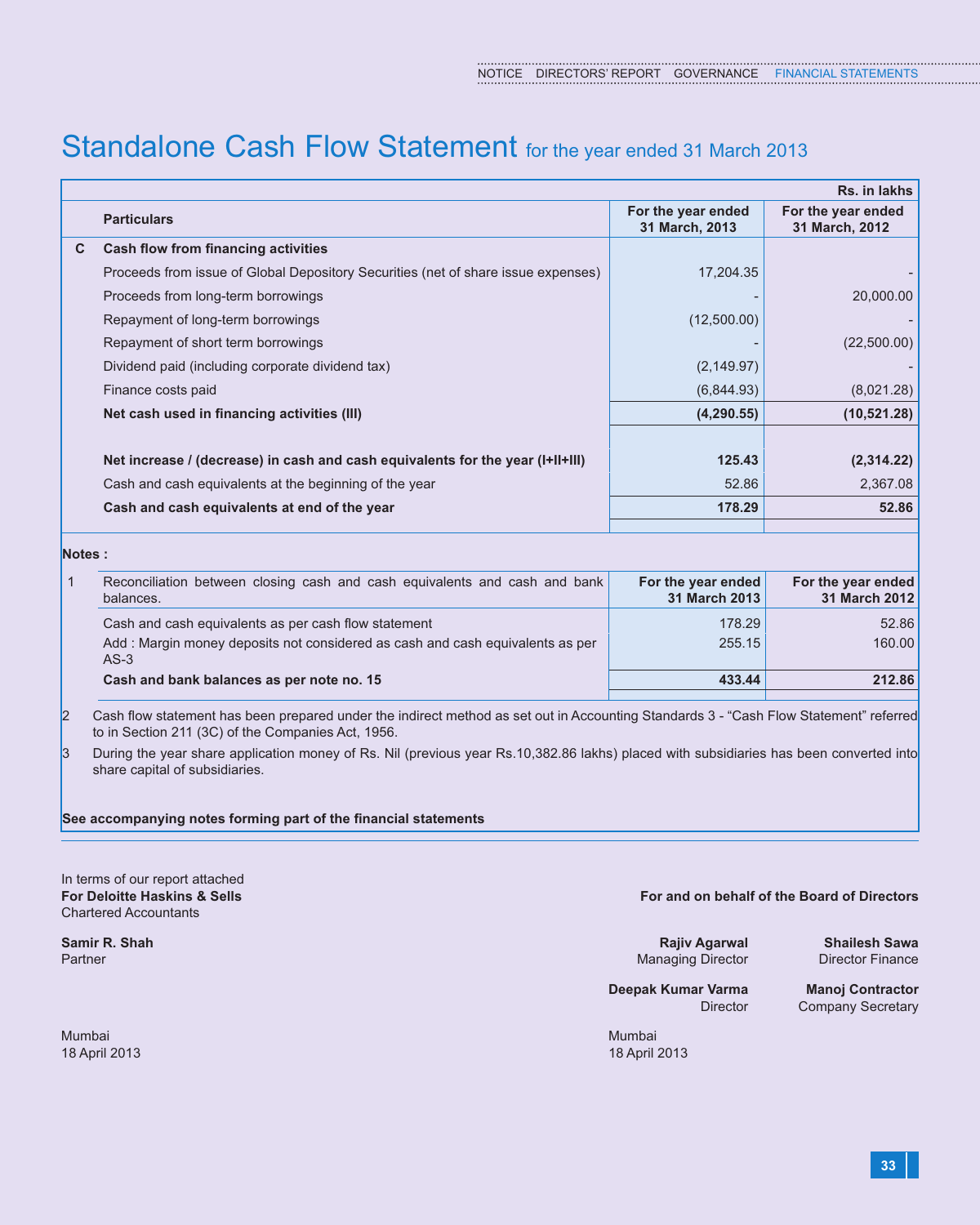

### Notes forming part of the financial statements

#### **1. CORPORATE INFORMATION**

 Essar Ports Limited ("the Company") is a public limited company domiciled in India and incorporated under the Companies Act, 1956. The Company is engaged in business of providing fleet operating and chartering services.

 The Company is listed on BSE limited and the National Stock Exchange of India Limited (NSE).

 The Company through its subsidiaries develops and operates ports and terminals for handling liquid, dry bulk, break bulk and general cargo, with an existing aggregate capacity of 104 MTPA across facilities located at Vadinar and Hazira in the State of Gujarat on the west coast of India and Paradip in the State of Odisha on the east coast of India.

 The facilities at Vadinar, Hazira and Paradip are used primarily by affiliated customers for the receipt of raw materials such as crude oil, iron ore / pellets, limestone, dolomite and coal, and for the dispatch of finished goods such as petroleum products and steel products.

 The Company is in the process of increasing its aggregate ports capacity to 158 MTPA with expansion projects at Hazira, a new port at Salaya in Gujarat, and one terminal at Paradip. The ports expansion projects have been undertaken, in part, to accommodate the increase in traffic expected to arise from plant expansions planned to be carried out by the Company's affiliated customers, and in part to support the increase in business from non-affiliated customers being targeted by the Company.

#### **2. SIGNIFICANT ACCOUNTING POLICIES:**

#### **2.1 Basis of preparation**

The financial statements of the Company have been prepared in accordance with Generally Accepted Accounting Principles in India ("Indian GAAP"). The Company has prepared these financial statements to comply in all material respects with the Accounting Standards notified under the Companies (Accounting Standards) Rules, 2006 (as amended) and the relevant provisions of the Companies Act, 1956. The financial statements of the Company have been prepared on an accrual basis and under the historical cost convention.

#### **2.2 Use of estimates**

The preparation of financial statements in conformity with Indian GAAP requires the management of the Company to make judgments, estimates and assumptions that affect the reported amounts of revenues, expenses, assets and liabilities and disclosures relating to contingent liabilities, at the end of the reporting period. Though the management believes that the estimates used are prudent and reasonable and are based on management's knowledge of current events and actions, actual results could differ from these estimates resulting in material adjustments to be recognised in the periods in which the results are known / materialise.

#### **2.3 Fixed assets, depreciation and amortisation**

 Fixed assets are recorded at cost or at revalued amounts less accumulated depreciation, amortisation and impairment loss, if any. Cost is inclusive of non-refundable duties, taxes and direct cost attributable for purchase of assets.

Depreciation on fleet, including second hand fleet, is provided by using the straight-line method based on a technical evaluation of the economic useful life of respective vessels or at the rates prescribed under the Schedule XIV to the Companies Act, 1956, whichever is higher as follows:

| <b>Assets</b> | Method of depreciation             | <b>Estimated</b> |
|---------------|------------------------------------|------------------|
|               |                                    | useful life      |
| Tugs          | SLM over balance useful life or 7% | 20 years         |
|               | whichever is higher                |                  |
| Plant and     | SLM over balance useful life or    | 20 years         |
| machinery     | 4.75% whichever is higher          |                  |

 All other assets are depreciated by using the written down value method at the rates prescribed in Schedule XIV to the Companies Act, 1956. Assets costing less than Rs. 5,000/- are depreciated at 100% in the year of acquisition.

Depreciation on the incremental value of fixed assets upon revaluation is recouped proportionately from fixed assets revaluation reserve.

Depreciation on additions / deductions to fixed assets made during the year is provided on a pro-rata basis from / upto the date of such additions / deductions, as the case may be.

Profit or loss on disposal of revalued fixed assets is recognised with reference to their revalued carrying values. The balance, if any, in the fixed assets revaluation reserve relating to revalued fixed assets that are sold / disposed is transferred to general reserve.

#### **2.4 Impairment of assets**

 The Company assesses at each balance sheet date whether there is any indication that an asset may be impaired. If any such indication exists, the Company estimates the recoverable amount (higher of net selling price and value in use) of the asset. If such recoverable amount of the asset is less than its carrying amount, the carrying amount is reduced to its recoverable amount. The reduction is treated as an impairment loss and is recognised in the Statement of Profit and Loss. If at the balance sheet date, there is an indication that a previously assessed impairment loss no longer exists, the recoverable amount is reassessed and the asset is reflected at the recoverable amount but limited to the carrying amount that would have been determined (net of depreciation / amortisation) had no impairment loss been recognised in prior accounting periods.

#### **2.5 Borrowing costs**

 Borrowing costs that are attributable to the acquisition, construction or development of qualifying assets (i.e. the assets that take substantial period of time to get ready for its intended use) are capitalised as part of the cost of such assets.

All other borrowing cost are recognised in the Statement of Profit and Loss.

#### **2.6 Investments**

Investments are classified into long term and current investments. Long term investments are carried at cost. Diminution in value of long term investments is provided for when it is considered as being other than temporary in nature. Current investments are carried at the lower of cost and fair value.

#### **2.7 Revenue recognition**

 Revenue from operation represent income from charter hire of fleet.

 Revenue on transactions of rendering services is recognised under the completed service contract method. Performance is regarded as achieved when no significant uncertainty exists regarding the amount of consideration that will be derived from rendering the services.

**34 Annual Report 2012-13**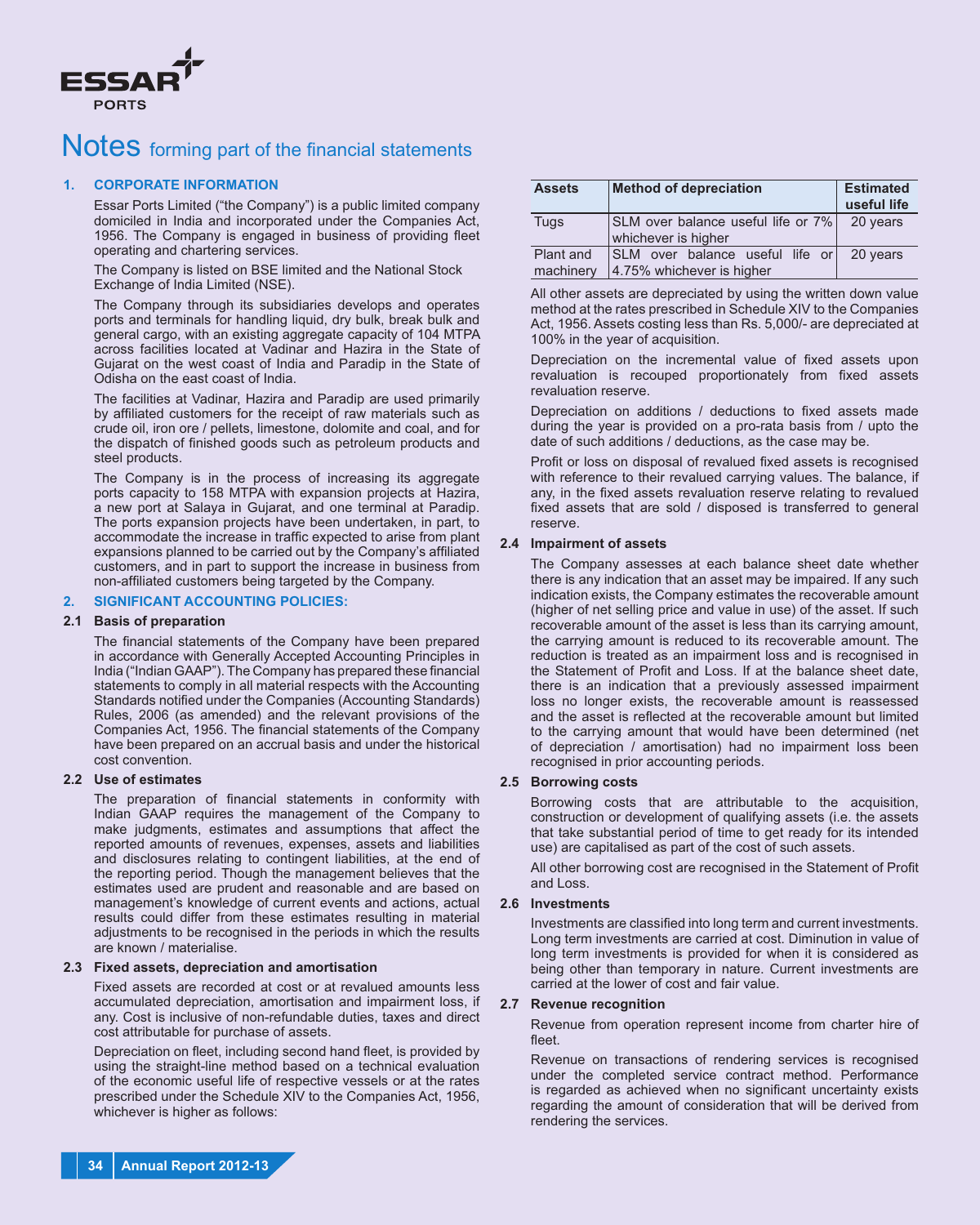### Notes forming part of the financial statements

#### **2.8 Other income**

 Interest income is recognised on time proportion basis taking into account the amount outstanding and rate applicable. Dividend income is recognised for when the right to receive it is established. Insurance claims are recorded based on reasonable certainty of their settlement.

#### **2.9 Operating leases**

 Lease expenses and lease income on operating leases are recognised on a straight line basis over the lease term in the Statement of Profit and Loss.

#### **2.10 Employee benefits**

- The Company (employer) and the employees contribute a specified percentage of eligible employees' salary- currently 12%, to the employer established provident fund "Essar Ports Limited Provident Fund" set up as an irrevocable trust by the Company. The Company is generally liable for annual contributions and any shortfall in the fund assets based on government specified minimum rates of return – currently @ 8.6%, and recognises such provident fund liability, considering fund as the defined benefit plan, based on an independent actuarial valuation carried out at every statutory year end.
- b) Post-employment benefit plans

Contribution to defined contribution retirement benefit schemes are recognised as expense in the Statement of Profit and Loss, when employees have rendered services entitling them to contributions.

For defined benefit schemes, the cost of providing benefits is determined using the Projected Unit Credit Method, with actuarial valuations being carried out at each balance sheet date. Actuarial gains and losses are recognised in full in the Statement of Profit and Loss, for the period in which they occur. Past service cost is recognised immediately to the extent that the benefits are already vested, and is otherwise amortised on a straight-line basis over the average period until the benefits become vested.

The retirement benefit obligation recognised in the balance sheet represents the present value of the defined benefit obligation and is adjusted both for unrecognised past service cost, and for the fair value of plan assets. Any asset resulting from this calculation is limited to the present value of available refunds and reductions in future contributions to the scheme, if lower.

c) Short-term employee benefits

The undiscounted amount of short-term employee benefits expected to be paid in exchange for the services rendered by employees is recognised during the period when the employee renders the services. These benefits include compensated absences such as paid annual leave, and performance incentives.

d) Long-term employee benefits

 Compensated absences which are not expected to occur within twelve months after the end of the period in which the employee renders the related services are recognised as a liability at the present value of the defined benefit obligation determined actuarially by using Projected Unit Credit Method at the balance sheet date.

e) Employee Stock Option Scheme:

 Stock options granted to employees under the employees' stock option scheme (ESOS) are accounted by adopting the intrinsic value method in accordance with the SEBI (Employee Stock Option Scheme and Employee Stock Purchase Scheme) Guidelines, 1999 and the Guidance Note on accounting for employee share based payments issued by the ICAI. Accordingly, the excess of market price of the shares over the exercise price is recognised as deferred employee compensation and is charged to the Statement of Profit and Loss on straight-line basis over the vesting period.

 The number of options expected to vest is based on the best available estimate and are revised, if necessary, if subsequent information indicates that the number of stock options expected to vest differs from previous estimates.

#### **2.11 Foreign currency transactions**

 Foreign currency transactions are accounted at the rate normally prevailing on the transaction date. Exchange differences arising on settlement or conversion of short term foreign currency monetary items are recognised in the Statement of Profit and Loss. Exchange differences relating to long term foreign currency monetary items are accounted as under:

- in so far as they relate to the acquisition of a depreciable capital asset are added to / deducted from the cost of such capital asset and depreciated over the balance useful life of the asset;
- (ii) in other cases such differences are accumulated in "Foreign Currency Monetary Item Translation Difference Account" and amortised in the Statement of Profit and Loss over the balance life of the long term foreign currency monetary item or 31 March 2020, whichever is earlier.

#### **2.12 Taxation**

 Provision for current taxation is computed in accordance with the relevant tax laws and regulations. Deferred tax is recognised on timing differences between the accounting and the taxable income for the year and quantified using the tax rates and laws enacted or substantively enacted as on the reporting date. Deferred tax assets are recognised only when there is a reasonable certainty that sufficient future taxable income will be available against which they will be realised. Where there is a carry forward of losses or unabsorbed depreciation, deferred tax assets are recognised only if there is a virtual certainty supported by convincing evidence of availability of taxable income against which such deferred tax assets can be realised in future.

 Minimum alternative tax (MAT) paid in accordance with tax laws, which gives rise to future economic benefit in form of adjustment of future income tax liability, is considered as an asset if there is convincing evidence that the Company will pay normal income tax against which the MAT paid will be adjusted.

#### **2.13 Provisions, contingent liabilities and contingent assets**

 A provision is recognised when there is a present obligation as a result of a past event and it is probable that an outflow of resources embodying economic benefits will be required to settle the obligation.

 Contingent liabilities are disclosed in respect of possible obligations that arise from past events, the existence of which will be confirmed by the occurrence or non occurrence of one or more uncertain future events not wholly within the control of the Company or a present obligation that is not recognised because a reliable estimate of the liability cannot be made or likelihood of an outflow of resources is remote. Contingent assets are neither recognised nor disclosed in the financial statements.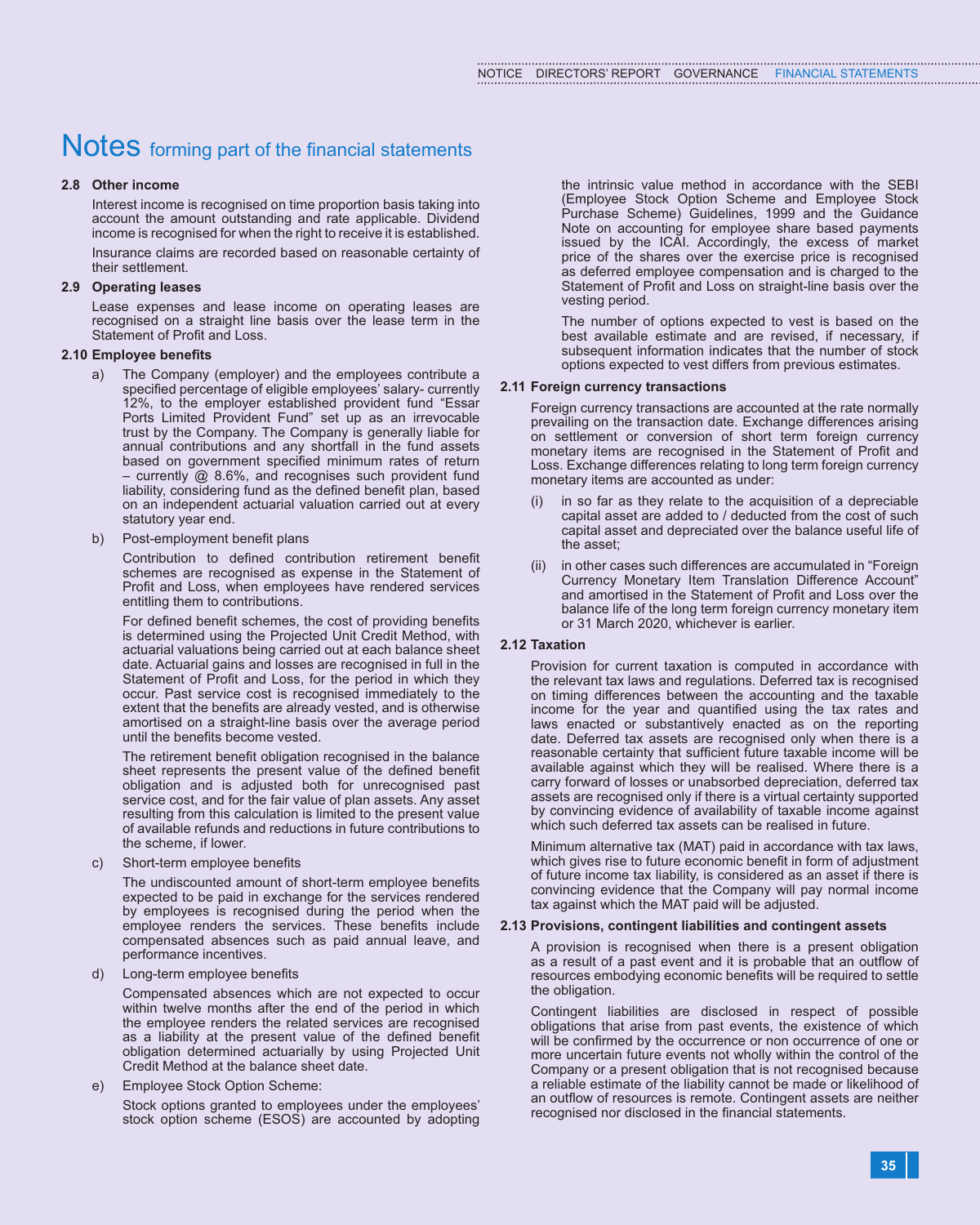

### **3 Share capital**

| (a) | <b>Particulars</b>                                       |                | As at 31 March 2013 | As at 31 March 2012 |              |  |
|-----|----------------------------------------------------------|----------------|---------------------|---------------------|--------------|--|
|     |                                                          | <b>Number</b>  | Rs. in lakhs        | <b>Number</b>       | Rs. in lakhs |  |
|     | <b>Authorised</b>                                        |                |                     |                     |              |  |
|     | Equity shares of Rs.10/- each                            | 1,00,00,00,000 | 1,00,000.00         | 1,00,00,00,000      | 1,00,000.00  |  |
|     | Redeemable cumulative preference shares of Rs 100/- each | 10,50,000      | 1,050.00            | 10.50.000           | 1,050.00     |  |
|     |                                                          |                | 1,01,050.00         |                     | 1,01,050.00  |  |
|     | <b>Issued and subscribed</b>                             |                |                     |                     |              |  |
|     | Equity shares of Rs.10/- each                            | 42,81,34,646   | 42.813.46           | 41,07,02,200        | 41.070.22    |  |
|     | Paid up                                                  |                |                     |                     |              |  |
|     | Equity shares of Rs.10/- each (refer note i)             | 42,78,87,998   | 42.788.80           | 41,04,55,552        | 41.045.56    |  |
|     | Forfeited equity shares                                  | 2.46.648       | 13.05               | 2.46.648            | 13.05        |  |
|     |                                                          |                | 42.801.85           |                     | 41,058.61    |  |
|     |                                                          |                |                     |                     |              |  |

 (i) Of above 17,18,87,182 equity shares were allotted as fully paid up equity shares for consideration other than cash pursuant to the scheme of amalgamation during the financial year 2008-09.

### **(b) Reconciliation of the number of shares and amount outstanding at the beginning and at the end of the reporting period**

| <b>Particulars</b>                                                                                                               |               | As at 31 March 2013 | As at 31 March 2012 |              |  |
|----------------------------------------------------------------------------------------------------------------------------------|---------------|---------------------|---------------------|--------------|--|
|                                                                                                                                  | <b>Number</b> | Rs. in lakhs        | <b>Number</b>       | Rs. in lakhs |  |
| Equity shares of Rs. 10/- each                                                                                                   |               |                     |                     |              |  |
| At the beginning of the year                                                                                                     | 41,04,55,552  | 41.045.56           | 41,04,55,552        | 41.045.56    |  |
| Add: Issue of shares during the year (52,666 Global<br>Depositary Securities (GDS)* represented by 1,74,32,446<br>equity shares) | 1.74.32.446   | 1.743.24            |                     |              |  |
| At the end of the year                                                                                                           | 42,78,87,998  | 42,788.80           | 41,04,55,552        | 41,045.56    |  |
|                                                                                                                                  |               |                     |                     |              |  |

\* Each GDS represents 331 equity shares

### **(c) Terms of / rights attached to equity shares / Global depository securities (GDS)**

The Company has only one class of equity shares having a par value of Rs. 10/- per share. Each holder of equity share is entitled to one vote per share held. The dividend proposed by the Board of Directors is subject to the approval of the shareholders in the ensuing annual general meeting. In the event of liquidation, the holder of equity share is entitled to receive the remaining assets of the Company, after distribution of all preferential amounts, in proportion to their shareholding.

Holders of GDS will be entitled to receive dividends, subject to the terms of the Deposit Agreement, to the same extent as the holders of equity shares, less the fees and expenses payable under such Deposit Agreement and any Indian tax applicable to such dividends. In the event of liquidation, the holder of GDS is entitled to receive the remaining assets of the Company, after distribution of all preferential amounts, in proportion to their shareholding. Each holder of GDS is entitled to 331 votes per GDS held.

### **(d) Shares held by holding company, the ultimate holding company, their subsidiaries and associates**

| <b>Number</b> | $\frac{0}{0}$                                                                                                 | <b>Number</b>   | $\frac{0}{0}$ |
|---------------|---------------------------------------------------------------------------------------------------------------|-----------------|---------------|
|               |                                                                                                               |                 |               |
|               |                                                                                                               |                 |               |
| 28,45,03,711  | 66.49                                                                                                         | 28,45,03,711    | 69.31         |
| 66            | 0.00                                                                                                          | 66              | 0.00          |
|               | 13.18                                                                                                         | 5,63,96,995     | 13.74         |
| 25,47,223     | 0.60                                                                                                          | 25,47,223       | 0.62          |
|               | 80.27                                                                                                         | 34, 34, 47, 995 | 83.67         |
|               | 5,63,96,995<br>34, 34, 47, 995<br>There are no other shareholders holding more than 5% shares in the Company. |                 |               |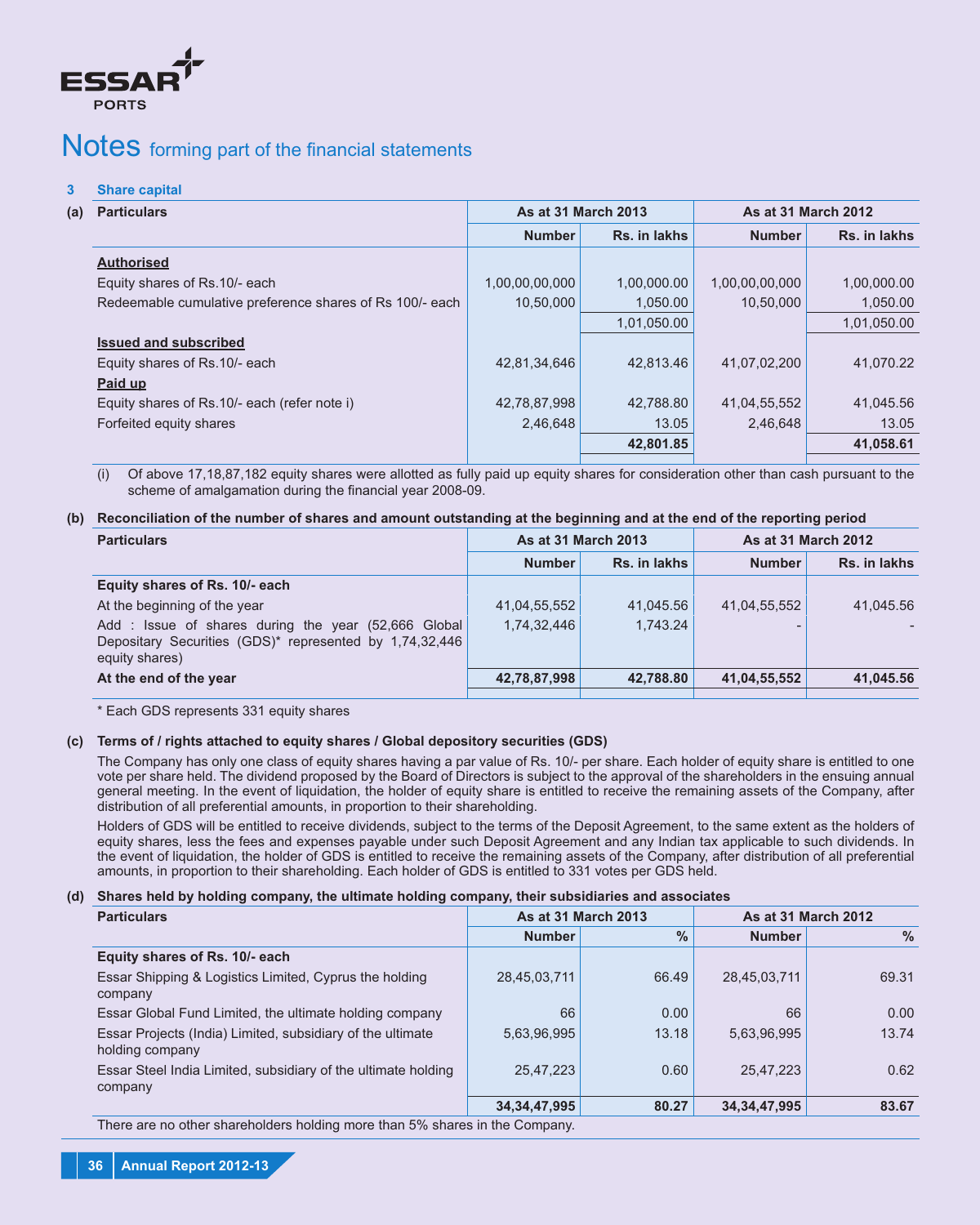#### (i) Stock options:

 In the annual general meeting held on 9 September 2011, the shareholders approved the grant of 7,40,334 options (convertible into equivalent number of equity shares of Rs. 10/- each of the Company, in three equal installments i.e. at the end of 3rd / 4th / 5th years from the grant date) to the eligible employees and executive directors of the Company pursuant to Essar Ports Employee Stock Option Scheme 2011. The exercise period for the options is 7 years from the date of vesting.

 These stock options have been granted at an option value of Rs. 71.10 per equity share of face value of Rs. 10/- each (i.e. the closing price of the equity shares of the Company on 1 December 2011 at the National Stock Exchange of India Ltd, being the exchange having the higher quantity of trading of Company's shares).

Out of above, 7,40,334 options were outstanding as on 31 March 2013.

(ii) 5 % Foreign Currency Convertible Bonds are convertible into 2,04,75,463 equity shares (as at 31 March 2012, 2,04,75,463 equity shares) of Rs.10/- each at Rs. 91.70 per share (refer footnote (ii) to note 5).

#### **4 Reserves and surplus Rs. in lakhs**

|             | <b>Particulars</b>                                                                                                                                                                                                                                             | As at<br>31 March 2013                                                                       | As at<br>31 March 2012                                                |  |
|-------------|----------------------------------------------------------------------------------------------------------------------------------------------------------------------------------------------------------------------------------------------------------------|----------------------------------------------------------------------------------------------|-----------------------------------------------------------------------|--|
| a.          | <b>General reserve</b><br>Opening balance<br>Add: Transferred from tonnage tax utilised reserve<br><b>Closing balance</b>                                                                                                                                      | 64,485.74<br>5,550.00<br>70,035.74                                                           | 64,485.74<br>64,485.74                                                |  |
| b.          | Securities premium account<br>Opening balance<br>Add: Premium on issuance of GDS<br>Less: Share issue expenses<br><b>Closing balance</b>                                                                                                                       | 15,731.68<br>(270.57)<br>15,461.11                                                           |                                                                       |  |
| $c_{\cdot}$ | <b>Revaluation reserve</b><br>Opening balance<br>Less: Utilised for set off against depreciation<br><b>Closing balance</b>                                                                                                                                     | 94.34<br>(11.16)<br>83.18                                                                    | 105.50<br>(11.16)<br>94.34                                            |  |
| d.          | Tonnage tax reserve<br>Opening balance<br>Add: Transferred from surplus in Statement of Profit and Loss<br><b>Closing balance</b>                                                                                                                              | 500.00<br>500.00                                                                             |                                                                       |  |
| е.          | Tonnage tax utilised reserve<br>Opening balance<br>Less: Transferred to general reserve<br><b>Closing balance</b>                                                                                                                                              | 5,550.00<br>(5,550.00)                                                                       | 5,550.00<br>5,550.00                                                  |  |
| f.          | Foreign currency monetary item translation difference account<br>Opening balance<br>Add: Current year transfer<br>Less: Amortised during the year<br><b>Closing balance</b>                                                                                    | (2, 191.83)<br>(1,293.12)<br>789.31<br>(2,695.64)                                            | (2,594.60)<br>402.77<br>(2, 191.83)                                   |  |
| g.          | <b>Surplus in Statement of Profit and Loss</b><br>Opening balance<br>Add: Loss for the year<br>Less: Dividends proposed / paid on equity shares<br>Less: Tax on dividend<br>Less: Transferred to tonnage tax reserve<br><b>Closing balance</b><br><b>Total</b> | 1,53,222.53<br>(3,836.69)<br>(2,226.60)<br>(10.53)<br>(500.00)<br>1,46,648.71<br>2,30,033.10 | 1,62,374.49<br>(7,099.68)<br>(2,052.28)<br>1,53,222.53<br>2,21,160.78 |  |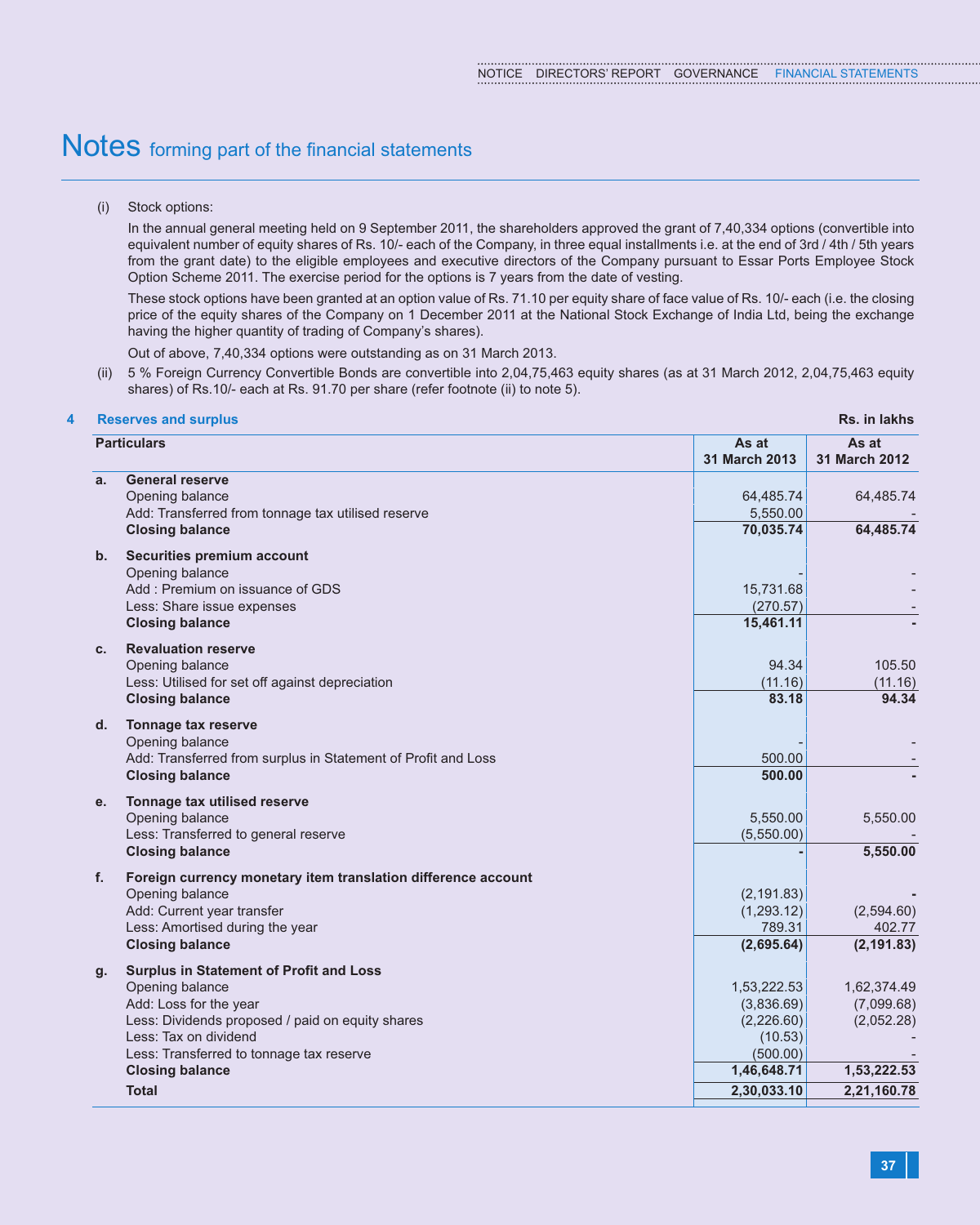

### **5** Long term borrowings **RS. in lakhs RS. in lakhs**

| <b>Particulars</b>                                                               |           |                        | Non-current            | Current                |                        |
|----------------------------------------------------------------------------------|-----------|------------------------|------------------------|------------------------|------------------------|
|                                                                                  |           | As at<br>31 March 2013 | As at<br>31 March 2012 | As at<br>31 March 2013 | As at<br>31 March 2012 |
| <b>Secured</b>                                                                   |           |                        |                        |                        |                        |
| Rupee term loan from financial institutions [refer<br>note (i) below]            |           | 1,250.00               | 20,000.00              | 6,250.00               |                        |
| <b>Total secured loan</b>                                                        | [A]       | 1,250.00               | 20,000.00              | 6,250.00               |                        |
| <b>Unsecured</b>                                                                 |           |                        |                        |                        |                        |
| (a) 5 % Foreign currency convertible bonds<br>(FCCB) [refer note (ii) below]     |           | 21,755.72              | 20,462.60              |                        |                        |
| (b) Rupee term loan from others [refer note (iii)<br>below]                      |           |                        |                        | 30,000.00              | 30,000.00              |
| <b>Total unsecured loan</b>                                                      | [B]       | 21,755.72              | 20,462.60              | 30,000.00              | 30,000.00              |
| <b>Total</b>                                                                     | $[A + B]$ | 23,005.72              | 40,462.60              | 36,250.00              | 30,000.00              |
| Less: Amount disclosed under the head 'other<br>current liabilities' (note no 7) |           |                        |                        | (36, 250.00)           | (30,000.00)            |
| Long term borrowings                                                             |           | 23,005.72              | 40.462.60              |                        |                        |
|                                                                                  |           |                        |                        |                        |                        |

i) Secured rupee term loan from financial institutions carries variable interest rate of SREI Benchmark rate minus 3.75% per annum (as at 31 March 2013 - 13.75% p.a.) and is repayable in 12 monthly instalments starting from 31 July 2013. The loan is secured against movable fixed assets and all the cash flows including dividend and receivables of the Company.

ii) FCCB of US\$ 1,85,71,428 (Series - B) due on 24 August 2017 and US\$ 2,14,28,572 (Series - A) due on 24 August 2015 carry interest @ 5% per annum payable semi annually. The bonds are convertible into 2,04,75,463 fully paid equity shares of Rs.10 each of the Company, any time upto the date of maturity, at the option of the bond holders at conversion price of Rs. 91.70 per share at a predetermined exchange rate of Rs. 46.94 per USD. The bonds, if not converted, till the maturity date will be redeemed at par.

- iii) Unsecured rupee term loan from others carries interest rate of 12.75% per annum, repayable in two instalments of Rs. 10,000 lakhs on 1 July 2013 and Rs. 20,000 lakhs on 1 October 2013. Essar Shipping & Logistics Limited, the holding company, has given a corporate guarantee of Rs. 30,000 lakhs.
- iv) The classification of loans between current liabilities and non-current liabilities continues based on repayment schedule under respective agreements as no loans have been recalled due to non compliance of conditions under any of the loan agreement. This is in accordance with the guidance issued by the Institute of Chartered Accountants of India on Revised Schedule VI to the Companies Act,1956.

### **6** Deferred tax liability (net) **RS. in lakhs**

|                                                                    |         |                        | .                      |
|--------------------------------------------------------------------|---------|------------------------|------------------------|
| <b>Particulars</b>                                                 |         | As at<br>31 March 2013 | As at<br>31 March 2012 |
| Tax effect of items constituting deferred tax liabilities          |         |                        |                        |
| On difference between book balance and tax balance of fixed assets |         | 252.62                 | 142.45                 |
|                                                                    | (A)     | 252.62                 | 142.45                 |
| Tax effect of items constituting deferred tax assets               |         |                        |                        |
| Unabsorbed depreciation carried forward                            |         | 252.62                 | 142.45                 |
|                                                                    | (B)     | 252.62                 | 142.45                 |
| Deferred tax liability (net)                                       | $(A-B)$ |                        |                        |
|                                                                    |         |                        |                        |

The Company has recognised deferred tax asset on unabsorbed depreciation and / or brought forward business losses to the extent of the corresponding deferred tax liability on the difference between the book balance and the written down value of fixed assets under Income Tax.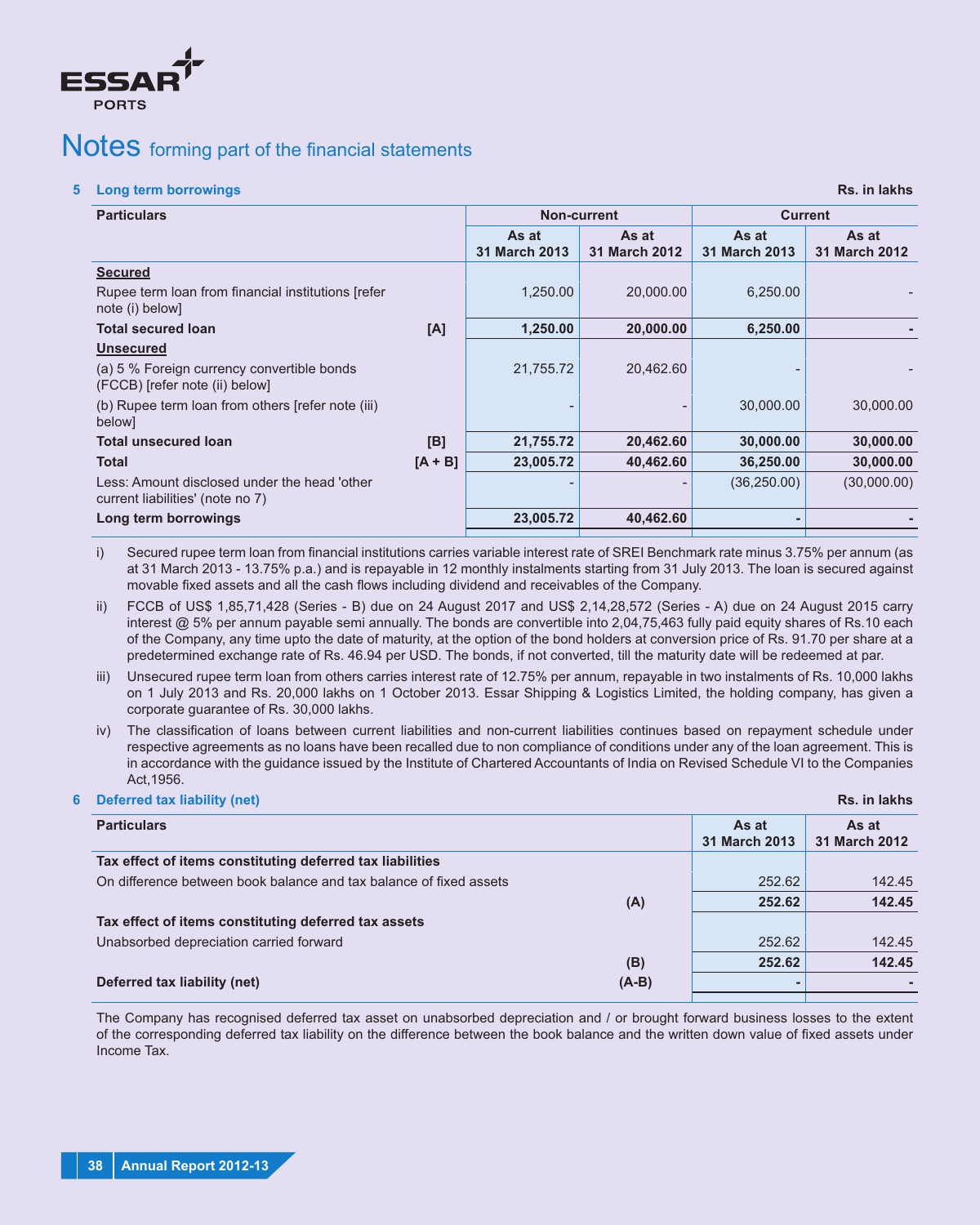### **7 Other long term / current liabilities Rs. in lakhs**

| <b>Particulars</b>                                                                                                                    |                        | Non-current            | <b>Current</b>         |                               |  |
|---------------------------------------------------------------------------------------------------------------------------------------|------------------------|------------------------|------------------------|-------------------------------|--|
|                                                                                                                                       | As at<br>31 March 2013 | As at<br>31 March 2012 | As at<br>31 March 2013 | As at<br><b>31 March 2012</b> |  |
| Advances from related parties                                                                                                         | 31,410.03              | 12,955.94              | 8,101.82               | 2,426.04                      |  |
| Payable in respect of capital goods                                                                                                   |                        |                        | 568.52                 | 4,568.55                      |  |
| Current maturities of long-term borrowings (refer<br>note 5 (i), (ii) and (iii) for details of security, interest<br>and quarantee)   |                        |                        | 36,250.00              | 30,000.00                     |  |
| Interest accrued but not due on borrowings                                                                                            |                        |                        | 1,007.40               | 605.74                        |  |
| Security deposits received                                                                                                            |                        |                        | 1,435.20               |                               |  |
| Payable for purchase of investments                                                                                                   |                        |                        |                        | 18,587.80                     |  |
| Reimbursable expenses on account of demerger                                                                                          |                        |                        |                        | 795.93                        |  |
| Other liabilities (including statutory dues for<br>service tax, VAT, tax deducted at source, provident<br>fund and dues to employees) |                        |                        | 315.80                 | 145.64                        |  |
| <b>Total</b>                                                                                                                          | 31,410.03              | 12,955.94              | 47,678.74              | 57,129.70                     |  |
|                                                                                                                                       |                        |                        |                        |                               |  |

### **8 Short term borrowing Rs. in lakhs Rs. in lakhs Rs. in lakhs**

| <b>Particulars</b>                                                        | As at<br>31 March 2013 | As at<br>31 March 2012 |
|---------------------------------------------------------------------------|------------------------|------------------------|
| Unsecured                                                                 |                        |                        |
| 12.5 % Loans repayable on demand-from a related party (refer note no. 31) | 3.500.00               | 3.500.00               |
| <b>Total</b>                                                              | 3.500.00               | 3.500.00               |
|                                                                           |                        |                        |

### **9 Trade payables Rs. in lakhs**

| <b>Particulars</b>                                          | As at<br>31 March 2013 | As at<br>31 March 2012 |
|-------------------------------------------------------------|------------------------|------------------------|
| Trade payables - other than acceptances (refer note no. 29) | 1.547.11               | 1.556.58               |
| <b>Total</b>                                                | 1.547.11               | 1.556.58               |
|                                                             |                        |                        |

### **10 Short-term provisions Rs. in lakhs**

| $\frac{1}{2}$                                                                                         |          |                        |
|-------------------------------------------------------------------------------------------------------|----------|------------------------|
| <b>Particulars</b><br>31 March 2013                                                                   |          | As at<br>31 March 2012 |
| <b>Provision for employee benefits</b><br>(a)                                                         |          |                        |
| Gratuity (refer note no. 30)                                                                          | 4.90     | 6.43                   |
| Compensated absences (refer note no. 30)                                                              | 150.90   | 136.91                 |
| <b>Others</b><br>(b)                                                                                  |          |                        |
| Provisions for taxation [net of advance tax of Rs. 1,832.88 lakhs (previous year Rs. 1,832.88 lakhs)] | 123.65   | 115.98                 |
| Proposed dividend on equity shares                                                                    | 2,139.44 | 2,052.28               |
| <b>Total</b>                                                                                          | 2,418.89 | 2,311.60               |
|                                                                                                       |          |                        |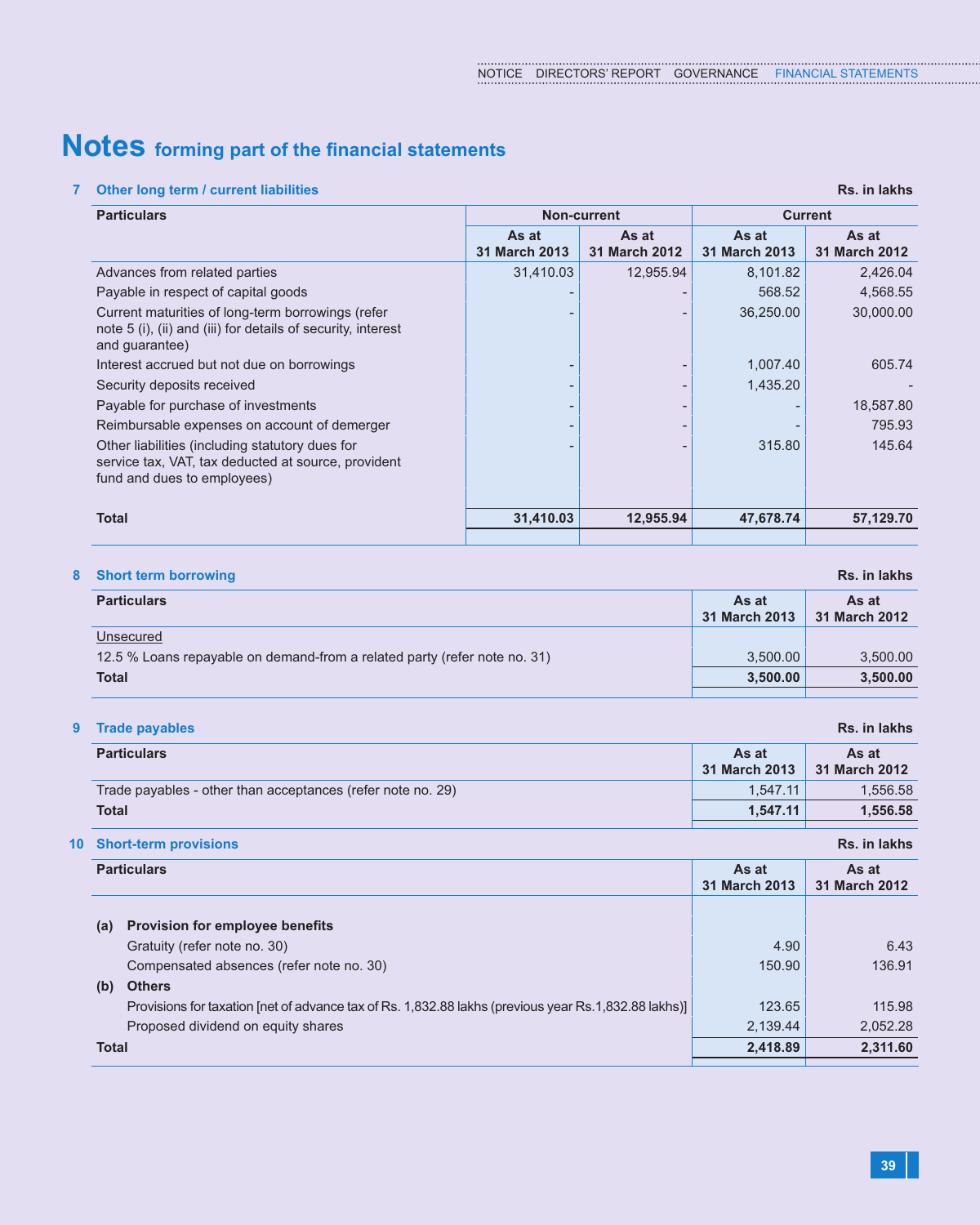

### **11. Tangible Assets**

| <b>Particulars</b>           | Gross block at cost       |                                        |                           |                           | <b>Accumulated depreciation</b>     | Net block                 |                           |                           |  |  |
|------------------------------|---------------------------|----------------------------------------|---------------------------|---------------------------|-------------------------------------|---------------------------|---------------------------|---------------------------|--|--|
|                              | As at<br>01 April<br>2012 | <b>Additions</b><br>during the<br>year | As at<br>31 March<br>2013 | As at<br>01 April<br>2012 | <b>Depreciation</b><br>for the year | As at<br>31 March<br>2013 | As at<br>31 March<br>2013 | As at<br>31 March<br>2012 |  |  |
| Fleet*                       | 6.222.81                  |                                        | 6.222.81                  | 2.023.29                  | 439.33                              | 2.462.62                  | 3,760.19                  | 4,199.52                  |  |  |
| Plant and equipment*         | 5.002.50                  |                                        | 5.002.50                  | 311.32                    | 333.65                              | 644.97                    | 4,357.53                  | 4,691.18                  |  |  |
| <b>Total tangible assets</b> | 11.225.31                 | ۰.                                     | 11.225.31                 | 2.334.61                  | 772.98                              | 3.107.59                  | 8.117.72                  | 8,890.70                  |  |  |
| <b>Previous year</b>         | 6,222.81                  | 5,002.50                               | 11,225.31                 | 1,583.12                  | 751.49                              | 2,334.61                  | 8,890.70                  |                           |  |  |

**Rs. in lakhs**

\* Given on operating lease

Note:

a. Fleet were revalued on 31 March 2008 on the basis of valuation done by approved valuers. The net difference between book value and revalued value as on 31 March 2008 amounting to Rs. 129.62 lakhs had been added to book value of fleet and corresponding credit was given to revaluation reserve. Out of depreciation for the year, a sum of Rs.11.16 lakhs (previous year Rs. 11.16 lakhs) to the extent it is charged on the increased value has been recouped from revaluation reserve and balance depreciation of Rs. 761.82 lakhs (previous year Rs. 740.33 lakhs) has been debited to the Statement of Profit and Loss.

b. Fleet have been hypothecated against secured non convertible debenture issued by Essar Shipping Limited (fellow subsidiary).

### **12 Non-current Investments Rs. in lakhs**

|              | <b>Particulars</b>                                                                                                                                          |         | As at<br>31 March 2013 | As at<br>31 March 2012 |
|--------------|-------------------------------------------------------------------------------------------------------------------------------------------------------------|---------|------------------------|------------------------|
|              | Trade investments (valued at cost)                                                                                                                          |         |                        |                        |
| (a)          | Investments in equity shares (unquoted, fully paid up)                                                                                                      |         |                        |                        |
|              | <b>Investment in subsidiaries</b>                                                                                                                           |         |                        |                        |
|              | 45,000, equity shares of Rs.10/- each of Essar Paradip Terminals Limited                                                                                    |         | 4.50                   | 4.50                   |
|              | 37,00,000, equity shares of Rs. 10/- each of Essar Bulk Terminal Limited                                                                                    |         | 373.66                 | 373.66                 |
|              | 7,86,54,397, equity shares of Rs 10/- each of Vadinar Ports & Terminals Limited                                                                             |         | 7,527.87               | 7,527.87               |
|              | 1,04,61,42,000, equity shares of Rs 10/- each of Vadinar Oil Terminal Limited                                                                               |         | 1,22,921.01            | 122,921.01             |
|              | 30,04,875, equity shares of Rs 10/- each of Essar Bulk Terminal (Salaya) Limited                                                                            |         | 320.04                 | 320.04                 |
|              |                                                                                                                                                             | [A]     | 1,31,147.08            | 1,31,147.08            |
| (b)          | Investments in preference shares (unquoted, fully paid up)                                                                                                  |         |                        |                        |
|              | Investment in subsidiaries                                                                                                                                  |         |                        |                        |
|              | Nil (PY 11,55,00,000), 0.01% compulsorily convertible cumulative participating<br>preference shares of Rs. 10/- each of Essar Bulk Terminal Paradip Limited |         |                        | 11,550.00              |
|              | 3,29,30,000, 0.01% optionally convertible redeemable cumulative preference<br>share of Rs.10/- each of Essar Bulk Terminal Limited                          |         | 57,546.72              | 57,546.72              |
|              | 7,90,22,903, 0.01% fully convertible cumulative preference shares of Rs 10/-<br>each of Essar Bulk Terminal Limited                                         |         | 1, 16, 136. 22         | 1, 16, 136. 22         |
|              | 12,99,84,850, 0.01% compulsorily convertible cumulative participating<br>preference shares of Rs 10/- each of Essar Bulk Terminal Limited                   |         | 28,303.72              | 28,303.72              |
|              | 20,50,73,630, 0.01% compulsorily convertible cumulative participating<br>preference shares of Rs 10/- Each of Essar Bulk Terminal (Salaya) Limited          |         | 20,358.26              | 20,358.26              |
|              | 90,00,000, 0.01% compulsorily convertible cumulative participating preference<br>shares of Rs. 10/- each of Essar Paradip Terminals Limited                 |         | 900.00                 | 900.00                 |
|              |                                                                                                                                                             | [B]     | 2,23,244.92            | 2,34,794.92            |
| <b>Total</b> |                                                                                                                                                             | $[A+B]$ | 3,54,392.00            | 3,65,942.00            |
|              |                                                                                                                                                             |         |                        |                        |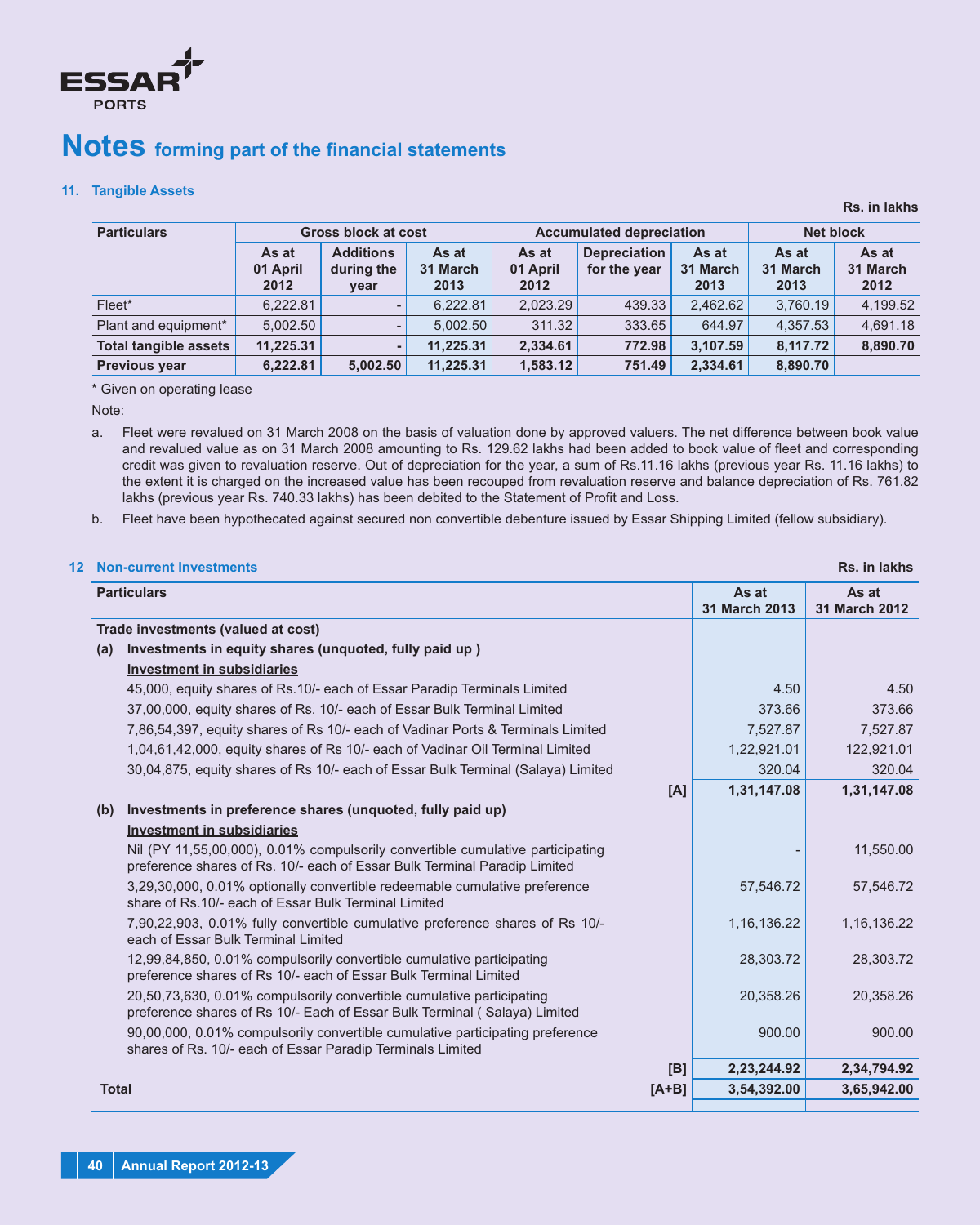| 13 | Long-term / short-term loans and advances<br>Rs. in lakhs                                                                             |                        |                               |                        |                        |  |
|----|---------------------------------------------------------------------------------------------------------------------------------------|------------------------|-------------------------------|------------------------|------------------------|--|
|    | <b>Particulars</b><br>Non-current                                                                                                     |                        |                               | <b>Current</b>         |                        |  |
|    |                                                                                                                                       | As at<br>31 March 2013 | As at<br><b>31 March 2012</b> | As at<br>31 March 2013 | As at<br>31 March 2012 |  |
|    | Unsecured, considered good                                                                                                            |                        |                               |                        |                        |  |
|    | Security deposit to a related party (Refer note no. 31)                                                                               | 75.00                  |                               |                        |                        |  |
|    | Advances recoverable in cash or kind or for value to be<br>received                                                                   |                        |                               | 9.01                   | 14.84                  |  |
|    | Advance towards allotment of shares to subsidiaries (Refer<br>note no. $31)$                                                          | 11,575.80              | 100.00                        |                        |                        |  |
|    | Advance income-tax and tax deducted at source (net of<br>provision for taxation of Rs. 5 lakhs (previous year Rs. 0.20)<br>$lakhs)$ ) |                        |                               | 1,408.49               | 1,809.23               |  |
|    | Prepaid expenses                                                                                                                      | 78.35                  | 41.71                         | 309.04                 | 47.00                  |  |
|    | Cenvat receivable                                                                                                                     | 3,091.40               | 1,176.21                      | 153.84                 | 145.20                 |  |
|    | Service tax receivable                                                                                                                |                        |                               | 32.59                  | 26.80                  |  |
|    | <b>Total</b>                                                                                                                          | 14,820.55              | 1,317.92                      | 1,912.97               | 2,043.07               |  |
|    |                                                                                                                                       |                        |                               |                        |                        |  |

### **14 Trade receivables Rs. in lakhs**

| <b>Particulars</b>                                                                                      | As at<br>31 March 2013 | As at<br>31 March 2012 |
|---------------------------------------------------------------------------------------------------------|------------------------|------------------------|
| Unsecured, considered good                                                                              |                        |                        |
| Trade receivables outstanding for a period exceeding six months from the date they were due for payment | 765.78                 |                        |
| Others trade receivables                                                                                | 228.20                 | 730.97                 |
| <b>Total</b>                                                                                            | 993.98                 | 730.97                 |
|                                                                                                         |                        |                        |

| 15 <sub>1</sub> |              | <b>Cash and bank balances</b><br>Rs. in lakhs                      |  |                        |                        |  |
|-----------------|--------------|--------------------------------------------------------------------|--|------------------------|------------------------|--|
|                 |              | <b>Particulars</b>                                                 |  | As at<br>31 March 2013 | As at<br>31 March 2012 |  |
|                 | А.           | <b>Cash and cash equivalents</b>                                   |  |                        |                        |  |
|                 |              | Balances with banks in current accounts                            |  | 178.29                 | 52.86                  |  |
|                 |              | [A]                                                                |  | 178.29                 | 52.86                  |  |
|                 | <b>B.</b>    | Other bank balances                                                |  |                        |                        |  |
|                 |              | Margin money deposits<br>(lien against facility of bank guarantee) |  | 255.15                 | 160.00                 |  |
|                 |              | [B]                                                                |  | 255.15                 | 160.00                 |  |
|                 |              |                                                                    |  |                        |                        |  |
|                 | <b>Total</b> | $[A+B]$                                                            |  | 433.44                 | 212.86                 |  |
|                 |              |                                                                    |  |                        |                        |  |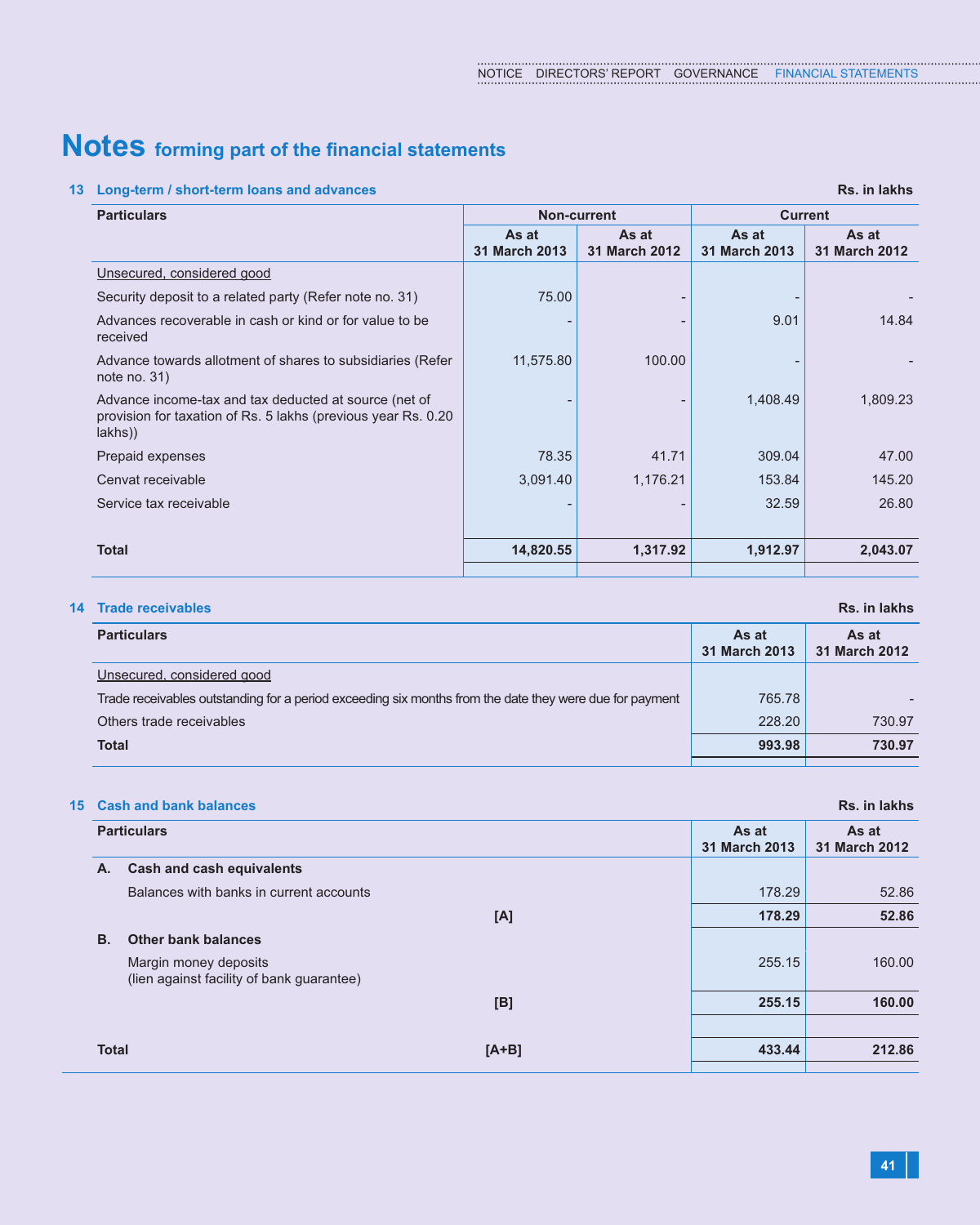

|  |  | 16 Other current assets |  |  |
|--|--|-------------------------|--|--|
|--|--|-------------------------|--|--|

| <b>16</b> Other current assets<br>Rs. in lakhs                           |                        |                        |  |  |
|--------------------------------------------------------------------------|------------------------|------------------------|--|--|
| <b>Particulars</b>                                                       | As at<br>31 March 2013 | As at<br>31 March 2012 |  |  |
| Interest accrued on fixed deposits                                       | 4.40                   | 0.73                   |  |  |
| Receivables for management services and other income (refer note no. 31) | 1.720.38               | 997.56                 |  |  |
| Total                                                                    | 1.724.78               | 998.29                 |  |  |
|                                                                          |                        |                        |  |  |

### **17 Revenue from operations Rs. in lakhs**

| <b>Particulars</b>                      | For the year<br>ended<br>31 March 2013 |          | For the year<br>ended<br>31 March 2012 |
|-----------------------------------------|----------------------------------------|----------|----------------------------------------|
| Sale of services                        |                                        |          |                                        |
| Fleet operating and chartering earnings |                                        | 3,539.51 | 3,622.00                               |
| <b>Total</b>                            |                                        | 3,539.51 | 3,622.00                               |
|                                         |                                        |          |                                        |

### **18 Other income Rs. in lakhs**

| <b>Particulars</b>                                                                          | For the year<br>ended<br>31 March 2013 | For the year<br>ended<br>31 March 2012 |
|---------------------------------------------------------------------------------------------|----------------------------------------|----------------------------------------|
| Interest income on bank deposits                                                            | 15.49                                  | 39.98                                  |
| Interest income on overdue receivables                                                      | 142.21                                 |                                        |
| Management fee income (net of expenses of Rs. 306.78 lakhs (previous year Rs. 589.74 lakhs) | 1,252.35                               | 1.408.31                               |
| Dividend from a subsidiary                                                                  | 2.078.57                               |                                        |
| Net gain on sale of long term investments                                                   |                                        | 2.44                                   |
| Interest on income tax refund                                                               |                                        | 183.63                                 |
| Net gain on foreign currency translation and transactions                                   | 54.64                                  |                                        |
| <b>Total</b>                                                                                | 3,543.26                               | 1.634.36                               |
|                                                                                             |                                        |                                        |

### **19 Operating expenses Rs. in lakhs**

| <b>Particulars</b>                            | For the year<br>ended<br>31 March 2013 | For the year<br>ended<br><b>31 March 2012</b> |
|-----------------------------------------------|----------------------------------------|-----------------------------------------------|
| Consumption of stores and spares              | 56.93                                  | 116.06                                        |
| Direct voyage expenses                        | 569.01                                 | 564.23                                        |
| Commission, brokerage and agency fees         | 96.12                                  | 147.29                                        |
| Dry docking expenses                          | 6.48                                   | 125.89                                        |
| Insurance, protection and indemnity club fees | 45.74                                  | 33.40                                         |
|                                               |                                        |                                               |
| <b>Total</b>                                  | 774.28                                 | 986.87                                        |
|                                               |                                        |                                               |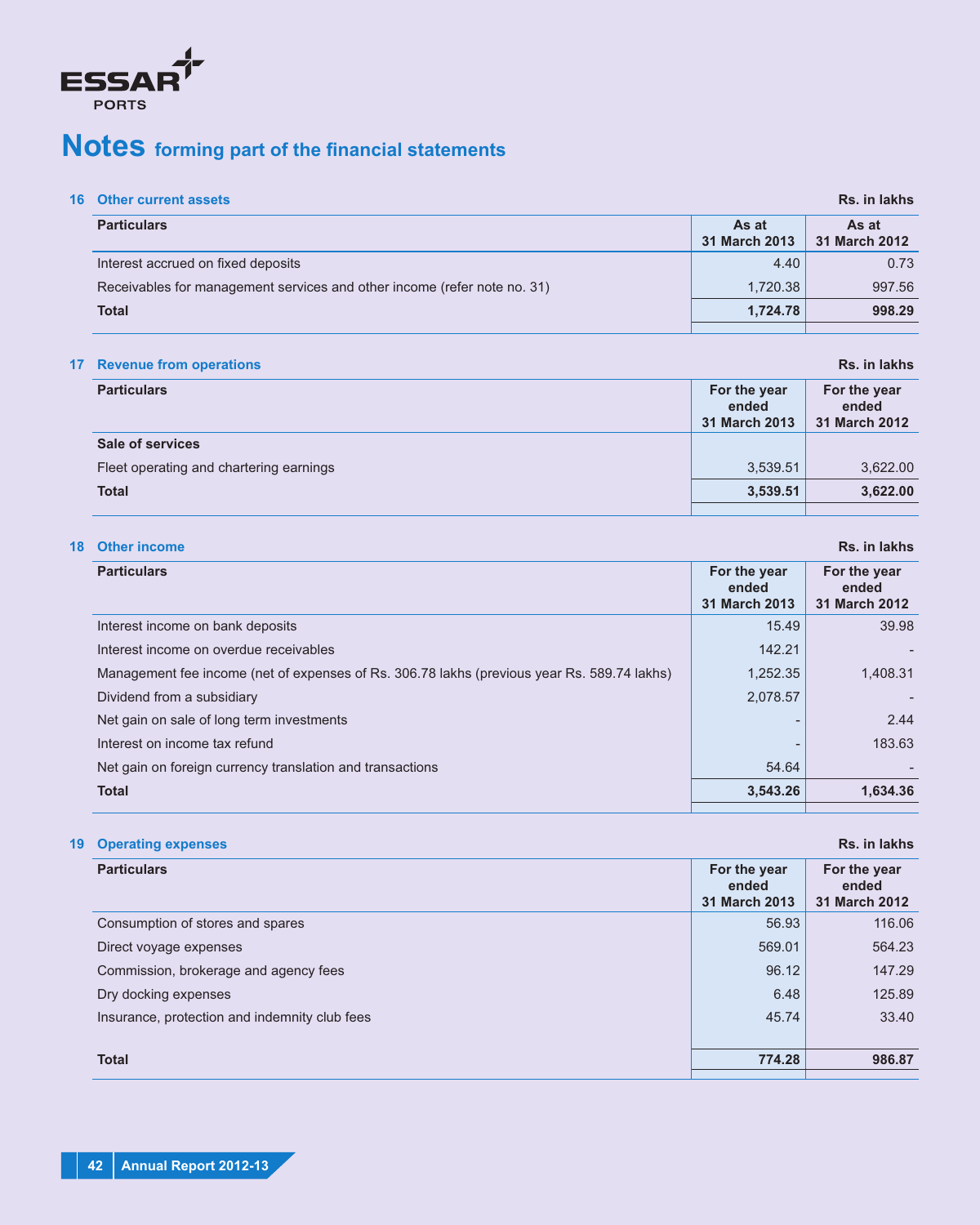| 20 Employee benefits expense<br>Rs. in lakhs                        |                       |                       |  |
|---------------------------------------------------------------------|-----------------------|-----------------------|--|
| <b>Particulars</b>                                                  | For the year<br>ended | For the year<br>ended |  |
|                                                                     | 31 March 2013         | 31 March 2012         |  |
| Salaries, wages and bonus                                           | 718.21                | 622.89                |  |
| Contribution to staff provident and other funds (refer note no. 30) | 41.79                 | 22.69                 |  |
| Staff welfare expenses                                              | 33.47                 | 21.49                 |  |
| <b>Total</b>                                                        | 793.47                | 667.07                |  |
|                                                                     |                       |                       |  |

### **21 Other expenses Rs. in lakhs**

| <b>Particulars</b>                                                                                             | For the year<br>ended | For the year<br>ended |
|----------------------------------------------------------------------------------------------------------------|-----------------------|-----------------------|
|                                                                                                                | 31 March 2013         | <b>31 March 2012</b>  |
| Repairs and maintenance-others                                                                                 | 13.64                 | 2.76                  |
| Legal and professional fees                                                                                    | 326.33                | 132.34                |
| <b>Travelling</b>                                                                                              | 56.03                 | 54.77                 |
| Auditors' remuneration (refer note below)                                                                      | 32.82                 | 31.90                 |
| Amortisation of foreign currency monetary item translation difference account (FCMITDA) [refer note no. 4 (f)] | 789.31                | 402.77                |
| <b>Others</b>                                                                                                  | 120.17                | 73.85                 |
| <b>Total</b>                                                                                                   | 1.338.30              | 698.39                |
|                                                                                                                |                       |                       |

|                                                                    |                                        | Rs. in lakhs                           |
|--------------------------------------------------------------------|----------------------------------------|----------------------------------------|
| Payments to the statutory auditors' comprise (net of service tax): | For the year<br>ended<br>31 March 2013 | For the year<br>ended<br>31 March 2012 |
| As auditors                                                        | 21.00                                  | 10.00                                  |
| For other services                                                 | 10.77                                  | 20.55                                  |
| Reimbursement of expenses                                          | 1.05                                   | 1.35                                   |
| <b>Total</b>                                                       | 32.82                                  | 31.90                                  |
|                                                                    |                                        |                                        |

### **22 Finance costs Rs. in lakhs**

| <b>Particulars</b>                             | For the year<br>ended<br>31 March 2013 | For the year<br>ended<br><b>31 March 2012</b> |
|------------------------------------------------|----------------------------------------|-----------------------------------------------|
| Interest expense                               |                                        |                                               |
| - on bank loans                                |                                        | 727.71                                        |
| - on loan from financial institution and other | 5,188.92                               | 5,951.92                                      |
| - on foreign currency convertible bonds        | 1,225.84                               | 1,106.27                                      |
| - on short term borrowing                      | 437.50                                 | 438.70                                        |
| Other finance charges                          | 394.33                                 | 1,015.33                                      |
| <b>Total</b>                                   | 7,246.59                               | 9,239.93                                      |
|                                                |                                        |                                               |

| 23 | Rs. in lakhs<br><b>Contingent liabilities</b>                 |                        |                        |  |  |  |
|----|---------------------------------------------------------------|------------------------|------------------------|--|--|--|
|    | <b>Particulars</b>                                            | As at<br>31 March 2013 | As at<br>31 March 2012 |  |  |  |
|    | Guarantees given on behalf of subsidiaries against borrowings | 1.54.460.00            | 2,01,160.00            |  |  |  |
|    | Total                                                         | 1.54.460.00            | 2,01,160.00            |  |  |  |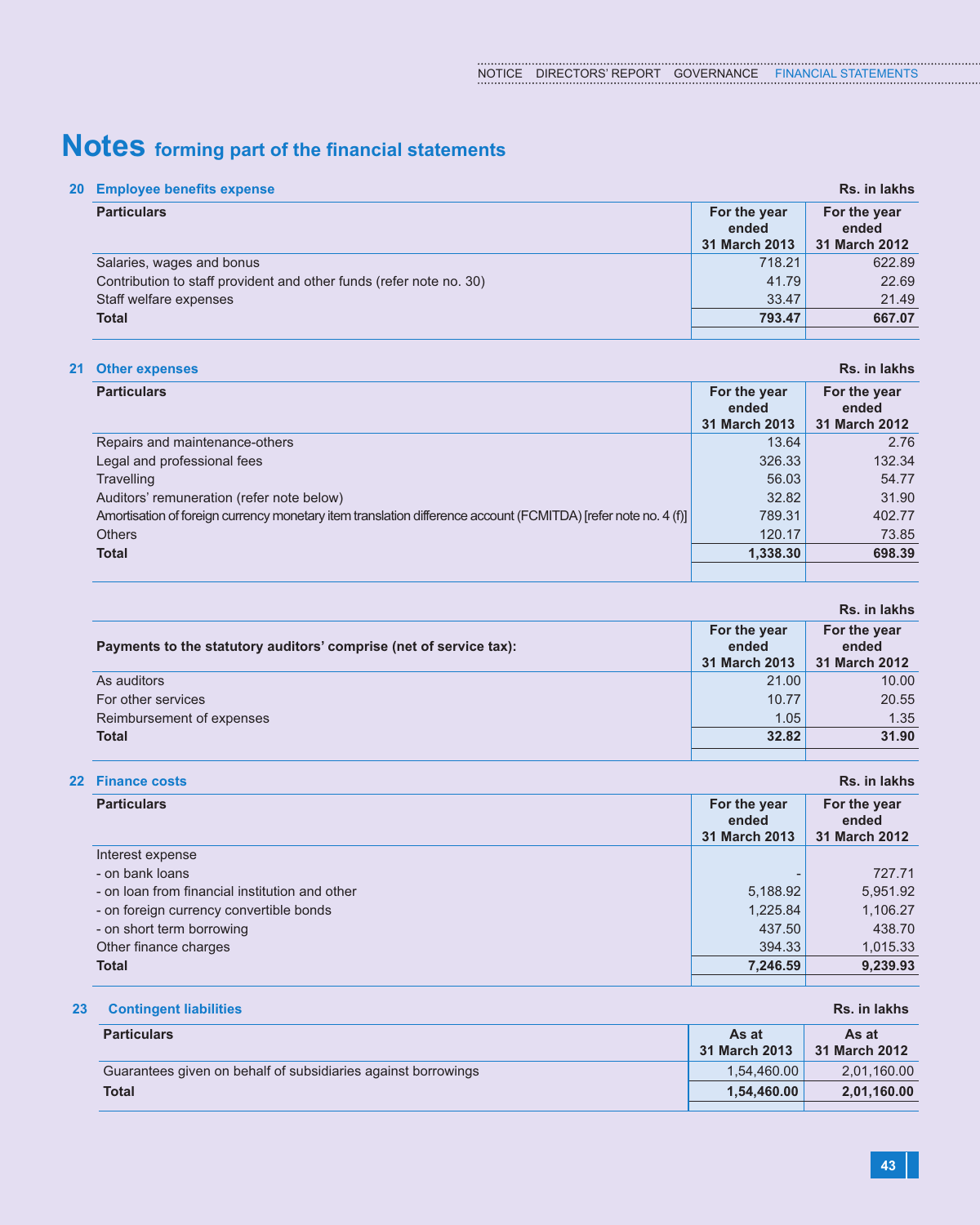

### **24 Commitments**

As per the borrowing agreement of subsidiaries with banks and financial institutions, the Company has commitment to invest Rs. 28,897.15 lakhs (previous year Rs. 23,467.15 lakhs) into the projects of subsidiaries. Under the agreements with lenders, the Company shall not dilute its investment in any of the port project developed by it below 51% till maturity of the loan.

#### **25 Details of leasing arrangements - assets taken on operating leases Rs. in lakhs**

|              | <b>Particulars</b>                                   |        | As at<br>31 March 2012 |
|--------------|------------------------------------------------------|--------|------------------------|
|              | Committed liability for future lease rental charges  |        |                        |
| a.           | Payable not later than 1 year                        | 141.37 |                        |
| b.           | Payable later than 1 year but not later than 5 years | 494.80 |                        |
| C.           | Payable later than 5 years                           |        |                        |
| <b>Total</b> |                                                      | 636.17 |                        |
|              |                                                      |        |                        |

a. The Company has entered into a non-cancellable operating lease agreement for office premises for the period of 5 years with monthly lease rental of Rs. 11.78 lakhs.

b. The Company expects to receive future minimum sublease payment of Rs. 636.17 lakhs as on 31 March 2013. A sum of Rs. 70.69 lakhs has been recognised in Statement of Profit and Loss as lease charges and sublease income during the year.

### **26 Earnings per share:**

| <b>Particulars</b>                                                                               | Year ended<br>31 March 2013 | Year ended<br>31 March 2012 |
|--------------------------------------------------------------------------------------------------|-----------------------------|-----------------------------|
| Net loss for the year (Rs. in lakhs)                                                             | (3,836.69)                  | (7,099.68)                  |
| Equity shares at the beginning of the year (nos.)                                                | 41,04,55,552                | 41,04,55,552                |
| Equity shares issued during the year (GDS) (nos.)                                                | 1,74,32,446                 |                             |
| Equity shares at the end of the year (nos.)                                                      | 42,78,87,998                | 41,04,55,552                |
| Weighted average equity shares for the purpose of calculating basic earnings per share (nos.)    | 42,49,82,590                | 41,04,55,552                |
| Weighted average equity shares for the purpose of calculating diluted earnings per share (nos.)* | 42,49,82,590                | 41,04,55,552                |
| Earnings per share-basic and dilutied in Rs. (face value of Rs. 10/- each)                       | (0.90)                      | (1.73)                      |

\* Equity share to be issued upon conversion of FCCB and exercise of Employee Stock Option Plan have not been considered for purpose of calculation of the weighted average number of equity shares for dilution purposes as they are anti-dilutive.

#### **27 Derivative instruments and unhedged foreign currency exposures**

#### **A) Unhedged foreign currency exposures**

The year end foreign currency exposures that have not been hedged by a derivative instrument or otherwise are given below:

### **(a) Amount receivable in foreign currency on account of the following:**

| <b>Particulars</b>                   | As at 31 March 2013 |                 | As at 31 March 2012 |                  |  |
|--------------------------------------|---------------------|-----------------|---------------------|------------------|--|
|                                      | Rs. in lakhs        | In lakhs        | Rs. in lakhs        | In lakhs         |  |
| Other assets (rendering of services) | 1.313.82            | USD 24.16       | 798.00              | <b>USD 15.60</b> |  |
| Other assets (interest receivable)   | 142.21              | <b>USD 2.61</b> |                     |                  |  |
| <b>Bank balances</b>                 | 6.53                | USD $0.12$      | 5.46                | <b>USD 0.12</b>  |  |

### **(b) Amount payable in foreign currency on account of the following:**

| <b>Particulars</b>                                                            | As at 31 March 2013 |            | As at 31 March 2012 |            |  |
|-------------------------------------------------------------------------------|---------------------|------------|---------------------|------------|--|
|                                                                               | Rs. in lakhs        | In lakhs   | Rs. in lakhs        | In lakhs   |  |
| Foreign currency convertible bond (including<br>interest accrued but not due) | 21.856.44           | USD 401.85 | 20.549.57           | USD 401.70 |  |
| Trade payables                                                                | 170.75              | EUR 2.32   |                     |            |  |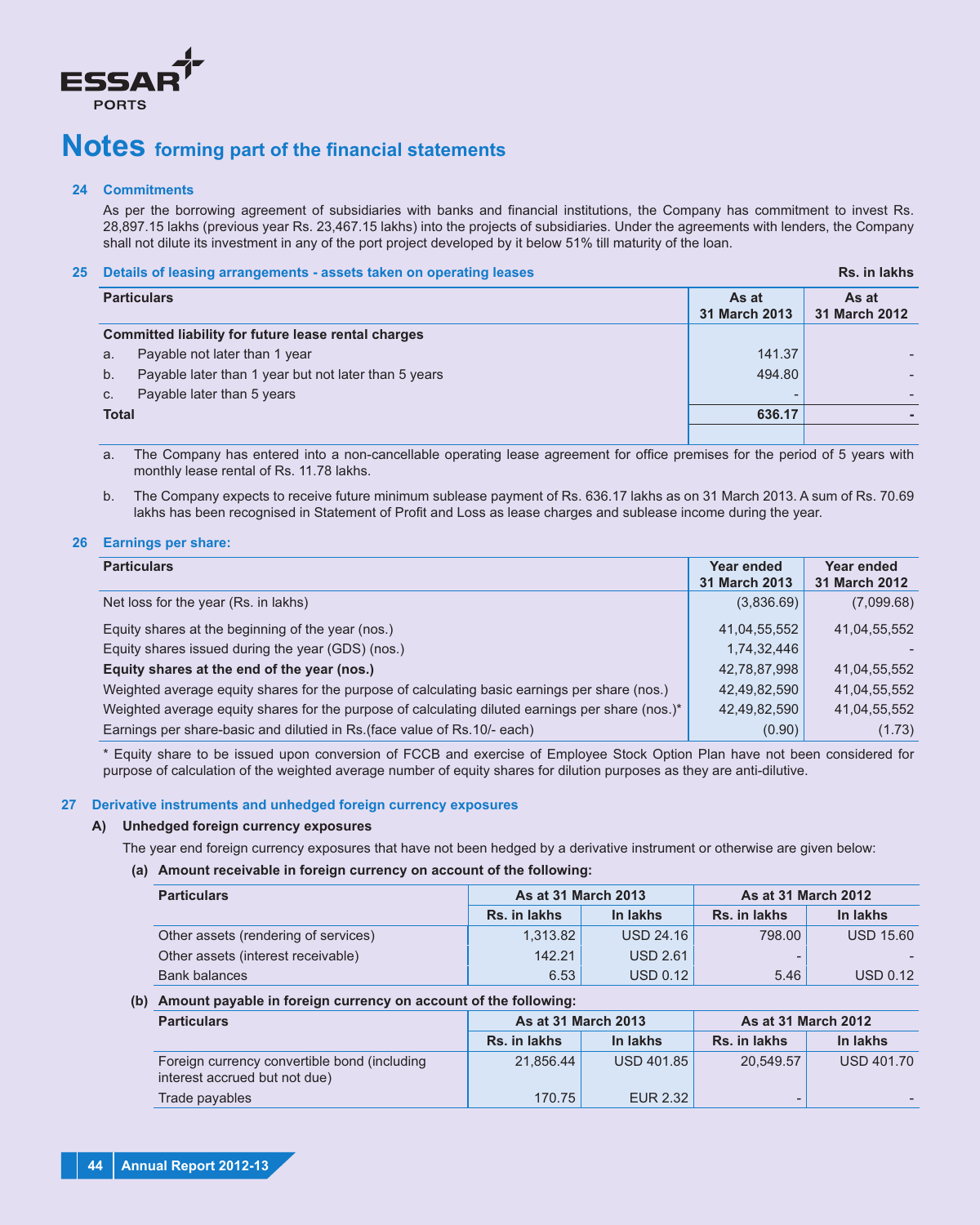- **B)** There were no forward / option contracts entered into by the Company during the current or previous financial year to hedge its foreign currency exposures.
- 28 The Company has one primary business segment of fleet operations and chartering and only one geographical segment i.e. India.

### **29 Dues to micro, small and medium enterprises**

 The Company has not received any intimation from suppliers regarding their status under the Micro, Small and Medium Enterprises Development (MSMED) Act, 2006 and hence disclosure relating to amount unpaid at the year end together with interest paid / payable under this Act have not been given.

### **30 Employee benefits :**

The Company has classified the various benefits provided to employees as under:

### **I.** Defined contribution plans

The Company has recognised the following amounts in the Statement of Profit and Loss during the year:

| <b>Particulars</b>                                                                                                                           | For the year<br>ended<br>31 March 2013 | For the year<br>ended<br>31 March 2012 |
|----------------------------------------------------------------------------------------------------------------------------------------------|----------------------------------------|----------------------------------------|
| Employer's contribution to superannuation fund                                                                                               | 0.15                                   |                                        |
| $-$<br>$\mathcal{L}$ , and $\mathcal{L}$ , and $\mathcal{L}$ , and $\mathcal{L}$ , and $\mathcal{L}$ , and $\mathcal{L}$ , and $\mathcal{L}$ |                                        |                                        |

The above amount is included in 'contribution to staff provident and other funds' (note 20).

### **II.** Defined benefit plans

- a. Provident fund
- b. Gratuity
- c. Compensated absences (CA)

In accordance with AS-15, the relevant disclosures are as under:

### (A) Changes in present value of defined benefit obligation:

| <b>Particulars</b>                                                       | <b>Provident fund (funded)</b> |                                      |                                                                  | <b>Gratuity-shore officers</b><br>(funded) | <b>CA</b> (non funded) |         |  |
|--------------------------------------------------------------------------|--------------------------------|--------------------------------------|------------------------------------------------------------------|--------------------------------------------|------------------------|---------|--|
|                                                                          | As at                          | As at<br>31 March 2013 31 March 2012 | As at<br>31 March 2013 31 March 2012 31 March 2013 31 March 2012 | As at                                      | As at                  | As at   |  |
| Present value of defined benefit<br>obligations - opening balance        | 268.46                         | 1,408.24                             | 35.82                                                            | 30.37                                      | 136.91                 | 143.72  |  |
| Current service cost                                                     | 27.23                          | 19.26                                | 1.39                                                             | 4.65                                       | 4.40                   | 4.61    |  |
| Current service contribution-<br>employee                                | 41.77                          | 36.26                                |                                                                  |                                            |                        | 4.15    |  |
| Interest cost                                                            | 25.79                          | 15.92                                | 3.02                                                             | 2.43                                       | 3.91                   |         |  |
| Past service cost                                                        |                                |                                      |                                                                  |                                            |                        |         |  |
| Acquisitions                                                             | 33.25                          | 68.52                                |                                                                  |                                            |                        |         |  |
| Benefits paid                                                            |                                |                                      | (0.51)                                                           |                                            |                        | (13.66) |  |
| Actuarial (gain) / loss on<br>obligations                                | $\overline{\phantom{a}}$       | (1,279.74)                           | 8.01                                                             | (1.63)                                     | 5.68                   | (1.91)  |  |
| <b>Present value of defined benefit</b><br>obligations - closing balance | 396.50                         | 268.46                               | 47.73                                                            | 35.82                                      | 150.90                 | 136.91  |  |

**Rs. in lakhs**

**Rs. in lakhs**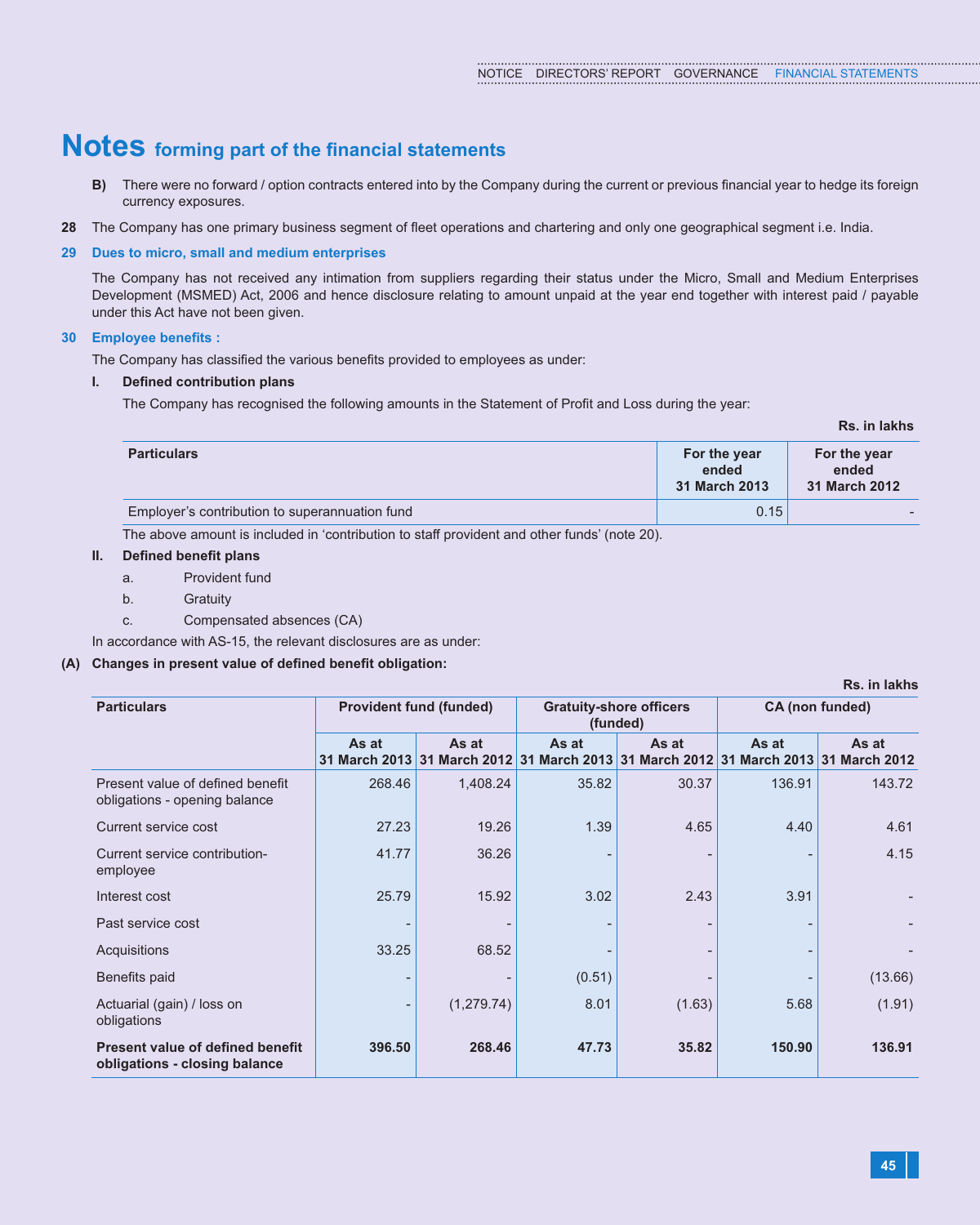

### **(B) Changes in the fair value of plan asset:**

| <b>Particulars</b>                             | <b>Provident fund (funded)</b> |             |                                                                                              | <b>Gratuity-shore officers</b><br>(funded) | <b>CA</b> (non funded) |       |
|------------------------------------------------|--------------------------------|-------------|----------------------------------------------------------------------------------------------|--------------------------------------------|------------------------|-------|
|                                                | As at                          | As at       | As at<br>31 March 2013 31 March 2012 31 March 2013 31 March 2012 31 March 2013 31 March 2012 | As at                                      | As at                  | As at |
| Fair value of plan assets - opening<br>balance | 268.46                         | 1,408.24    | 29.39                                                                                        | 24.79                                      |                        |       |
| Expected return on plan assets                 |                                | 15.92       | 2.56                                                                                         | 2.21                                       |                        |       |
| Actual return on plan assets                   | 25.79                          |             |                                                                                              |                                            |                        |       |
| Acquisition adjustment                         |                                |             |                                                                                              |                                            |                        |       |
| Actuarial gains / (losses)                     |                                | (1, 279.74) | 9.44                                                                                         | 0.04                                       |                        |       |
| Contributions by the employer /<br>employees   | 102.25                         | 124.04      | 1.95                                                                                         | 2.35                                       |                        |       |
| Benefits paid                                  |                                |             | (0.51)                                                                                       |                                            |                        |       |
| Fair value of plan assets -<br>closing balance | 396.50                         | 268.46      | 42.83                                                                                        | 29.39                                      |                        |       |

### **(C) Amount recognised in Balance Sheet:**

| <b>Particulars</b>                                               | <b>Provident fund</b><br>(funded) |        |                                                                                              | <b>Gratuity-shore officers</b><br>(funded) | <b>CA</b><br>(non funded) |        |
|------------------------------------------------------------------|-----------------------------------|--------|----------------------------------------------------------------------------------------------|--------------------------------------------|---------------------------|--------|
|                                                                  | As at                             | As at  | As at<br>31 March 2013 31 March 2012 31 March 2013 31 March 2012 31 March 2013 31 March 2012 | As at                                      | As at                     | As at  |
| Present value of defined benefit<br>obligations                  | 396.50                            | 268.46 | 47.73                                                                                        | 35.82                                      | 150.90                    | 136.91 |
| Fair value of plan assets at the<br>end of the year              | 396.50                            | 268.46 | 42.83                                                                                        | 29.39                                      |                           |        |
| Liability / (asset) recognised in<br>the Balance Sheet (note 10) |                                   |        | 4.90                                                                                         | 6.43                                       | 150.90                    | 136.91 |

### (D) Expenses recognised in the Statement of Profit and Loss:

|                                                                                             |                                |                       |                                                                                                              |                       |                        | Rs. in lakhs             |
|---------------------------------------------------------------------------------------------|--------------------------------|-----------------------|--------------------------------------------------------------------------------------------------------------|-----------------------|------------------------|--------------------------|
| <b>Particulars</b>                                                                          | <b>Provident fund (funded)</b> |                       | <b>Gratuity-shore officers</b>                                                                               | (funded)              | <b>CA</b> (non funded) |                          |
|                                                                                             | For the year<br>ended          | For the year<br>ended | For the year<br>ended<br>31 March 2013 31 March 2012 31 March 2013 31 March 2012 31 March 2013 31 March 2012 | For the year<br>ended | For the year<br>ended  | For the year<br>ended    |
| Current service cost                                                                        | 27.23                          | 19.26                 | 1.39                                                                                                         | 4.65                  | 4.40                   | 4.61                     |
| Interest cost                                                                               | 25.79                          | 15.92                 | 3.02                                                                                                         | 2.43                  | 3.91                   | 4.15                     |
| Expected return on plan assets                                                              | (25.79)                        | (15.92)               | (2.56)                                                                                                       | (2.21)                |                        | $\overline{\phantom{a}}$ |
| Past service cost                                                                           |                                |                       |                                                                                                              |                       |                        | $\overline{\phantom{a}}$ |
| Net actuarial (gain) / loss<br>recognised in the period                                     |                                |                       | (1.43)                                                                                                       | (1.66)                | 5.68                   | (13.66)                  |
| Total expenses recognised in<br>the Statement of Profit and<br><b>Loss</b> (Refer note 20). | 27.23                          | 19.26                 | 0.42                                                                                                         | 3.21                  | 13.99                  | (4.90)                   |

**Rs. in lakhs**

**Rs. in lakhs**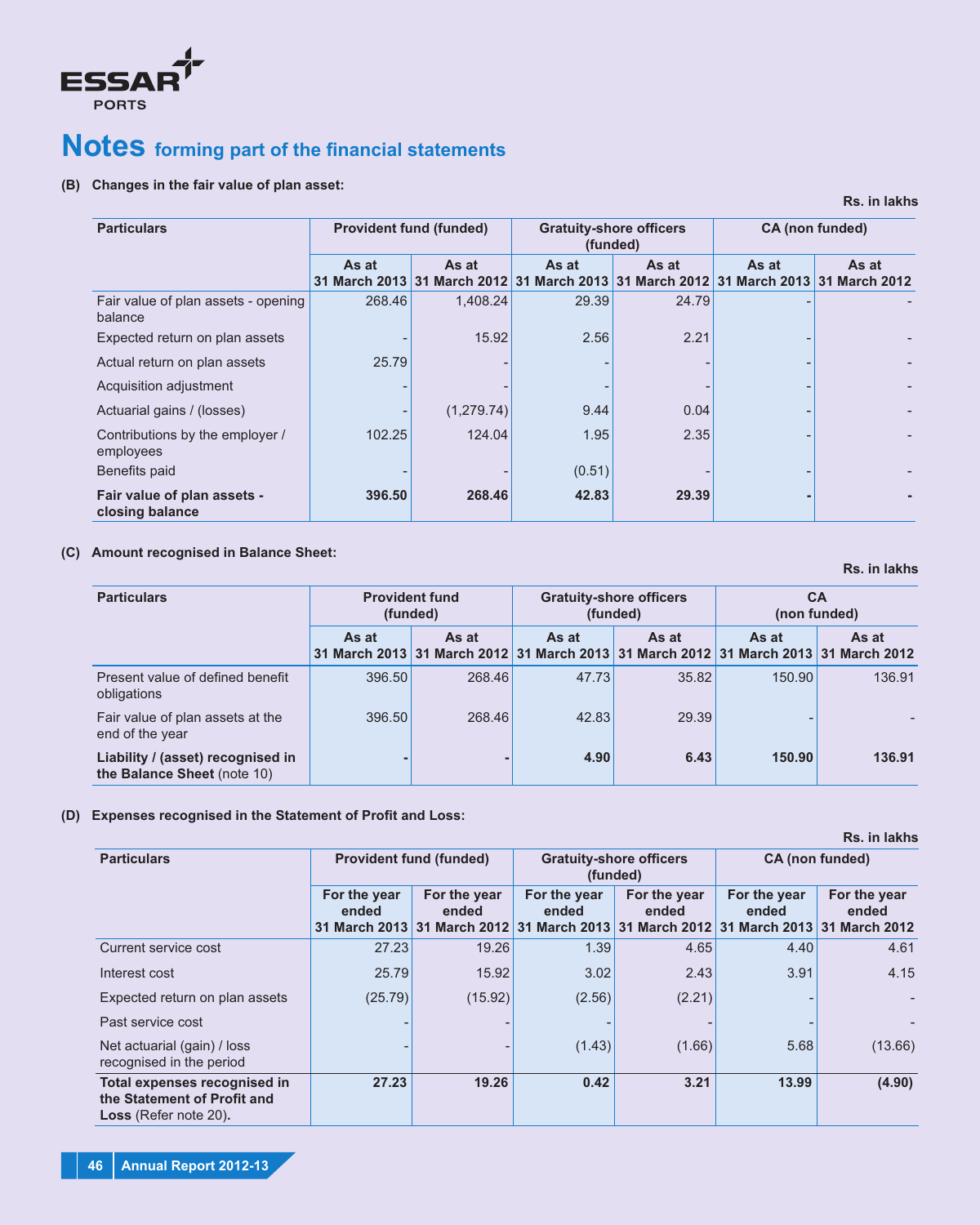.............................

. . . . . . . . . .

### **Notes** forming part of the financial statements

### **(E) Experience history: Rs. in lakhs**

| <b>Particulars</b>                                          | Gratuity-shore officers (funded) |                        |                        |                        |                        |  |  |  |
|-------------------------------------------------------------|----------------------------------|------------------------|------------------------|------------------------|------------------------|--|--|--|
|                                                             | As at<br>31 March 2013           | As at<br>31 March 2012 | As at<br>31 March 2011 | As at<br>31 March 2010 | As at<br>31 March 2009 |  |  |  |
| Defined benefit obligation at the<br>end of the year        | (47.73)                          | (35.82)                | (30.00)                | (79.00)                | (53.00)                |  |  |  |
| Plan assets at the end of the<br>period                     | 42.82                            | 29.38                  | 25.00                  | 79.00                  | 77.00                  |  |  |  |
| <b>Funded status</b>                                        | (4.92)                           | (6.44)                 | 5.00                   | $\qquad \qquad$        | 24.00                  |  |  |  |
| Experience gain / (loss)<br>adjustments on plan liabilities | (7.20)                           | 0.89                   | (21.00)                | (29.00)                | 70.00                  |  |  |  |
| Experience gain / (loss)<br>adjustments on plan assets      | 9.44                             | 0.04                   | 1.00                   |                        |                        |  |  |  |
| Actuarial gain / (loss) due to<br>change on assumptions     | 0.80                             | 0.74                   | 0.39                   | 7.00                   |                        |  |  |  |

**Rs. in lakhs**

| <b>Particulars</b>                                          | CA (non funded)          |                        |                        |                        |                        |  |  |  |
|-------------------------------------------------------------|--------------------------|------------------------|------------------------|------------------------|------------------------|--|--|--|
|                                                             | As at<br>31 March 2013   | As at<br>31 March 2012 | As at<br>31 March 2011 | As at<br>31 March 2010 | As at<br>31 March 2009 |  |  |  |
| Defined benefit obligation at the<br>end of the year        | (60.00)                  | (46.02)                | (53.00)                | (116.00)               | (54.00)                |  |  |  |
| Plan assets at the end of the<br>period                     | $\overline{\phantom{0}}$ |                        |                        |                        |                        |  |  |  |
| <b>Funded status</b>                                        | (60.00)                  | (46.02)                | (53.00)                | (116.00)               | (54.00)                |  |  |  |
| Experience gain / (loss)<br>adjustments on plan liabilities | (4.09)                   | 12.41                  | (45.00)                | (91.00)                | 170.00                 |  |  |  |
| Experience gain / (loss)<br>adjustments on plan assets      | $\overline{\phantom{0}}$ |                        |                        |                        |                        |  |  |  |
| Actuarial gain / (loss) due to<br>change on assumptions     | (1.59)                   | 12.41                  |                        | 36.00                  | (54.00)                |  |  |  |

### **(F) Category of plan assets:**

| Percentage of each category of<br>plan assets to total fair value of   |                                           | <b>Provident fund (funded)</b>            |                                           | <b>Gratuity-shore officers</b><br>(funded) | CA (non funded)                           |                                           |  |
|------------------------------------------------------------------------|-------------------------------------------|-------------------------------------------|-------------------------------------------|--------------------------------------------|-------------------------------------------|-------------------------------------------|--|
| plan assets:                                                           | For the year<br>ended<br>31 March<br>2013 | For the year<br>ended<br>31 March<br>2012 | For the year<br>ended<br>31 March<br>2013 | For the year<br>ended<br>31 March<br>2012  | For the year<br>ended<br>31 March<br>2013 | For the year<br>ended<br>31 March<br>2012 |  |
| Administered<br>life<br>by<br>insurance<br>corporation of India (LIC)* |                                           |                                           | 100%                                      | 100%                                       |                                           |                                           |  |
| Government of India security                                           | 25%                                       | 25%                                       |                                           | $\qquad \qquad$                            |                                           |                                           |  |
| Public sector bonds / TDRs                                             | 60%                                       | 60%                                       |                                           | $\qquad \qquad$                            |                                           | $\qquad \qquad \blacksquare$              |  |
| State government securities                                            | 15%                                       | 15%                                       |                                           | $\qquad \qquad$                            |                                           |                                           |  |

\*The Company is unable to obtain the details of plan assets from the LIC and hence the disclosure thereof is not made.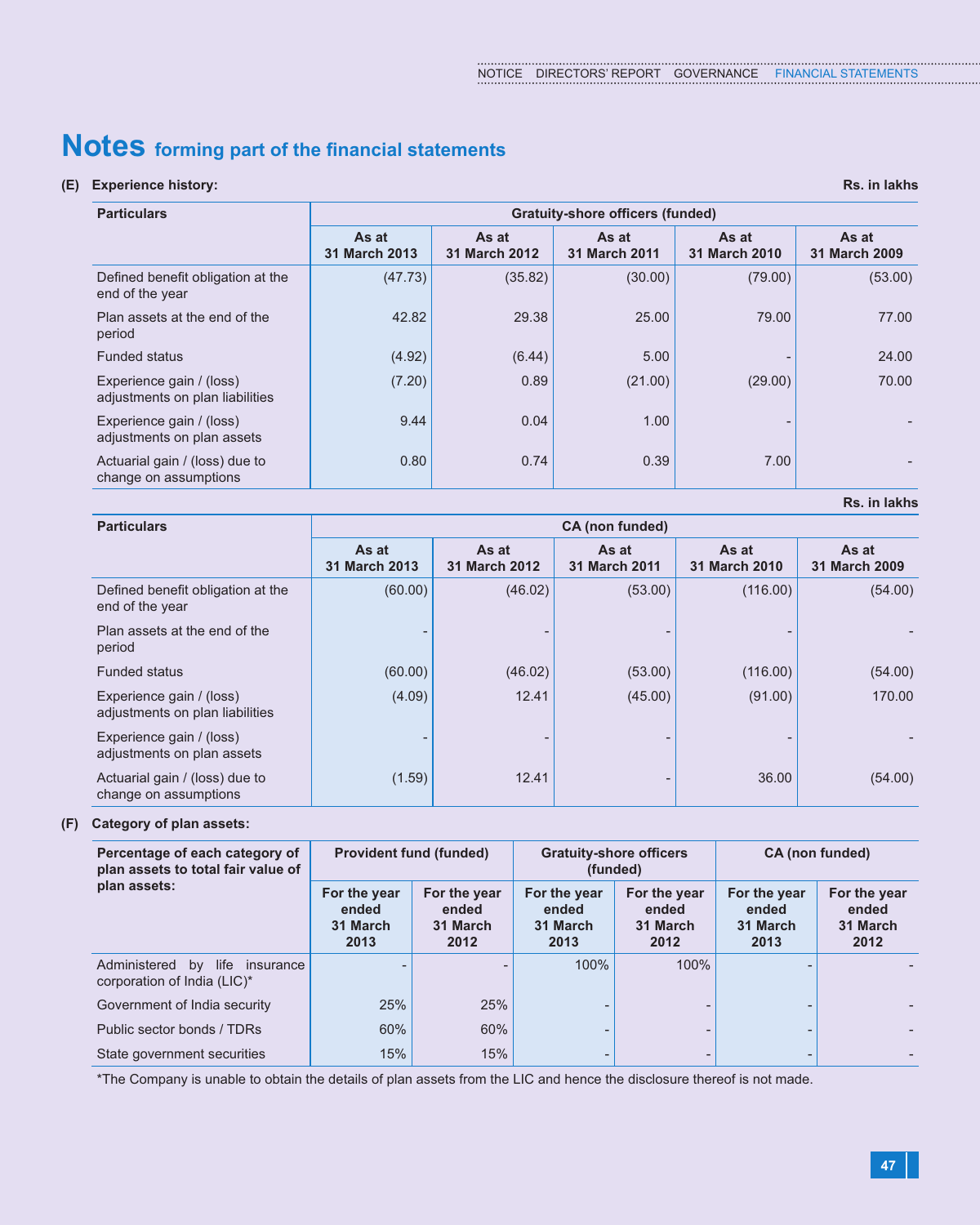

### **(G) Actuarial assumptions**

 In accordance with Accounting Standard (AS) 15 (Revised), actuarial valuation as at the year end was done in respect of the aforesaid defined benefit plans based on the following assumptions:

i) General assumptions:

| <b>Particulars</b>                                   |                                           | <b>Provident fund (funded)</b>            |                                           | <b>Gratuity-shore officers</b><br>(funded) | <b>CA</b> (non funded)                    |                                           |  |
|------------------------------------------------------|-------------------------------------------|-------------------------------------------|-------------------------------------------|--------------------------------------------|-------------------------------------------|-------------------------------------------|--|
|                                                      | For the year<br>ended<br>31 March<br>2013 | For the year<br>ended<br>31 March<br>2012 | For the year<br>ended<br>31 March<br>2013 | For the year<br>ended<br>31 March<br>2012  | For the year<br>ended<br>31 March<br>2013 | For the year<br>ended<br>31 March<br>2012 |  |
| Discount rate (per annum)                            | 7.90%                                     | 8.50%                                     | 7.90%                                     | 8.50%                                      | 7.90%                                     | 8.50%                                     |  |
| Rate of return on plan assets (for<br>funded scheme) | 8.60%                                     | 8.60%                                     | 8.50%                                     | 8.50%                                      | <b>NA</b>                                 | <b>NA</b>                                 |  |
| Expected retirement age of<br>employees (years)      | 58                                        | 58                                        | 58                                        | 58                                         | 58                                        | 58                                        |  |
| Separation rate of employees                         | $\overline{\phantom{0}}$                  | -                                         | 10.00%                                    | 10.00%                                     | 10.00%                                    | 10.00%                                    |  |
| Rate of increase in<br>compensation                  | $\overline{\phantom{0}}$                  |                                           | $9.00\%$                                  | 9.00%                                      | $9.00\%$                                  | $9.00\%$                                  |  |

ii) Mortality rates considered are as per the published rates in the life insurance corporation (1994-96) mortality table.

- iii) Leave policy:
	- a) Sick leave balance as at the valuation date and each subsequent year following the valuation date will be availed by the employee against future sick leave; the sick leave balance is not available for encashment.
	- b) Leave balance as at the valuation date and each subsequent year following the valuation date to the extent not availed by the employee is available for encashment on separation from the Company up to a maximum of 120 days.
- iv) The contribution to be made by the Company for funding its liability for gratuity during the financial year 2012–13 will be made as per demand raised by the fund administrator Life Insurance Corporation of India.
- v) The expected rate of return on plan assets is based on market expectation, at the beginning of the year, for returns over entire life of the related obligation.
- vi) The assumption of future salary increases, considered in actuarial valuation, takes account of inflation, seniority, promotion, supply and demand and other relevant factors.
- vii) The employees gratuity fund scheme managed by Life Insurance Corporation of India is a defined benefit plan. The present value of obligation is determined based on actuarial valuation using the Projected Unit Credit method.
- viii) The employer managed provident fund is considered as defined benefit plan.
- ix) Liability on account of long term compensated absences has been actuarially valued as per Projected Unit Credit Method.
- x) Short term compensated absences have been provided on actual basis.

### **31 Related party relationships, transactions and balances**

### **a) Holding companies :**

- i) Essar Global Fund Limited (Formerly known as Essar Global Limited), Cayman Island, ultimate holding company
- ii) Essar Shipping & Logistics Limited, Cyprus, immediate holding company

### **b) Subsidiaries:**

- i) Essar Bulk Terminal Limited
- ii) Vadinar Oil Terminal Limited
- iii) Vadinar Ports & Terminals Limited
- iv) Essar Bulk Terminal (Salaya) Limited
- v) Essar Bulk Terminal Paradip Limited
- vi) Essar Paradip Terminals Limited
- vii) Essar Dredging Limited ( w.e.f 1 October 2012)

**48 Annual Report 2012-13**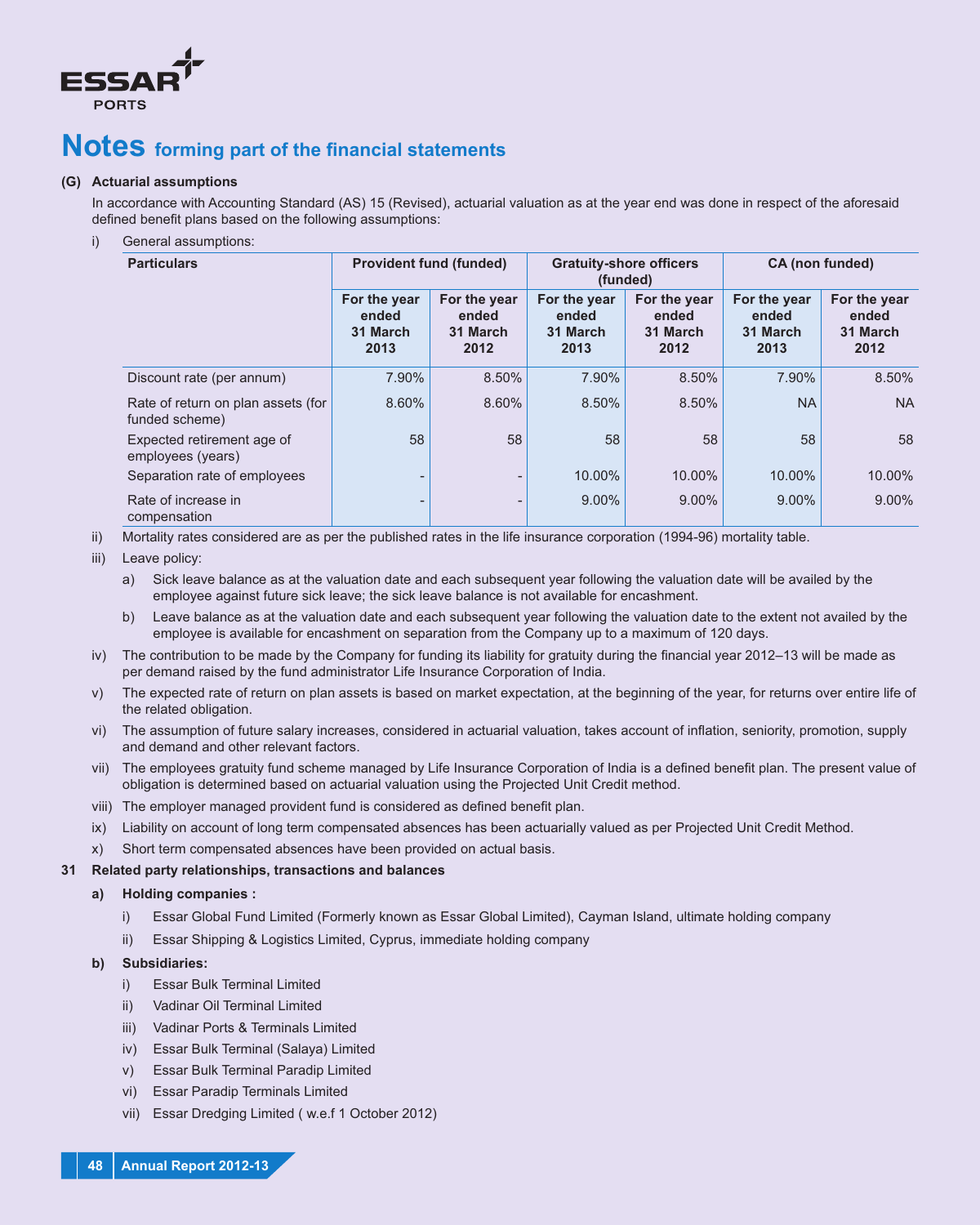### **c) Key management personnel :**

- (i) Rajiv Agarwal, CEO & Managing Director
- (ii) Kamala Kant Sinha, CEO ( w.e.f. 4 July 2011)
- (iii) Shailesh Sawa, Director Finance
- (iv) A. R. Ramakrishnan, Whole-time Director (upto 22 May 2011)

### **d) Fellow subsidiaries / other related parties / affi liate where there have been transactions:**

- (i) Aegis Limited
- (ii) Essar Africa Holdings Limited
- (iii) Essar Logistics Limited
- (iv) Essar Shipping Limited
- (v) Essar Steel India Limited
- (vi) Futura Travels Limited \*
- (vii) Equinox Business Parks Private Limited

 \* ceased to be related parties w.e.f. 1 April 2012 in terms of AS 18 in view of current set of relationship of directors / key managerial personnel.

### **e) The details of transaction with related parties during the year**

Nature of transactions **Holding companies** Subsidiaries **Companies** Subsidiaries **Other related parties** Total  **Year ended Year ended 31 March 13 31 March 12 31 March 13 31 March 12 31 March 13 31 March 12 31 March 13 31 March 12 Year ended Year ended Year ended Year ended Year ended Year ended Fleet operating and chartering earnings** Essar Bulk Terminal Limited | - | - | 1,606.50 | 1,411.20 | - | - | 1,606.50 | 1,411.20 Vadinar Oil Terminal Limited - - 1,040.25 1,086.30 - - 1,040.25 1,086.30 Essar Bulk Terminal (Salaya) Limited | - - - - 545.17 545.17 | 252.00 - - 545.17 252.00 **Total - - 3,191.92 2,749.50 - - 3,191.92 2,749.50 Dividend from subsidiary** Essar Bulk Terminal Limited **- 1 - 1 - 2,078.57** - 2,078.57 - 2,078.57 **Interest income from others on overdue receivable** Essar Africa Holdings Limited **- 142.21 - 142.21 - 142.21** 142.21 142.21 **Other incomes** (Management fees, sub-lease and sub-license) Vadinar Oil Terminal Limited | - | - | 184.25 | 102.00 | - | 184.25 | 102.00 Vadinar Ports & Terminals Limited | - | - | 442.41 | 399.00 | - | - | 442.41 399.00 Essar Bulk Terminal Limited | - | - | 535.06 399.00 - | - 535.06 399.00 Essar Bulk Terminal Paradip Limited | The Lotter Left 141.68 | 102.00 | The Lotter Left 141.68 | 102.00 Essar Bulk Terminal (Salaya) Limited | - | - | 228.49 | 198.00 | - | - | 228.49 | 198.00 Essar Africa Holdings Limited | - | - | - | - | 461.14 798.04 461.14 798.04 **Total - - 1,531.89 1,200.00 461.14 798.04 1,993.03 1,998.04**

**Rs. in lakhs**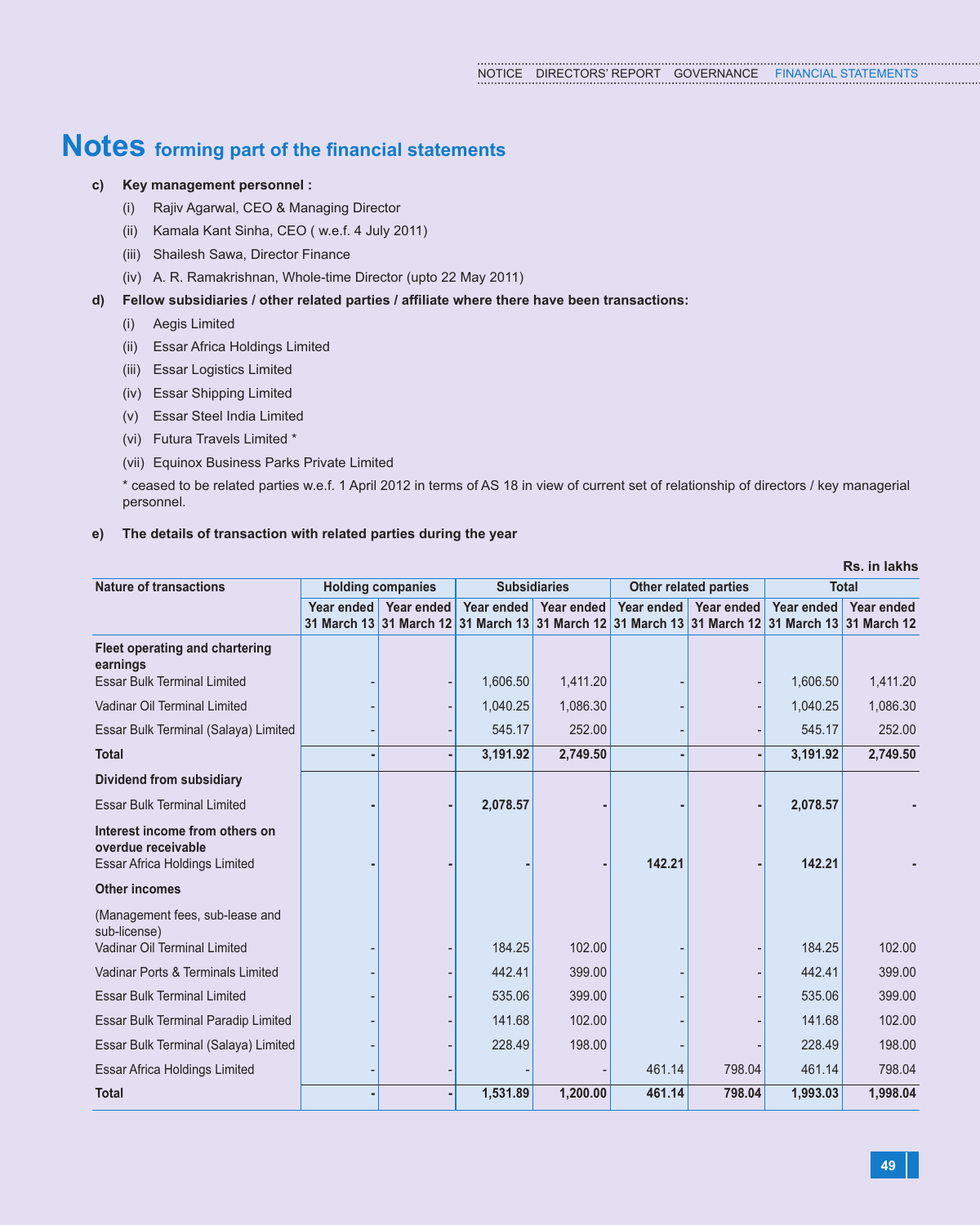

| Rs. in lakhs                                           |            |                                       |            |                                                                                       |        |                       |              |            |
|--------------------------------------------------------|------------|---------------------------------------|------------|---------------------------------------------------------------------------------------|--------|-----------------------|--------------|------------|
| <b>Nature of transactions</b>                          |            | <b>Holding companies</b>              |            | <b>Subsidiaries</b>                                                                   |        | Other related parties | <b>Total</b> |            |
|                                                        | Year ended | Year ended<br>31 March 13 31 March 12 | Year ended | Year ended<br>31 March 13 31 March 12 31 March 13 31 March 12 31 March 13 31 March 12 |        | Year ended Year ended | Year ended   | Year ended |
| Direct voyage expenses                                 |            |                                       |            |                                                                                       |        |                       |              |            |
| <b>Essar Bulk Terminal Limited</b>                     |            |                                       | 295.53     | 210.00                                                                                |        |                       | 295.53       | 210.00     |
| <b>Essar Shipping Limited</b>                          |            |                                       |            |                                                                                       | 102.20 | 96.66                 | 102.20       | 96.66      |
| <b>Total</b>                                           |            |                                       | 295.53     | 210.00                                                                                | 102.20 | 96.66                 | 397.73       | 306.66     |
| Commission, brokerage and<br>agency fees               |            |                                       |            |                                                                                       |        |                       |              |            |
| <b>Essar Shipping Limited</b>                          |            |                                       |            |                                                                                       | 28.33  | 31.51                 | 28.33        | 31.51      |
| Legal and professional fees                            |            |                                       |            |                                                                                       |        |                       |              |            |
| Aegis Limited                                          |            |                                       |            |                                                                                       | 10.65  | 6.55                  | 10.65        | 6.55       |
| <b>Essar Bulk Terminal Limited</b>                     |            |                                       | 245.68     | 319.00                                                                                |        |                       | 245.68       | 319.00     |
| Vadinar Oil Terminal Limited                           |            |                                       |            | 221.67                                                                                |        |                       |              | 221.67     |
| Vadinar Ports & Terminals Limited                      |            |                                       | 61.10      | 49.07                                                                                 |        |                       | 61.10        | 49.07      |
| <b>Total</b>                                           |            |                                       | 306.78     | 589.74                                                                                | 10.65  | 6.55                  | 317.43       | 596.29     |
| <b>Travelling</b>                                      |            |                                       |            |                                                                                       |        |                       |              |            |
|                                                        |            |                                       |            |                                                                                       |        |                       |              |            |
| <b>Futura Travels Limited</b>                          |            |                                       |            |                                                                                       |        | 39.75                 |              | 39.75      |
| Other establishment expenses -<br>rent                 |            |                                       |            |                                                                                       |        |                       |              |            |
| Equinox Business Parks Private<br>Limited              |            |                                       |            |                                                                                       | 143.77 |                       | 143.77       |            |
| Interest on short term borrowing                       |            |                                       |            |                                                                                       |        |                       |              |            |
| Vadinar Ports & Terminals Limited                      |            |                                       | 437.50     | 438.70                                                                                |        |                       | 437.50       | 438.70     |
| Other finance charges                                  |            |                                       |            |                                                                                       |        |                       |              |            |
| <b>Essar Logistics Limited</b>                         |            |                                       |            |                                                                                       |        | 280.55                |              | 280.55     |
| Sale of non-current investments of<br>the subsidiary   |            |                                       |            |                                                                                       |        |                       |              |            |
| <b>Essar Bulk Terminal Limited</b>                     |            |                                       | 12,945.00  | 4.88                                                                                  |        |                       | 12,945.00    | 4.88       |
| Advance towards allotment of<br>shares to subsidiaries |            |                                       |            |                                                                                       |        |                       |              |            |
| Essar Bulk Terminal (Salaya) Limited                   |            |                                       | 6,358.00   |                                                                                       |        |                       | 6,358.00     |            |
| <b>Essar Paradip Terminals Limited</b>                 |            |                                       | 87.00      | 100.00                                                                                |        |                       | 87.00        | 100.00     |
| Essar Bulk Terminal Paradip Limited                    |            |                                       | 4,770.80   |                                                                                       |        |                       | 4,770.80     |            |
| <b>Essar Bulk Terminal Limited</b>                     |            |                                       | 260.00     |                                                                                       |        |                       | 260.00       |            |
| <b>Total</b>                                           |            |                                       | 11,215.80  | 100.00                                                                                |        |                       | 11,475.80    | 100.00     |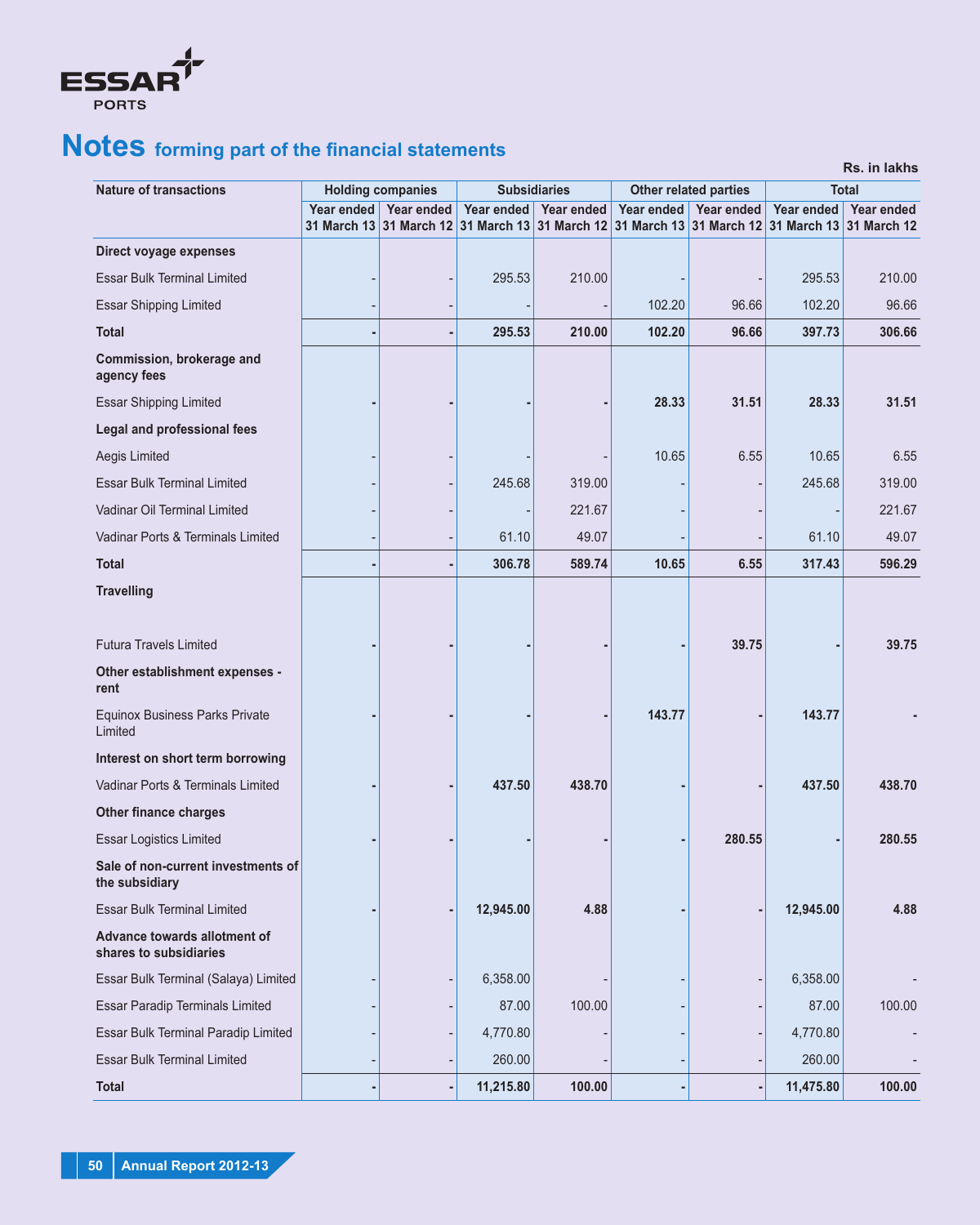|                                                  | Rs. in lakhs |                                       |            |                     |                                                                                       |                       |              |            |
|--------------------------------------------------|--------------|---------------------------------------|------------|---------------------|---------------------------------------------------------------------------------------|-----------------------|--------------|------------|
| <b>Nature of transactions</b>                    |              | <b>Holding companies</b>              |            | <b>Subsidiaries</b> |                                                                                       | Other related parties | <b>Total</b> |            |
|                                                  | Year ended   | Year ended<br>31 March 13 31 March 12 | Year ended | Year ended          | Year ended<br>31 March 13 31 March 12 31 March 13 31 March 12 31 March 13 31 March 12 | Year ended            | Year ended   | Year ended |
| <b>Acquisition of assets</b>                     |              |                                       |            |                     |                                                                                       |                       |              |            |
| <b>Essar Logistics Limited</b>                   |              |                                       |            |                     |                                                                                       | 5,002.50              |              | 5,002.50   |
| Investment in shares of<br>subsidiaries          |              |                                       |            |                     |                                                                                       |                       |              |            |
| Vadinar Ports & Terminals Limited                |              |                                       |            | 2,400.00            |                                                                                       |                       |              | 2,400.00   |
| Essar Bulk Terminal Paradip Limited              |              |                                       | 1,395.00   | 4,950.00            |                                                                                       |                       | 1,395.00     | 4,950.00   |
| Essar Bulk Terminal (Salaya) Limited             |              |                                       |            | 7,807.36            |                                                                                       |                       |              | 7,807.36   |
| Essar Paradip Terminals Limited                  |              |                                       |            | 900.75              |                                                                                       |                       |              | 900.75     |
| <b>Total</b>                                     |              |                                       | 1,395.00   | 16,058.11           |                                                                                       |                       | 1,395.00     | 16,058.11  |
| Purchase of shares of subsidiary                 |              |                                       |            |                     |                                                                                       |                       |              |            |
| Essar Steel India Limited                        |              |                                       |            |                     |                                                                                       | 18,587.80             |              | 18,587.80  |
| <b>Security deposits received</b>                |              |                                       |            |                     |                                                                                       |                       |              |            |
| Vadinar Oil Terminal Limited                     |              |                                       | 17.60      |                     |                                                                                       |                       | 17.60        |            |
| Vadinar Ports & Terminals Limited                |              |                                       | 17.60      |                     |                                                                                       |                       | 17.60        |            |
| <b>Essar Bulk Terminal Limited</b>               |              |                                       | 700.00     |                     |                                                                                       |                       | 700.00       |            |
| Essar Bulk Terminal (Salaya) Limited             |              |                                       | 700.00     |                     |                                                                                       |                       | 700.00       |            |
| <b>Total</b>                                     |              |                                       | 1,435.20   |                     |                                                                                       |                       | 1,435.20     |            |
| Security deposit given                           |              |                                       |            |                     |                                                                                       |                       |              |            |
| <b>Equinox Business Parks Private</b><br>Limited |              |                                       |            |                     | 75.00                                                                                 |                       | 75.00        |            |
| Advances from related parties                    |              |                                       |            |                     |                                                                                       |                       |              |            |
| Advance received for sale of<br>investment       |              |                                       |            |                     |                                                                                       |                       |              |            |
| <b>Essar Bulk Terminal Limited</b>               |              |                                       | 3,110.00   |                     |                                                                                       |                       | 3,110.00     |            |
| Advance received for sale of asset               |              |                                       |            |                     |                                                                                       |                       |              |            |
| Vadinar Ports & Terminals Limited                |              |                                       | 2,492.68   |                     |                                                                                       |                       | 2,492.68     |            |
| Advances received for services to<br>be rendered |              |                                       |            |                     |                                                                                       |                       |              |            |
| Vadinar Oil Terminal Limited                     |              |                                       | 14,176.98  | 10,021.71           |                                                                                       |                       | 14,176.98    | 10,021.71  |
| Vadinar Ports & Terminals Limited                |              |                                       | 3,229.90   | 326.57              |                                                                                       |                       | 3,229.90     | 326.57     |
| Essar Bulk Terminal (Salaya) Limited             |              |                                       |            | 754.05              |                                                                                       |                       |              | 754.05     |
| Essar Bulk Terminal Limited                      |              |                                       | 1,909.36   | 826.22              |                                                                                       |                       | 1,909.36     | 826.22     |
| <b>Total</b>                                     |              |                                       | 24,918.92  | 11,928.55           |                                                                                       |                       | 24,918.92    | 11,928.55  |
| Guarantee given on behalf of<br>other            |              |                                       |            |                     |                                                                                       |                       |              |            |
| Essar Bulk Terminal Limited                      |              |                                       |            | 17,500.00           |                                                                                       |                       |              | 17,500.00  |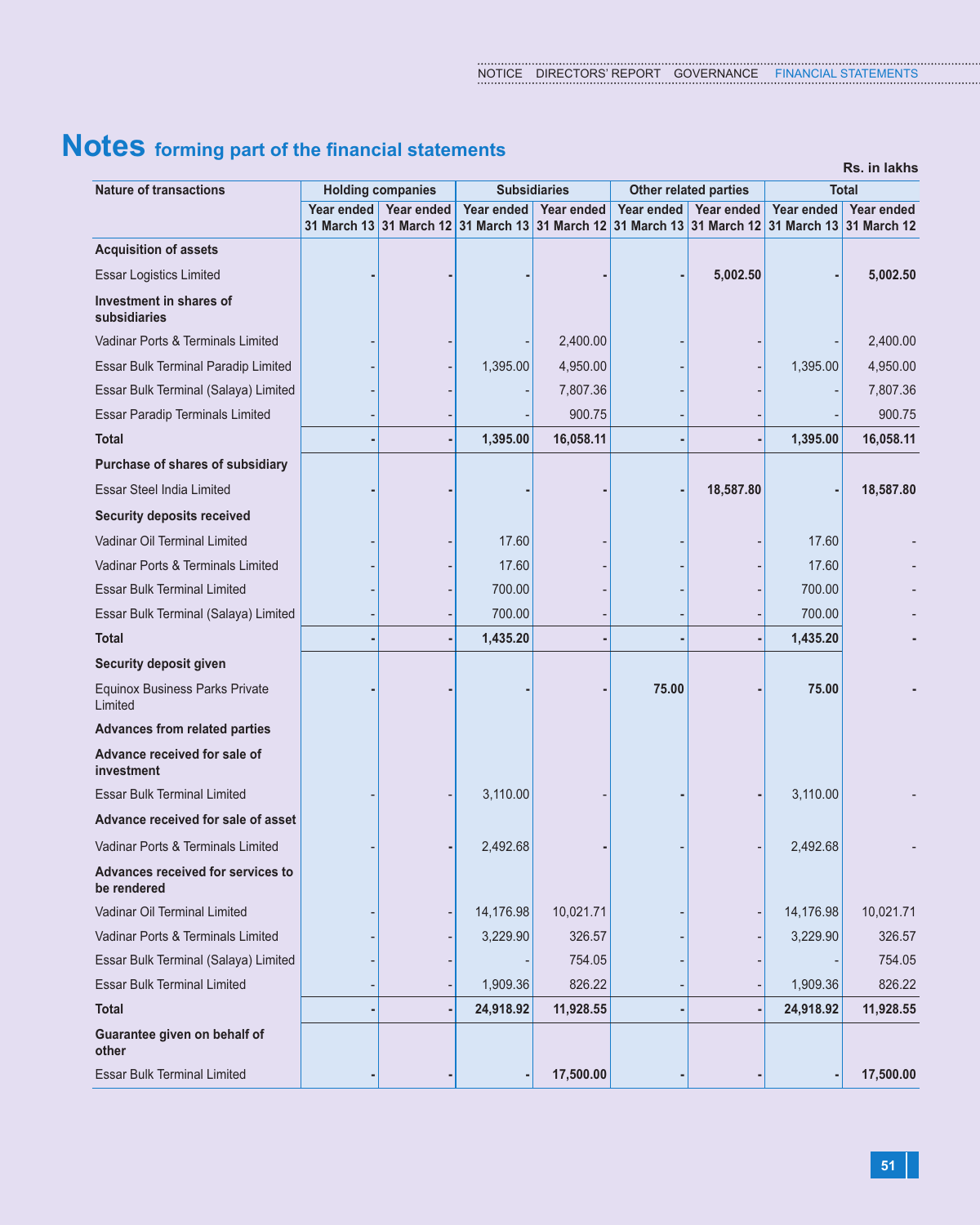

**f) The details of transactions with key management personnel during the year.**

|                               | Rs. in lakhs                |                             |  |  |  |  |  |
|-------------------------------|-----------------------------|-----------------------------|--|--|--|--|--|
| <b>Nature of transactions</b> | Year ended<br>31 March 2013 | Year ended<br>31 March 2012 |  |  |  |  |  |
| Remuneration*                 |                             |                             |  |  |  |  |  |
| A. R. Ramakrishnan            |                             | 15.86                       |  |  |  |  |  |
| Rajiv Agarwal                 | 231.89                      | 215.87                      |  |  |  |  |  |
| Kamala Kant Sinha             | 142.52                      | 72.24                       |  |  |  |  |  |
| <b>Shailesh Sawa</b>          | 156.86                      | 113.61                      |  |  |  |  |  |
| Total                         | 531.27                      | 417.58                      |  |  |  |  |  |

\*Does not include the amount payable towards gratuity and compensated absence by the Company as the same is calculated for the Company as whole on actuarial basis.

**Rs. in lakhs**

### **g) Balance with related parties at the year end.**

| <b>Nature of balances</b>                                                        |                           | <b>Holding Companies</b>  | <b>Subsidiaries</b>       |                           |                           | <b>Other related parties</b> | <b>Total</b>              |                           |
|----------------------------------------------------------------------------------|---------------------------|---------------------------|---------------------------|---------------------------|---------------------------|------------------------------|---------------------------|---------------------------|
|                                                                                  | As at<br>31 March<br>2013 | As at<br>31 March<br>2012 | As at<br>31 March<br>2013 | As at<br>31 March<br>2012 | As at<br>31 March<br>2013 | As at<br>31 March<br>2012    | As at<br>31 March<br>2013 | As at<br>31 March<br>2012 |
| <b>Advances from related parties</b>                                             |                           |                           |                           |                           |                           |                              |                           |                           |
| Advance received for sale of<br>investment<br><b>Essar Bulk Terminal Limited</b> |                           |                           | 3,110.00                  |                           |                           |                              | 3,110.00                  |                           |
| Advance received for sale of asset                                               |                           |                           |                           |                           |                           |                              |                           |                           |
| Vadinar Ports & Terminals Limited                                                |                           |                           | 2,492.68                  |                           |                           |                              | 2,492.68                  |                           |
| Advances received for services to<br>be rendered                                 |                           |                           |                           |                           |                           |                              |                           |                           |
| Vadinar Oil Terminal Limited                                                     |                           |                           | 27,617.11                 | 13,440.13                 |                           |                              | 27,617.11                 | 13,440.13                 |
| Vadinar Ports & Terminals Limited                                                |                           |                           | 3,556.47                  | 326.57                    |                           |                              | 3,556.47                  | 326.57                    |
| Essar Bulk Terminal (Salaya) Limited                                             |                           |                           |                           | 754.05                    |                           |                              |                           | 754.05                    |
| <b>Essar Bulk Terminal Limited</b>                                               |                           |                           | 2,735.58                  | 826.22                    |                           |                              | 2,735.58                  | 826.22                    |
| Total                                                                            |                           | $\blacksquare$            | 39,511.85                 | 15,346.98                 |                           |                              | 39,511.85                 | 15,346.98                 |
| Payable in respect of capital<br>goods<br><b>Essar Logistics Limited</b>         |                           |                           |                           |                           | 568.52                    | 4,568.52                     | 568.52                    | 4,568.52                  |
| Interest accrued but not due on<br>loan<br>Vadinar Ports & Terminals Limited     |                           |                           | 947.60                    | 510.10                    |                           |                              | 947.60                    | 510.10                    |
| <b>Security deposits received</b>                                                |                           |                           |                           |                           |                           |                              |                           |                           |
| <b>Essar Bulk Terminal Limited</b>                                               |                           |                           | 700.00                    |                           |                           |                              | 700.00                    |                           |
| Vadinar Oil Terminal Limited                                                     |                           |                           | 17.60                     |                           |                           |                              | 17.60                     |                           |
| Vadinar Ports & Terminals Limited                                                |                           |                           | 17.60                     |                           |                           |                              | 17.60                     |                           |
| Essar Bulk Terminal (Salaya) Limited                                             |                           |                           | 700.00                    |                           |                           |                              | 700.00                    |                           |
| <b>Total</b>                                                                     |                           |                           | 1,435.20                  |                           |                           |                              | 1,435.20                  |                           |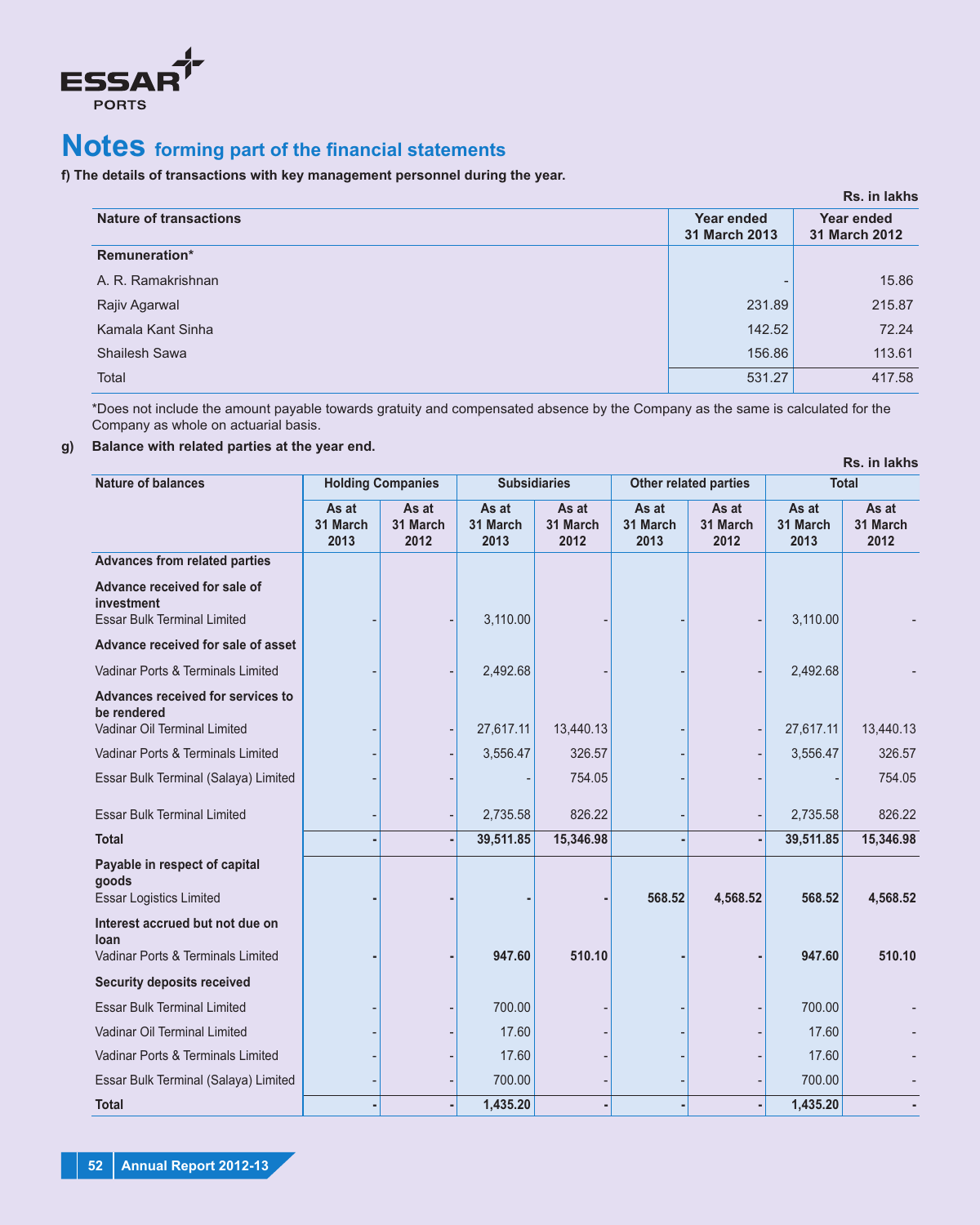| <b>Nature of balances</b>                               | <b>Holding Companies</b>  |                           |                           | <b>Subsidiaries</b>       |                           | Other related parties     | <b>Total</b>              |                           |
|---------------------------------------------------------|---------------------------|---------------------------|---------------------------|---------------------------|---------------------------|---------------------------|---------------------------|---------------------------|
|                                                         | As at<br>31 March<br>2013 | As at<br>31 March<br>2012 | As at<br>31 March<br>2013 | As at<br>31 March<br>2012 | As at<br>31 March<br>2013 | As at<br>31 March<br>2012 | As at<br>31 March<br>2013 | As at<br>31 March<br>2012 |
| Payable for purchase of<br>investments                  |                           |                           |                           |                           |                           |                           |                           |                           |
| <b>Essar Steel India Limited</b>                        |                           |                           |                           |                           |                           | 18,587.80                 |                           | 18,587.80                 |
| Reimbursable expenses on<br>account of demerger         |                           |                           |                           |                           |                           |                           |                           |                           |
| <b>Essar Shipping Limited</b>                           |                           |                           |                           |                           |                           | 795.93                    |                           | 795.93                    |
| Short term borrowing                                    |                           |                           |                           |                           |                           |                           |                           |                           |
| Vadinar Ports & Terminals Limited                       |                           |                           | 3,500.00                  | 3,500.00                  |                           |                           | 3,500.00                  | 3,500.00                  |
| <b>Trade payables</b>                                   |                           |                           |                           |                           |                           |                           |                           |                           |
| Aegis Limited                                           |                           |                           |                           |                           | 1.52                      | 1.62                      | 1.52                      | 1.62                      |
| <b>Essar Shipping Limited</b>                           |                           |                           |                           |                           | 234.98                    | 640.14                    | 234.98                    | 640.14                    |
| <b>Equinox Business Parks Private</b><br>Limited        |                           |                           |                           |                           | 147.17                    |                           | 147.17                    |                           |
| <b>Essar Bulk Terminal Limited</b>                      |                           |                           |                           | 319.00                    |                           |                           |                           | 319.00                    |
| Vadinar Oil Terminal Limited                            |                           |                           | 310.98                    | 221.67                    |                           |                           | 310.98                    | 221.67                    |
| Vadinar Ports & Terminals Limited                       |                           |                           | 65.41                     | 49.07                     |                           |                           | 65.41                     | 49.07                     |
| <b>Total</b>                                            |                           |                           | 376.39                    | 589.74                    | 383.67                    | 641.76                    | 760.07                    | 1,231.50                  |
| <b>Non-current Investments</b>                          |                           |                           |                           |                           |                           |                           |                           |                           |
| <b>Essar Bulk Terminal Limited</b>                      |                           |                           | 2,02,360.33               | 2,02,360.33               |                           |                           | 2,02,360.33               | 2,02,360.33               |
| Vadinar Oil Terminal Limited                            |                           |                           | 1,22,921.01               | 1,22,921.01               |                           |                           | 1,22,921.01               | 1,22,921.01               |
| Vadinar Ports & Terminals Limited                       |                           |                           | 7,527.87                  | 7,527.87                  |                           |                           | 7,527.87                  | 7,527.87                  |
| Essar Bulk Terminal (Salaya) Limited                    |                           |                           | 20,678.30                 | 20,678.30                 |                           |                           | 20,678.30                 | 20,678.30                 |
| Essar Bulk Terminal Paradip Limited                     |                           |                           |                           | 11,550.00                 |                           |                           |                           | 11,550.00                 |
| Essar Paradip Terminals Limited                         |                           |                           | 904.50                    | 904.50                    |                           |                           | 904.50                    | 904.50                    |
| <b>Total</b>                                            |                           |                           | 3,54,392.01               | 3,65,942.01               |                           |                           | 3,54,392.01               | 3,65,942.01               |
| Security deposit given                                  |                           |                           |                           |                           |                           |                           |                           |                           |
| <b>Equinox Business Parks Private</b><br>Limited        |                           |                           |                           |                           | 75.00                     |                           | 75.00                     |                           |
| Advances towards allotment of<br>shares to subsidiaries |                           |                           |                           |                           |                           |                           |                           |                           |
| Vadinar Ports & Terminals Limited                       |                           |                           | 260.00                    |                           |                           |                           | 260.00                    |                           |
| Essar Bulk Terminal (Salaya) Limited                    |                           |                           | 6,358.00                  |                           |                           |                           | 6,358.00                  | $\overline{\phantom{a}}$  |
| Essar Paradip Terminals Limited                         |                           |                           | 187.00                    | 100.00                    |                           |                           | 187.00                    | 100.00                    |
| Essar Bulk Terminal Paradip Limited                     |                           |                           | 4,770.80                  |                           |                           |                           | 4,770.80                  |                           |
| <b>Total</b>                                            |                           |                           | 11,575.80                 | 100.00                    |                           |                           | 11,575.80                 | 100.00                    |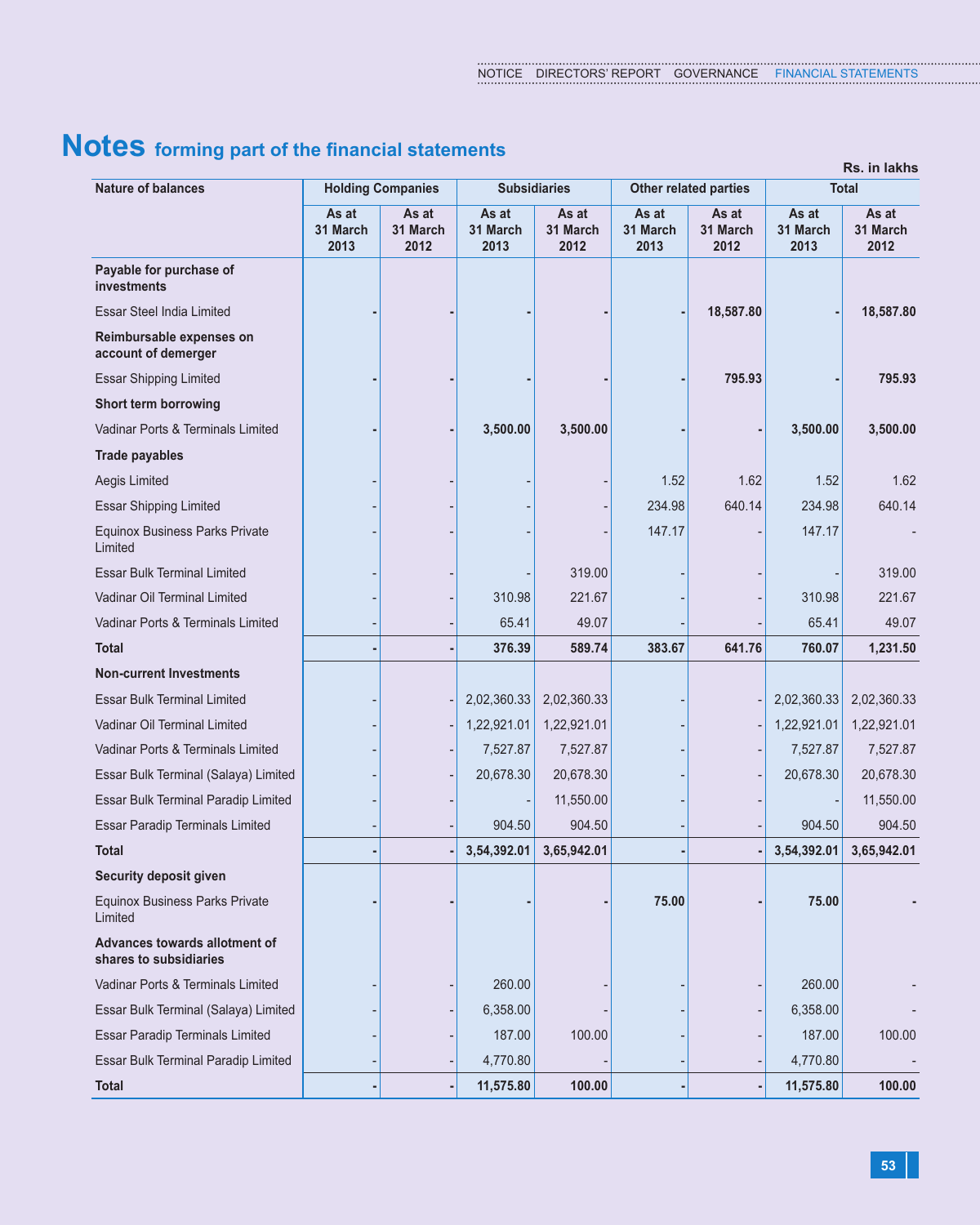

| <b>Nature of balances</b>                              |                           | <b>Holding Companies</b>  | <b>Subsidiaries</b>       |                           |                           | <b>Other related parties</b> |                           | <b>Total</b>              |
|--------------------------------------------------------|---------------------------|---------------------------|---------------------------|---------------------------|---------------------------|------------------------------|---------------------------|---------------------------|
|                                                        | As at<br>31 March<br>2013 | As at<br>31 March<br>2012 | As at<br>31 March<br>2013 | As at<br>31 March<br>2012 | As at<br>31 March<br>2013 | As at<br>31 March<br>2012    | As at<br>31 March<br>2013 | As at<br>31 March<br>2012 |
| <b>Trade receivables</b>                               |                           |                           |                           |                           |                           |                              |                           |                           |
| Essar Bulk Terminal (Salaya) Limited                   |                           |                           | 156.36                    |                           |                           |                              | 156.36                    |                           |
| <b>Essar Bulk Terminal Limited</b>                     |                           |                           | 71.84                     |                           |                           |                              | 71.84                     |                           |
| <b>Total</b>                                           |                           |                           | 228.20                    |                           |                           |                              | 228.20                    |                           |
| <b>Other current assets</b>                            |                           |                           |                           |                           |                           |                              |                           |                           |
| Vadinar Oil Terminal Limited                           |                           |                           | 57.94                     |                           |                           |                              | 57.94                     |                           |
| Vadinar Ports & Terminals Limited                      |                           |                           | 23.37                     |                           |                           |                              | 23.37                     |                           |
| <b>Essar Bulk Terminal Limited</b>                     |                           |                           | 144.14                    |                           |                           |                              | 144.14                    |                           |
| Essar Bulk Terminal Paradip Limited                    |                           |                           | 38.91                     | 51.26                     |                           |                              | 38.91                     | 51.26                     |
| Essar Africa Holdings Limited                          |                           |                           |                           |                           | 1,456.02                  | 798.04                       | 1,456.02                  | 798.04                    |
| <b>Total</b>                                           |                           |                           | 264.36                    | 51.26                     | 1,456.02                  | 798.04                       | 1,720.38                  | 849.30                    |
| Guarantees given by others on<br>behalf of the Company |                           |                           |                           |                           |                           |                              |                           |                           |
| Essar Shipping & Logistics Limited                     | 30.000.00                 | 30,000.00                 |                           |                           |                           |                              | 30,000.00                 | 30,000.00                 |
| Guarantees given on behalf of<br>others                |                           |                           |                           |                           |                           |                              |                           |                           |
| Vadinar Ports & Terminals Limited                      |                           |                           | 10,500.00                 | 10,500.00                 |                           |                              | 10,500.00                 | 10,500.00                 |
| Essar Bulk Terminal (Salaya) Limited                   |                           |                           | 60,460.00                 | 60,460.00                 |                           |                              | 60,460.00                 | 60,460.00                 |
| <b>Essar Bulk Terminal Limited</b>                     |                           |                           | 17,500.00                 | 17,500.00                 |                           |                              | 17,500.00                 | 17,500.00                 |
| Vadinar Oil Terminal Limited                           |                           |                           | 25,000.00                 | 25,000.00                 |                           |                              | 25,000.00                 | 25,000.00                 |
| <b>Essar Paradip Terminals Limited</b>                 |                           |                           |                           | 46,700.00                 |                           |                              |                           | 46,700.00                 |
| Essar Bulk Terminal Paradip Limited                    |                           |                           | 41,000.00                 | 41,000.00                 |                           |                              | 41,000.00                 | 41,000.00                 |
| <b>Total</b>                                           |                           |                           | 1,54,460.00               | 2,01,160.00               |                           |                              | 1,54,460.00               | 2,01,160.00               |

### **32 Remittance in foreign currency on account of dividend**

The Company has paid dividend in respect of shares held by Non-residents on repatriation basis. This inter-alia includes portfolio investment and direct investment, where the dividend has been paid. The exact amount of dividend remitted in foreign currency cannot be ascertained. The total amount remittable in this respect is given herein below :

| <b>Particulars</b>                     | 2012-13<br>(final dividend) | 2011-12<br>(final dividend) |
|----------------------------------------|-----------------------------|-----------------------------|
| Number of non-resident shareholders    | 394                         | NA.                         |
| Number of equity shares held by them   | 28,46,18,114                | NA.                         |
| Amount of dividend paid (Rs. in lakhs) | 1.423.09                    | <b>NA</b>                   |
| Year to which dividend relates         | 2011-12                     | <b>NA</b>                   |

Note : The Company has not declared any dividend for the year 2010-11.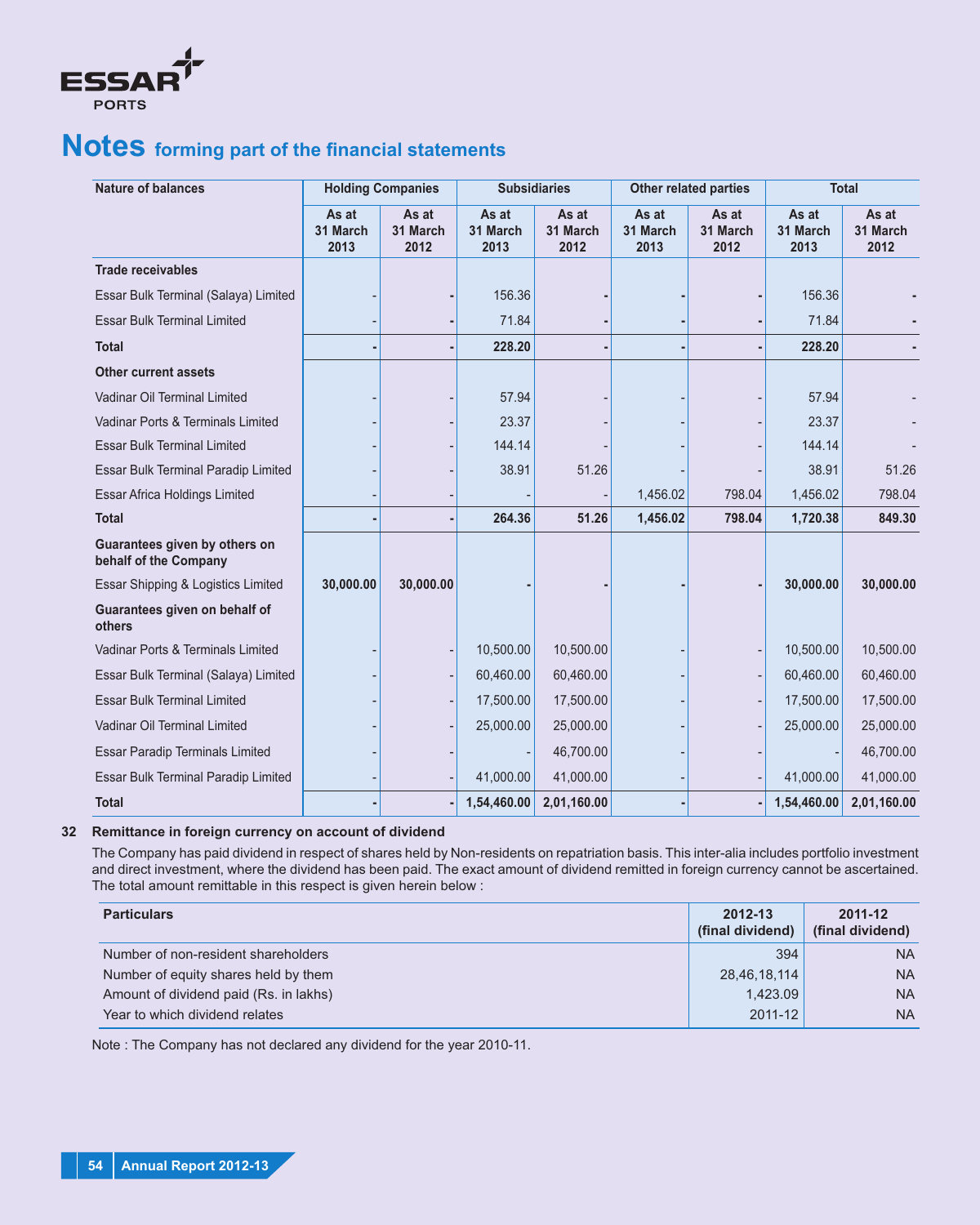### **33 Going concern**

As on 31 March 2013, the Company's current liabilities exceeded its current assets by Rs. 50,079.57 lakhs. The management has plans of addressing this deficit from internal accruals, by rolling over / rescheduling of term loans, selling stake in a subsidiary without losing control and certain other transactions for which no material uncertainty exists. Accordingly, the financial statements have been prepared on a going concern basis.

- **34** In view of exemption granted by Central Government for shipping companies vide press note no. 2/2011 dated 08.02.2011, information required under sub-clauses (a), (b), (c) and (e) of paragraph 5 (VIII) of part II of Revised Scheduled VI to the Companies Act, 1956, is not given.
- 35 The previous year figures have been regrouped / reclassified wherever necessary to correspond with the current year classification / disclosure.

#### **For and on behalf of the Board of Directors**

**Rajiv Agarwal Shailesh Sawa** Managing Director **Director Bilance** 

**Deepak Kumar Varma Manoj Contractor**

Director Company Secretary

Mumbai 18 April 2013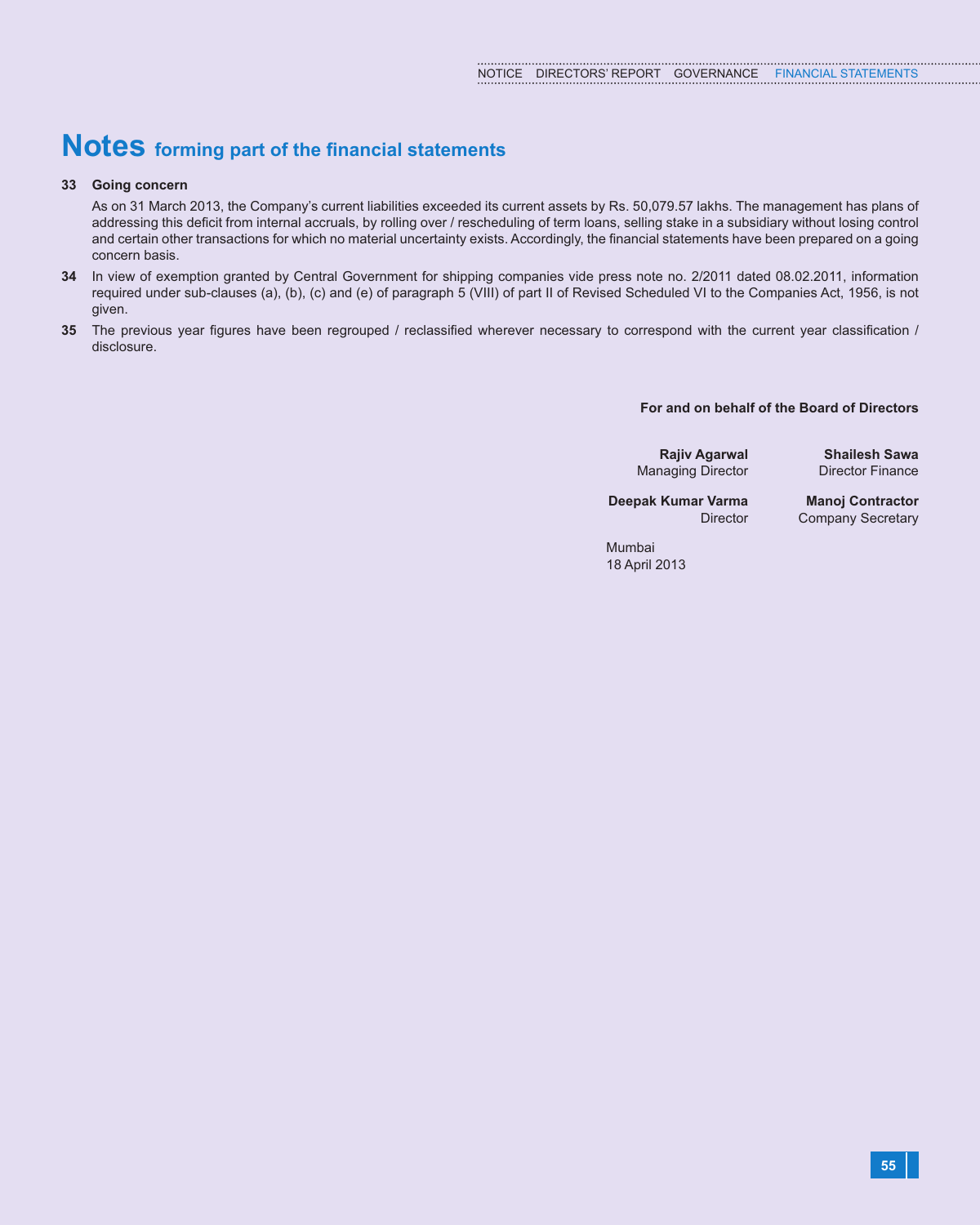

### **STATEMENT PURSUANT TO SECTION 212 OF THE COMPANIES ACT, 1956 RELATING TO SUBSIDIARY COMPANIES**

|  | <b>PARTICULARS</b>                                                                                                                                           | <b>Essar Bulk</b>          | <b>Vadinar Oil</b>         | <b>Vadinar Ports</b>   | <b>Essar Bulk</b>                      | <b>Essar Bulk</b>              | <b>Essar Paradip</b>        | Essar               |
|--|--------------------------------------------------------------------------------------------------------------------------------------------------------------|----------------------------|----------------------------|------------------------|----------------------------------------|--------------------------------|-----------------------------|---------------------|
|  |                                                                                                                                                              | <b>Terminal</b><br>Limited | <b>Terminal</b><br>Limited | & Terminals<br>Limited | <b>Terminal</b><br>(Salaya)<br>Limited | Terminal<br>Paradip<br>Limited | <b>Terminals</b><br>Limited | Dredging<br>Limited |
|  | 1 The relevant financial year of the<br>subsidiary ended on                                                                                                  | 31 March 2013              | 31 March 2013              | 31 March 2013          | 31 March 2013                          | 31 March 2013                  | 31 March 2013               | 31 March 2013       |
|  | 2 No of shares in the subsidiary<br>company held by Essar Ports<br>Limited as on 31st March 2012                                                             | 3,700,000                  | 1,046,142,000              | 270,134,457            | 3,004,875                              | 47,500                         | 45,000                      | 50,000              |
|  | 3 Extent of holding by Essar Ports Ltd<br>as at the end of the financial period                                                                              | 74.00%                     | 100.00%                    | 100.00%                | 100.00%                                | 95.00%                         | 90.00%                      | 100.00%             |
|  | 4 The net aggregate amount of the<br>Subsidiary Companies Profit / (Loss)<br>so far as it concerns the members of<br>the Holding Company.                    |                            |                            |                        |                                        |                                |                             |                     |
|  | a) Not dealt with in the Holding<br>Company's Accounts:                                                                                                      |                            |                            |                        |                                        |                                |                             |                     |
|  | i) For the financial year ended<br>31 March, 2013 (in Rs.)                                                                                                   | 3,111,891,533              | 282,305,788                | 207,384,176            | (37, 578, 042)                         | (2,688,039)                    | (857, 799)                  | (29, 776)           |
|  | ii) For the previous Financial years<br>of the Subsidiary Companies<br>since they became the Holding<br>Company's subsidiaries (in Rs.)                      | 2,035,311,130              | (3,590,699,111)            | 381,185,462            | (5,344,839)                            | 10,189,400                     | (692, 403)                  |                     |
|  | b) Dealt with in Holding<br>Company's accounts:                                                                                                              |                            |                            |                        |                                        |                                |                             |                     |
|  | i) For the financial year ended 31<br>March, 2013                                                                                                            | <b>NIL</b>                 | <b>NIL</b>                 | <b>NIL</b>             | <b>NIL</b>                             | <b>NIL</b>                     | <b>NIL</b>                  | <b>NIL</b>          |
|  | ii) For the previous Financial years<br>of the Subsidiary Companies<br>since they became the Holding<br>Company's subsidiaries                               | <b>NIL</b>                 | <b>NIL</b>                 | <b>NIL</b>             | <b>NIL</b>                             | <b>NIL</b>                     | <b>NIL</b>                  | <b>NIL</b>          |
|  | 5 Change of interest of Essar Ports Ltd<br>in the subsidiary between the end of<br>the financial year of subsidiary and<br>that of Essar Ports Limited       | <b>NIL</b>                 | <b>NIL</b>                 | <b>NIL</b>             | <b>NIL</b>                             | <b>NIL</b>                     | <b>NIL</b>                  | <b>NIL</b>          |
|  | 6 Material changes between the end<br>of the financial year of the subsidiary<br>and the end of the financial year of<br>Essar Ports Limited in respect of : |                            |                            |                        |                                        |                                |                             |                     |
|  | a) Fixed Assets                                                                                                                                              | <b>NIL</b>                 | <b>NIL</b>                 | <b>NIL</b>             | <b>NIL</b>                             | <b>NIL</b>                     | <b>NIL</b>                  | <b>NIL</b>          |
|  | Investments<br>b)                                                                                                                                            | <b>NIL</b>                 | <b>NIL</b>                 | <b>NIL</b>             | <b>NIL</b>                             | <b>NIL</b>                     | <b>NIL</b>                  | <b>NIL</b>          |
|  | Money lent by the subsidiary<br>C)                                                                                                                           | <b>NIL</b>                 | <b>NIL</b>                 | <b>NIL</b>             | <b>NIL</b>                             | <b>NIL</b>                     | <b>NIL</b>                  | <b>NIL</b>          |
|  | borrowed<br>d)<br>Money<br>by<br>the<br>subsidiary company other than<br>for meeting current Liabilities<br>(Net)                                            | <b>NIL</b>                 | <b>NIL</b>                 | <b>NIL</b>             | <b>NIL</b>                             | <b>NIL</b>                     | <b>NIL</b>                  | <b>NIL</b>          |

**For and on behalf of the Board of directors**

**Rajiv Agarwal Shailesh Sawa** Managing Director **Director** Director Finance

**Deepak Kumar Varma** Manoj Contractor

Director Company Secretary

Mumbai, 18 April 2013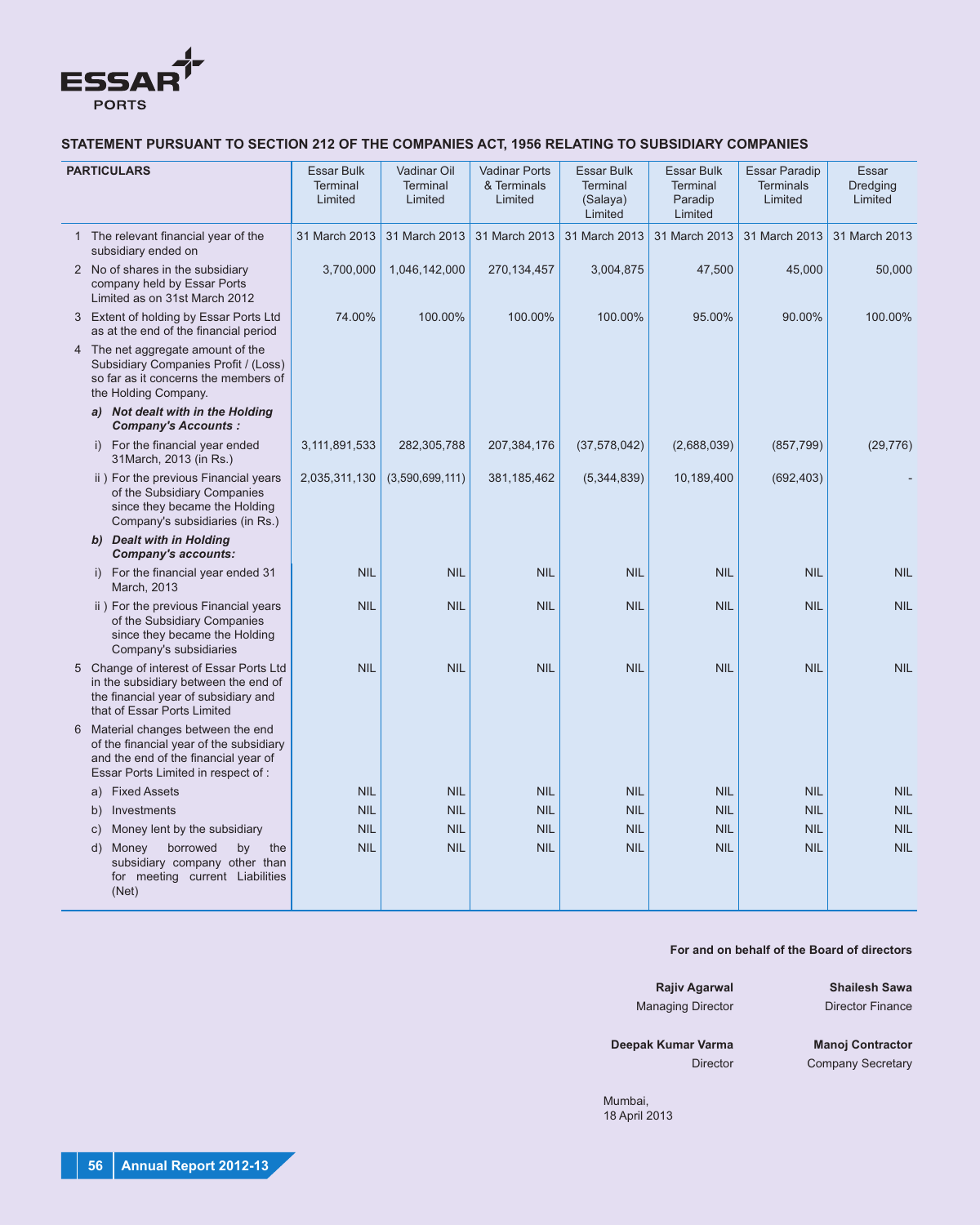### **Independent Auditors' Report**

### **TO THE BOARD OF DIRECTORS OF**

#### **ESSAR PORTS LIMITED**

### **Report on the Consolidated Financial Statements**

We have audited the accompanying consolidated financial statements of **ESSAR PORTS LIMITED** ("the Company") and its subsidiaries (the Company and its subsidiaries constitute "the Group"), which comprise the Consolidated Balance Sheet as at March 31, 2013, the Consolidated Statement of Profit and Loss and the Consolidated Cash Flow Statement for the year then ended and a summary of the significant accounting policies and other explanatory information.

### **Management's Responsibility for the Consolidated Financial Statements**

The Company's Management is responsible for the preparation of these consolidated financial statements that give a true and fair view of the consolidated financial position, consolidated financial performance and consolidated cash flows of the Group in accordance with the accounting principles generally accepted in India. This responsibility includes the design, implementation and maintenance of internal control relevant to the preparation and presentation of the consolidated financial statements that give a true and fair view and are free from material misstatement, whether due to fraud or error.

#### **Auditors' Responsibility**

Our responsibility is to express an opinion on these consolidated financial statements based on our audit. We conducted our audit in accordance with the Standards on Auditing issued by the Institute of Chartered Accountants of India. Those Standards require that we comply with ethical requirements and plan and perform the audit to obtain reasonable assurance about whether the consolidated financial statements are free from material misstatement.

An audit involves performing procedures to obtain audit evidence about the amounts and the disclosures in the consolidated financial statements. The procedures selected depend on the auditor's judgement, including the assessment of the risks of material misstatement of the consolidated financial statements, whether due to fraud or error. In making those risk assessments, the auditor considers internal control relevant to the Company's preparation and presentation of the consolidated financial statements that give a true and fair view in order to design audit procedures that are appropriate in the circumstances, but not for the purpose of expressing an opinion on the effectiveness of the Company's internal control. An audit also includes evaluating the appropriateness of the accounting policies used and the reasonableness of the accounting estimates made by the Management, as well as evaluating the overall presentation of the consolidated financial statements.

We believe that the audit evidence we have obtained is sufficient and appropriate to provide a basis for our audit opinion.

### **Opinion**

In our opinion and to the best of our information and according to the explanations given to us, and based on the consideration of the report of the other auditor on the financial statements / financial information of a subsidiary, referred to below in the Other Matter paragraph, the aforesaid consolidated financial statements give a true and fair view in conformity with the accounting principles generally accepted in India:

- (a) in the case of the Consolidated Balance Sheet, of the state of affairs of the Group as at March 31, 2013;
- (b) in the case of the Consolidated Statement of Profit and Loss, of the profit of the Group for the year ended on that date; and
- (c) in the case of the Consolidated Cash Flow Statement, of the cash flows of the Group for the year ended on that date.

### **Other Matter**

We did not audit the financial statements of a subsidiary, whose financial statements reflect total assets (net) of Rs. 2.80 lakhs as at March 31, 2013, total revenues of Rs. Nil and net cash flows amounting to Rs. Nil for the year ended on that date, as considered in the consolidated financial statements. These financial statements have been audited by other auditor whose report has been furnished to us by the Management and our opinion, in so far as it relates to the amounts and disclosures included in respect of this subsidiary, is based solely on the report of the other auditor.

Our opinion is not qualified in respect of this matter.

**For DELOITTE HASKINS & SELLS** Chartered Accountants (Firm Registration No. 117365W)

**Samir R. Shah** MUMBAI Partner 18 April **2**013 Membership No. 101708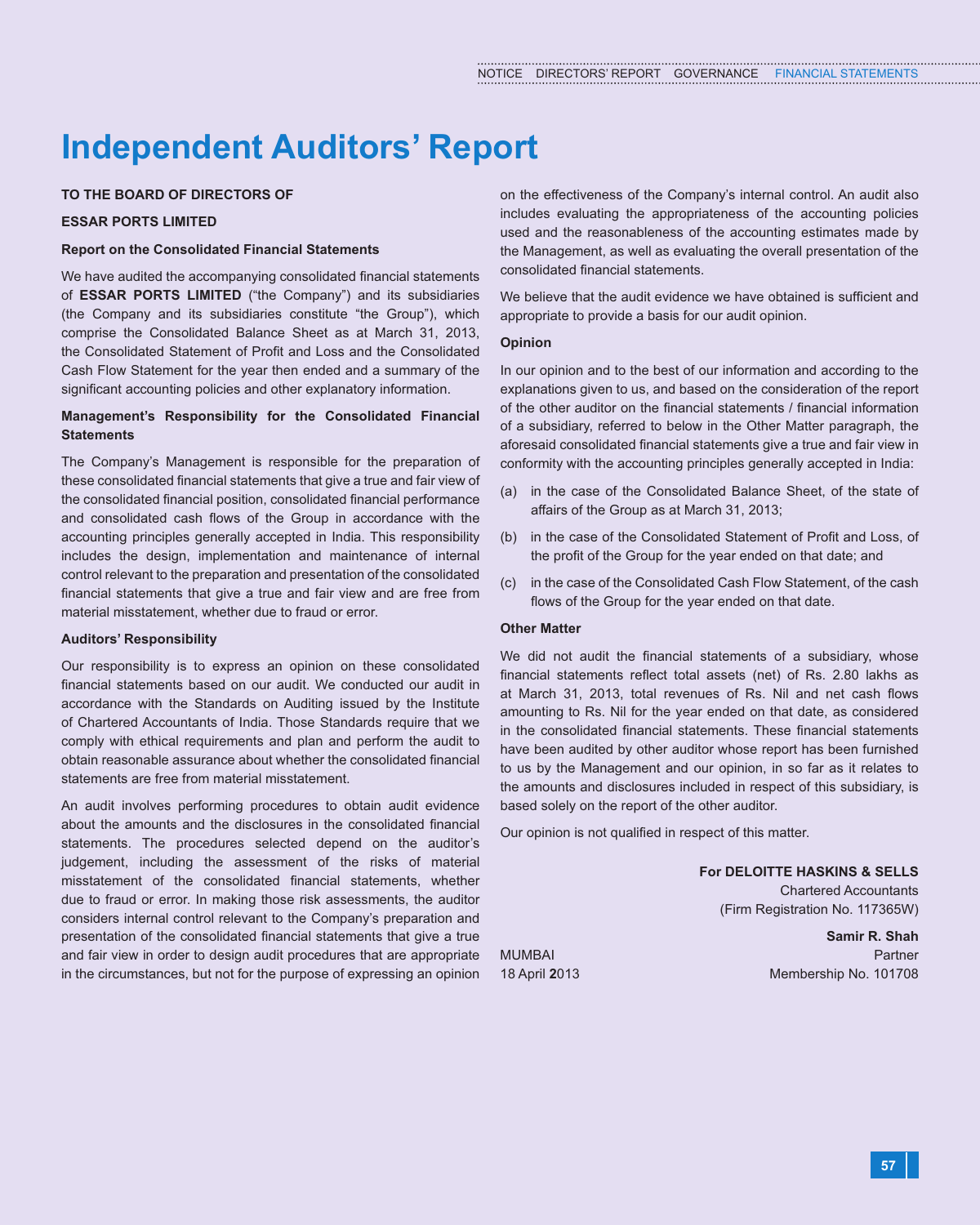

### **Consolidated Balance Sheet as at 31 March 2013**

|                |                                                                              |                |                        | Rs. in lakhs           |
|----------------|------------------------------------------------------------------------------|----------------|------------------------|------------------------|
|                | <b>Particulars</b>                                                           | Note No.       | As at<br>31 March 2013 | As at<br>31 March 2012 |
| (I)            | <b>EQUITY AND LIABILITIES</b>                                                |                |                        |                        |
| $\mathbf{1}$   | <b>Shareholders' funds</b>                                                   |                |                        |                        |
|                | Share capital<br>(a)                                                         | 3              | 42,801.85              | 41,058.61              |
|                | Reserves and surplus<br>(b)                                                  | 4              | 2,29,898.52            | 1,79,175.01            |
|                |                                                                              |                | 2,72,700.37            | 2,20,233.62            |
| $\mathbf{2}$   | <b>Minority interest</b>                                                     |                | 1,993.47               | 6,444.09               |
| 3              | <b>Non-current liabilities</b>                                               |                |                        |                        |
|                | Long-term borrowings<br>(a)                                                  | 5              | 5,03,052.60            | 4,96,402.32            |
|                | Deferred tax liabilities (net)<br>(b)                                        | 6A             | 9,677.66               | 4,337.29               |
|                | Other long term liabilities<br>(c)                                           | $\overline{7}$ | 17,203.09              | 24,622.76              |
|                |                                                                              |                | 5,29,933.35            | 5,25,362.37            |
| $\overline{4}$ | <b>Current liabilities</b>                                                   |                |                        |                        |
|                | Short-term borrowings<br>(a)                                                 | 9              | 1,964.33               | 1,761.59               |
|                | Trade payables<br>(b)                                                        | 10             | 10,239.27              | 7,708.09               |
|                | Other current liabilities<br>(c)                                             | 7              | 1,34,009.65            | 1,07,906.64            |
|                | Short-term provisions<br>(d)                                                 | 8              | 5,160.66               | 3,382.91               |
|                |                                                                              |                | 1,51,373.91            | 1,20,759.23            |
|                | <b>TOTAL</b>                                                                 |                | 9,56,001.10            | 8,72,799.31            |
|                | (II) ASSETS                                                                  |                |                        |                        |
| $\mathbf{1}$   | <b>Non-current assets</b>                                                    |                |                        |                        |
|                | <b>Fixed assets</b><br>(a)                                                   |                |                        |                        |
|                | (i) Tangible assets                                                          | 11             | 4,77,888.16            | 4,12,442.60            |
|                | (ii) Intangible assets                                                       | 11             | 4.38                   | 10.11                  |
|                | (iii) Capital work-in-progress                                               | 12             | 1,98,438.79            | 2,13,506.17            |
|                | Goodwill on consolidation<br>(b)                                             |                | 1,61,328.43            | 1,61,324.95            |
|                | Non-current investments<br>(C)                                               | 13             | 104.51                 | 104.51                 |
|                | Deferred tax assets (net)<br>(d)                                             | 6 <sub>B</sub> | 13,997.14              | 12,549.05              |
|                | Long-term loans and advances<br>(e)                                          | 14             | 34,995.75              | 28,168.50              |
|                | (f)<br>Other non-current assets                                              | 15             | 2,555.88               | 3,038.48               |
|                |                                                                              |                | 8,89,313.04            | 8,31,144.37            |
| $\overline{2}$ | <b>Current assets</b>                                                        |                |                        |                        |
|                | <b>Current investments</b><br>(a)                                            | 13             |                        | 0.54                   |
|                | Inventories<br>(b)                                                           | 16<br>17       | 748.78                 | 688.58                 |
|                | Trade receivables<br>(c)<br>Cash and bank balances                           | 18             | 21,104.47<br>5,306.05  | 15,855.56<br>2,749.87  |
|                | (d)<br>Short-term loans and advances                                         | 14             | 34,717.78              | 19,316.35              |
|                | (e)<br>Other current assets                                                  | 15             | 4,810.98               | 3,044.04               |
|                | (f)                                                                          |                | 66,688.06              | 41,654.94              |
|                | <b>TOTAL</b>                                                                 |                | 9,56,001.10            | 8,72,799.31            |
|                | See accompanying notes forming part of the consolidated financial statements |                |                        |                        |
|                |                                                                              |                |                        |                        |

In terms of our report attached<br>For Deloitte Haskins & Sells Chartered Accountants

**For and on behalf of the Board of Directors** 

**Samir R. Shah Rajiv Agarwal Shailesh Sawa** Partner Managing Director Director Finance Control of the Managing Director Director Director Finance

**Deepak Kumar Varma Manoj Contractor<br>Director Company Secretary** 

Company Secretary

Mumbai Manazarta di Kabupatén Bandung Kabupatén Kabupatén Kabupatén Kabupatén Kabupatén Kabupatén Ka 18 April 2013 18 April 2013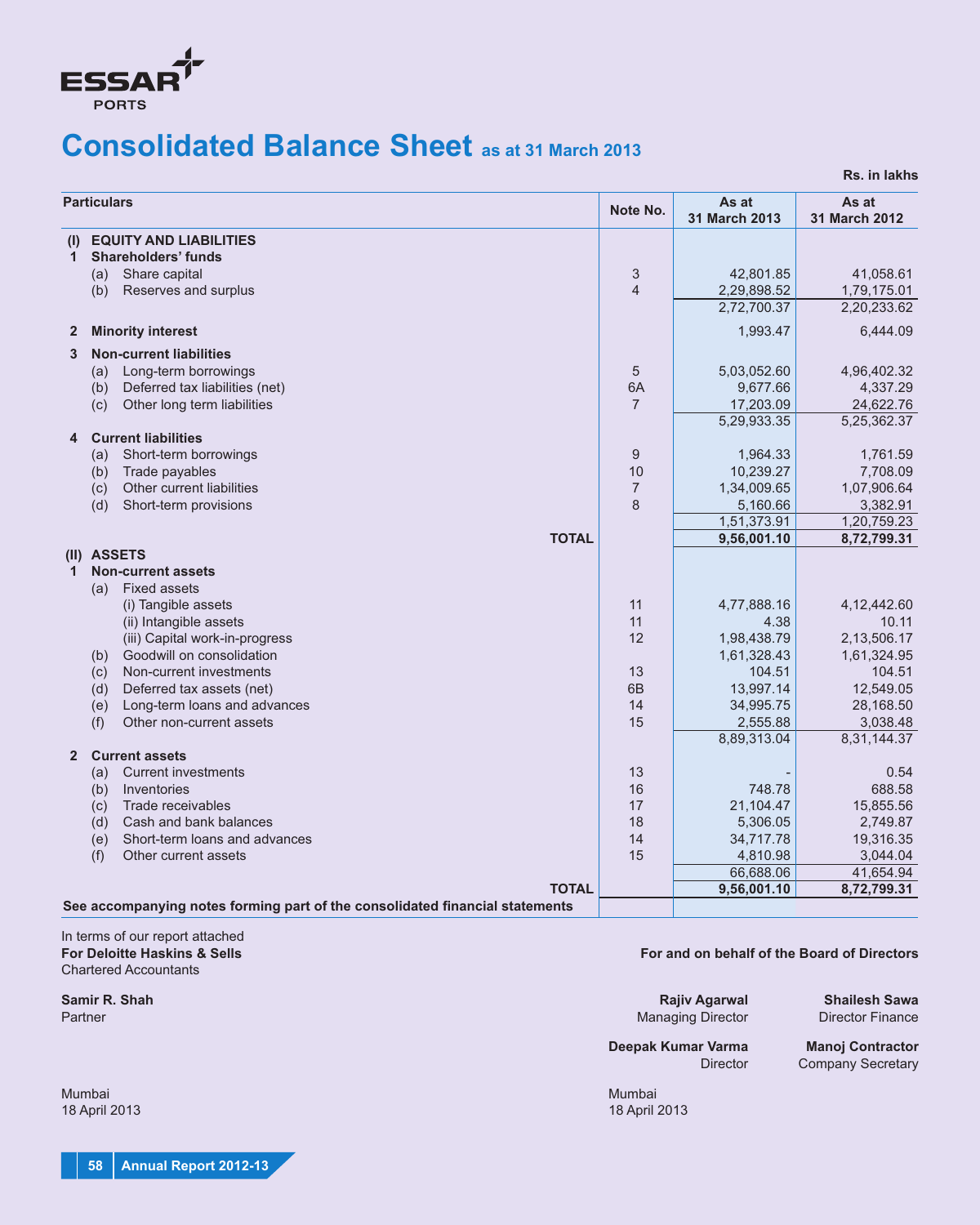### **Consolidated Statement of Profit and Loss for the year ended 31 March 2013**

| Rs. in lakhs                                                                          |          |                                     |                                     |  |  |  |  |  |  |
|---------------------------------------------------------------------------------------|----------|-------------------------------------|-------------------------------------|--|--|--|--|--|--|
| <b>Particulars</b>                                                                    | Note No. | For the year ended<br>31 March 2013 | For the year ended<br>31 March 2012 |  |  |  |  |  |  |
| Income                                                                                |          |                                     |                                     |  |  |  |  |  |  |
| Revenue from operations                                                               | 19       | 1,42,152.97                         | 1,10,880.69                         |  |  |  |  |  |  |
| Other income                                                                          | 20       | 1,310.96                            | 2,221.19                            |  |  |  |  |  |  |
| <b>Total revenue</b>                                                                  |          | 1,43,463.93                         | 1,13,101.88                         |  |  |  |  |  |  |
| <b>Expenses</b>                                                                       |          |                                     |                                     |  |  |  |  |  |  |
| Operating expenses                                                                    | 21       | 23,170.82                           | 17,822.81                           |  |  |  |  |  |  |
| Employee benefits expense                                                             | 22       | 2,511.80                            | 1,938.26                            |  |  |  |  |  |  |
| Other expenses                                                                        | 23       | 2,389.39                            | 2,019.55                            |  |  |  |  |  |  |
| <b>Total expenses</b>                                                                 |          | 28,072.01                           | 21,780.62                           |  |  |  |  |  |  |
| Profit before exceptional items, finance costs, tax, depreciation and<br>amortisation |          | 115,391.92                          | 91,321.26                           |  |  |  |  |  |  |
| Finance costs                                                                         | 24       | 51,082.02                           | 42,080.84                           |  |  |  |  |  |  |
| Depreciation and amortisation                                                         | 11       | 24,402.96                           | 22,024.56                           |  |  |  |  |  |  |
| Profit before exceptional item and tax                                                |          | 39,906.94                           | 27,215.86                           |  |  |  |  |  |  |
| Exceptional item (refer note no. 5 (C) (i) (d))                                       |          |                                     | (23, 551.18)                        |  |  |  |  |  |  |
| Profit after exceptional item and before tax                                          |          | 39,906.94                           | 3,664.68                            |  |  |  |  |  |  |
| <b>Tax expenses</b>                                                                   |          |                                     |                                     |  |  |  |  |  |  |
| Current tax                                                                           |          | 8,425.33                            | 5,286.56                            |  |  |  |  |  |  |
| <b>MAT</b> credit entitlement                                                         |          | (5,888.27)                          | (3,331.36)                          |  |  |  |  |  |  |
| Deferred tax charge / (credit), (net)                                                 |          | 3,892.26                            | (8,227.64)                          |  |  |  |  |  |  |
| Tax adjustment for earlier years                                                      |          | 17.65                               | 52.90                               |  |  |  |  |  |  |
| <b>Profit after tax</b>                                                               |          | 33,459.97                           | 9,884.22                            |  |  |  |  |  |  |
| Less: Share of minority interest (profit)                                             |          | (305.33)                            | (3,488.75)                          |  |  |  |  |  |  |
| Profit for the year                                                                   |          | 33,154.64                           | 6,395.47                            |  |  |  |  |  |  |
| Earnings per share: (face value Rs. 10/- each)                                        | 30       |                                     |                                     |  |  |  |  |  |  |
| <b>Basic</b>                                                                          |          | 7.80                                | 1.56                                |  |  |  |  |  |  |
| <b>Diluted</b>                                                                        |          | 7.53                                | 1.50                                |  |  |  |  |  |  |
| See accompanying notes forming part of the consolidated financial<br>statements       |          |                                     |                                     |  |  |  |  |  |  |

In terms of our report attached<br>For Deloitte Haskins & Sells Chartered Accountants

Mumbai Manazarta di Kabupatén Bandung Kabupatén Kabupatén Kabupatén Kabupatén Kabupatén Kabupatén Ka 18 April 2013 18 April 2013

### **For and on behalf of the Board of Directors**

| Samir R. Shah<br>Partner | <b>Rajiv Agarwal</b><br><b>Managing Director</b> | <b>Shailesh Sawa</b><br><b>Director Finance</b>     |
|--------------------------|--------------------------------------------------|-----------------------------------------------------|
|                          | Deepak Kumar Varma<br><b>Director</b>            | <b>Manoj Contractor</b><br><b>Company Secretary</b> |
| Mumbo                    | $M$ umboi                                        |                                                     |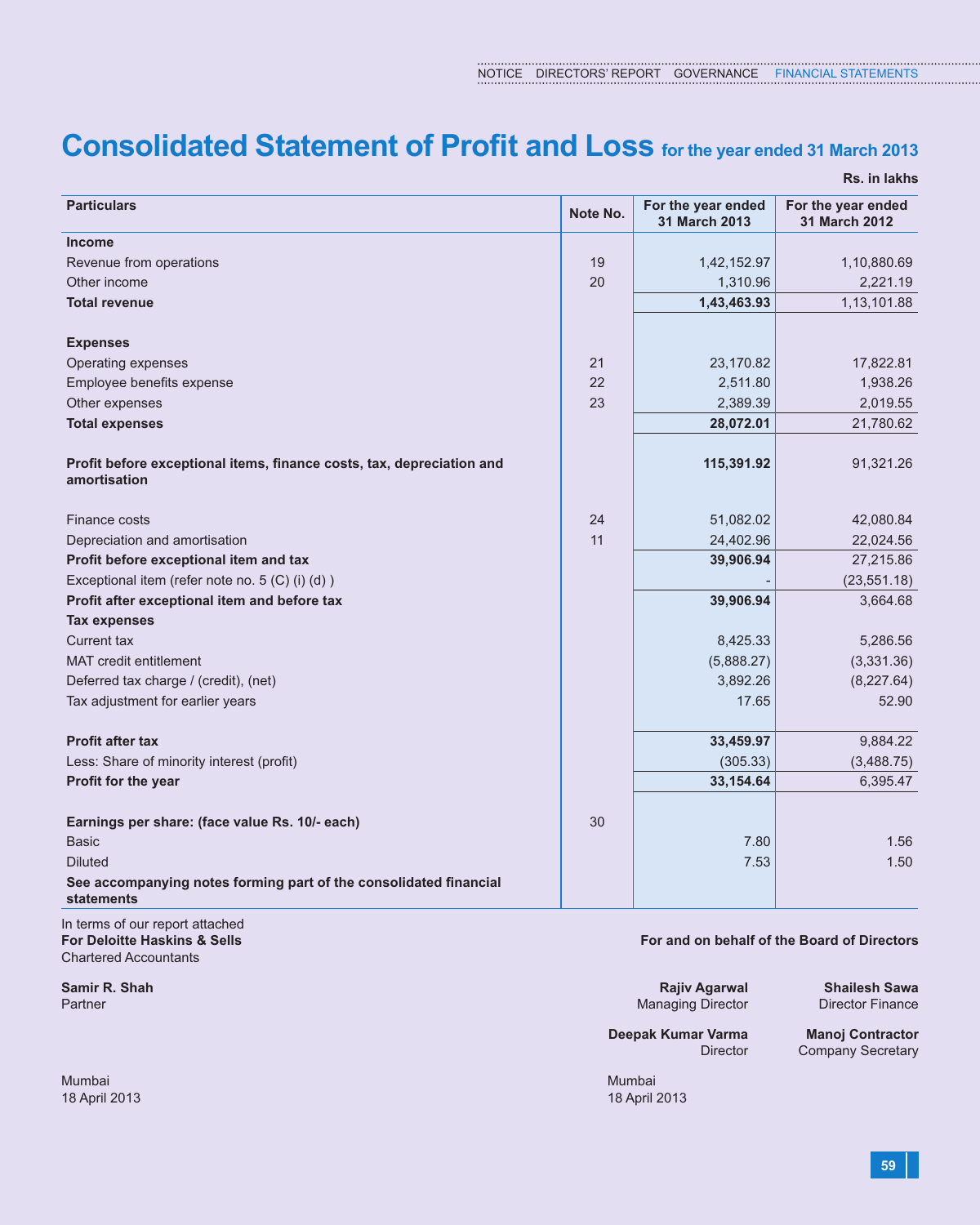

### **Consolidated Cash Flow Statement for the year ended 31 March 2013**

| Rs. in lakhs                                                           |                                     |                                     |  |
|------------------------------------------------------------------------|-------------------------------------|-------------------------------------|--|
| <b>Particulars</b>                                                     | For the year ended<br>31 March 2013 | For the year ended<br>31 March 2012 |  |
| A Cash flow from operating activities                                  |                                     |                                     |  |
| Profit before tax and after exceptional Item                           | 39,906.94                           | 3,664.68                            |  |
| Adjustments for:                                                       |                                     |                                     |  |
| Depreciation and amortisation                                          | 24,402.96                           | 22,024.56                           |  |
| <b>Finance costs</b>                                                   | 51,082.02                           | 42,080.84                           |  |
| Exceptional item                                                       |                                     | 23,551.18                           |  |
| Interest income                                                        | (832.92)                            | (900.81)                            |  |
| Profit on sale of assets                                               |                                     | (4.85)                              |  |
| Amortisation of share issue expenses                                   | 64.31                               | 57.81                               |  |
| Net gain on sale of long term investments                              |                                     | (3.04)                              |  |
| Net gain on sale of current investments                                | (54.98)                             | (335.02)                            |  |
| Net gain on foreign currency translation and transactions              | (54.64)                             | (1.46)                              |  |
| Cash flow from operations before working capital changes               | 1,14,513.69                         | 90,133.89                           |  |
| Changes in working capital:                                            |                                     |                                     |  |
| Changes in receivables, deposits, loans and advances                   | (11, 728.88)                        | (10, 904.13)                        |  |
| Changes in inventories                                                 | (60.20)                             | (72.10)                             |  |
| Changes in payables, other liabilities and provisions                  | 32,365.98                           | (6, 249.29)                         |  |
| <b>Cash generated from operations</b>                                  | 135,090.59                          | 72,908.37                           |  |
| Taxes paid, (net)                                                      | (4,870.22)                          | (4,626.36)                          |  |
| Net cash generated from operating activities (I)                       | 130,220.37                          | 68,282.01                           |  |
| <b>B</b> Cash flow from investing activities                           |                                     |                                     |  |
| Purchase of fixed assets including capital work in progress / advances | (48, 596.84)                        | (73, 536.10)                        |  |
| Purchase of current investments                                        | (19,500.00)                         | (54,075.53)                         |  |
| Proceeds from sale of current investments                              | 19,576.16                           | 54,458.85                           |  |
| Proceeds from sale of non - current investments                        |                                     | 3.04                                |  |
| Purchase of non-current investments                                    | (3.48)                              |                                     |  |
| Fixed deposits placed for a period of more than three months           | (6,504.78)                          | (666.33)                            |  |
| Proceeds from maturity of fixed deposits                               | 3,886.29                            | 6,768.87                            |  |
| Loans and advances given to body corporates                            | (18,500.00)                         |                                     |  |
| Loans and advances repaid by body corporates                           | 2,445.12                            | 2.684.53                            |  |
| Interest received on fixed deposits                                    | 318.38                              | 398.21                              |  |
| Interest received on loans and advances given to body corporates       | 638.34                              | 916.40                              |  |
| Purchase of preference shares of a subsidiary                          | (18, 587.80)                        | (5.90)                              |  |
| Net cash used in investing activities (II)                             | (84,828.61)                         | (63,053.96)                         |  |
|                                                                        |                                     |                                     |  |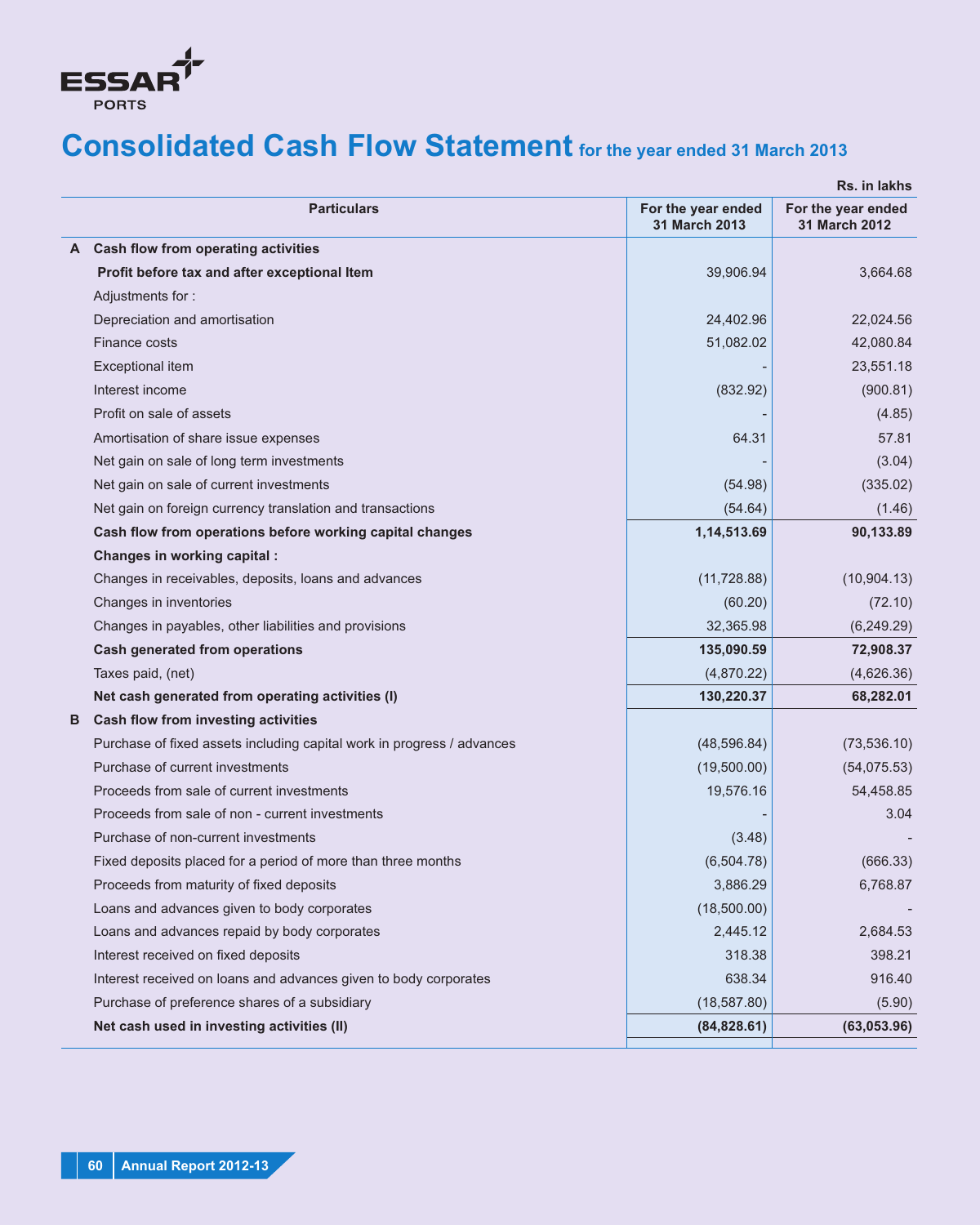### **Consolidated Cash Flow Statement for the year ended 31 March 2013**

|                                                                                   |                                     | Rs. in lakhs                        |
|-----------------------------------------------------------------------------------|-------------------------------------|-------------------------------------|
| <b>Particulars</b>                                                                | For the year ended<br>31 March 2013 | For the year ended<br>31 March 2012 |
| <b>Cash flow from financing activities</b><br>C.                                  |                                     |                                     |
| Refund of share application money                                                 |                                     | (1,791.70)                          |
| Proceeds from short term borrowing                                                | 202.74                              | 87.61                               |
| Proceeds from secured loans                                                       | 56,859.10                           | 84,207.30                           |
| Proceeds from issue of Global Depositary Securities (net of share issue expenses) | 17,204.35                           |                                     |
| Bills accepted during the year                                                    | 14,184.69                           | 34,884.76                           |
| Bills repaid during the year                                                      | (29,086.86)                         | (59,009.15)                         |
| Repayment of secured loans                                                        | (32,030.55)                         | (18, 271.81)                        |
| Dividend paid (including corporate dividend tax)                                  | (2,510.10)                          |                                     |
| Repayment of unsecured loans                                                      |                                     | (23,700.00)                         |
| Finance costs paid                                                                | (70,695.75)                         | (28, 475.07)                        |
| Net cash used in financing activities (III)                                       | (45, 872.38)                        | (12,068.06)                         |
| Net decrease in cash and cash equivalents for the year (I+II+III)                 | (480.62)                            | (6,840.01)                          |
| Cash and cash equivalents at the beginning of the year                            | 1,615.41                            | 8,455.42                            |
| Cash and cash equivalents at end of the year (refer note no 18 (A))               | 1,134.79                            | 1,615.41                            |

**Notes :**

1 Non cash transaction

Interest expenses amounting to Rs. 3,076.48 lakhs (previous year - Rs. 30,615.98 lakhs) have been converted into borrowings as per the terms of underlying agreement in this regard.

2 Cash flow statement has been prepared under the indirect method as set out in Accounting Standards 3 - "Cash flow statement" referred to in Section 211(3C) of the Companies Act, 1956.

See accompanying notes forming part of the consolidated financial statements

In terms of our report attached<br>For Deloitte Haskins & Sells Chartered Accountants

### **For and on behalf of the Board of Directors**

**Samir R. Shah Rajiv Agarwal Shailesh Sawa** Partner Managing Director Director Finance Director Control of the Managing Director Control Director Finance

**Deepak Kumar Varma Manoj Contractor**

Director Company Secretary

Mumbai Manazarta di Kabupatén Bandung Kabupatén Kabupatén Kabupatén Kabupatén Kabupatén Kabupatén Ka

18 April 2013 18 April 2013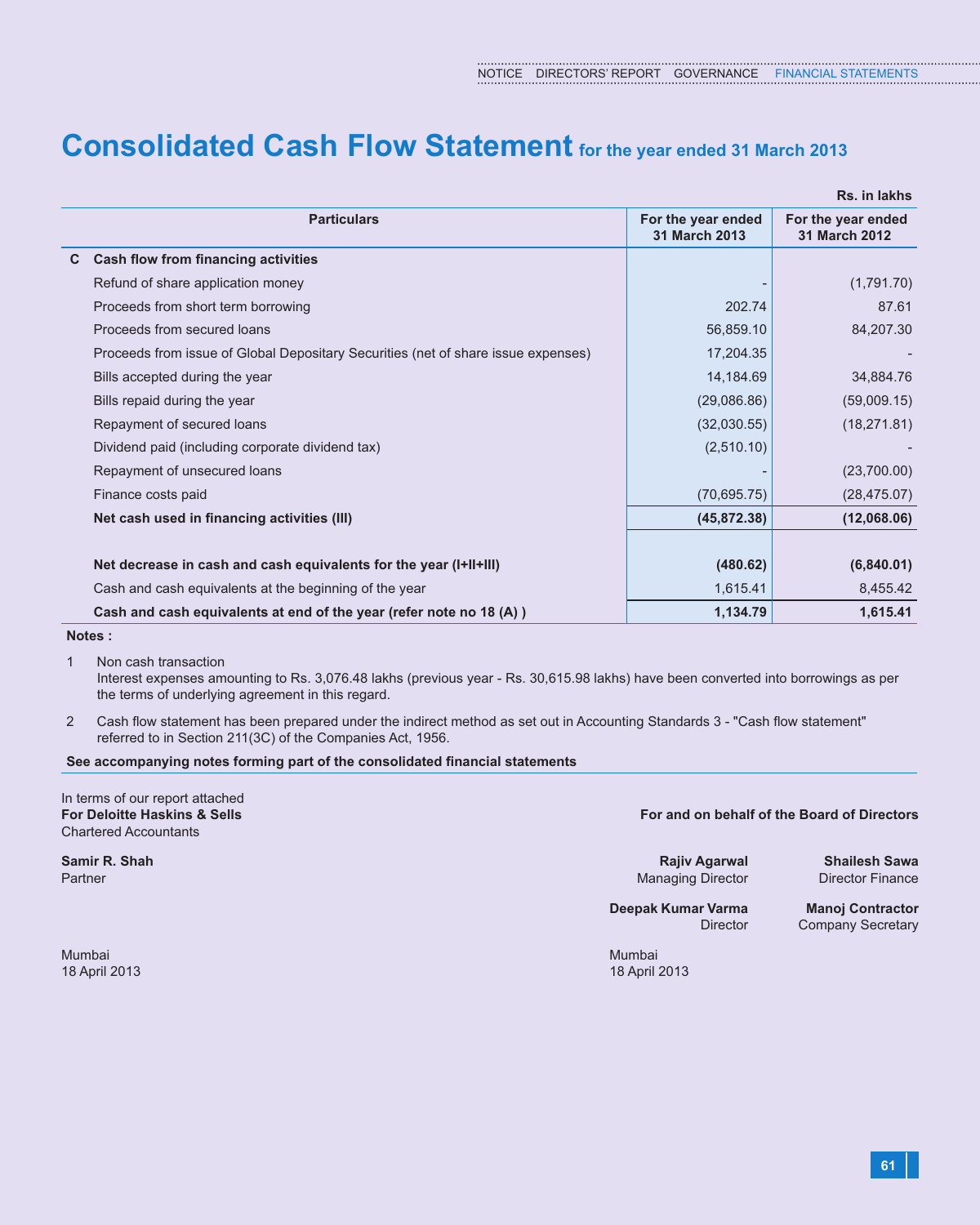

### **1. CORPORATE INFORMATION**

 Essar Ports Limited ("EPL" or "the Company") is a public limited company domiciled in India and incorporated under the Companies Act, 1956. The Company is engaged in the business of providing fleet operating and chartering services.

 The Company is listed on BSE Limited and the National Stock Exchange of India Limited (NSE).

 The Company through its subsidiaries develops and operates ports and terminals for handling liquid, dry bulk, and general cargo, with an existing aggregate cargo handing capacity of 104 MTPA across facilities located at Vadinar and Hazira in the State of Gujarat on the west coast of India and Paradip in the State of Odisha on the east coast of India.

 The facilities at Vadinar, Hazira and Paradip are used primarily by affiliated customers for the receipt of raw materials such as crude oil, iron ore / pellets, limestone, dolomite and coal and for the dispatch of finished goods such as petroleum products and steel products.

 The Company is in the process of increasing its aggregate ports capacity to 158 MTPA with expansion projects at Hazira, a new port at Salaya in Gujarat and one terminal at Paradip. The ports expansion projects have been undertaken, in part, to accommodate the increase in traffic expected to arise from plant expansions planned to be carried out by the Company's affiliated customers and in part to support the increase in business from non-affiliated customers being targeted by the Company.

#### **2. SIGNIFICANT ACCOUNTING POLICIES:**

### **2.1 Basis of preparation**

The financial statements of the Company and its subsidiaries (together the "Group") have been prepared in accordance with the Generally Accepted Accounting Principles in India ("Indian GAAP"). The Company has prepared these consolidated financial statements to comply in all material respects with the Accounting Standards notified under the Companies (Accounting Standards) Rules, 2006 (as amended) and the relevant provisions of the Companies Act, 1956. The consolidated financial statements of the Company have been prepared on an accrual basis and under the historical cost convention.

#### **2.2 Use of estimates**

The preparation of the consolidated financial statements in conformity with Indian GAAP requires the management to make judgments, estimates and assumptions that affect the reported amounts of revenues, expenses, assets and liabilities and disclosures relating to contingent liabilities, at the end of the reporting period. Though the management believes that the estimates used are prudent and reasonable and are based on management's knowledge of current events and actions, actual results could differ from these estimates resulting in material adjustments to be recognised in the periods in which the results are known / materialise.

#### **2.3 Basis of consolidation**

The consolidated financial statements have been prepared on the following basis:

- i. The consolidated financial statements of the Company and its subsidiaries have been combined on a line-by-line basis by adding together the book values of like items of assets, liabilities, income and expenses, after eliminating all material intra-group balances, intra-group transactions and resulting unrealised profits or loss in accordance with AS-21 "Consolidated Financial Statements".
- ii. The excess of cost to the Group of its investments in the subsidiary companies over its share of equity of the

subsidiary companies, at the dates on which the investments in the subsidiary companies were made, is recognised as 'Goodwill' being an asset in the consolidated financial statements and is tested for impairment on annual basis. Alternatively, where the share of equity in the subsidiary companies as on the date of investment is in excess of cost of investments of the Group, it is recognised as 'Capital Reserve' and shown under the head 'Reserves & Surplus', in the consolidated financial statements.

- iii. Minority Interest in the net assets of the consolidated subsidiaries consist of the amount of equity attributable to the minority shareholders at the date on which investments in the subsidiary companies were made and further movements in their share in the equity, subsequent to the dates of investments. Net profit / loss for the year of the subsidiaries attributable to minority interest is identified and adjusted against the profit after tax of the Group in order to arrive at the income attributable to shareholders of the Company.
- iv. Goodwill arising on consolidation is not amortised but tested for impairment.

### **2.4 Tangible assets**

 Tangible assets are recorded at cost less accumulated depreciation and impairment loss, if any. Cost is inclusive of nonrefundable duties and taxes and cost of construction including erection, installation and commissioning expenses, borrowing costs, expenditure during construction, inseparable know how costs, gains or loss earned / incurred during the trial run and other incidental costs, where applicable.

#### **2.5 Intangible assets**

 Intangible assets are recognised only when it is probable that future economic benefits attributable to the asset will flow to the Group and the cost of such assets can be measured reliably. Intangible assets are stated at cost less accumulated amortisation and impairment loss, if any. All costs relating to the acquisition are capitalised. Intangible assets are amortised over the useful life of the asset, subject to a rebuttable presumption that such useful lives will not exceed ten years.

#### **2.6 Capital work-in progress and expenditure during construction**

Direct expenditure on projects or assets under construction or development is shown under capital work - in - progress.

 Expenditure incidental to the construction of projects or assets under construction or development that take substantial period of time to get ready for their intended use is accumulated as expenditure during construction, pending allocation to fixed assets and other relevant accounts, as applicable.

#### **2.7 Depreciation**

Depreciation for fleet including second hand fleet are provided by using the straight-line method based on a technical evaluation of the economic useful life of respective assets or at the rates prescribed under Schedule XIV to the Companies Act, 1956, whichever is higher as follows:

| <b>Class of assets</b>                          | Method of depreciation                                          | <b>Estimated</b><br>useful life |
|-------------------------------------------------|-----------------------------------------------------------------|---------------------------------|
| Tugs                                            | SLM over balance useful life<br>or 7% whichever is higher       | 20 years                        |
| Plant and<br>machinery (other<br>than vehicles) | SLM over balance useful<br>life or 4.75% whichever is<br>higher | 20 years                        |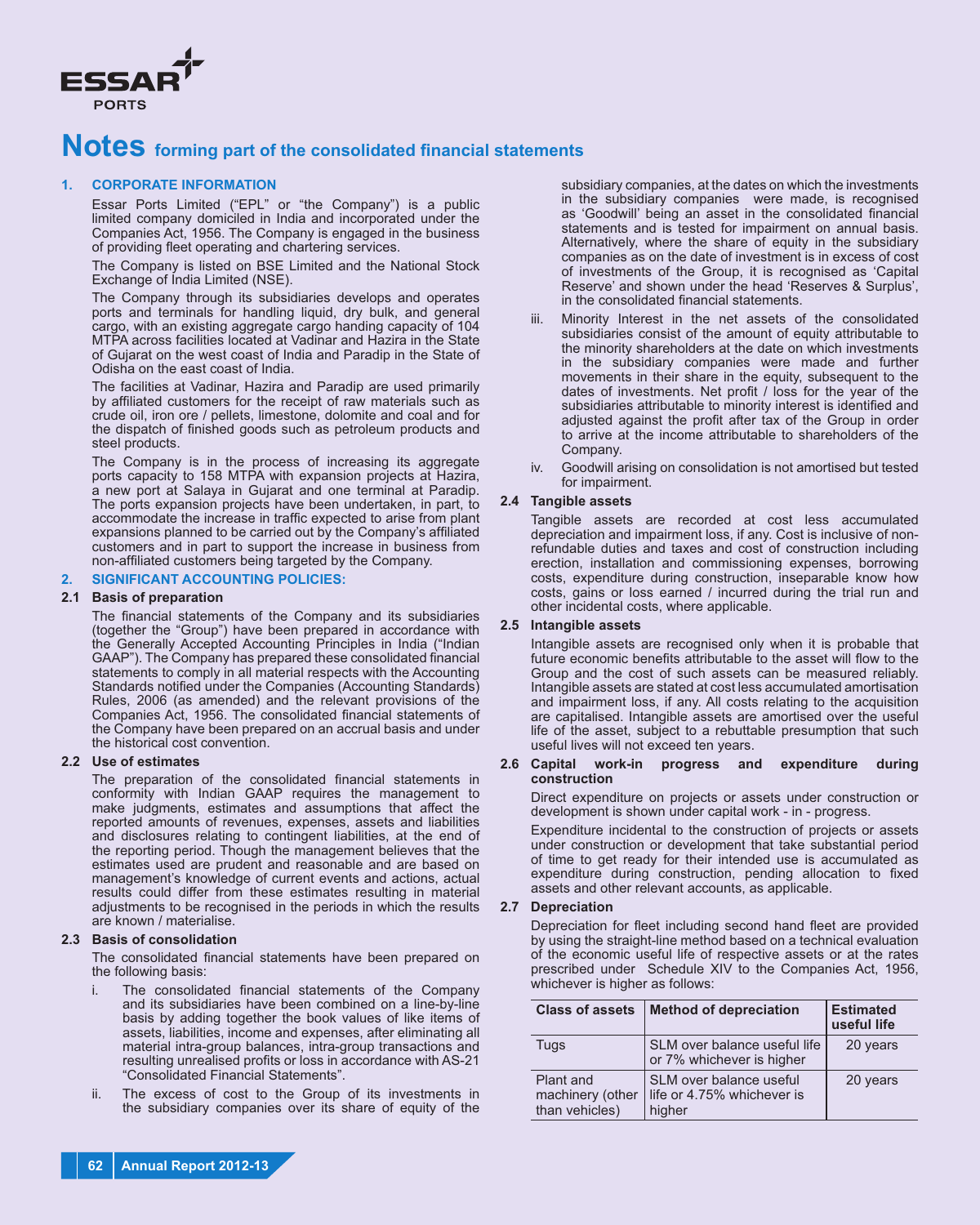Assets that are to be handed over to Kandla Port Trust and Gujarat Maritime Board are depreciated over a concession period or rates prescribed under Schedule XIV of the Companies Act, 1956, whichever is higher.

 All other assets are depreciated by using the written down value method at the rates and in the manner prescribed in Schedule XIV to the Companies Act, 1956. Assets costing less than Rs. 5,000/- are depreciated at 100% in the year of acquisition.

Depreciation on the incremental value of fixed assets upon revaluation is recouped proportionately from fixed assets revaluation reserve.

Depreciation on additions / deductions to fixed assets made during the year is provided on a pro-rata basis from / up to the date of such additions / deductions, as the case may be.

Profit or loss on disposal of revalued fixed assets is recognised with reference to their revalued carrying values. The balance, if any, in the fixed assets revaluation reserve relating to revalued fixed assets that are sold / disposed is transferred to general reserve.

### **2.8 Impairment of assets**

The Group assesses at each balance sheet date whether there is any indication that an asset may be impaired. If any such indication exists, the Group estimates the recoverable amount (higher of net selling price and value in use) of the asset. If such recoverable amount of the asset is less than its carrying amount, the carrying amount is reduced to its recoverable amount. The reduction is treated as an impairment loss and is recognised in the Consolidated Statement of Profit and Loss. If at the balance sheet date, there is an indication that a previously assessed impairment loss no longer exists, the recoverable amount is reassessed and the asset is reflected at the recoverable amount but limited to the carrying amount that would have been determined (net of depreciation / amortisation) had no impairment loss been recognised in prior accounting periods.

### **2.9 Borrowing costs**

Borrowing costs that are attributable to the acquisition, construction or development of qualifying assets (i.e. the assets that take substantial period of time to get ready for its intended use) are capitalised as part of the cost of such assets.

 All other borrowing costs are recognised in the Consolidated Statement of Profit and Loss.

#### **2.10 Investments**

Investments are classified into long term and current investments. Long term investments are carried at cost. Diminution in value of long term investments is provided for when it is considered as being other than temporary in nature. Current investments are carried at the lower of cost and fair value.

#### **2.11 Valuation of inventories**

Inventories are valued at lower of cost and net realisable value. The cost of inventory is determined using Weighted Average Cost Method.

#### **2.12 Revenue recognition**

Revenue from ports and terminal services represents revenue from receipt, storage, handling and dispatch of crude oil, petroleum products and dry bulk cargo. Group also operates its owned fleet on charter hire basis.

 Revenue on transactions of rendering services is recognised under the completed service contract method. Performance is regarded as achieved when no significant uncertainty exists regarding the amount of consideration that will be derived from rendering the services.

#### **2.13 Other income**

Interest income is recognised on time proportion basis taking into account the amount outstanding and rate applicable. Dividend income is accounted for when the right to receive it is established. Insurance claims are recorded based on reasonable certainty of their settlement.

#### **2.14 Operating lease**

Lease expenses and lease income on operating leases are recognised on a straight line basis over the lease term in the Consolidated Statement of Profit and Loss or expenditure during construction, as applicable.

#### **2.15 Employee benefits**

a) Post-employment benefit plans

Contribution to defined contribution retirement benefit schemes are recognised as expense in the Consolidated Statement of Profit and Loss / expenditure during construction, as applicable, when employees have rendered services entitling them to contributions.

For defined benefit schemes, the cost of providing benefits is determined using the Projected Unit Credit Method, with actuarial valuations being carried out at each balance sheet date. Actuarial gains and losses are recognised in full in the Consolidated Statement of Profit and Loss / expenditure during construction, as applicable, for the period in which they occur. Past service cost is recognised immediately to the extent that the benefits are already vested, and is otherwise amortised on a straight-line basis over the average period until the benefits become vested.

The retirement benefit obligation recognised in the Consolidated Balance Sheet represents the present value of the defined benefit obligation and is adjusted both for unrecognised past service cost, and for the fair value of plan assets. Any asset resulting from this calculation is limited to the present value of available refunds and reductions in future contributions to the scheme, if lower.

b) Short-term employee benefits

The undiscounted amount of short-term employee benefits expected to be paid in exchange for the services rendered by employees is recognised during the period when the employee renders the services. These benefits include compensated absences such as paid annual leave and performance incentives.

Long-term employee benefits

 Compensated absences which are not expected to occur within twelve months after the end of the period in which the employee renders the related services are recognised as a liability at the present value of the defined benefit obligation determined actuarially by using Projected Unit Credit Method at the balance sheet date.

d) Employee stock option scheme

 Stock options granted to employees under the employees' stock option scheme (ESOS) are accounted by adopting the intrinsic value method in accordance with the SEBI (Employee Stock Option Scheme and Employee Stock Purchase Scheme) Guidelines, 1999 and the Guidance Note on accounting for employee share based payments issued by the ICAI. Accordingly, the excess of market price of the shares over the exercise price is recognised as deferred employee compensation and is charged to Consolidated Statement of Profit and Loss account on straight-line basis over the vesting period.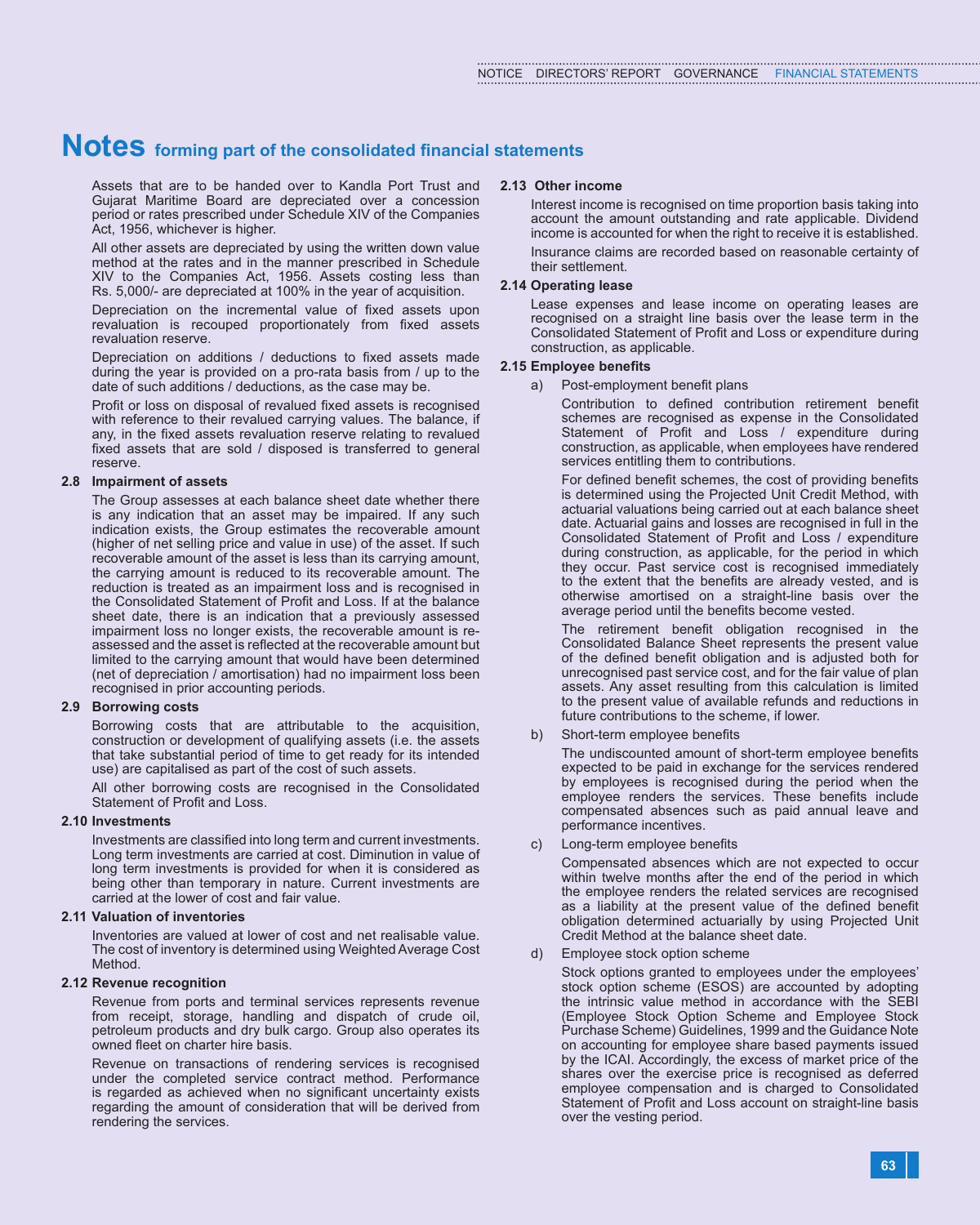

 The number of options expected to vest is based on the best available estimate and are revised, if necessary, if subsequent information indicates that the number of stock options expected to vest differs from previous estimates.

### **2.16 Foreign currency transactions**

 Foreign currency transactions are accounted at the rate normally prevailing on the transaction date. Exchange differences arising on settlement or conversion of short term foreign currency monetary items are recognised in the Consolidated Statement of Profit and Loss or capital work-in-progress / expenditure during construction, as applicable. Exchange differences relating to long term foreign currency monetary items are accounted as under:

- (i) in so far as they relate to the acquisition of a depreciable capital asset are added to / deducted from the cost of such capital asset and depreciated over the balance useful life of the asset; and
- (ii) in other cases such differences are accumulated in "Foreign Currency Monetary Item Translation Difference Account" and amortised in the Consolidated Statement of Profit and Loss over the balance life of the long term foreign currency monetary item or 31 March 2020, whichever is earlier.

#### **2.17 Taxation**

 Provision for current taxation is computed in accordance with the relevant tax laws and regulations. Deferred tax is recognised on timing differences between the accounting and taxable income for the vear and quantified using the tax rates and laws enacted or substantively enacted as on the reporting date. Deferred tax assets are recognised only when there is a reasonable certainty that sufficient future taxable income will be available against which they will be realised. Where there is a carry forward of losses or unabsorbed depreciation, deferred tax assets are recognised only if there is a virtual certainty supported by convincing evidence of availability of taxable income against which such deferred tax assets can be realised in future.

 Minimum alternative tax (MAT) paid in accordance with tax laws, which gives future economic benefits in the form of adjustment of future income tax liability, is considered as an asset if there is convincing evidence that the Company will pay normal income tax against which the MAT paid will be adjusted.

#### **2.18 Segment reporting**

The Group identifies primary segments based on the dominant source, nature of risks and returns and the internal organisation and management structure. The operating segments are the segments for which separate financial information is available and for which operating profit  $/$  loss amounts are evaluated regularly by the executive Management in deciding how to allocate resources and in assessing performance.

 The accounting policies adopted for segment reporting are in line with the accounting policies of the Group. Segment revenue, segment expenses, segment assets and segment liabilities have been identified to segments on the basis of their relationship to the operating activities of the segment.

 Inter-segment revenue is accounted on the basis of transactions which are primarily determined based on market / fair value factors.

 Revenue, expenses, assets and liabilities which relate to the Group as a whole and are not allocable to segments on reasonable basis have been included under 'unallocated revenue / expenses / assets / liabilities'.

#### **2.19 Provisions, contingent liabilities and contingent assets**

A provision is recognised when there is a present obligation as a result of a past event and it is probable that an outflow of resources embodying economic benefits will be required to settle the obligation.

 Contingent liabilities are disclosed in respect of possible obligations that arise from past events, the existence of which will be confirmed by the occurrence or non occurrence of one or more uncertain future events not wholly within the control of the Company or a present obligation that is not recognised because a reliable estimate of the liability cannot be made or likelihood of an outflow of resources is remote. Contingent assets are neither recognised nor disclosed in the consolidated financial statements.

### **3 Share capital**

| (a) | <b>Particulars</b>                                        | As at 31 March 2013 |              | As at 31 March 2012 |              |  |
|-----|-----------------------------------------------------------|---------------------|--------------|---------------------|--------------|--|
|     |                                                           |                     |              |                     |              |  |
|     |                                                           | <b>Number</b>       | Rs. in lakhs | <b>Number</b>       | Rs. in lakhs |  |
|     | <b>Authorised</b>                                         |                     |              |                     |              |  |
|     | Equity shares of Rs. 10/- each                            | 1,00,00,00,000      | 1.00.000.00  | 1,00,00,00,000      | 1.00.000.00  |  |
|     | Redeemable cumulative preference shares of Rs. 100/- each | 10,50,000           | 1,050.00     | 10,50,000           | 1,050.00     |  |
|     |                                                           |                     | 1,01,050.00  |                     | 1,01,050.00  |  |
|     | Issued and subscribed                                     |                     |              |                     |              |  |
|     | Equity shares of Rs.10/- each                             | 42,81,34,646        | 42.813.46    | 41,07,02,200        | 41.070.22    |  |
|     | Paid up                                                   |                     |              |                     |              |  |
|     | Equity shares of Rs. 10/- each (refer note below)         | 42,78,87,998        | 42,788.80    | 41,04,55,552        | 41,045.56    |  |
|     | Forfeited equity shares                                   | 2,46,648            | 13.05        | 2.46.648            | 13.05        |  |
|     |                                                           |                     | 42,801.85    |                     | 41,058.61    |  |
|     |                                                           |                     |              |                     |              |  |

 (i) Of above 17,18,87,182 equity shares were allotted as fully paid up equity shares for consideration other than cash pursuant to scheme of amalgamation during the financial year 2008-09.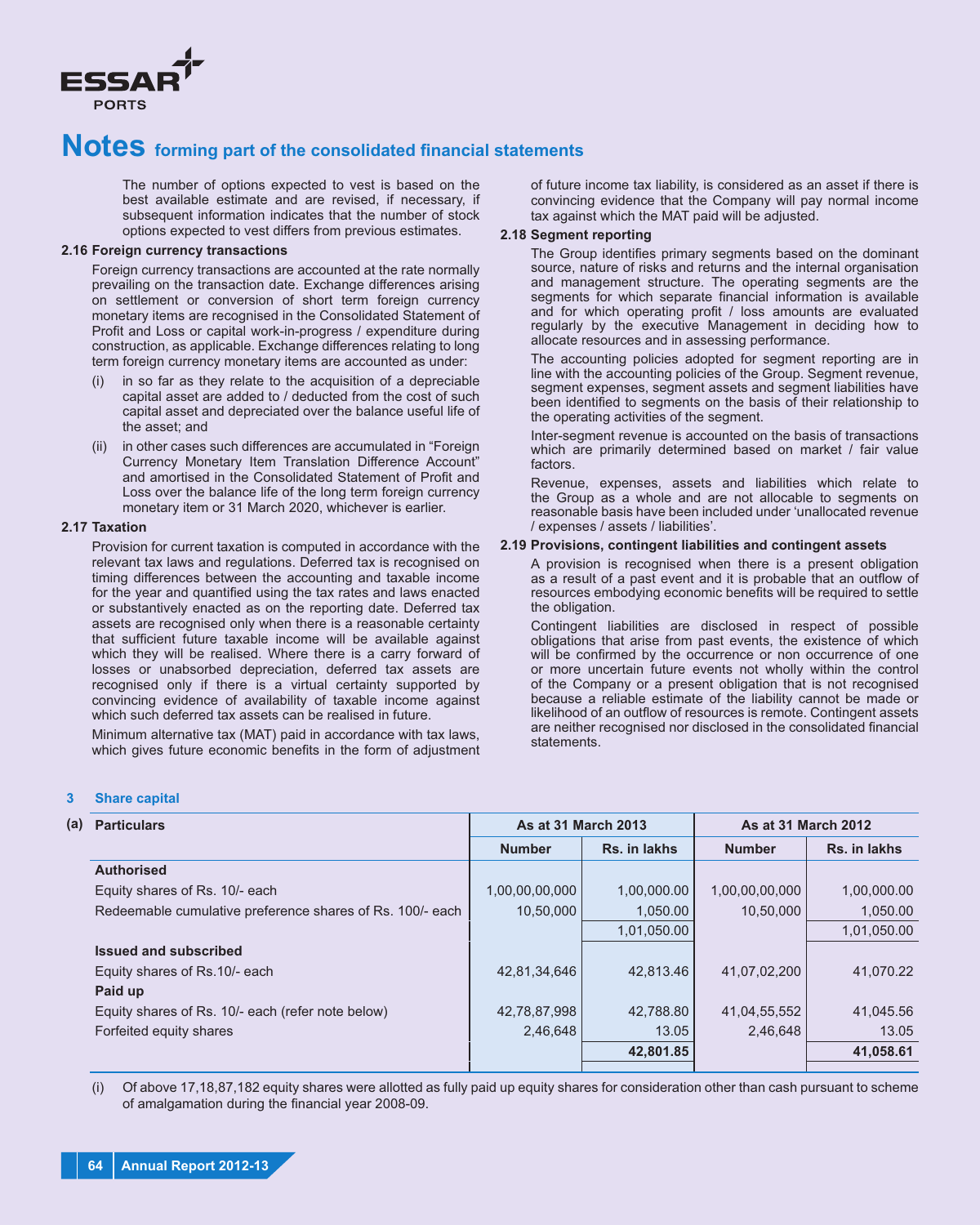### **(b) Reconciliation of the number of shares and amount outstanding at the beginning and at the end of the reporting period**

| <b>Particulars</b>                                                                                                               |               | As at 31 March 2013 | As at 31 March 2012 |              |
|----------------------------------------------------------------------------------------------------------------------------------|---------------|---------------------|---------------------|--------------|
|                                                                                                                                  | <b>Number</b> | Rs. in lakhs        | <b>Number</b>       | Rs. in lakhs |
| Equity shares of Rs. 10/- each                                                                                                   |               |                     |                     |              |
| At the beginning of the year                                                                                                     | 41,04,55,552  | 41.045.56           | 41,04,55,552        | 41.045.56    |
| Add: Issue of shares during the year (52,666 Global<br>Depositary Securities (GDS)* represented by 1,74,32,446<br>equity shares) | 1,74,32,446   | 1.743.24            |                     |              |
| At the end of the year                                                                                                           | 42,78,87,998  | 42.788.80           | 41,04,55,552        | 41,045.56    |
|                                                                                                                                  |               |                     |                     |              |

\* Each GDS represents 331 equity shares

### **(c) Terms of / rights attached to equity shares / global depository securities (GDS)**

The Company has only one class of equity shares having a par value of Rs. 10/- per share. Each holder of equity share is entitled to one vote per share held. The dividend proposed by the Board of Directors is subject to the approval of the shareholders in the ensuing annual general meeting. In the event of liquidation, the holder of equity share is entitled to receive the remaining assets of the Company, after distribution of all preferential amounts, in proportion to their shareholding.

Holders of GDS will be entitled to receive dividends, subject to the terms of the Deposit Agreement, to the same extent as the holders of equity shares, less the fees and expenses payable under such Deposit Agreement and any Indian tax applicable to such dividends. In the event of liquidation, the holder of GDS is entitled to receive the remaining assets of the Company, after distribution of all preferential amounts, in proportion to their shareholding. Each holder of GDS is entitled to 331 votes per GDS held.

### **(d) Shares held by holding company, the ultimate holding company, their subsidiaries and associates**

| <b>Particulars</b>                                                            | As at 31 March 2013 |               | As at 31 March 2012 |          |  |
|-------------------------------------------------------------------------------|---------------------|---------------|---------------------|----------|--|
|                                                                               | <b>Number</b>       | $\frac{0}{2}$ | <b>Number</b>       | $\%$     |  |
| Equity shares of Rs. 10/- each                                                |                     |               |                     |          |  |
| Essar Shipping & Logistics Limited, Cyprus, the holding<br>company            | 28,45,03,711        | 66.49%        | 28,45,03,711        | 69.31%   |  |
| Essar Global Fund Limited, the ultimate holding company                       | 66                  | $0.00\%$      | 66                  | $0.00\%$ |  |
| Essar Projects (India) Limited, subsidiary of the ultimate<br>holding company | 5,63,96,995         | 13.18%        | 5,63,96,995         | 13.74%   |  |
| Essar Steel India Limited, subsidiary of the ultimate holding<br>company      | 25,47,223           | 0.60%         | 25,47,223           | 0.62%    |  |
|                                                                               | 34, 34, 47, 995     | 80.27%        | 34, 34, 47, 995     | 83.67%   |  |

There are no other shareholders holding more than 5% shares in the Company.

(i) Stock options:

 In the annual general meeting held on 9 September, 2011, the shareholders approved the grant of 7,40,334 options (convertible into equivalent number of equity shares of Rs. 10/- each of the Company, in three equal installments i.e. at the end of 3rd / 4th / 5th years from the grant date) to the eligible employees and executive directors of the Company pursuant to Essar Ports Employee Stock Option Scheme 2011. The exercise period for the options is 7 years from the date of vesting.

 These stock options have been granted at an option value of Rs. 71.10 per equity share of face value of Rs. 10/- each (i.e. the closing price of the equity shares of the Company on 1 December 2011 at the National Stock Exchange of India Ltd, being the exchange having the higher quantity of trading of Company's shares).

Out of above, 7,40,334 options were outstanding as on 31 March 2013.

(ii) 5 % Foreign Currency Convertible Bonds are convertible into 2,04,75,463 equity shares (as at 31 March 2012, 2,04,75,463 equity shares) of Rs.10/- each at Rs. 91.70 per share (refer note no 5 C (iv)).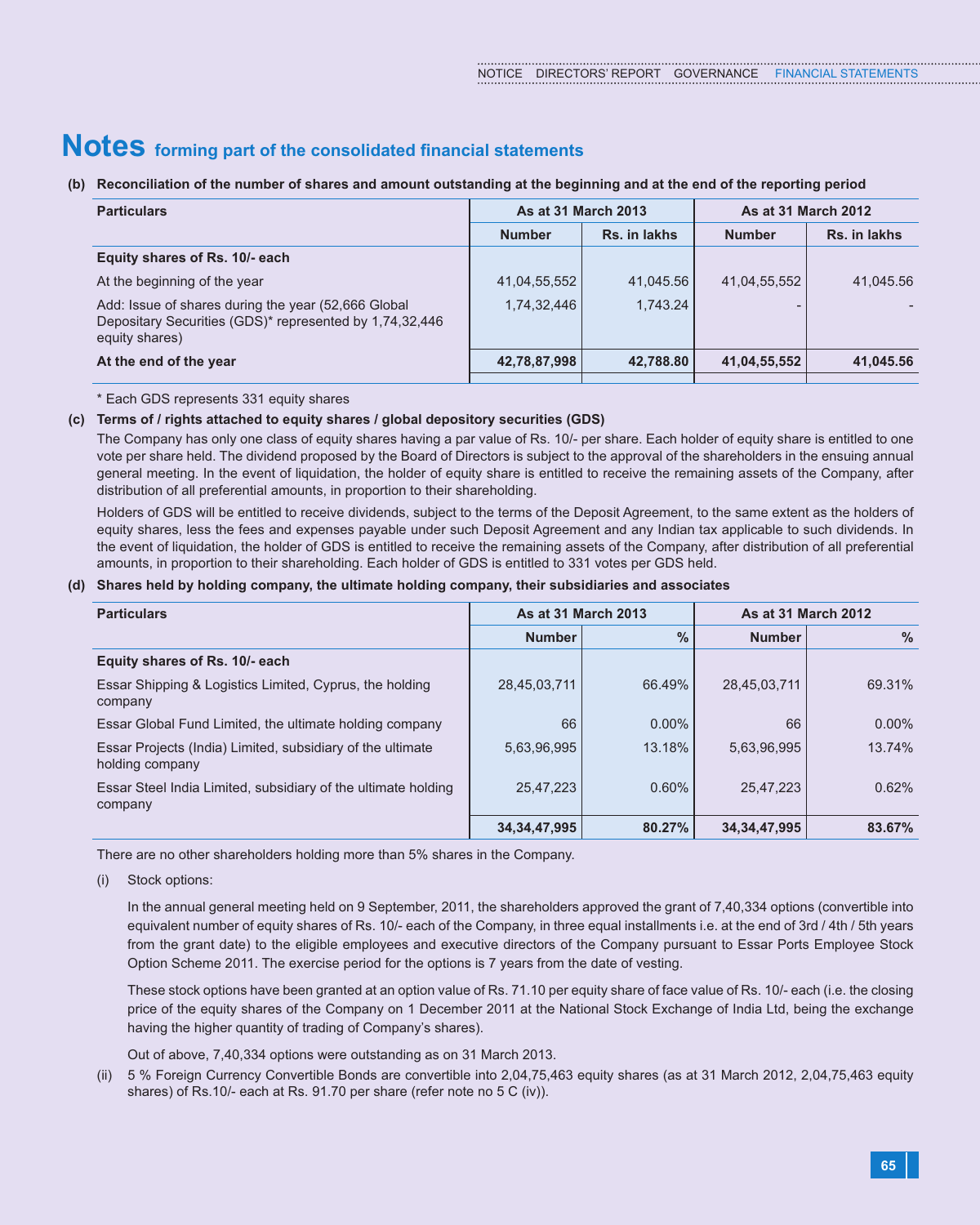

|    | <b>Reserves and surplus</b>                                                |                        | Rs. in lakhs           |  |
|----|----------------------------------------------------------------------------|------------------------|------------------------|--|
|    | <b>Particulars</b>                                                         | As at<br>31 March 2013 | As at<br>31 March 2012 |  |
| a. | <b>General reserve</b>                                                     |                        |                        |  |
|    | Opening balance                                                            | 28,454.11              | 27,263.00              |  |
|    | Add: Transferred from surplus in Consolidated Statement of Profit and Loss | 2,334.26               | 1,191.11               |  |
|    | Add: Transferred from tonnage tax utilised reserve                         | 5,550.00               |                        |  |
|    | <b>Closing balance</b>                                                     | 36,338.37              | 28,454.11              |  |
| b. | Securities premium account                                                 |                        |                        |  |
|    | Opening balance                                                            |                        |                        |  |
|    | Add: Premium on issuance of GDS                                            | 15,731.68              |                        |  |
|    | Less: Share issue expenses                                                 | (270.57)               |                        |  |
|    | <b>Closing balance</b>                                                     | 15,461.11              |                        |  |
| c. | <b>Revaluation reserve</b>                                                 |                        |                        |  |
|    | Opening balance                                                            | 94.34                  | 105.50                 |  |
|    | Less: Utilised for set off against depreciation                            | (11.16)                | (11.16)                |  |
|    | <b>Closing balance</b>                                                     | 83.18                  | 94.34                  |  |
| d. | Tonnage tax reserve                                                        |                        |                        |  |
|    | Opening balance                                                            |                        |                        |  |
|    | Add: Transferred from surplus in Consolidated Statement of Profit and Loss | 500.00                 |                        |  |
|    | <b>Closing balance</b>                                                     | 500.00                 |                        |  |
| е. | Tonnage tax utilised reserve                                               |                        |                        |  |
|    | Opening balance                                                            | 5,550.00               | 5,550.00               |  |
|    | Less: Transferred to general reserve                                       | (5,550.00)             |                        |  |
|    | <b>Closing balance</b>                                                     |                        | 5,550.00               |  |
| f. | Surplus in Consolidated Statement of Profit and Loss                       |                        |                        |  |
|    | Opening balance                                                            | 1,45,076.56            | 1,42,284.61            |  |
|    | Add: Change in minority interest                                           | 4,756.61               |                        |  |
|    | Add: Profit for the year                                                   | 33,154.64              | 6,395.47               |  |
|    | Less: Transferred to general reserve                                       | (2,334.26)             | (1, 191.11)            |  |
|    | Less: Dividends proposed / paid :                                          |                        |                        |  |
|    | On equity shares of the Company                                            | (2,248.05)             | (2,072.43)             |  |
|    | On preference shares of a subsidiary                                       | (0.15)                 | (0.15)                 |  |
|    | Less: Tax on dividend                                                      | (389.49)               | (339.83)               |  |
|    | Less: Transferred to tonnage tax reserve                                   | (500.00)               |                        |  |
|    | <b>Closing balance</b>                                                     | 1,77,515.86            | 1,45,076.56            |  |
|    | <b>Total</b>                                                               | 2,29,898.52            | 1,79,175.01            |  |
|    |                                                                            |                        |                        |  |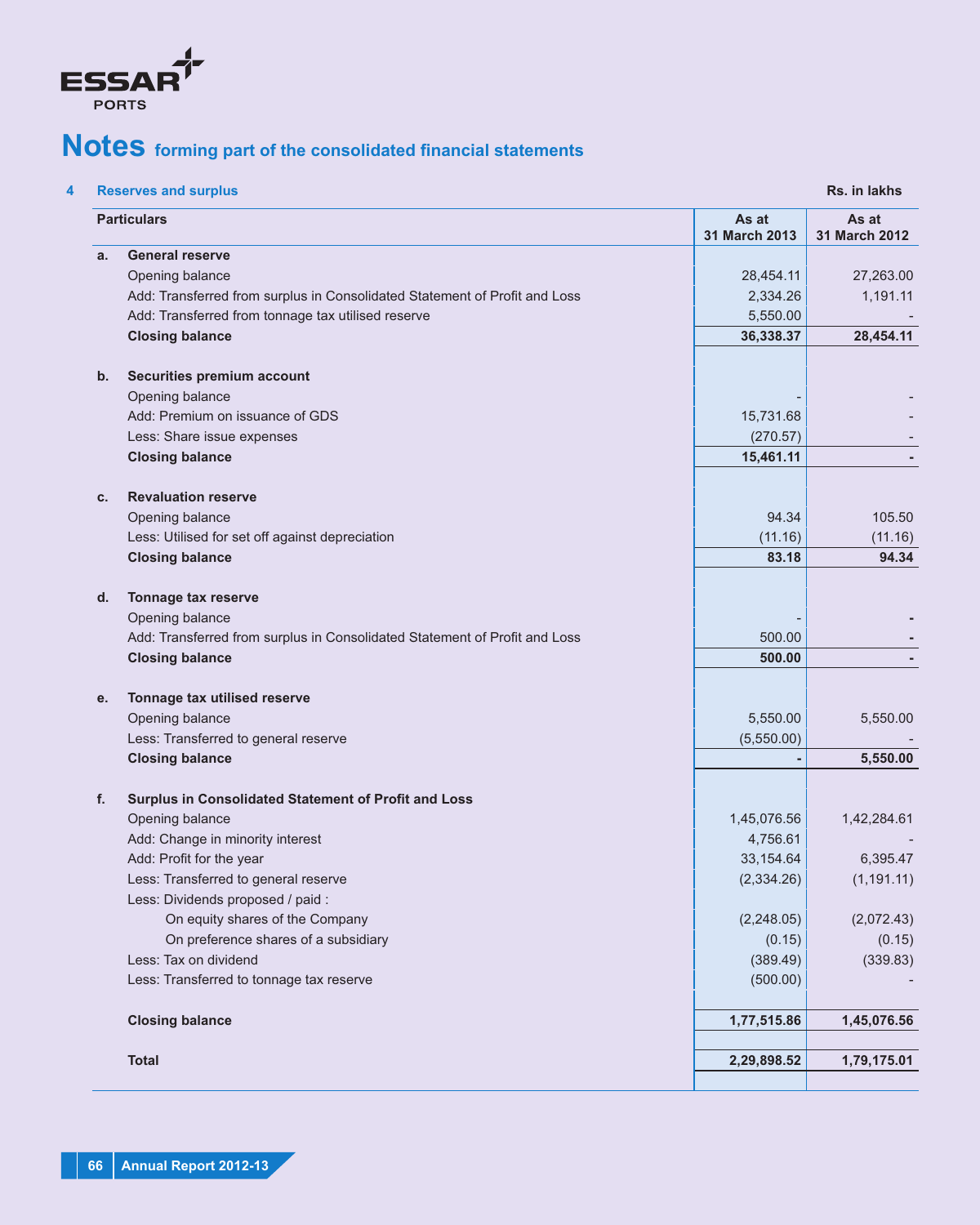### **5 Long term borrowings Rs. in lakhs**

|              |                                                                                                                                                         |                        | Non-current            |                        | <b>Current</b>         |
|--------------|---------------------------------------------------------------------------------------------------------------------------------------------------------|------------------------|------------------------|------------------------|------------------------|
|              |                                                                                                                                                         | As at<br>31 March 2013 | As at<br>31 March 2012 | As at<br>31 March 2013 | As at<br>31 March 2012 |
| A.           | <b>Secured</b>                                                                                                                                          |                        |                        |                        |                        |
| (a)          | <b>Loan from banks</b>                                                                                                                                  |                        |                        |                        |                        |
|              | <b>Rupee term loans</b><br>i.                                                                                                                           | 2,55,263.63            | 2,76,735.44            | 24,105.08              | 14,764.90              |
|              | ii.<br><b>Funded interest facilities</b> (including funding of<br>interest for the period October 1998 to December<br>2003 and funded interest thereon) | 1,10,579.15            | 1,21,364.60            | 2,343.65               | 1,795.83               |
|              | Less: Amount not payable if relevant funded interest<br>is paid as of the balance sheet date                                                            | (40,092.17)            | (41, 528.20)           |                        |                        |
|              |                                                                                                                                                         | 70,486.98              | 79,836.40              | 2,343.65               | 1,795.83               |
| (b)          | <b>From financial institutions</b>                                                                                                                      |                        |                        |                        |                        |
|              | <b>Rupee term loans</b><br>i.                                                                                                                           | 95,839.42              | 72,187.85              | 13,745.10              | 5,507.70               |
|              | Funded interest facilities (including funding of<br>ii.<br>interest for the period October 1998 to December<br>2003 and funded interest thereon)        | 67,103.53              | 57.736.06              | 285.09                 | 280.79                 |
|              | Less: Amount not payable if relevant funded interest<br>is paid as of the balance sheet date                                                            | (23, 752.25)           | (24, 607.78)           |                        |                        |
|              |                                                                                                                                                         | 43,351.28              | 33,128.28              | 285.09                 | 280.79                 |
| (c)          | Foreign currency buyers' credit                                                                                                                         | 16,355.57              | 14,051.75              |                        |                        |
|              | [A]<br><b>Total secured borrowings</b>                                                                                                                  | 4,81,296.88            | 4,75,939.72            | 40,478.92              | 22,349.22              |
| <b>B.</b>    | <b>Unsecured</b>                                                                                                                                        |                        |                        |                        |                        |
| (a)          | Foreign currency convertible bonds                                                                                                                      | 21,755.72              | 20,462.60              |                        |                        |
| (b)          | Rupee term loan from others                                                                                                                             |                        |                        | 30,000.00              | 30,000.00              |
|              | <b>Total unsecured borrowings</b><br>[B]                                                                                                                | 21,755.72              | 20,462.60              | 30,000.00              | 30,000.00              |
| <b>Total</b> | $[A + B]$                                                                                                                                               | 5,03,052.60            | 4,96,402.32            | 70,478.92              | 52,349.22              |
|              | Less: Amount disclosed under the head 'other current<br>liabilities' (refer note no. 7)                                                                 |                        |                        | (70, 478.92)           | (52, 349.22)           |
|              | Long term borrowings                                                                                                                                    | 5,03,052.60            | 4,96,402.32            |                        |                        |

#### **C. Notes :**

#### **i. Secured rupee term loans under Master Restructuring Agreement (MRA) :**

- a) Term loans and funded interest facilities of Rs.2,79,385.26 lakhs (Previous year Rs. 2,86,199.81 lakhs) governed by MRA with banks and financial institutions are secured / to be secured by first ranking security interests over all movable and immovable assets of a subsidiary, present and future, and immovable assets of Essar Oil Limited ("EOL") pertaining to the Terminal Project, insurance policies related to the Terminal Project, rights, title and interests under project documents, trust and retention accounts and all sub-accounts created thereunder, pledge of certain shares of a subsidiary held by promoters (as defined in MRA) / associates of promoters or a subsidiary.
- b) A term loan from a financial institution and funded interest facilities thereon of Rs. 12,257.30 lakhs (Previous year Rs. 16,518.60 lakhs) governed by MRA are secured by a guarantee of EOL for Rs. 20,000 lakhs (Previous year Rs. 20,000 lakhs). To secure obligation of EOL pursuant to the said guarantee, security is created by first mortgage and charge on immovable and movable properties pertaining to the EOL refinery project, pledge over shares of EOL and an assignment of the project contracts relating to EOL refinery project, the trust and retention accounts pertaining thereto.
- c) The Interest rates for MRA term loans and funded interest facilities from banks and financial institutions amounting to Rs. 291,642.56 lakhs (Previous year Rs. 302,718.41 lakhs) are ranging from 5% p.a. to 12.50% p.a. with different repayment installments starting from December 2009 to June 2027.
- d) Recognition of Facility Stoppage and Facility E

 The Master Restructuring Agreement ('MRA') dated 17 December 2004 entered pursuant to Corporate Debt Restructuring Scheme, gives an option, subject to consent of its lenders, to a subsidiary to prepay funded interest loans (FS loan) of Rs. 86,908.16 lakhs (Previous year Rs. 86,908.16 lakhs) at any point of time during their term at a reduced amount computed in accordance with mechanism provided in the MRA or in full, by one bullet payment in March, 2026.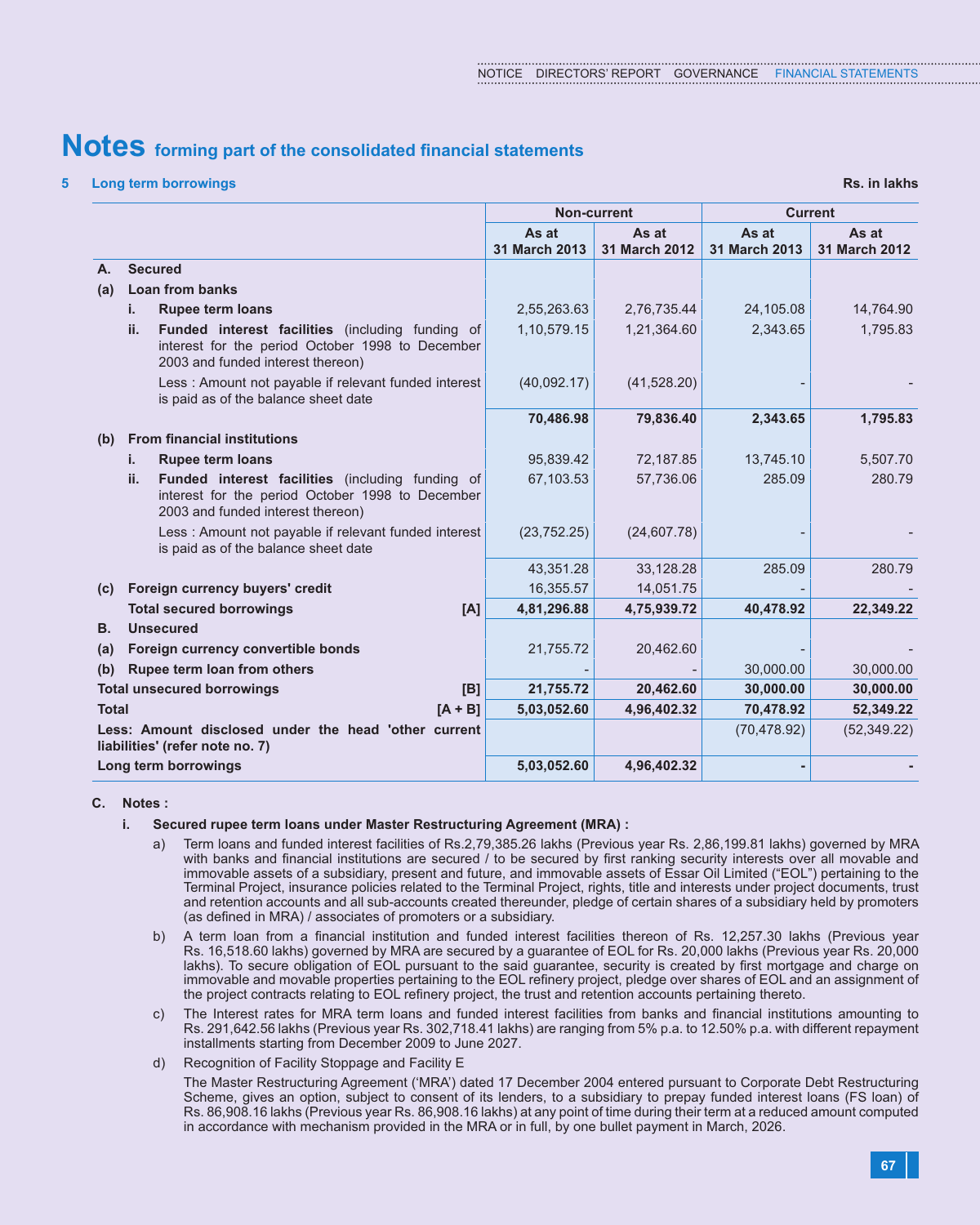

In order to reflect the substance of the above, in terms of presentation in the Consolidated Balance Sheet, an amount of Rs. 63,844.42 lakhs (Previous year Rs. 66,135.98 lakhs) being the amount not payable as at balance sheet date has been presented as deduction from funded interest facilities under secured loans / borrowings to reflect the present obligation on the balance sheet date. The changes in the present obligation of the said FS loan subsequent to capitalisation of the terminal project of a subsidiary till each reporting date is treated as a finance cost item in the Consolidated Statement of Profit and Loss.

 In the previous year, interest on FS loan (Facility E), disclosed under contingent liability until 31 March 2011 was recognised as funded loan. Accordingly Facility E to the extent attributable to the construction period of Rs 807.34 lakhs was added to cost of fixed assets and balance of Rs. 23,551.18 lakhs was recognised as an exceptional item in the Consolidated Statement of Profit and Loss. Facility E of Rs 24,606.18 lakhs (previous year Rs. 24,179.58 lakhs) is presented in the Consolidated Balance Sheet under funded interest facilities from banks and financial institutions under long term borrowings.

- ii. The interest rates for secured rupee term loans from banks and financial institutions of Rs. 2,77,622.08 lakhs (previous year Rs. 2,47,654.76 lakhs) are ranging from 11% to 17% (base rate +/- spread) per annum with different quarterly repayment installments starting from June, 2012 to March, 2023. Secured rupee term loans are secured by first mortgage and charge of all present and future movable and immovable assets / properties of the Group entities.
- **iii.** Foreign currency buyers' credit facilities carry interest rate ranging from 2.62% to 3.62% (LIBOR plus spread) per annum. Buyers' credit facilities are part of consortium agreement. The Group has intention to convert buyers' credit facilities into term loans on maturity as per the terms of the secured rupee term loans. Repayment terms are as per those disclosed under point (ii) above.
- **iv.** Foreign Currency Convertible Bonds of US\$ 1,85,71,428 (Series B) due on 24 August 2017 and US\$ 2,14,28,572 (Series A) due on 24 August 2015 carry interest @ 5% per annum payable semi annually. The bonds are convertible into 2,04,75,463 fully paid equity shares of Rs.10 each of the Company, any time upto the date of maturity at the option of the bond holders at conversion price of Rs. 91.70 per share at a predetermined exchange rate of Rs. 46.94 per USD. The bonds if not converted till the maturity date will be redeemed at par.
- **v.** Unsecured rupee term loan from others carry interest rate of 12.75% per annum, repayable in two installment of Rs. 10,000 lakhs on 1 July 2013 and Rs. 20,000 lakhs on 1 October 2013. Essar Shipping & Logistics Limited, the holding company, has given corporate guarantee of Rs. 30,000 lakhs.
- vi. The classification of loans between current liabilities and non-current liabilities continues based on repayment schedule under respective agreements as no loans have been recalled due to non compliance of conditions under any of the loan agreements. This is in accordance with the guidance issued by the Institute of Chartered Accountants of India on Revised Schedule VI to the Companies Act,1956.

### **6 Deferred tax liabilities / assets (net)**

| Deferred tax liabilities (net)<br>А.                               |         |                        | Rs. in lakhs           |
|--------------------------------------------------------------------|---------|------------------------|------------------------|
| <b>Particulars</b>                                                 |         | As at<br>31 March 2013 | As at<br>31 March 2012 |
| Tax effect of items constituting deferred tax liabilities          |         |                        |                        |
| On difference between book balance and tax balance of fixed assets |         | 13,822.07              | 5,290.00               |
|                                                                    | (A)     | 13,822.07              | 5,290.00               |
| Tax effect of items constituting deferred tax assets               |         |                        |                        |
| Unabsorbed depreciation carried forward                            |         | 4,144.41               | 952.71                 |
|                                                                    | (B)     | 4,144.41               | 952.71                 |
| <b>Total</b>                                                       | $(B-A)$ | (9,677.66)             | (4,337.29)             |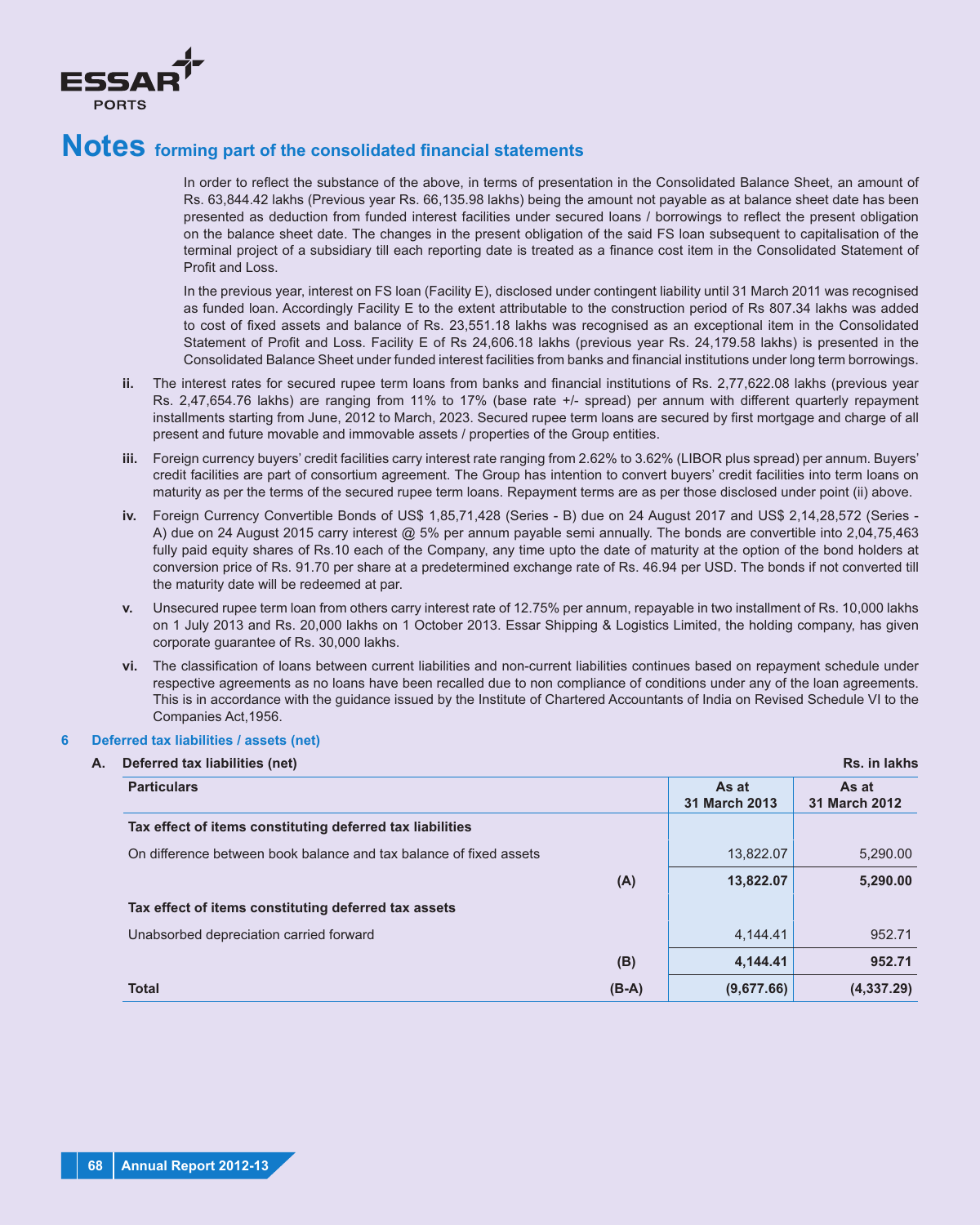| <b>B.</b> | Deferred tax assets (net) |  |  |
|-----------|---------------------------|--|--|
|           |                           |  |  |

|         |                        | Rs. in lakhs           |
|---------|------------------------|------------------------|
|         | As at<br>31 March 2013 | As at<br>31 March 2012 |
|         |                        |                        |
|         | 49,901.54              | 43,947.82              |
| (A)     | 49,901.54              | 43,947.82              |
|         |                        |                        |
|         | 43,738.34              | 39,521.92              |
|         | 16,646.35              | 14,355.07              |
|         | 3,513.99               | 2,619.88               |
| (B)     | 63,898.68              | 56,496.87              |
| $(B-A)$ | 13,997.14              | 12,549.05              |
|         |                        |                        |

Deferred Tax Asset on unabsorbed depreciation is recognised to the extent of the reversible deferred tax liability on account of depreciation. Having regard to the existing tenure of the Petroleum Handling Agreement with the user of the terminal facilities and expected extension thereof considering the nature of the facilities, Deferred Tax Asset with respect to disallowances under section 43B of the Income Tax Act, 1961 related to funded interest is recognised to the extent of expected availability of sufficient taxable profit during the years of payment of such funded interest.

### 7 **Other long-term / current liabilities Rs. in lakhs**

| <b>Particulars</b>                                                                                                             |                        | Non-current            |                        | <b>Current</b>         |
|--------------------------------------------------------------------------------------------------------------------------------|------------------------|------------------------|------------------------|------------------------|
|                                                                                                                                | As at<br>31 March 2013 | As at<br>31 March 2012 | As at<br>31 March 2013 | As at<br>31 March 2012 |
| Capital creditors                                                                                                              | 15.38                  | 12.50                  | 29,587.90              | 33,111.51              |
| Current maturities of long-term borrowings (refer note no 5)                                                                   |                        |                        | 70,478.92              | 52,349.22              |
| Interest accrued but not due on borrowings                                                                                     |                        |                        | 432.66                 | 414.61                 |
| Advances from customers                                                                                                        |                        | 0.05                   | 21,874.29              | 51.45                  |
| Interest accrued and due on borrowings                                                                                         |                        |                        | 7,865.46               | 101.15                 |
| Acceptances*                                                                                                                   | 17,187.71              | 24,610.21              | 1,050.00               | 1,110.00               |
| Other liabilities (statutory dues for tax deducted at source,<br>provident fund and reimbursement of expenses to<br>employees) |                        |                        | 1,867.18               | 812.00                 |
| Payable for purchase of investments                                                                                            |                        |                        |                        | 18,587.80              |
| Reimbursable expenses on account of demerger                                                                                   |                        |                        |                        | 795.93                 |
| <b>Others</b>                                                                                                                  |                        |                        | 853.24                 | 572.97                 |
| <b>Total</b>                                                                                                                   | 17,203.09              | 24,622.76              | 1,34,009.65            | 1,07,906.64            |

\* Under letters of credit issued by lender banks and to be converted into long term loans as per terms of loan agreements.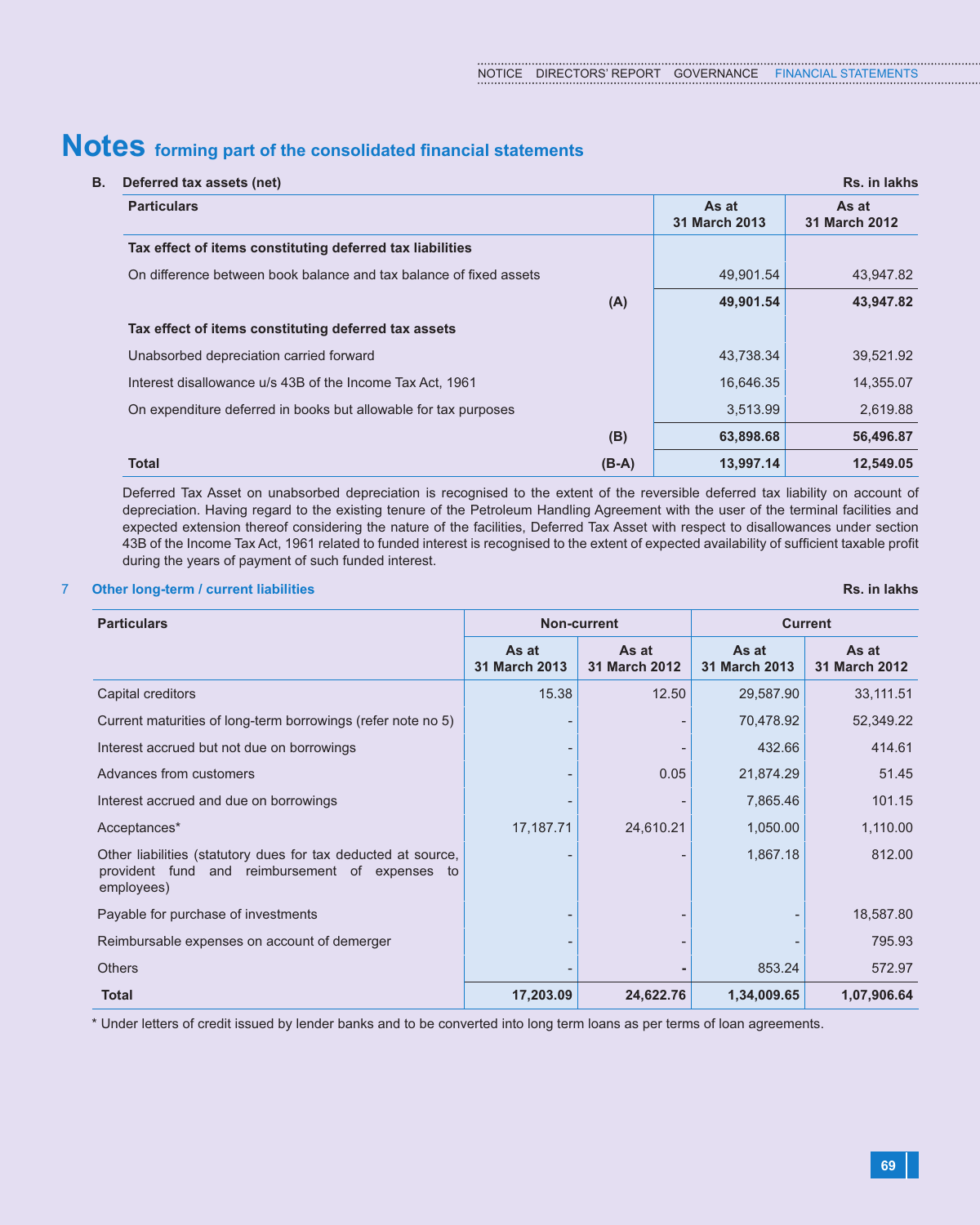

|     | <b>Short term provisions</b>                                                                           |                        | Rs. in lakhs           |
|-----|--------------------------------------------------------------------------------------------------------|------------------------|------------------------|
|     | <b>Particulars</b>                                                                                     | As at<br>31 March 2013 | As at<br>31 March 2012 |
| (a) | <b>Provision for employee benefits</b>                                                                 |                        |                        |
|     | Gratuity                                                                                               | 54.92                  | 57.10                  |
|     | Compensated absences                                                                                   | 507.60                 | 453.27                 |
| (b) | <b>Others</b>                                                                                          |                        |                        |
|     | Provisions for taxation (net of advance tax of Rs.1,846.32 lakhs (previous year<br>Rs.1,840.05 lakhs)) | 2,058.14               | 460.13                 |
|     | Proposed dividend on equity shares of the Company                                                      | 2,160.89               | 2,072.43               |
|     | Proposed dividend on preference shares of a subsidiary                                                 | 0.15                   | 0.15                   |
|     | Tax on proposed dividends                                                                              | 378.96                 | 339.83                 |
|     | <b>Total</b>                                                                                           | 5,160.66               | 3,382.91               |

### **9 Short term borrowings Rs. in lakhs**

| <b>Particulars</b>                                                                                                                                                                                                                                              | As at<br>31 March 2013 | As at<br>31 March 2012 |
|-----------------------------------------------------------------------------------------------------------------------------------------------------------------------------------------------------------------------------------------------------------------|------------------------|------------------------|
| <b>Secured</b>                                                                                                                                                                                                                                                  |                        |                        |
| Working capital loans from banks                                                                                                                                                                                                                                | 1.832.16               | 1.503.55               |
| (secured by first pari passu charge on all the present and future movable / immovable<br>assets / properties, insurance contracts, accounts, receivables and all other assets of a<br>subsidiary including but not limited to goodwill, trademarks and patents) |                        |                        |
| Foreign currency buyers' credit [refer note no. 5 (c) (iii)]                                                                                                                                                                                                    | 132.17                 | 258.04                 |
| <b>Total</b>                                                                                                                                                                                                                                                    | 1,964.33               | 1,761.59               |

### **10 Trade payables Rs. in lakhs**

| <b>Particulars</b>                                        | As at<br>31 March 2013 | As at<br>31 March 2012 |
|-----------------------------------------------------------|------------------------|------------------------|
| Trade payables other than acceptances (refer note no. 32) | 10,239.27              | 7,708.09               |
| Total                                                     | 10,239.27              | 7,708.09               |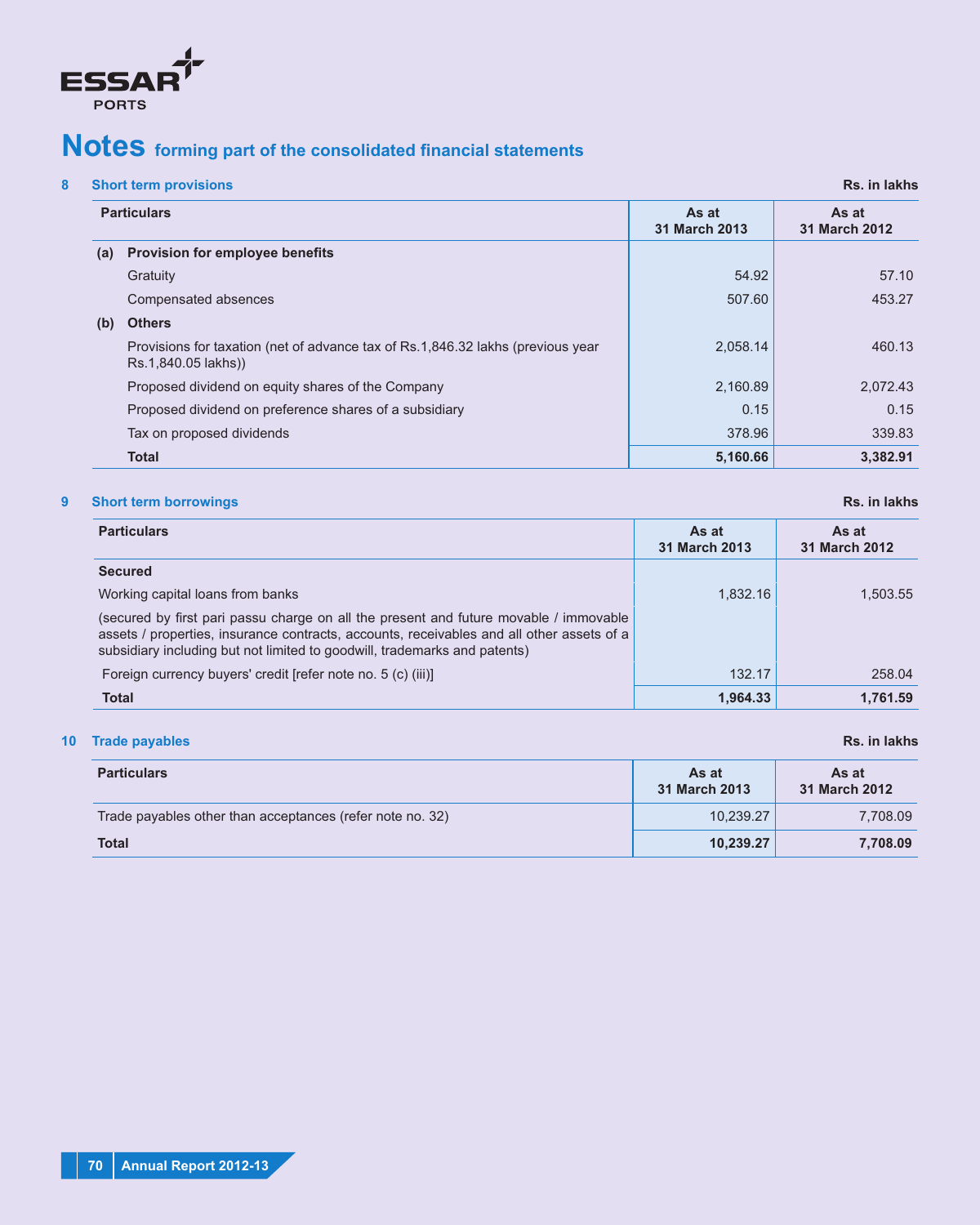| l<br>l               |
|----------------------|
|                      |
| i<br>こくこくし<br>ا<br>ا |
|                      |
| and part of the      |
|                      |
|                      |
|                      |

# 11. Tangible / intangible assets **11. Tangible / intangible assets**

Rs.in lakhs  **Rs.in lakhs**

|                                         |                        | Gross block (at cost / valuation) |                        |                        | Accumulated depreciation / amortisation      |                        | Net block              |                        |
|-----------------------------------------|------------------------|-----------------------------------|------------------------|------------------------|----------------------------------------------|------------------------|------------------------|------------------------|
| <b>Particulars</b>                      | 01 April 2012<br>As at | during the<br>Additions<br>year   | 31 March 2013<br>As at | 01 April 2012<br>As at | Depreciation<br>amortisation<br>for the year | 31 March 2013<br>As at | 31 March 2013<br>As at | 31 March 2012<br>As at |
| Tangible assets                         |                        |                                   |                        |                        |                                              |                        |                        |                        |
| -and-freehold<br><b>Buildings</b>       | 162.34<br>10,956.32    | 170.61                            | 332.95<br>10,956.32    | 1,133.37               | 375.13                                       | 1,508.50               | 332.95<br>9,447.82     | 9,822.95<br>162.34     |
| Fleet - Owned (refer note "b"<br>below) | 12,623.75              |                                   | 12,623.75              | 5,342.40               | 1,191.62                                     | 6,534.02               | 6,089.73               | 7,281.35               |
| Berth and jetty                         | 56,773.69              |                                   | 56,773.69              | 4,354.82               | 2,270.97                                     | 6,625.79               | 50, 147.90             | 52,418.87              |
| Plant and equipment                     | 4,11,645.81            | 90,387.50                         | 5,02,033.31            | 69,466.09              | 21,271.56                                    | 90,737.65              | 4,11,295.66            | 3,42,179.72            |
| Furniture, fixture, air-conditioners,   | 536.32                 | 71.77                             | 608.09                 | 179.95                 | 48.31                                        | 228.26                 | 379.83                 | 356.37                 |
| efrigerators and office equipments      |                        |                                   |                        |                        |                                              |                        |                        |                        |
| <b>Vehicles</b>                         | 241.84                 |                                   | 241.84                 | 20.84                  | 26.73                                        | 47.57                  | 194.27                 | 221.00                 |
| Total tangible assets (A)               | 4.92.940.07            | 90.629.88                         | 5,83,569.95            | 80,497.47              | 25,184.32                                    | 105.681.79             | 4,77,888.16            | 4,12,442.60            |
| Intangible assets                       |                        |                                   |                        |                        |                                              |                        |                        |                        |
| Software                                | 32.04                  | 2.63                              | 34.67                  | 21.93                  | 8.36                                         | 30.29                  | 4.38                   | 10.11                  |
| Total intangible fixed assets (B)       | 32.04                  | 2.63                              | 34.67                  | 21.93                  | 8.36                                         | 30.29                  | 4.38                   | 10.11                  |
| Total (A+B)                             | 4,92,972.11            | 90.632.51                         | 5.83.604.62            | 80,519.40              | 25.192.68                                    | 105.712.08             | 4,77,892.54            | 4.12.452.71            |
| Previous year                           | 3,79,257.00            | 1,13,715.11                       | 4,92,972.11            | 57,395.38              | 23,124.02                                    | 80,519.40              | 4,12,452.71            |                        |
| Notes -                                 |                        |                                   |                        |                        |                                              |                        |                        |                        |

## **Notes :**

- a. Fleet were revalued on 31 March 2008 on the basis of valuation done by approved valuers. The net difference between book value and revalued value as on 31 March 2008 amounting to Rs. 129.62 lakhs had been added to book value of fleet and corresponding credit was given to revaluation reserve. Out of<br>depreciation for the year, a sum of Rs.11.16 lakhs (previous year Rs. 1 on 31 March 2008 amounting to Rs. 129.62 lakhs had been added to book value of fleet and corresponding credit was given to revaluation reserve. Out of depreciation for the year, a sum of Rs.11.16 lakhs (previous year Rs. 11.16 lakhs) to the extent it is charged on the increased value has been recouped from Fleet were revalued on 31 March 2008 on the basis of valuation done by approved valuers. The net difference between book value and revalued value as revaluation reserve. revaluation reserve.  $\vec{\sigma}$ 
	- Fleet has been hypothecated against secured non convertible debentures issued by Essar Shipping Limited (fellow subsidiary). b. Fleet has been hypothecated against secured non convertible debentures issued by Essar Shipping Limited (fellow subsidiary). .<br>ف
- c. Additions to Plant and equipment include Rs. Nil (previous year Rs. 807.34) lakhs due to capitalisation of interest on Facility Stoppage from 24 April 2007 to Additions to Plant and equipment include Rs. Nil (previous year Rs. 807.34) lakhs due to capitalisation of interest on Facility Stoppage from 24 April 2007 to 30 June 2007. [refer note no. 5(C)(i)(d)] 30 June 2007. [refer note no. 5(C)(i)(d)]  $\dot{\circ}$
- The Group has exercised the option available as per para 46/46A of Accounting Standard (AS) 11, "The effect of changes in foreign exchanges rates", vide<br>notification no. GSR 914(E) dated 29 December 2011. Consequently, the d. The Group has exercised the option available as per para 46/46A of Accounting Standard (AS) 11, "The effect of changes in foreign exchanges rates", vide notifi cation no. GSR 914( E) dated 29 December 2011. Consequently, the exchange loss of Rs. 850.99 lakhs during the year ended 31 March 2013 (previous year Rs. Nil ) has been capitalised to the cost of tangible assets. year Rs. Nil ) has been capitalised to the cost of tangible assets.  $\dot{\sigma}$
- e. Additions to plant and equipment and buildings include borrowing cost capitalised during the year of Rs. 13,113.63 lakhs (previous year Rs.7,516.00 lakhs) Additions to plant and equipment and buildings include borrowing cost capitalised during the year of Rs. 13,113.63 lakhs (previous year Rs.7,516.00 lakhs) and Rs. Nil (previous year Rs. 350.01 lakhs) respectively. and Rs. Nil (previous year Rs. 350.01 lakhs) respectively.  $\dot{\omega}$
- Details of depreciation are as follows: f. Details of depreciation are as follows: Ļ.

| ı             |  |
|---------------|--|
|               |  |
| $\mathbf{r}$  |  |
|               |  |
|               |  |
|               |  |
|               |  |
| $\frac{a}{2}$ |  |
|               |  |
|               |  |
|               |  |
|               |  |
|               |  |

| <b>Particulars</b>                                                    | 31 March 2013 | 31 March 2012 |
|-----------------------------------------------------------------------|---------------|---------------|
| Depreciation for the year as above                                    | 25, 192.68    | 23,124.02     |
| Less : Depreciation on an exceptional item                            |               | (178.93)      |
| Less : Depreciation capitalised during the year                       | (778.56)      | (909.37)      |
| Less: Depreciation recouped from revaluation reserve                  | (11.16)       | (11.16)       |
| Depreciation charged to the Consolidated Statement of Profit and Loss | 24,402.96     | 22,024.56     |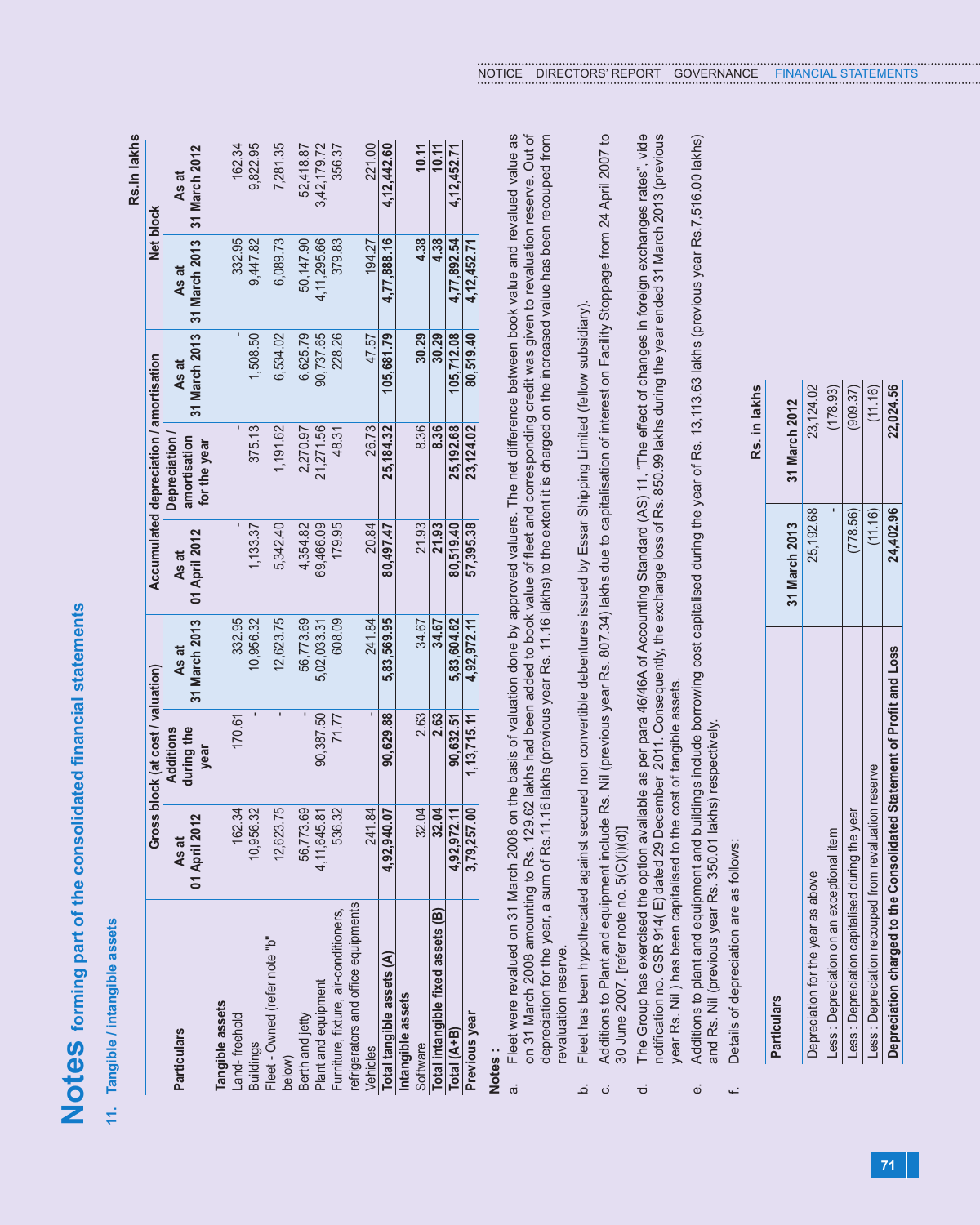

### **12 Capital work-in-progress**

|                    |                                                     |               | Rs. in lakhs  |
|--------------------|-----------------------------------------------------|---------------|---------------|
| <b>Particulars</b> |                                                     |               | As at         |
|                    |                                                     | 31 March 2013 | 31 March 2012 |
| (A)                | Capital work-in-progress                            | 1,37,894.31   | 1,61,807.75   |
| (B)                | Expenditure during construction (see details below) | 60.544.48     | 51.698.42     |
|                    | <b>Total</b>                                        | 1,98,438.79   | 2,13,506.17   |

| <b>Expenditure during construction</b>                                | As at                   | <b>Incurred during</b> | <b>Capitalised</b> | As at                   |
|-----------------------------------------------------------------------|-------------------------|------------------------|--------------------|-------------------------|
| Survey charges                                                        | 31 March 2012<br>230.99 | the year<br>1.10       | during the year    | 31 March 2013<br>232.09 |
| Consultancy and professional fees                                     | 2,191.11                | 1,806.00               | (1, 126.56)        | 2,870.55                |
| Travelling and courier expenses                                       | 142.51                  | 292.06                 |                    | 434.57                  |
| Insurance expenses                                                    | 233.44                  | 197.31                 | (110.00)           | 320.75                  |
| Finance costs:                                                        |                         |                        |                    |                         |
| Interest on bank loans                                                | 17,729.34               | 18,000.48              | (5,739.50)         | 29,990.32               |
| Interest on loans from financial institutions and other               | 1,290.00                | 846.57                 | (1, 383.14)        | 753.43                  |
| Interest on foreign currency convertible bonds                        | 5,531.22                | 3,442.86               | (3,604.04)         | 5,370.04                |
| Other borrowing costs                                                 | 7,252.36                | 2,814.62               | (1, 125.73)        | 8,941.25                |
| Employee benefits expense :                                           |                         |                        |                    |                         |
|                                                                       |                         |                        |                    |                         |
| Salaries, wages and bonus                                             | 2,137.11<br>173.31      | 1,393.78<br>59.83      | (590.68)           | 2,940.21<br>191.24      |
| Contribution to staff provident and other funds                       | 132.29                  | 90.00                  | (41.90)            | 170.99                  |
| Staff welfare expenses                                                | 136.25                  | 547.25                 | (51.30)            | 683.50                  |
| Stores and spares consumption<br>Hire charges                         | 723.10                  | 256.40                 |                    | 979.50                  |
|                                                                       | 1,567.83                | 864.09                 |                    | 2,431.92                |
| Manning charges<br>Rates and taxes                                    | 81.09                   | 130.90                 |                    | 211.99                  |
| Rent                                                                  |                         | 63.20                  |                    |                         |
|                                                                       | 5,214.56<br>32.58       | 124.58                 | (5,277.76)         | 157.16                  |
| Security charges                                                      | 16.85                   | 92.32                  |                    | 109.17                  |
| Repairs and maintenance                                               | 1,593.18                | 778.56                 | (47.90)            | 2,323.84                |
| Depreciation                                                          | 113.84                  | 2.18                   |                    | 116.02                  |
| Agency fees                                                           | 218.95                  | 272.31                 |                    | 491.26                  |
| Power and electricity                                                 |                         | 2,163.17               |                    | 3,574.31                |
| Exchange loss<br><b>Others</b>                                        | 4,398.96<br>1,616.99    | 549.54                 | (2,987.82)         | 990.01                  |
| (A)                                                                   | 52,757.86               | 34,789.11              | (1, 176.52)        | 64,284.12               |
| Less: Income                                                          |                         |                        | (23, 262.85)       |                         |
| Interest on fixed deposits                                            | (368.89)                | (229.82)               | 68.05              | (530.66)                |
| Gain on sale of mutual fund investments                               | (82.83)                 | (20.64)                |                    | (103.47)                |
| Interest on loans and advances                                        | (129.10)                |                        |                    | (129.10)                |
|                                                                       |                         |                        |                    | (2,699.70)              |
| Cargo handling income                                                 | (290.04)                | (2,409.66)             |                    |                         |
| Income from sale of scrap and machinery hire income                   | (200.07)                | (150.49)               | 6.04               | (350.56)                |
| Vessel, equipment and berth hire income<br>Other miscellaneous income | (22.22)                 | (6.04)                 |                    | (22.22)                 |
|                                                                       | (11.29)                 |                        |                    | (11.29)                 |
| Less: Provision for taxes                                             | 45.00                   | 62.36                  | 74.09              | 107.36                  |
| (B)                                                                   | (1,059.44)              | (2,754.29)             |                    | (3,739.64)              |
| Total (A-B)                                                           | 51,698.42               | 32,034.82              | (23, 188.76)       | 60,544.48               |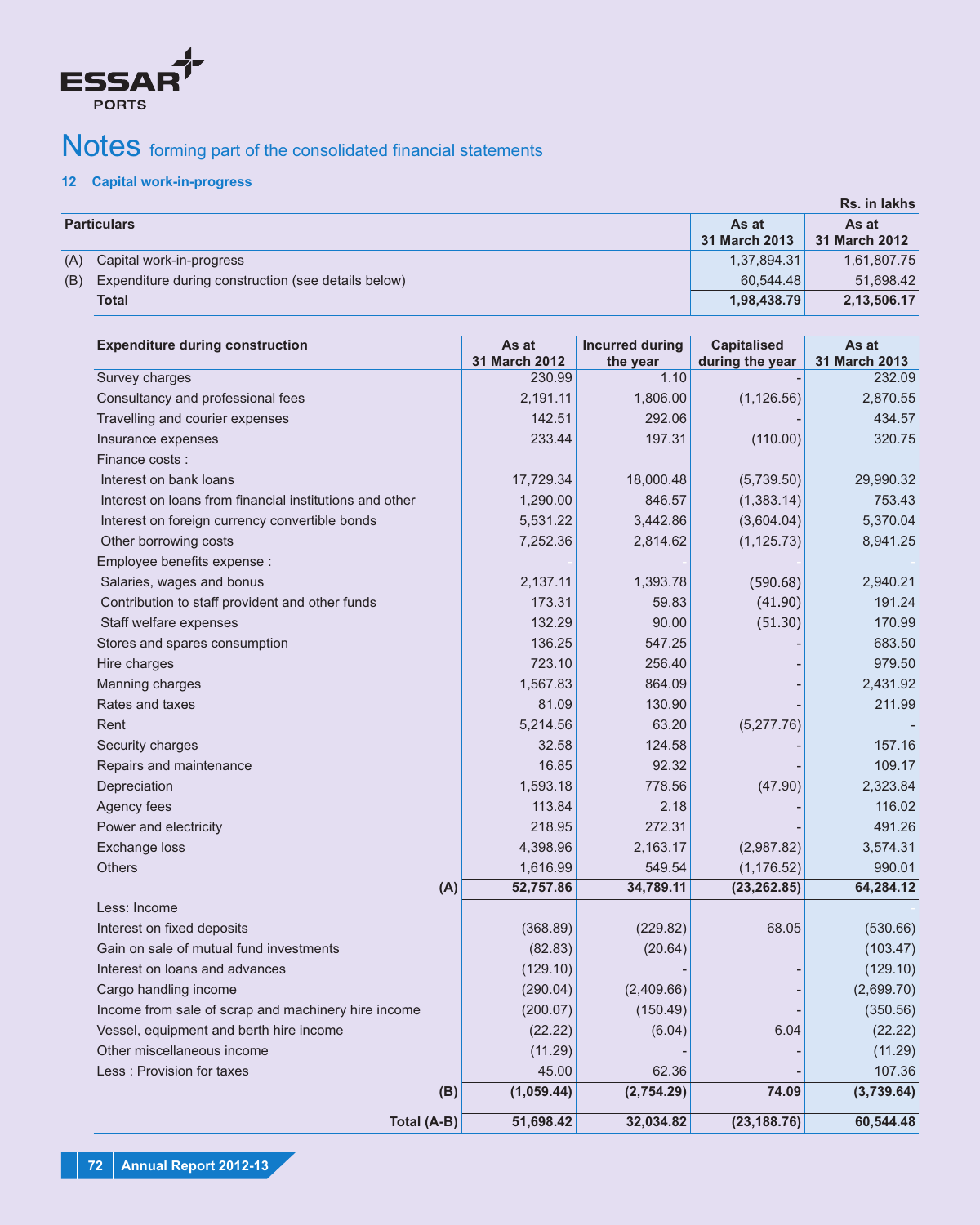#### **13 Non-current / current Investments Rs. in lakhs**

| <b>Particulars</b>                                                                                | <b>Non-current</b>     |        | <b>Current</b>                       |                        |
|---------------------------------------------------------------------------------------------------|------------------------|--------|--------------------------------------|------------------------|
|                                                                                                   | As at<br>31 March 2013 | As at  | As at<br>31 March 2012 31 March 2013 | As at<br>31 March 2012 |
| <b>Unquoted</b>                                                                                   |                        |        |                                      |                        |
| Non-trade investments (valued at cost)                                                            |                        |        |                                      |                        |
| Investments in equity shares (fully paid up)                                                      |                        |        |                                      |                        |
| 3,86,000 equity shares of Rs.10 /- each of Bhander Power Limited                                  | 104.51                 | 104.51 |                                      |                        |
| Current investments (at lower of cost and fair value)                                             |                        |        |                                      |                        |
| Nil (previous year 42.643 units of Taurus - Ultra Short Term Fund at<br>NAV of Rs. 1,268.32 each) |                        |        |                                      | 0.54                   |
| <b>Total</b>                                                                                      | 104.51                 | 104.51 |                                      | 0.54                   |

#### **14 Long-term / short-term loans and advances RS. in lakhs RS. in lakhs**

| <b>Particulars</b>                                                                                                                          |               |               | Non-current   |               | <b>Current</b> |  |
|---------------------------------------------------------------------------------------------------------------------------------------------|---------------|---------------|---------------|---------------|----------------|--|
|                                                                                                                                             |               | As at         | As at         | As at         | As at          |  |
|                                                                                                                                             |               | 31 March 2013 | 31 March 2012 | 31 March 2013 | 31 March 2012  |  |
| Unsecured, considered good                                                                                                                  |               |               |               |               |                |  |
| <b>Capital advances</b>                                                                                                                     |               |               |               |               |                |  |
| - to related parties (refer note no. 35)                                                                                                    |               | 11,075.00     | 12,575.67     |               |                |  |
| - to others                                                                                                                                 |               | 391.94        | 1,442.32      |               |                |  |
|                                                                                                                                             | (A)           | 11,466.94     | 14,017.99     |               |                |  |
| <b>Security deposits</b>                                                                                                                    |               |               |               |               |                |  |
| - to related parties (refer note no. 35)                                                                                                    |               | 796.70        | 565.00        | 150.00        | 150.00         |  |
| - to others                                                                                                                                 |               | 377.39        | 1.66          | 6.39          |                |  |
|                                                                                                                                             | (B)           | 1,174.09      | 566.66        | 156.39        | 150.00         |  |
| Loans and advances to related parties (refer<br>note no. 35)                                                                                | (C)           | 1,380.72      | 4,571.11      | 22,299.53     | 1,704.20       |  |
| Advances recoverable in cash or kind or for<br>value to be received                                                                         | (D)           | 133.12        | 30.76         | 1,203.83      | 483.54         |  |
| Other loans and advances                                                                                                                    |               |               |               |               |                |  |
| Advance income-tax and tax deducted at source<br>(net of provision for taxation of Rs. 731.92 lakhs)<br>(previous year Rs. 1,166.78 lakhs)) |               | 720.51        | 253.00        | 1,690.50      | 4,195.11       |  |
| MAT credit available                                                                                                                        |               | 9,431.70      | 3,543.42      |               |                |  |
| Prepaid expenses                                                                                                                            |               | 4,092.85      | 3,515.29      | 2,047.64      | 2,175.46       |  |
| Service tax receivable                                                                                                                      |               | 3,225.26      | 474.53        | 3,169.00      | 26.80          |  |
| Cenvat receivable                                                                                                                           |               | 3,370.56      | 1,195.74      | 3,334.30      | 10,121.34      |  |
| Advances to vendors                                                                                                                         |               |               |               | 626.62        | 426.99         |  |
| Other receivables                                                                                                                           |               |               |               | 189.97        | 32.91          |  |
|                                                                                                                                             | (E)           | 20,840.88     | 8,981.98      | 11,058.03     | 16,978.61      |  |
| <b>Total</b>                                                                                                                                | $(A+B+C+D+E)$ | 34.995.75     | 28.168.50     | 34,717.78     | 19,316.35      |  |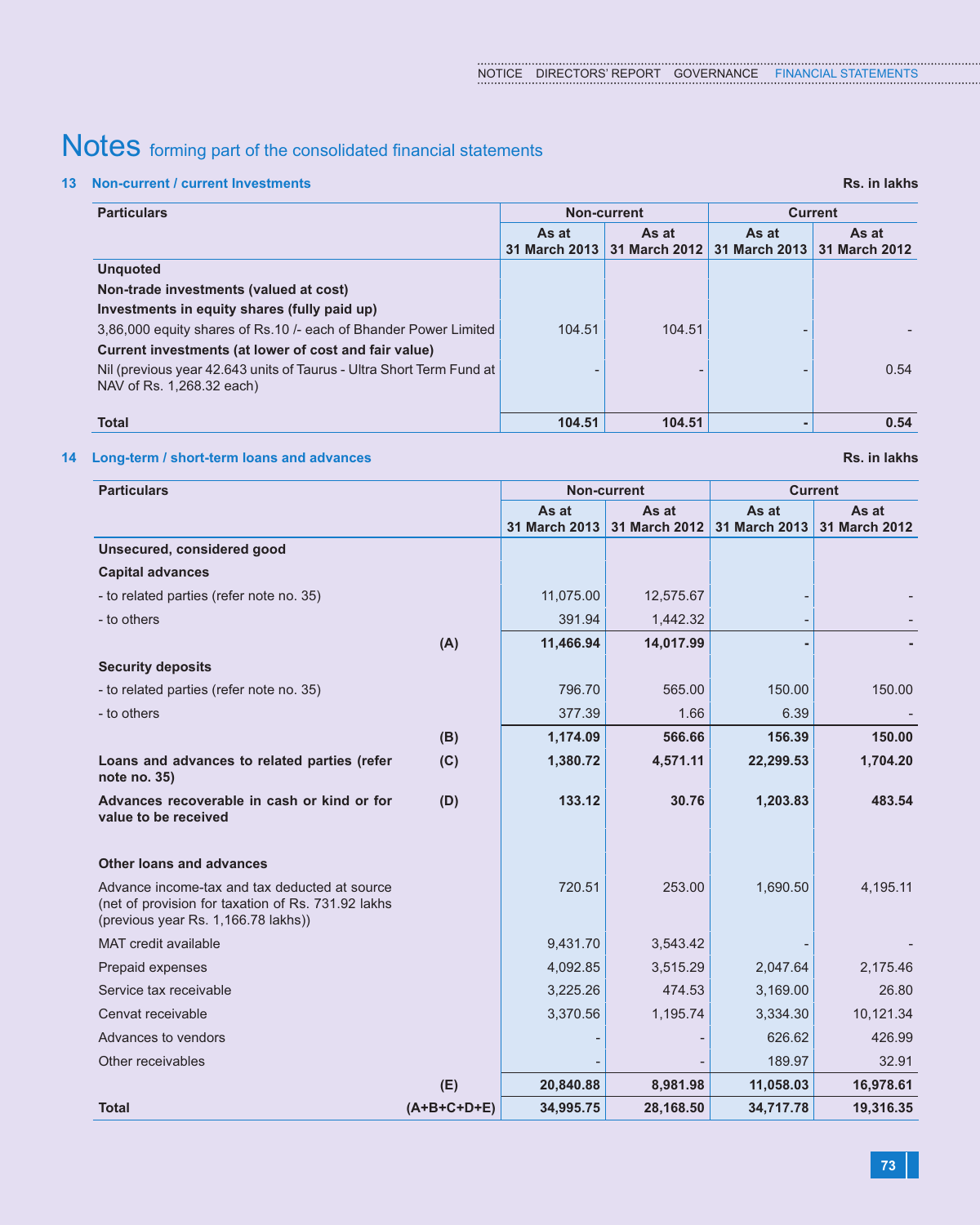

#### **15 Other non-current / current assets Rs. in lakhs**

| <b>Particulars</b>                                               |                                                                                                                        | Non current   |               | <b>Current</b> |               |
|------------------------------------------------------------------|------------------------------------------------------------------------------------------------------------------------|---------------|---------------|----------------|---------------|
|                                                                  |                                                                                                                        | As at         | As at         | As at          | As at         |
|                                                                  |                                                                                                                        | 31 March 2013 | 31 March 2012 | 31 March 2013  | 31 March 2012 |
|                                                                  | Unsecured and considered good                                                                                          |               |               |                |               |
|                                                                  | Margin money                                                                                                           |               |               |                |               |
|                                                                  | In time deposits (Debt service reserve account as per the<br>term loan agreement) with maturity of more than 12 months | 1,625.14      | 1,456.08      |                |               |
|                                                                  | In time deposits (lien marked against facility of letter of credit)<br>with maturity of more than 12 months            | 776.96        | 1,364.33      |                |               |
| Deposits in escrow account*                                      |                                                                                                                        | 99.26         | 99.26         |                |               |
| Unamortised share issue expenses                                 |                                                                                                                        | 54.52         | 118.81        | 64.30          | 64.30         |
| Interest accrued on bank deposits                                |                                                                                                                        |               |               | 240.30         | 86.58         |
| Interest accrued on inter corporate deposits (refer note no. 35) |                                                                                                                        |               |               | 119.91         | 167.61        |
| Net asset for gratuity                                           |                                                                                                                        |               |               | 7.57           |               |
| Income receivables :                                             |                                                                                                                        |               |               |                |               |
|                                                                  | - from related parties                                                                                                 |               |               | 2,763.54       | 1,753.14      |
| - from others                                                    |                                                                                                                        |               |               | 1,615.36       | 972.41        |
| Total                                                            |                                                                                                                        | 2,555.88      | 3,038.48      | 4,810.98       | 3,044.04      |

\* As per the requirement of Master Restructuring Agreement for secured term loans, there are restrictions on operation of escrow account of the subsidiary.

#### **16 Inventories (valued at lower of cost and net realisable value) RS. in lakhs** RS. in lakhs

| <b>Particulars</b>      | As at<br>31 March 2013 | As at<br>31 March 2012 |
|-------------------------|------------------------|------------------------|
| Stores and spares       | 697.51                 | 644.42                 |
| Fuel oil and lubricants | 51.27                  | 44.16                  |
| <b>Total</b>            | 748.78                 | 688.58                 |

#### **17 Trade receivables Rs. in lakhs**

| <b>Particulars</b>                                                                                         | As at<br>31 March 2013 | As at<br>31 March 2012 |
|------------------------------------------------------------------------------------------------------------|------------------------|------------------------|
| Unsecured, considered good                                                                                 |                        |                        |
| Trade receivables outstanding for a period exceeding six months from the date they were due<br>for payment | 1.290.34               | 12.75                  |
| Other trade receivables                                                                                    | 19.814.13              | 15.842.81              |
| <b>Total</b>                                                                                               | 21,104.47              | 15,855.56              |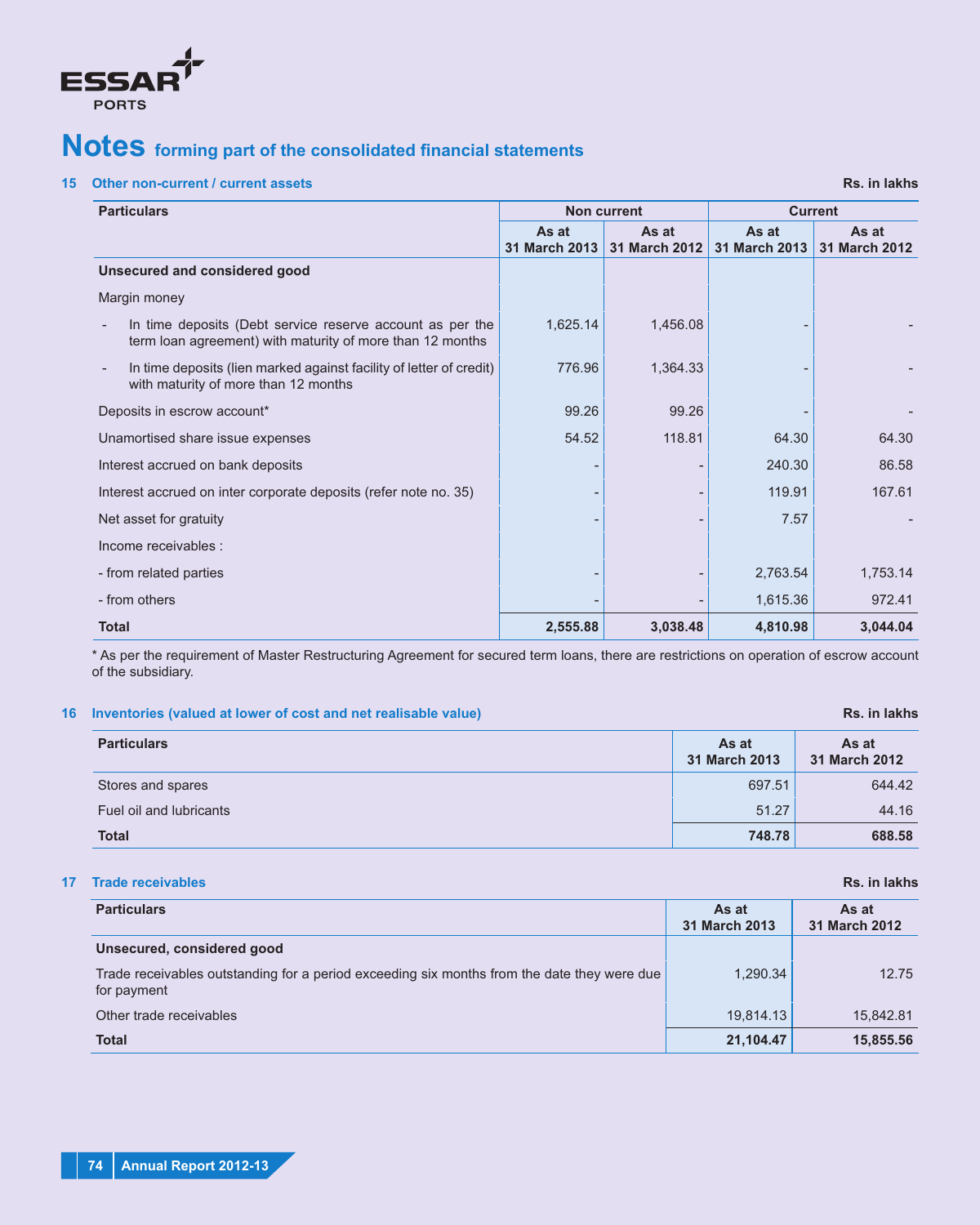| <b>Cash and bank balances</b><br>Rs. in lakhs                                                                                                       |          |                        |                        |  |
|-----------------------------------------------------------------------------------------------------------------------------------------------------|----------|------------------------|------------------------|--|
| <b>Particulars</b>                                                                                                                                  |          | As at<br>31 March 2013 | As at<br>31 March 2012 |  |
| Cash and cash equivalents                                                                                                                           |          |                        |                        |  |
| Balances with banks in current accounts                                                                                                             |          | 1,134.79               | 1,615.41               |  |
|                                                                                                                                                     | (A)      | 1,134.79               | 1,615.41               |  |
| Other bank balances                                                                                                                                 |          |                        |                        |  |
| Margin money deposits with original maturity of more than 3 months but less<br>than 12 months (lien marked against bank quarantees and LC facility) |          | 4,171.26               | 1.134.46               |  |
|                                                                                                                                                     | (B)      | 4,171.26               | 1,134.46               |  |
| <b>Total</b>                                                                                                                                        | (A + B ) | 5,306.05               | 2,749.87               |  |

#### **19 Revenue from operations 19 Revenue from operations**

| <b>Particulars</b>                            | For the year ended<br>31 March 2013 | For the year ended<br>31 March 2012 |
|-----------------------------------------------|-------------------------------------|-------------------------------------|
| Sale of services                              |                                     |                                     |
| Port and terminal services (refer note below) | 1,41,192.21                         | 1,10,008.19                         |
| Fleet operating and chartering earnings       | 960.76                              | 872.50                              |
| Total                                         | 1,42,152.97                         | 1,10,880.69                         |
| Note:                                         |                                     |                                     |
| Sale of ports and terminal services comprises |                                     |                                     |
| Crude and petroleum product storage services  | 56,500.38                           | 52,420.34                           |
| Crude and petroleum product handling services | 15,152.62                           | 11,100.73                           |
| Cargo handling services                       | 58,179.61                           | 37,330.28                           |
| Wharfage and port charges                     | 11,359.60                           | 9,156.84                            |
| <b>Total</b>                                  | 1,41,192.21                         | 1,10,008.19                         |

#### **20 Other income Rs. in lakhs**

| <b>Particulars</b>                                                                                                | For the year ended<br>31 March 2013 | For the year ended<br>31 March 2012 |
|-------------------------------------------------------------------------------------------------------------------|-------------------------------------|-------------------------------------|
| Interest income on bank deposits                                                                                  | 242.28                              | 88.43                               |
| Interest income on loans and advances (net of interest expenses of Rs. 1,398.02 lakhs<br>(previous year Rs. Nil)) | 590.64                              | 809.88                              |
| Interest income on income tax refund                                                                              | 12.62                               | 364.99                              |
| Interest income on overdue receivables                                                                            | 142.21                              |                                     |
| Management fee income (net of expenses of Rs.306.78 Lakhs (previous year<br>Rs. 589.74 lakhs)                     | 52.35                               | 208.31                              |
| Insurance claim                                                                                                   |                                     | 152.03                              |
| Gain on sale of current investments                                                                               | 54.98                               | 335.02                              |
| Gain on sale of long term investments                                                                             |                                     | 3.04                                |
| Gain on foreign currency translation and transactions                                                             | 54.64                               | 1.46                                |
| Profit on sale of assets                                                                                          |                                     | 4.85                                |
| <b>Others</b>                                                                                                     | 161.24                              | 253.18                              |
| <b>Total</b>                                                                                                      | 1.310.96                            | 2,221.19                            |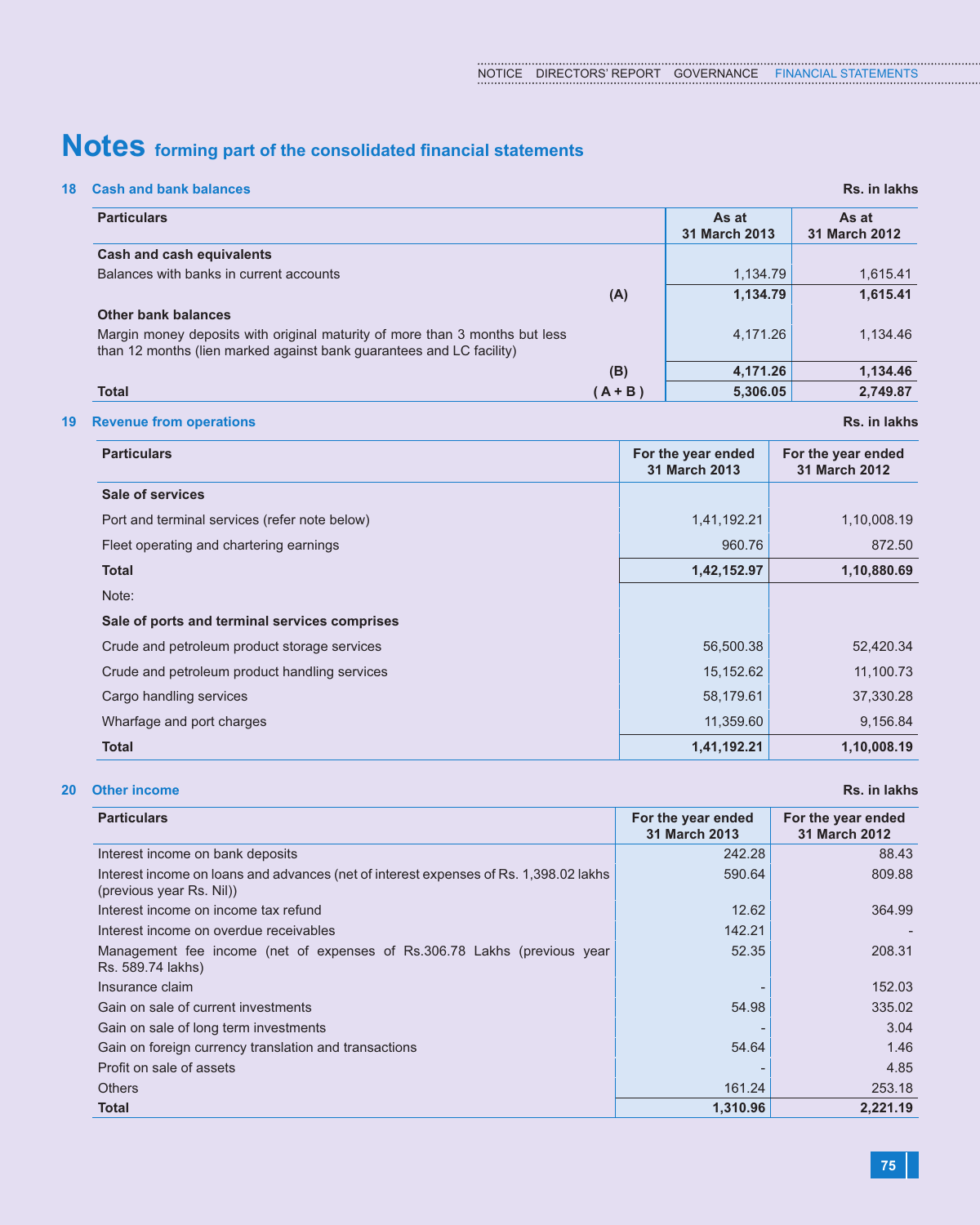

#### **21 Operating expenses Rs. in lakhs**

### **Particulars For the year ended 31 March 2013 For the year ended 31 March 2012** Consumption of stores and spares 821.84 651.97 Direct voyage expenses 540.47 202.33 Commission, brokerage and agency fees **41.93** 38.80 Operation and maintenance service charges 3,283.52 2,560.73 Dry docking expenses 39.69 125.89 Rent and hire charges 2,781.79 3,069.39 Manning management 2,513.43 2,513.43 Power and fuels 672.08  $\vert$  346.54  $\vert$  346.54  $\vert$  546.54  $\vert$  546.54  $\vert$  546.54  $\vert$  546.54  $\vert$  546.54  $\vert$  546.54  $\vert$  546.54  $\vert$  546.54  $\vert$  546.54  $\vert$  546.54  $\vert$  546.54  $\vert$  546.54  $\vert$  546.54  $\vert$  546.54  $\vert$  5 Security charges 63.35 and the state of the state of the state of the state of the state of the state of the state of the state of the state of the state of the state of the state of the state of the state of the state of Lighterage costs 1,356.65 1,157.13 Port charges 1,673.94 1,165.05 Wharfage charges **6,246.94 4,412.41 6,246.94 6**,246.94 **4,412.41** Repairs - plant and machinery 1,405.30 **644.66 1,405.30 1,405.30 644.66**

#### **Total 23,170.82 17,822.81**

#### **22 Employee benefits expense RS. in lakhs RS. in lakhs**

#### **Particulars For the year ended 31 March 2013 For the year ended 31 March 2012** Salaries, wages and bonus 2,254.49 1,766.57 Contribution to staff provident and other funds 158.08 120.49 158.08 120.49 Staff welfare expenses 61.20  $\sim$  51.20  $\sim$  51.20  $\sim$  51.20  $\sim$  51.20  $\sim$  51.20  $\sim$  51.20  $\sim$  51.20  $\sim$  51.20  $\sim$  51.20  $\sim$  51.20  $\sim$  51.20  $\sim$  51.20  $\sim$  51.20  $\sim$  51.20  $\sim$  51.20  $\sim$  51.20  $\sim$  51.20  $\sim$  5 **Total 2,511.80 1,938.26**

Insurance, protection and indemnity club fees 1,126.84 871.13

#### **23** Other expenses

**Particulars For the year ended 31 March 2013 For the year ended 31 March 2012** Rent  $232.62$  190.42 Rates and taxes  $\sim$  52.20 Repairs and maintenance - others 146.95 **Figure 2.146.95 146.95 146.95 146.95 146.95 146.95 146.95 146.95** Legal and professional fees  $\qquad \qquad$  551.96 Travelling and conveyance **416.12** 279.32 Auditors' remuneration 99.82 111.43 Communication expenses 12.39 17.32 Vehicle hire and maintenance charges 21.46 11.46 11.46 11.46 11.46 11.46 11.46 11.46 11.46 11.46 11.46 11.46 1 Others 434.21 232.44 **Total 2,389.39 2,019.55** 

|  | Rs. in lakhs |
|--|--------------|
|  |              |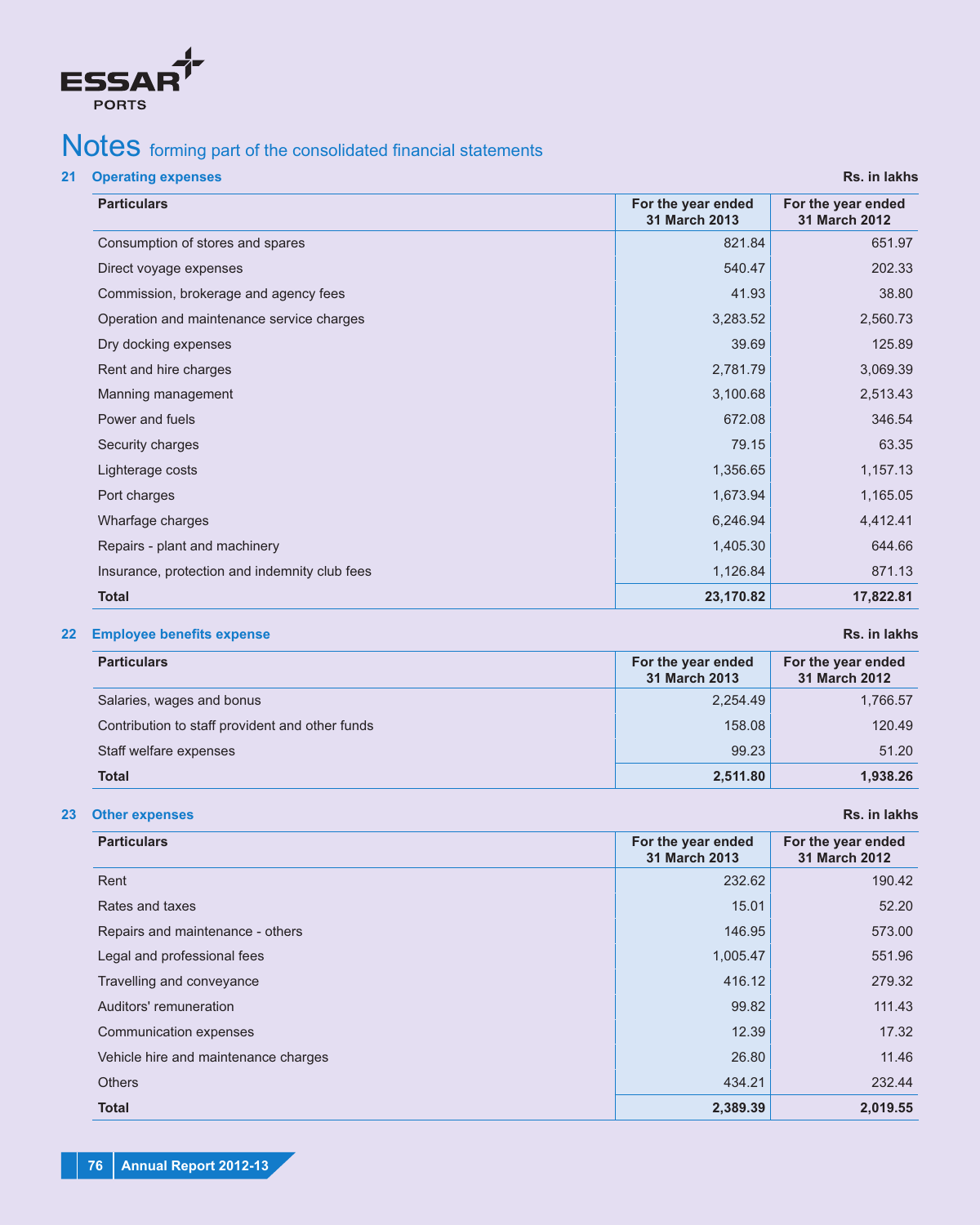| 24 | <b>Finance costs</b>                                                                        |                                     |                                     |  |  |
|----|---------------------------------------------------------------------------------------------|-------------------------------------|-------------------------------------|--|--|
|    | <b>Particulars</b>                                                                          | For the year ended<br>31 March 2013 | For the year ended<br>31 March 2012 |  |  |
|    | Interest expense on :                                                                       |                                     |                                     |  |  |
|    | - bank loans                                                                                | 29,961.89                           | 24,642.73                           |  |  |
|    | - loans from financial institutions                                                         | 16,886.51                           | 13,861.80                           |  |  |
|    | - foreign currency convertible bonds                                                        | 379.27                              | 62.32                               |  |  |
|    | - others                                                                                    | 68.79                               | 436.58                              |  |  |
|    | Change in the present obligation of funded interest loans [(refer note no. 5 $(C)$ (i) (d)] | 2,291.56                            | 2,059.08                            |  |  |
|    | Other finance charges                                                                       | 1.494.00                            | 1,018.33                            |  |  |
|    | <b>Total</b>                                                                                | 51,082.02                           | 42.080.84                           |  |  |

#### **25 Subsidiaries**

 All subsidiaries of the Company are incorporated in India and has reporting date of 31 March 2013. The list of the subsidiaries of the Company which are included in the consolidation and the Group's holding therein are as under:

| Name of companies                              | Immediate<br>holding | % of voting right      |                          | % of effective ownership<br><b>Interest</b> |                          |  |
|------------------------------------------------|----------------------|------------------------|--------------------------|---------------------------------------------|--------------------------|--|
|                                                |                      | As on<br>31 March 2013 | As on<br>31 March 2012   | As on<br>31 March 2013                      | As on<br>31 March 2012   |  |
| Vadinar Oil Terminal Limited ("VOTL")          | EPL                  | 100.00%                | 100.00%                  | 100.00%                                     | 100.00%                  |  |
| Vadinar Ports & Terminals Limited ("VPTL")     | <b>VOTL</b>          | 100.00%                | 100.00%                  | 100.00%                                     | 100.00%                  |  |
| Essar Bulk Terminal Limited ("EBTL")           | EPL                  | 74.00%                 | 74.00%                   | $99.04\%$ @                                 | 74.00%                   |  |
| Essar Bulk Terminal Paradip Limited ("EBTPL")  | EPL                  | 70.30%                 | 71.25%                   | $98.65\%$ @                                 | 71.25%                   |  |
| Essar Paradip Terminals Limited ("EPaTL")      | EPL                  | $90.00\%$              | $90.00\%$                | $99.94\%$ @                                 | 90.00%                   |  |
| Essar Dredging Limited ("EDL") *               | <b>EBTL</b>          | 74.00%                 | $\overline{\phantom{a}}$ | 74%                                         | $\overline{\phantom{0}}$ |  |
| Essar Bulk Terminal (Salaya) Limited ("EBTSL") | EPL                  | 100.00%                | 100.00%                  | 100%                                        | 100.00%                  |  |

\* become subsidiary w.e.f. 1 October 2012 which earlier ceased to be subsidiary on 1 July 2011.

@ During the year ended 31 March 2013, terms of CCCPPS issued by the subsidiary companies to the Company have been amended to the effect that CCCPPS holder would be entitled to distribution of dividend and residual assets in case of liquidation at par with existing equity shareholders of the subsidiaries companies. Accordingly, the CCCPPS have been considered in computation of the effective ownership interest of the Company over those subsidiaries for the purpose of consolidation.

#### **26 Contingent liabilities Rs. in lakhs**

| <b>Particulars</b>                                | As at<br>31 March 2013 | As at<br>31 March 2012 |
|---------------------------------------------------|------------------------|------------------------|
| Claims against the Group not acknowledged as debt | 95.01                  | 322.59                 |
| Guarantee given on behalf of others               | 10,400.00              | 10,400.00              |
| Bills discounted with banks                       | 2.500.00               | 2.500.00               |

#### **27 Commitments**

Estimated amount of contracts remaining to be executed on capital account and not provided for Rs. 68,016.86 lakhs (previous year Rs. 99,943.15 lakhs).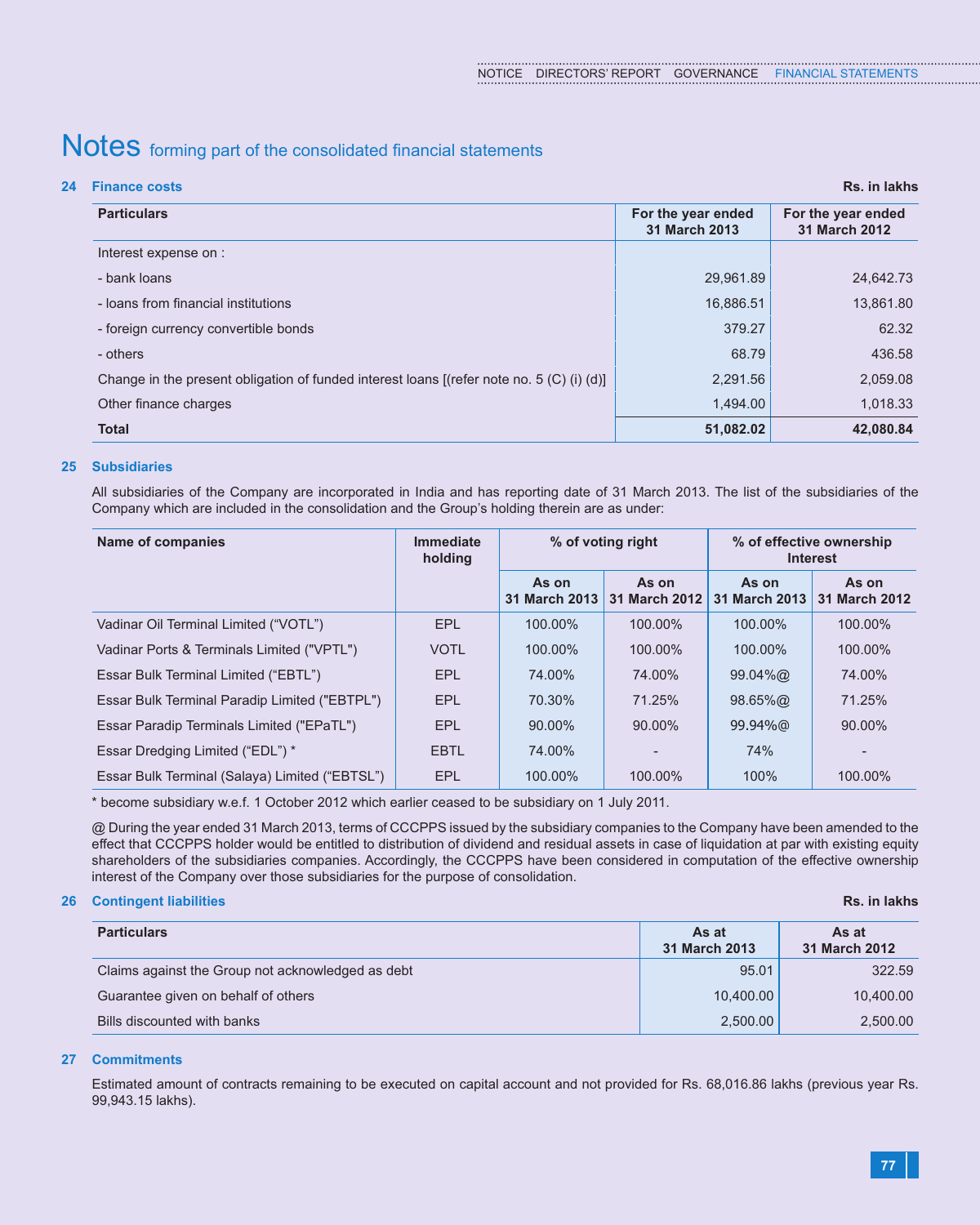

#### **28 Details of leasing arrangements - assets taken on operating leases and arrangements of lakhs** Rs. in lakhs

|                | <b>Particulars</b>                                   | As at<br>31 March 2013 | As at<br>31 March 2012 |
|----------------|------------------------------------------------------|------------------------|------------------------|
| a.             | Payable not later than 1 year                        | 439.98                 | 449.98                 |
| b.             | Payable later than 1 year but not later than 5 years | 1.846.24               | 1.831.33               |
| C <sub>1</sub> | Payable later than 5 years                           | 4.506.30               | 9.604.27               |
| <b>Total</b>   |                                                      | 6.792.52               | 11,885.58              |

The Group has entered into non cancellable operating lease agreements for office premises for the period of 5 years with monthly lease rental of Rs.11.78 lakhs and berths for the period of 30 years with yearly lease rental of Rs. 298.62 lakhs.

#### **29 Segment disclosure**

#### **a)** Business segment - Primary segment **Research Rs. in lakhs** Rs. in lakhs

| <b>Particulars</b>                                                   | Year ended<br>31 March 2013 | Year ended<br>31 March 2012 |
|----------------------------------------------------------------------|-----------------------------|-----------------------------|
| <b>Segment revenue</b>                                               |                             |                             |
| Fleet operating and chartering                                       | 4,232.84                    | 3,622.00                    |
| Port and terminal services                                           | 1,41,192.21                 | 1,10,008.19                 |
| Unallocated                                                          | 652.72                      | 708.26                      |
| Less: Inter segment revenue                                          | (3,272.08)                  | (2,749.50)                  |
| <b>Total segment revenue</b>                                         | 1,42,805.69                 | 1,11,588.95                 |
| Add: Interest income on loans and advances                           | 590.64                      | 809.88                      |
| Add: Interest income on income tax refund                            | 12.62                       | 364.99                      |
| Add: Gain on sale of current / long term investments                 | 54.98                       | 338.06                      |
| <b>Total revenue</b>                                                 | 1,43,463.93                 | 1,13,101.88                 |
|                                                                      |                             |                             |
| <b>Segment results</b>                                               |                             |                             |
| Fleet operating and chartering                                       | (4.04)                      | 474.57                      |
| Port and terminal services<br>Unallocated                            | 89,682.08<br>652.68         | 66,600.94                   |
|                                                                      |                             | 708.26                      |
| <b>Total</b>                                                         | 90,330.72                   | 67,783.77                   |
| Less: Unallocable Interest and finance expense                       | (51,082.02)                 | (42,080.84)                 |
| Less: Exceptional Item<br>Add: Interest income on loans and advances |                             | (23, 551.18)                |
|                                                                      | 590.64                      | 809.88<br>364.99            |
| Add: Interest income on income tax refund                            | 12.62<br>54.98              | 338.06                      |
| Add: Gain on sale of current / long term investments                 |                             |                             |
| <b>Profit before tax</b>                                             | 39,906.94                   | 3,664.68                    |
| (Less) / Add: Taxes                                                  | (6,446.97)                  | 6,219.54                    |
| Profit before share of minority's interest                           | 33,459.97                   | 9,884.22                    |
| Share of minority's interest                                         | (305.33)                    | (3,488.75)                  |
| Profit for the year                                                  | 33,154.64                   | 6,395.47                    |
| <b>Segment assets</b>                                                |                             |                             |
| Fleet operating and chartering                                       | 10,326.25                   | 12,151.54                   |
| Port and terminal services                                           | 9,05,078.48                 | 8,41,213.63                 |
| Unallocated                                                          | 26,599.23                   | 6,885.09                    |
| <b>Total</b>                                                         | 9,42,003.96                 | 8,60,250.26                 |
| Add: Deferred tax asset                                              | 13,997.14                   | 12,549.05                   |
| <b>Total assets</b>                                                  | 9,56,001.10                 | 8,72,799.31                 |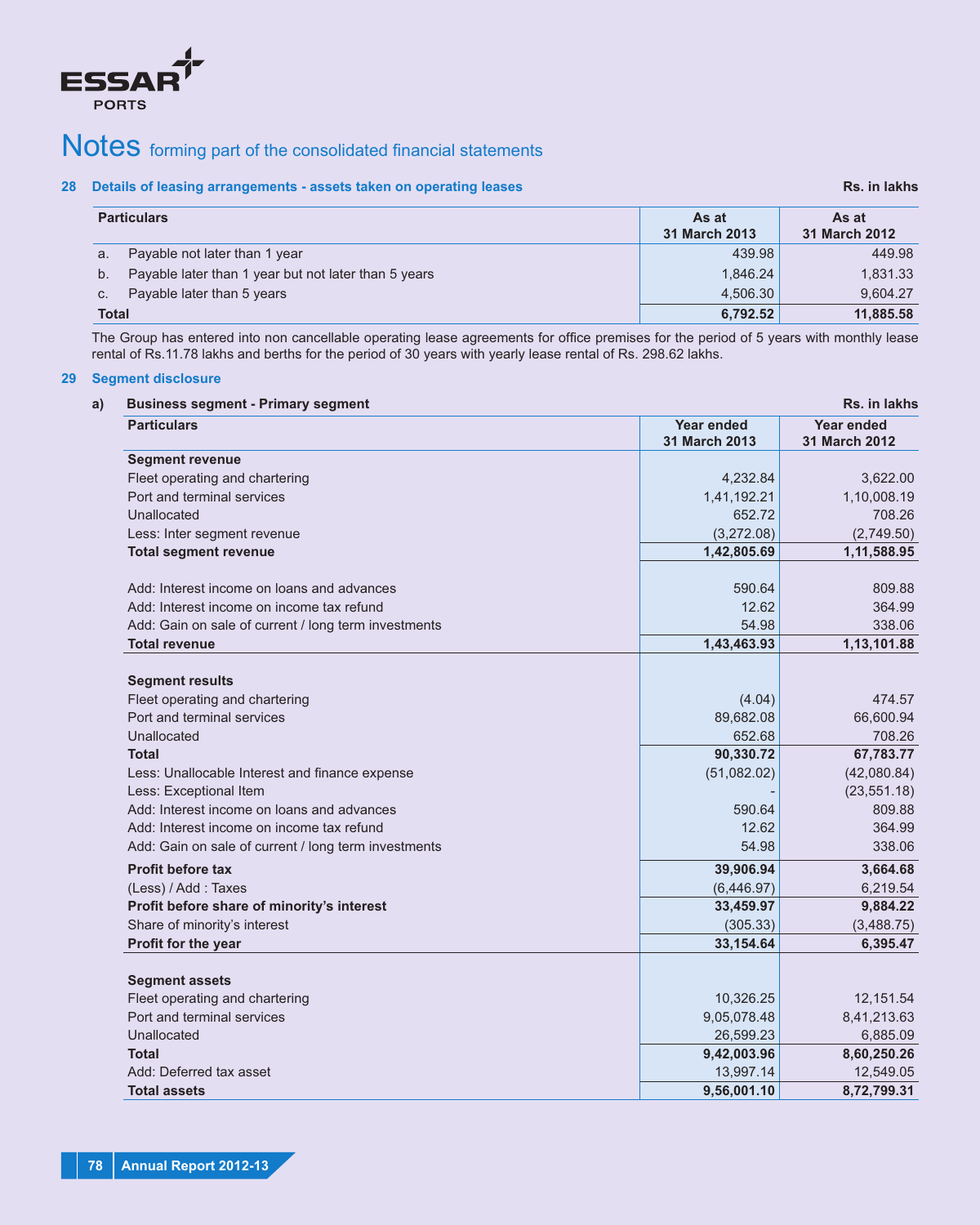| Rs. in lakhs                                       |                             |                             |  |  |  |  |
|----------------------------------------------------|-----------------------------|-----------------------------|--|--|--|--|
| <b>Particulars</b>                                 | Year ended<br>31 March 2013 | Year ended<br>31 March 2012 |  |  |  |  |
| <b>Segment liabilities</b>                         |                             |                             |  |  |  |  |
| Fleet operating and chartering                     | (736.25)                    | (4,568.54)                  |  |  |  |  |
| Port and terminal services                         | (64, 263.53)                | (57, 594.13)                |  |  |  |  |
| Total                                              | (64,999.78)                 | (62, 162.67)                |  |  |  |  |
| Add: Loan funds (including interest due / not due) | (6,06,629.82)               | (579, 621.64)               |  |  |  |  |
| Add: Deferred tax liabilities                      | (9,677.66)                  | (4,337.29)                  |  |  |  |  |
| <b>Total liabilities</b>                           | (6, 81, 307.26)             | (646, 121.60)               |  |  |  |  |
| <b>Additions to fixed assets</b>                   |                             |                             |  |  |  |  |
| Fleet operating and chartering                     |                             | 5,002.50                    |  |  |  |  |
| Port and terminal services                         | 90,632.51                   | 108,712.61                  |  |  |  |  |
| Total                                              | 90,632.51                   | 113,715.11                  |  |  |  |  |
| Depreciation (refer footnote 3)                    |                             |                             |  |  |  |  |
| Fleet operating and chartering                     | 333.65                      | 31.93                       |  |  |  |  |
| Port and terminal services                         | 24,069.31                   | 21,992.63                   |  |  |  |  |
| Total                                              | 24.402.96                   | 22,024.56                   |  |  |  |  |

 **Notes :**

- 1 The Group has disclosed Business segment as primary segment. Segments have been identified taking into account the organisation structure, nature of services, differing risk and internal reporting. The Group's operations predominantly relates to Fleet operating and chartering, and Port and terminal services.
- 2 Additions to fixed assets shown above are including exchange difference and excluding capital work in progress and expenditure during construction.
- 3 Depreciation excludes Rs. 778.55 lakhs (previous year Rs. 909.36 lakhs) transferred to expenditure during construction and Rs. 11.16 lakhs (previous year Rs 11.16 lakhs) recouped from fixed assets revaluation reserve.
- 4 The Group has only one geographical segment i.e. India.

#### **30 Earnings per share**

The calculation of basic and diluted earnings per share is based on the following data:

| <b>Particulars</b>                                                                                           | As at<br>31 March 2013 | As at<br>31 March 2012 |
|--------------------------------------------------------------------------------------------------------------|------------------------|------------------------|
| Net profit after tax and minority interest attributable to equity share holders for basic EPS (Rs. in lakhs) | 33,154.64              | 6,395.46               |
| Add: Interest on foreign currency convertible bonds (FCCB) (Rs. in lakhs)                                    | 379.27                 | 62.32                  |
| Add: Exchange loss on FCCB conversion (Rs. in lakhs)                                                         | 6.81                   | 4.51                   |
| Net profit after tax attributable to equity share holders for diluted EPS (Rs. in lakhs)                     | 33,540.72              | 6,462.30               |
| Weighted average no. of equity shares outstanding during the year                                            |                        |                        |
| for Basic EPS                                                                                                | 42,49,82,590           | 41,04,55,552           |
| for Diluted EPS                                                                                              | 44,56,19,951           | 43,09,53,476           |
| <b>Basic EPS (Rs.)</b>                                                                                       | 7.80                   | 1.56                   |
| <b>Diluted EPS (Rs.)</b>                                                                                     | 7.53                   | 1.50                   |
| Nominal value per Share (Rs.)                                                                                | 10                     | 10                     |
| Reconciliation between number of shares used for calculating basic and diluted<br>earnings per share         |                        |                        |
| Number of shares used for calculating basic EPS<br>a)                                                        | 42,49,82,590           | 41,04,55,552           |
| Potential equity shares (convertible FCCB)<br>b)                                                             | 2,04,75,463            | 2,04,75,463            |
| Potential equity shares (ESOP)<br>$\mathsf{C}$ )                                                             | 161,898                | 22,460                 |
| Number of shares used for calculating diluted EPS (a+b+c)<br>d)                                              | 44,56,19,951           | 43,09,53,475           |

Note : The Group has capitalised interest of Rs. 846.57 lakhs (previous year Rs. 1,043.95 lakhs) on FCCB in the consolidated financial statements, which is not considered for calculation of profit for diluted EPS.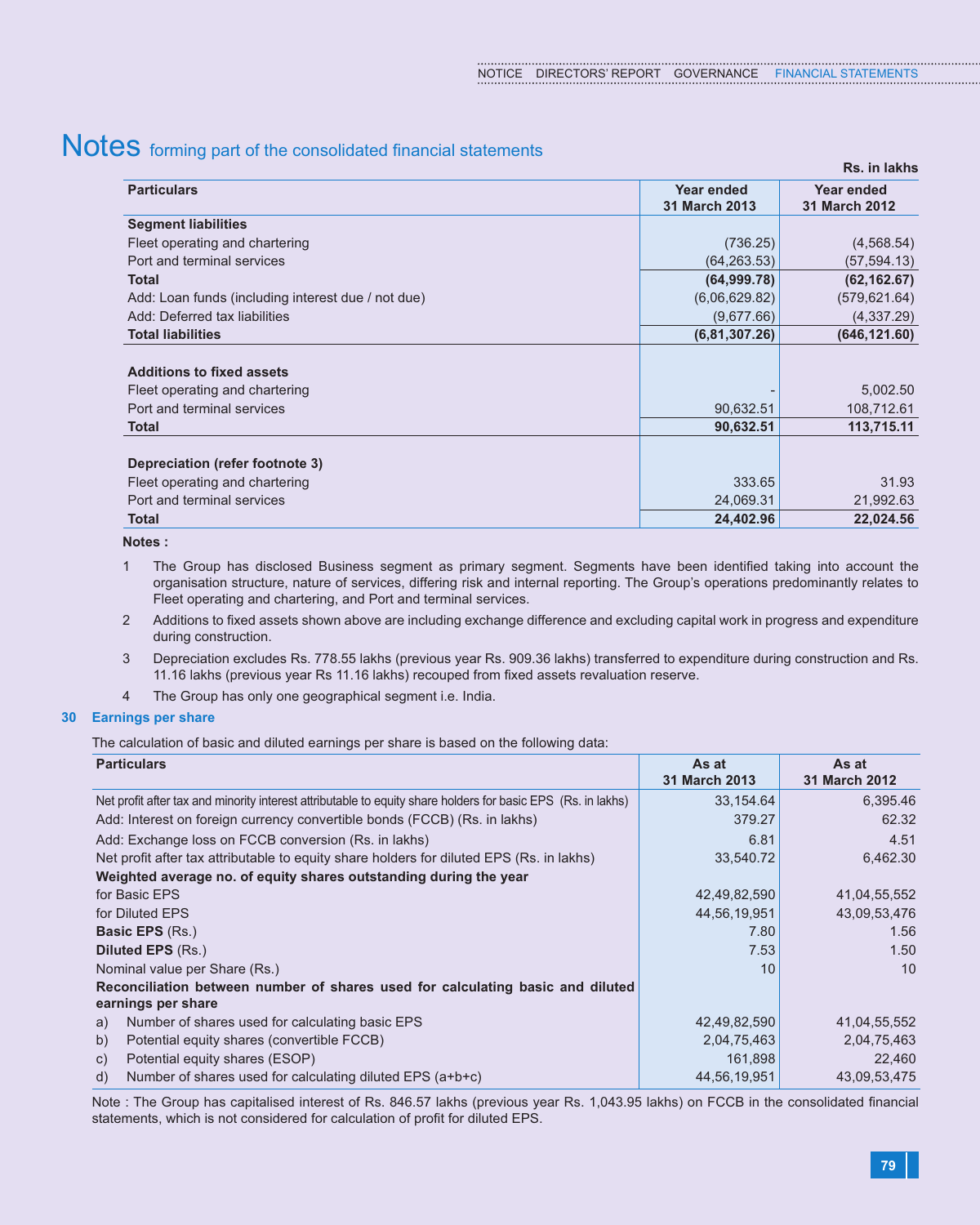

#### **31 Derivatives instruments and unhedged foreign currency exposures**

#### **(A) Unhedged foreign currency exposures**

The year-end foreign currency exposures that have not been hedged by a derivative instrument or otherwise are given below.

#### **Amount receivable in foreign currency on account of the following:**

|        |                              | Currency                                                | Foreign currency in lakhs |                             |  |  |  |  |  |
|--------|------------------------------|---------------------------------------------------------|---------------------------|-----------------------------|--|--|--|--|--|
| As at  | As at                        |                                                         | As at                     | As at                       |  |  |  |  |  |
|        |                              |                                                         |                           | 31 March 2013 31 March 2012 |  |  |  |  |  |
|        | 798.00                       | <b>USD</b>                                              | 24.16                     | 15.60                       |  |  |  |  |  |
| 41.73  | $\overline{\phantom{a}}$     | <b>USD</b>                                              | 0.79                      | $\overline{\phantom{a}}$    |  |  |  |  |  |
| 0.12   | $\overline{\phantom{0}}$     | <b>SGD</b>                                              | 0.00                      | $\overline{\phantom{a}}$    |  |  |  |  |  |
| 18.12  | $\qquad \qquad \blacksquare$ | <b>SEK</b>                                              | 2.16                      | $\overline{\phantom{a}}$    |  |  |  |  |  |
| 25.36  | $\qquad \qquad$              | <b>EUR</b>                                              | 0.35                      | $\overline{\phantom{a}}$    |  |  |  |  |  |
| 142.21 | $\qquad \qquad$              | <b>USD</b>                                              | 2.61                      | $\overline{\phantom{a}}$    |  |  |  |  |  |
| 6.53   | 4.94                         | <b>USD</b>                                              | 0.12                      | 0.10                        |  |  |  |  |  |
|        |                              | Rs. in lakhs<br>31 March 2013 31 March 2012<br>1,313.82 |                           |                             |  |  |  |  |  |

 **Amount payable in foreign currency on account of the following:**

| <b>Particulars</b>                                                                      |                                                  | Rs. in lakhs    | Currency   | Foreign currency in lakhs |                        |
|-----------------------------------------------------------------------------------------|--------------------------------------------------|-----------------|------------|---------------------------|------------------------|
|                                                                                         | As at<br>As at<br>31 March 2013<br>31 March 2012 |                 |            | As at<br>31 March 2013    | As at<br>31 March 2012 |
| Import of goods and services                                                            | 0.80                                             | 46.21           | <b>USD</b> | 0.01                      | 0.90                   |
| Buyer's credit (including interest accrued)                                             | 15,059.31                                        | 14,182.25       | <b>USD</b> | 276.89                    | 277.23                 |
|                                                                                         | 88.21                                            | 209.81          | <b>EUR</b> | 1.27                      | 3.03                   |
|                                                                                         | $\overline{\phantom{0}}$                         | 48.33           | <b>SEK</b> | $\overline{\phantom{0}}$  | 6.43                   |
| Trade payables                                                                          | 170.75                                           | $\qquad \qquad$ | <b>EUR</b> | 2.32                      |                        |
| Foreign<br>bonds<br>convertible<br>currency<br>(including interest accrued but not due) | 21.856.44                                        | 20.549.57       | <b>USD</b> | 401.85                    | 401.70                 |

**(B)** There were no forward / option contract entered by the Group during the current and previous financial year to hedge its foreign currency exposures.

#### **32 Dues to micro, small and medium enterprises**

The Group has not received any intimation from suppliers regarding their status under the Micro, Small and Medium Enterprises Development (MSMED) Act, 2006 and hence disclosure relating to amount unpaid at the year end together with interest paid / payable under this Act have not been given.

#### **33 Going concern**

As on 31 March 2013, the Group's current liabilities exceeded its current assets by Rs. 84,682.72 lakhs. Considering the cash flows from additional borrowings and future operations, for which no material uncertainty exists, the consolidated financial statements have been prepared on a going concern basis.

#### **34 Employee benefits :**

The Group has classified the various benefits provided to employees as under:

#### **I.** Defined contribution plans

The Group has recognised the following amounts in the Consolidated Statement of Profit and Loss during the year:

|                                                   |               | Rs. in lakhs                                           |
|---------------------------------------------------|---------------|--------------------------------------------------------|
| <b>Particulars</b>                                | 31 March 2013 | For the year ended For the year ended<br>31 March 2012 |
| a) Group accident policy premium                  | 11.33         | 4.58                                                   |
| b) Employer's contribution to superannuation fund | 10.30         | 0.94                                                   |
| c) Employer's contribution to provident fund      | 116.07        | 101.36                                                 |
| <b>Total</b>                                      | 137.70        | 106.88                                                 |

The above amounts are included in 'contribution to staff provident and other funds / expenditure during construction' (refer note no.12 and 22).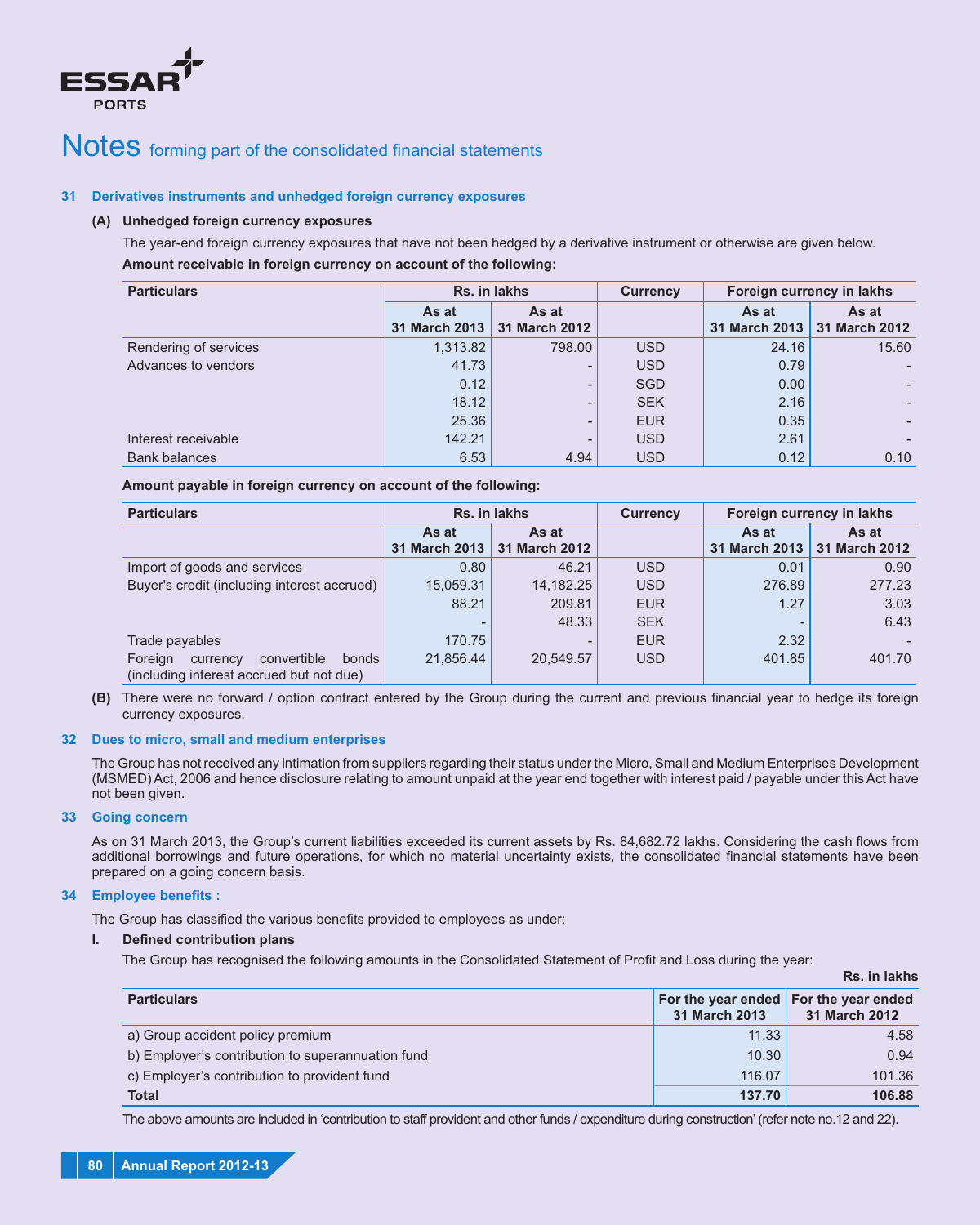#### **II.** Defined benefit plans

- a. Contribution to provident fund
- b. Contribution to gratuity fund
- c. Provision for compensated absences (CA)

In accordance with AS-15, relevant disclosures are as under:

#### (A) Changes in present value of defined benefit obligation:

**Rs. in lakhs**

| <b>Particulars</b>                                                | <b>Provident fund</b> |             | <b>Gratuity-shore officers</b> |                              |              | <b>Gratuity-shore officers</b> | <b>CA</b>    |             |
|-------------------------------------------------------------------|-----------------------|-------------|--------------------------------|------------------------------|--------------|--------------------------------|--------------|-------------|
|                                                                   | (funded)              |             | (funded)                       |                              | (non funded) |                                | (non funded) |             |
|                                                                   | 31 March 13           | 31 March 12 | 31 March 13                    | <b>31 March 12</b>           | 31 March 13  | <b>31 March 12</b>             | 31 March 13  | 31 March 12 |
| Present value of defined benefit<br>obligations - opening balance | 268.46                | 1,408.24    | 232.41                         | 169.32                       | 9.17         | 9.26                           | 453.29       | 369.91      |
| Current service cost                                              | 27.23                 | 19.26       | 33.60                          | 36.86                        | 3.07         | 3.50                           | 37.79        | 51.53       |
| Current service contribution - employee                           | 41.77                 | 36.26       | (0.78)                         | $\qquad \qquad \blacksquare$ | 0.78         | 0.74                           |              | 4.15        |
| Interest cost                                                     | 25.79                 | 15.92       | 19.32                          | 14.70                        |              |                                | 17.80        | 15.05       |
| Past service cost                                                 |                       |             |                                |                              |              |                                |              |             |
| Plan amendment                                                    |                       |             |                                |                              |              |                                |              |             |
| Acquisitions                                                      | 33.25                 | 68.52       |                                |                              |              |                                |              |             |
| Benefits paid                                                     |                       |             | (8.82)                         | (10.39)                      |              | 7.18                           | (4.72)       | (25.97)     |
| Actuarial (gain) / loss on obligations                            | ٠                     | (1,279.74)  | 34.57                          | 10.43                        | (3.55)       |                                | 3.44         | 38.60       |
| Present value of defined benefit<br>obligation - closing balance  | 396.50                | 268.46      | 310.30                         | 220.92                       | 9.47         | 20.68                          | 507.60       | 453.27      |

#### **(B) Changes in the fair value of plan assets:**

#### **Rs. in lakhs**

| <b>Particulars</b>                             | <b>Provident fund</b>    |                    | <b>Gratuity-shore officers</b> |                    | <b>Gratuity-shore officers</b> |                    | <b>CA</b>          |                          |
|------------------------------------------------|--------------------------|--------------------|--------------------------------|--------------------|--------------------------------|--------------------|--------------------|--------------------------|
|                                                | (funded)                 |                    | (funded)                       |                    | (non funded)                   |                    | (non funded)       |                          |
|                                                | <b>31 March 13</b>       | <b>31 March 12</b> | <b>31 March 13</b>             | <b>31 March 12</b> | <b>31 March 13</b>             | <b>31 March 12</b> | <b>31 March 13</b> | <b>31 March 12</b>       |
| Fair value of plan assets - opening<br>balance | 268.46                   | 1.408.24           | 185.85                         | 136.90             |                                |                    |                    |                          |
| Expected return on plan assets                 |                          | 15.92              | 18.03                          | 13.20              |                                |                    |                    |                          |
| Actual return on plan assets                   | 25.79                    | -                  |                                |                    |                                |                    |                    |                          |
| Acquisition adjustment                         |                          | $\overline{a}$     |                                |                    |                                |                    |                    |                          |
| Actuarial gains / (losses)                     | $\overline{\phantom{a}}$ | (1,279.74)         | 16.00                          | 0.55               |                                |                    |                    |                          |
| Contributions by the employer /<br>employees   | 102.25                   | 124.04             | 61.37                          | 38.43              |                                |                    |                    |                          |
| Benefits paid                                  |                          | $\overline{a}$     | (8.82)                         | (3.21)             | $\overline{a}$                 | ٠                  |                    | $\overline{\phantom{a}}$ |
| Fair value of plan assets - closing<br>balance | 396.50                   | 268,46             | 272.43                         | 185.87             |                                |                    |                    |                          |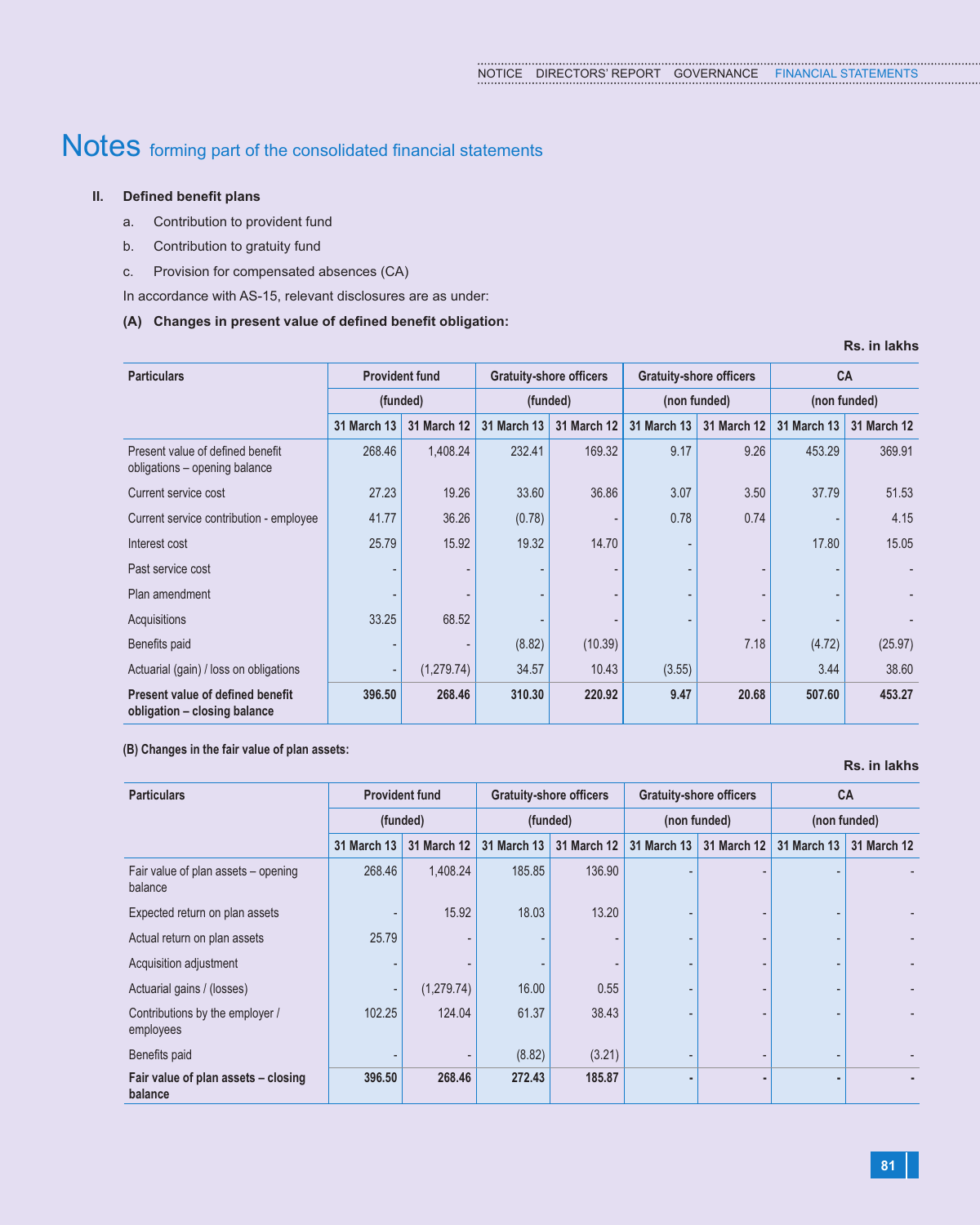

#### **(C)** Amount recognised in Consolidated Balance Sheet: **Rights and Sheet and Sheet and Sheet Amount Test in lakhs**

| <b>Particulars</b>                                                                                  | <b>Provident fund</b> |                          | <b>Gratuity-shore officers</b> |             | <b>Gratuity-shore officers</b> |             | <b>CA</b>    |             |
|-----------------------------------------------------------------------------------------------------|-----------------------|--------------------------|--------------------------------|-------------|--------------------------------|-------------|--------------|-------------|
|                                                                                                     | (funded)              |                          | (funded)                       |             | (non funded)                   |             | (non funded) |             |
|                                                                                                     | 31 March 13           | 31 March 12              | 31 March 13                    | 31 March 12 | 31 March 13                    | 31 March 12 | 31 March 13  | 31 March 12 |
| Present value of defined benefit<br>obligations                                                     | 396.50                | 268.46                   | 310.30                         | 220.92      | 9.47                           | 20.68       | 507.60       | 453.27      |
| Fair value of plan assets                                                                           | 396.50                | 268.46                   | 272.43                         | 185.87      |                                |             |              |             |
| Funded status (surplus / (deficit))                                                                 |                       | $\overline{\phantom{a}}$ | (37.87)                        | (35.05)     | (9.47)                         | (20.68)     | (507.60)     | (453.27)    |
| Unrecognised past service costs                                                                     |                       | $\overline{\phantom{a}}$ |                                |             |                                |             |              |             |
| (Liability) / asset recognised in the<br><b>Consolidated Balance Sheet</b><br>(refer note 8 and 15) |                       | ۰.                       | (37.87)                        | (35.05)     | (9.47)                         | (20.68)     | (507.60)     | (453.27)    |

 **(D) Expenses recognised in the Consolidated Statement of Profi t and Loss / expenditure during the construction:**

| <b>Particulars</b>                                                                                                                                                                                                 | <b>Provident fund</b> |                    | <b>Gratuity-shore officers</b> |             | <b>Gratuity-shore officers</b> |                    | <b>CA</b>    |                |  |
|--------------------------------------------------------------------------------------------------------------------------------------------------------------------------------------------------------------------|-----------------------|--------------------|--------------------------------|-------------|--------------------------------|--------------------|--------------|----------------|--|
|                                                                                                                                                                                                                    |                       | (funded)           |                                | (funded)    |                                | (non funded)       | (non funded) |                |  |
|                                                                                                                                                                                                                    | 31 March 13           | <b>31 March 12</b> | 31 March 13                    | 31 March 12 | 31 March 13                    | <b>31 March 12</b> | 31 March 13  | 31 March 12    |  |
| Current service cost                                                                                                                                                                                               | 27.23                 | 19.26              | 33.62                          | 36.86       | 3.07                           | 3.50               | 37.79        | 51.53          |  |
| Interest cost                                                                                                                                                                                                      | 25.79                 | 15.92              | 18.54                          | 14.70       | 0.78                           | 0.74               | 16.92        | 19.22          |  |
| Expected return on plan assets                                                                                                                                                                                     | (25.79)               | (15.92)            | (18.03)                        | (13.20)     |                                |                    |              |                |  |
| Past service cost                                                                                                                                                                                                  |                       | -                  |                                | 0.89        |                                |                    |              | $\blacksquare$ |  |
| Net actuarial (gain) / loss recognised in<br>the period                                                                                                                                                            |                       | -                  | 18.55                          | 2.70        | (3.55)                         | 7.18               | 3.44         | 26.86          |  |
| Total expenses recognised in the<br>Consolidated Statement of Profit<br>and Loss / expenditure during the<br>construction (included in contribution<br>to provident and other funds) (refer note<br>no. 12 and 22) | 27.23                 | 19.26              | 52.68                          | 41.95       | 0.30                           | 11.42              | 58.15        | 97.61          |  |

#### **(E ) Experience history:**

#### **Rs. in lakhs**

**Rs. in lakhs**

| <b>Particulars</b>                                          |                    | Gratuity-shore officers (funded) |             |                    |             |  |  |  |  |  |
|-------------------------------------------------------------|--------------------|----------------------------------|-------------|--------------------|-------------|--|--|--|--|--|
|                                                             | <b>31 March 13</b> | 31 March 12                      | 31 March 11 | <b>31 March 10</b> | 31 March 09 |  |  |  |  |  |
| Defined benefit obligation at the end of<br>the year        | (258.24)           | (220.90)                         | (168.94)    | (155.86)           | (78.16)     |  |  |  |  |  |
| Plan assets at the end of the year                          | (61.28)            | 185.84                           | 137.10      | 197.56             | 139.84      |  |  |  |  |  |
| <b>Funded status</b>                                        | (37.89)            | (35.06)                          | (21.83)     | 41.70              | 61.68       |  |  |  |  |  |
| Experience gain / (loss) adjustments on<br>plan liabilities | (23.95)            | (11.08)                          | (35.02)     | (66.04)            | 85.11       |  |  |  |  |  |
| Experience gain / (loss) adjustments on<br>plan assets      | 16.00              | 0.55                             | (5.23)      | (9.36)             | 0.17        |  |  |  |  |  |
| Actuarial gain/ (loss) due to change on<br>assumptions      | (9.00)             | 7.84                             | 2.10        | 4.15               |             |  |  |  |  |  |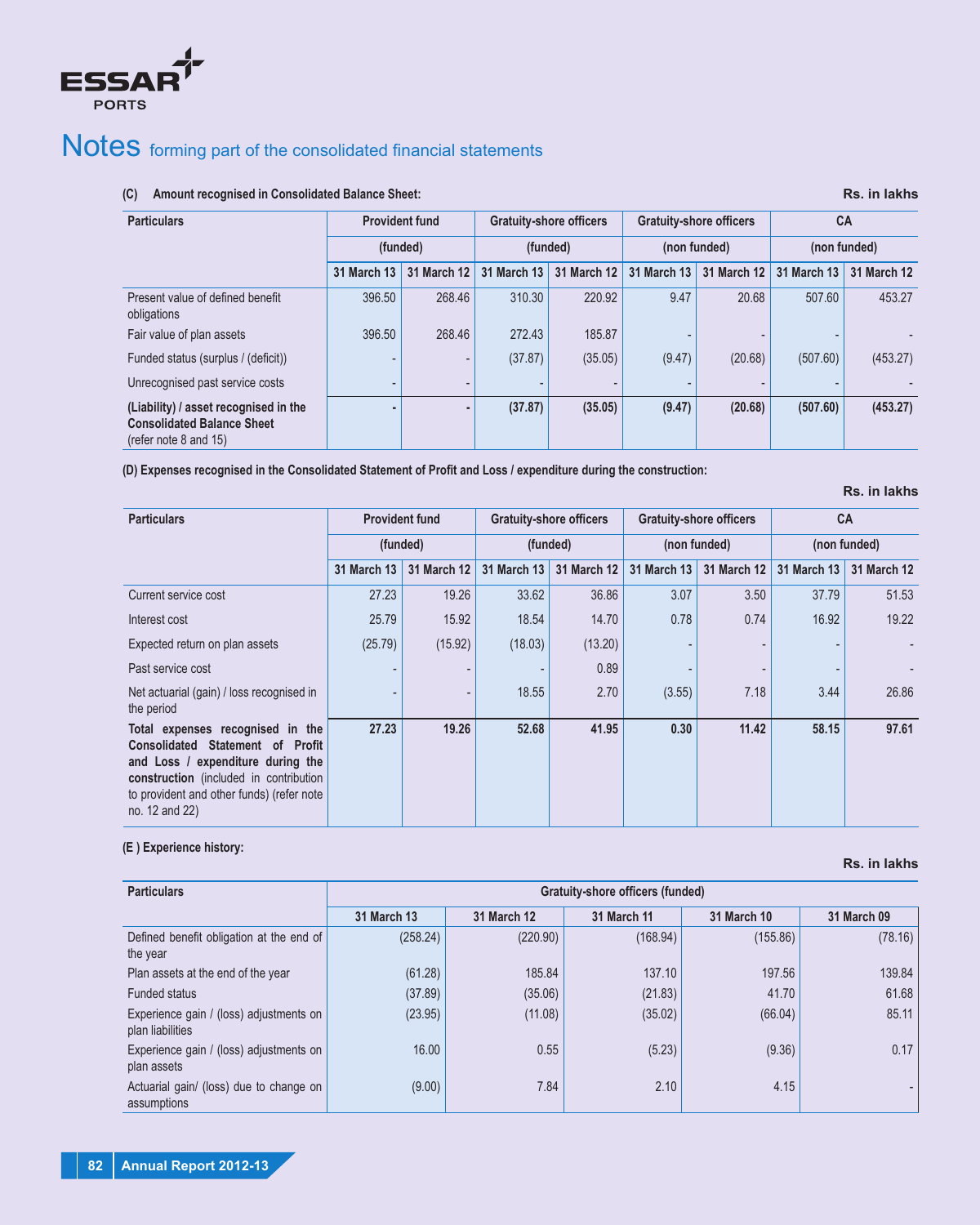| <b>Particulars</b>                                          |                    |                    | Gratuity-off shore officers (non funded) |             |                          |
|-------------------------------------------------------------|--------------------|--------------------|------------------------------------------|-------------|--------------------------|
|                                                             | <b>31 March 13</b> | <b>31 March 12</b> | <b>31 March 11</b>                       | 31 March 10 | 31 March 09              |
| Defined benefit obligation at the end of<br>the year        | (9.47)             | (20.69)            | (9.27)                                   | (190.00)    | (280.00)                 |
| Plan assets at the end of the year                          |                    |                    |                                          |             |                          |
| <b>Funded status</b>                                        | (9.47)             | (20.69)            | (9.27)                                   | (190.00)    | (280.00)                 |
| Experience gain / (loss) adjustments on<br>plan liabilities | 3.02               | (7.92)             |                                          | 90.00       | 59.00                    |
| Experience gain / (loss) adjustments on<br>plan assets      |                    | $\overline{a}$     |                                          |             | $\overline{\phantom{a}}$ |
| Actuarial gain / (loss) due to change on<br>assumptions     | 0.53               | 0.74               |                                          | 34.00       | 52.00                    |

**Rs. in lakhs**

**Rs. in lakhs**

| <b>Particulars</b>                                          | CA (non funded)    |                    |                    |                    |             |  |  |  |  |
|-------------------------------------------------------------|--------------------|--------------------|--------------------|--------------------|-------------|--|--|--|--|
|                                                             | <b>31 March 13</b> | <b>31 March 12</b> | <b>31 March 11</b> | <b>31 March 10</b> | 31 March 09 |  |  |  |  |
| Defined benefit obligation at the end of<br>the year        | (257.96)           | (314.62)           | (231.41)           | (278.40)           | (105.27)    |  |  |  |  |
| Plan assets at the end of the year                          |                    |                    |                    |                    |             |  |  |  |  |
| <b>Funded status</b>                                        | (257.96)           | (314.62)           | (231.41)           | (278.40)           | (105.27)    |  |  |  |  |
| Experience gain / (loss) adjustments on<br>plan liabilities | 3.90               | (35.69)            | (94.13)            | (140.29)           | 170.00      |  |  |  |  |
| Experience gain / (loss) adjustments on<br>plan assets      |                    |                    |                    |                    |             |  |  |  |  |
| Actuarial gain/ (loss) due to change on<br>assumptions      | (4.36)             | 19.99              | 2.13               | 21.46              | (54.00)     |  |  |  |  |

#### **(F) Category of plan assets:**

| Percentage of each category of plan                                    |             | <b>Provident fund</b><br>(funded) |             | <b>Gratuity-shore officers</b> | <b>Gratuity-shore officers</b> |              | CA           |                         |  |
|------------------------------------------------------------------------|-------------|-----------------------------------|-------------|--------------------------------|--------------------------------|--------------|--------------|-------------------------|--|
| assets to total fair value of plan<br>assets                           |             |                                   |             | (funded)                       |                                | (non funded) | (non funded) |                         |  |
|                                                                        | 31 March 13 | 31 March 12                       | 31 March 13 | 31 March 12                    | 31 March 13                    | 31 March 12  |              | 31 March 13 31 March 12 |  |
| Life<br>Administered<br>by<br>Insurance<br>Corporation of India (LIC)* |             | $\overline{\phantom{0}}$          | 100.00%     | 100.00%                        | <b>NA</b>                      | <b>NA</b>    | <b>NA</b>    | <b>NA</b>               |  |
| Government of India security                                           | 25.00%      | 25.00%                            |             |                                | <b>NA</b>                      | <b>NA</b>    | <b>NA</b>    | <b>NA</b>               |  |
| Public sector bonds / TDRs                                             | 60.00%      | 60.00%                            |             |                                | <b>NA</b>                      | <b>NA</b>    | <b>NA</b>    | <b>NA</b>               |  |
| State government securities                                            | 15.00%      | 15.00%                            |             | -                              | <b>NA</b>                      | <b>NA</b>    | <b>NA</b>    | <b>NA</b>               |  |

\*The Group is unable to obtain the details of plan assets from the LIC and hence the disclosure thereof is not made.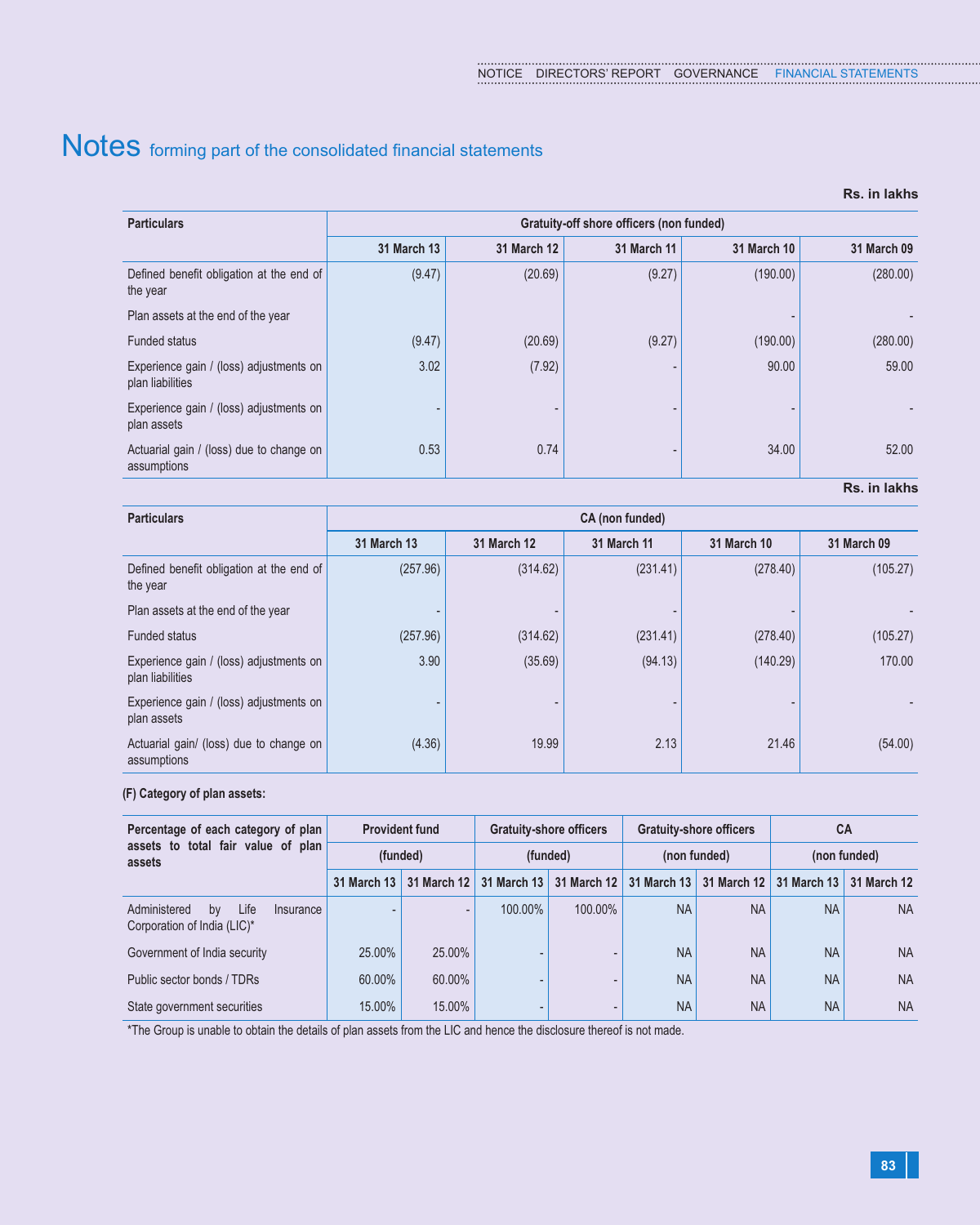

#### **(G) Actuarial assumptions**

In accordance with Accounting Standard (AS) 15 (revised), actuarial valuation as at the year end was done in respect of the aforesaid defined benefit plans based on the following assumptions:

#### **i) General assumptions:**

| <b>Particulars</b>                                   | <b>Provident fund</b> |                          |             | <b>Gratuity-shore officers</b> |             | <b>Gratuity-shore officers</b> | <b>CA-paid leave</b> |             |  |
|------------------------------------------------------|-----------------------|--------------------------|-------------|--------------------------------|-------------|--------------------------------|----------------------|-------------|--|
|                                                      | (funded)              |                          |             | (funded)                       |             | (non funded)                   | (non funded)         |             |  |
|                                                      | <b>31 March 13</b>    | 31 March 12              | 31 March 13 | <b>31 March 12</b>             | 31 March 13 | 31 March 12                    | 31 March 13          | 31 March 12 |  |
| Discount rate (per annum)                            | 7.90%                 | 8.50%                    | 7.90%       | 8.50%                          | 7.90%       | 8.50%                          | 7.90%                | 8.50%       |  |
| Rate of return on plan assets (for<br>funded scheme) | 8.60%                 | 8.60%                    | 7.90%       | 8.50%                          | <b>NA</b>   | <b>NA</b>                      | <b>NA</b>            | <b>NA</b>   |  |
| Expected retirement age of employees<br>(years)      | 58                    | 58                       | 58          | 58                             | 58          | 58                             | 58                   | 58          |  |
| Separation rate of employees                         |                       | $\overline{\phantom{a}}$ | 10.00%      | 10.00%                         | 10.00%      | 10.00%                         | 10.00%               | 10.00%      |  |
| Rate of increase in compensation                     |                       | $\overline{\phantom{a}}$ | 9.00%       | $9.00\%$                       | 9.00%       | $9.00\%$                       | $9.00\%$             | $9.00\%$    |  |

ii) Mortality rates considered are as per the published rates in the Life Corporation (1994-96) Mortality table.

- iii) Leave policy:
	- a) Sick leave balance as at the valuation date and each subsequent year following the valuation date will be availed by the employee against future sick leave; the sick leave balance is not available for encashment.
	- b) Leave balance as at the valuation date and each subsequent year following the valuation date to the extent not availed by the employee is available for encashment on separation from the Group entities up to a maximum of 120 days.
- iv) The contribution to be made by the Group entities for funding its liability for gratuity during the financial year 2012–13 will be made as per demand raised by the fund administrator Life Insurance Corporation of India.
- v) The expected rate of return on plan assets is based on market expectation, at the beginning of the year, for returns over entire life of the related obligation.
- vi) The assumption of future salary increases, considered in actuarial valuation, takes account of inflation, seniority, promotion, supply and demand and other relevant factors.
- vii) The employees gratuity fund scheme managed by Life Insurance Corporation of India is a defined benefit plan.The present value of obligation is determined based on actuarial valuation using the Projected Unit Credit method.
- viii) The employer managed provident fund is considered as defined benefit plan.
- ix) Liability on account of long term compensated absences has been actuarially valued as per Projected Unit Credit Method.
- x) Short term compensated absences have been provided on actual basis.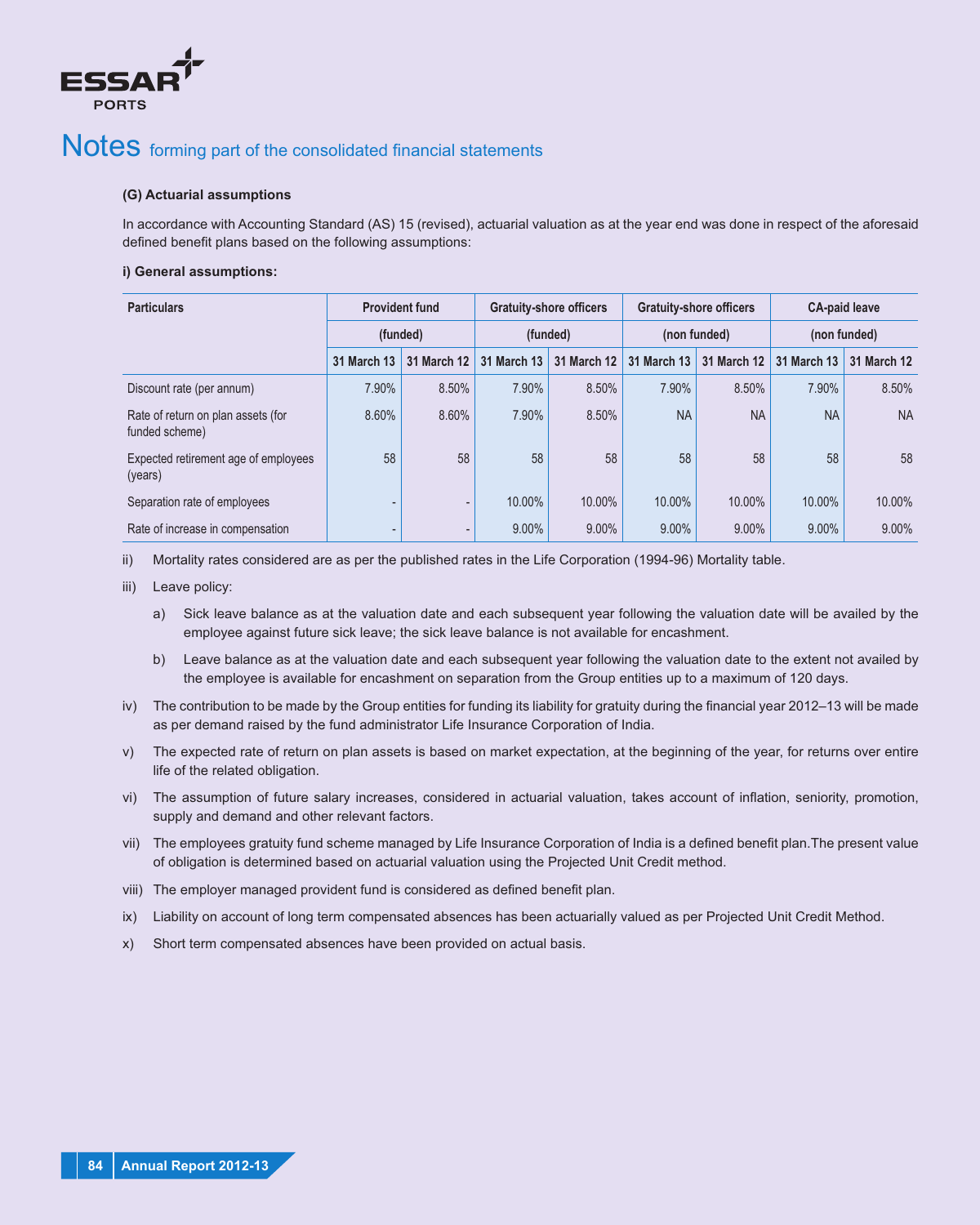#### **35. Related party relationships, transactions and balances.**

#### **(a) Holding companies:**

- 1 Essar Global Fund Limited (formerly known as Essar Global Limited), Cayman Island, ultimate holding company
- 2 Essar Shipping & Logistics Limited, Cyprus (immediate holding company)

#### **(b) Key management personnel:**

- 1 Rajiv Agarwal, Managing Director
- 2 Shailesh Sawa, Whole-time Director
- 3 K. K. Sinha, Whole-time Director
- 4 Capt. Subhas Das, Whole-time Director (Essar Bulk Terminal Limited)
- 5 Capt. Rajesh Beri Whole time Director (Essar Bulk Terminal Paradip Limited) ( w.e.f. 17 October 2011 to 9th September 2012)
- 6 U. Venkat Rao Whole time Director (Essar Bulk Terminal Paradip Limited) (w.e.f. 1st February 2013)
- 7 Capt. Deepak Sachdeva-Whole Time Director (Vadinar Oil Terminal limited) ( w.e.f. 18 October 2011)
- 8 Dipankar Pal- Managing Director (Vadinar Oil Terminal Limited) (w.e.f. 20.08.2011)
- 9 Girish Joshi Manager (Vadinar Ports & Terminal Limited) ( w.e.f. 18 October 2011)
- 10 Capt. Rajen Sachar-Whole Time Director (Essar Bulk Terminal (Salaya) Limited) (w.e.f 17.10.2011)
- 11 A. R. Ramakrishnan, Whole-time Director (upto 22 May 2011)

#### **(c) Fellow subsidiaries / other related parties / affi liates where there have been transactions:**

- 
- 2 Essar Steel India Limited (formerly known as Essar Steel Limited) 16 Global Supplies FZE
- 
- 
- 
- 
- 7 Essar Offshore Subsea Limited 21 Bhander Power Limited
- 8 Essar Engineering Services Limited 22 Essar Investment Limited\*
- 
- 
- 
- 
- 13 Futura Aviation Limited\*
- 14 Equinox Business Parks Private Limited

 \* ceased to be related parties w.e.f. 1 April 2012 in terms of AS 18 in view of current set of relationship of directors / key managerial personnel

- 1 Essar Oil Limited 15 Essar Agrotech Limited\*
	-
- 3 Essar Logistics Limited 17 Essar Project Management Consultancy Limited
- 4 Essar Shipping Limited 18 Essar House Limited\*
- 5 Essar Shipping (Cyprus) Limited 19 Essar Infrastructure Services Limited\*
- 6 Essar Projects (India) Limited 20 Essar Services India Limited\*
	-
	-
- 9 Essar Power Gujarat Limited 23 Essar Energy Services Limited
- 10 Essar Africa Holdings Limited 24 Essar Information Technology Limited\*
- 11 Aegis Limited 25 Arkay Holdings Limited\*
- 12 Futura Travels Limited\* 26 Imperial Consultants & Securities Private Limited\*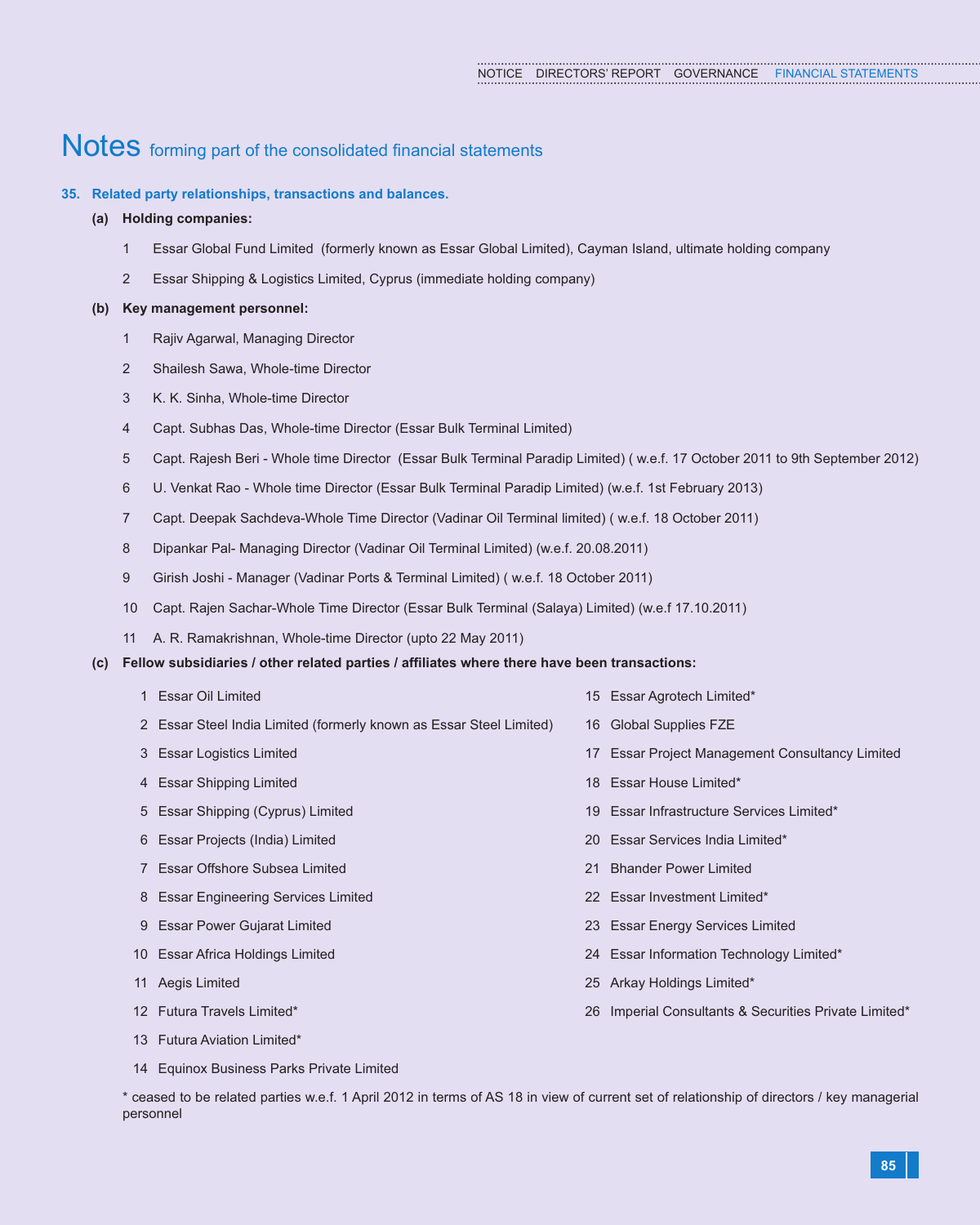

#### **d. The details of transactions with related parties**

|                                          |         |                          |             |                       |         |                             |             | Rs. in lakhs |
|------------------------------------------|---------|--------------------------|-------------|-----------------------|---------|-----------------------------|-------------|--------------|
| <b>Nature of transactions</b>            |         | <b>Holding companies</b> |             | Other related parties |         | Key management<br>personnel |             | <b>Total</b> |
|                                          | 2012-13 | 2011-12                  | 2012-13     | 2011-12               | 2012-13 | 2011-12                     | 2012-13     | 2011-12      |
| <b>Revenue from operations</b>           |         |                          |             |                       |         |                             |             |              |
| <b>Essar Logistics Limited</b>           |         |                          | 2,032.51    | 2,280.43              |         | $\overline{a}$              | 2,032.51    | 2,280.43     |
| <b>Essar Steel India Limited</b>         |         |                          | 54,697.99   | 34,942.01             |         |                             | 54,697.99   | 34,942.01    |
| <b>Essar Power Gujarat Limited</b>       |         |                          | 235.56      |                       |         |                             | 235.56      |              |
| Essar Oil Limited                        |         |                          | 75,995.51   | 67,482.46             |         |                             | 75,995.51   | 67,482.46    |
| <b>Essar Shipping Limited</b>            |         |                          | 2,531.48    | 1,622.25              |         |                             | 2,531.48    | 1,622.25     |
| Essar Heavy Engineering Services Limited |         |                          |             | 22.64                 |         |                             |             | 22.64        |
| Essar Shipping & Logistics Limited       |         | 24.25                    |             |                       |         |                             |             | 24.25        |
| Essar Projects (India) Limited           |         |                          | 297.82      | 6.14                  |         |                             | 297.82      | 6.14         |
| Essar Offshore Subsea Limited            |         |                          | 1.00        | 21.58                 |         |                             | 1.00        | 21.58        |
| Total                                    |         | 24.25                    | 1,35,791.87 | 106,377.51            |         | ÷                           | 1,35,791.87 | 1,06,401.76  |
| Interest income from loans and advances  |         |                          |             |                       |         |                             |             |              |
| <b>Essar Oil Limited</b>                 |         | $\overline{a}$           | 584.12      | 809.88                |         |                             | 584.12      | 809.88       |
| <b>Essar Steel India Limited</b>         |         |                          | 1,398.02    |                       |         |                             | 1,398.02    |              |
| Essar Shipping & Logistics Limited       | 3.75    | 1.03                     |             |                       |         |                             | 3.75        | 1.03         |
| Total                                    | 3.75    | 1.03                     | 1,982.14    | 809.88                |         | ٠                           | 1,985.89    | 810.91       |
| Interest income from other receivables   |         |                          |             |                       |         |                             |             |              |
| Essar Africa Holdings Limited            |         |                          | 142.21      |                       |         |                             | 142.21      |              |
| <b>Management fee income</b>             |         |                          |             |                       |         |                             |             |              |
| Essar Africa Holdings Limited            |         |                          | 461.14      | 798.04                |         |                             | 461.14      | 798.04       |
| <b>Other Income</b>                      |         |                          |             |                       |         |                             |             |              |
| <b>Essar Logistics Limited</b>           |         |                          | 38.09       | 12.09                 |         |                             | 38.09       | 12.09        |
| <b>Essar Steel India Limited</b>         |         |                          | 11.63       |                       |         |                             | 11.63       |              |
| Essar Oil Limited                        |         |                          | 5.15        |                       |         |                             | 5.15        |              |
| <b>Essar Shipping Limited</b>            |         |                          |             | 1.92                  |         |                             |             | 1.92         |
| Arkay Holdings Limited                   |         |                          |             | 1.65                  |         |                             |             | 1.65         |
| <b>Total</b>                             |         | ÷                        | 54.87       | 15.66                 |         |                             | 54.87       | 15.66        |
| Purchase of stores and spares            |         |                          |             |                       |         |                             |             |              |
| <b>Essar Steel India Limited</b>         |         |                          | 28.27       | 6.38                  |         |                             | 28.27       | 6.38         |
| <b>Essar Logistics Limited</b>           |         |                          | 2.99        | 19.57                 |         |                             | 2.99        | 19.57        |
| <b>Essar Shipping Limited</b>            |         |                          | 8.41        |                       |         |                             | 8.41        |              |
| Total                                    |         | ÷                        | 39.67       | 25.95                 |         |                             | 39.67       | 25.95        |
| Direct voyage expenses                   |         |                          |             |                       |         |                             |             |              |
| <b>Essar Shipping Limited</b>            |         | ٠                        | 102.20      | 96.66                 |         |                             | 102.20      | 96.66        |
| Commission, brokerage and agency fees    |         |                          |             |                       |         |                             |             |              |
| <b>Essar Shipping Limited</b>            |         |                          | 28.33       | 31.51                 |         |                             | 28.33       | 31.51        |
| Operation and maintenance service        |         |                          |             |                       |         |                             |             |              |
| expense                                  |         |                          |             |                       |         |                             |             |              |
| Essar Projects (India) Limited           |         | $\overline{a}$           | 553.90      | 440.73                |         |                             | 553.90      | 440.73       |
| Essar Heavy Engineering Services Limited |         |                          | 6.95        | 2.50                  |         |                             | 6.95        | 2.50         |
| Essar Infrastruscture Services limited   |         |                          |             | 76.73                 |         |                             |             | 76.73        |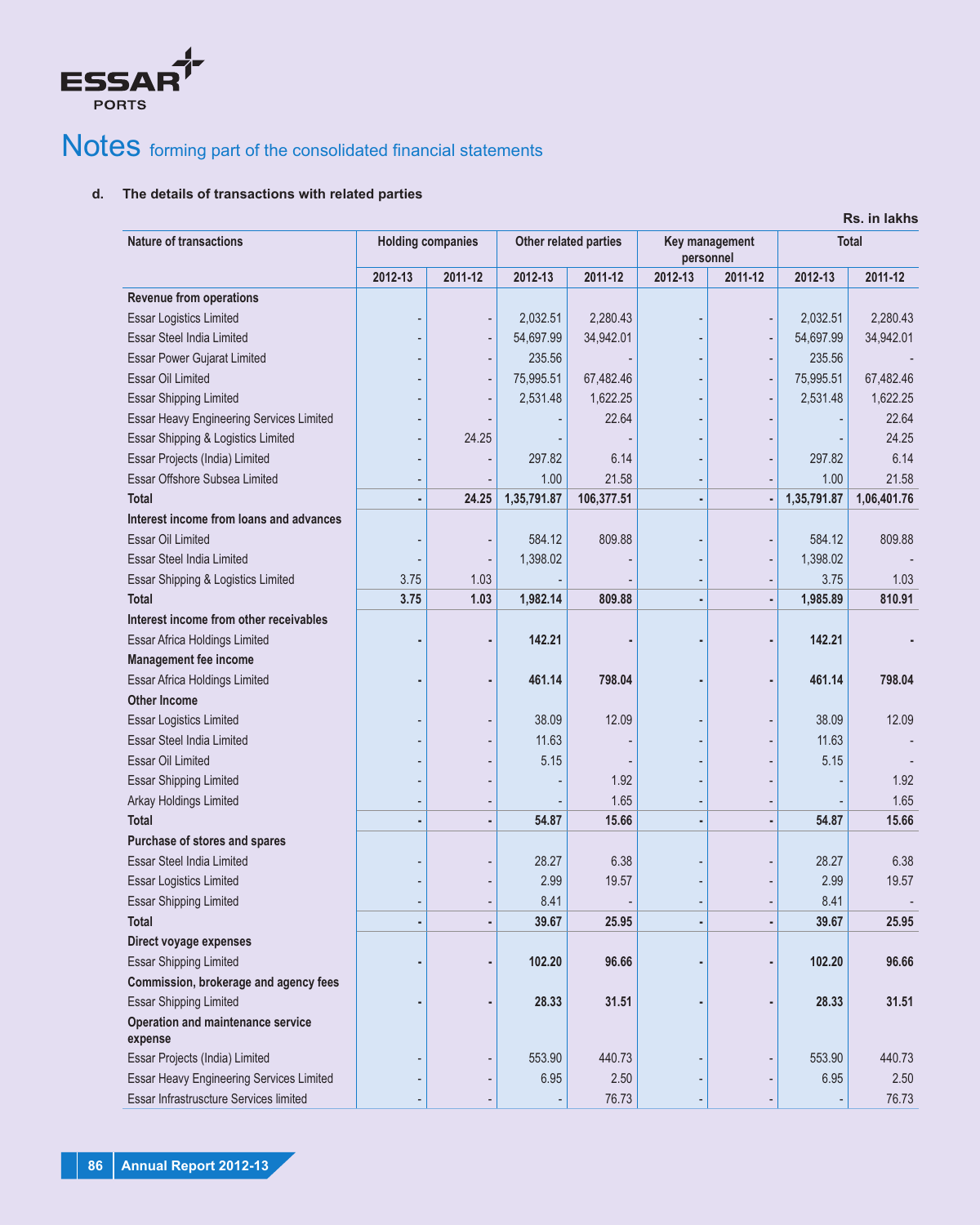**Rs. in lakhs**

| <b>Nature of transactions</b>             |         | <b>Holding companies</b> |          | Other related parties |         | Key management<br>personnel | <b>Total</b> |          |
|-------------------------------------------|---------|--------------------------|----------|-----------------------|---------|-----------------------------|--------------|----------|
|                                           | 2012-13 | 2011-12                  | 2012-13  | 2011-12               | 2012-13 | 2011-12                     | 2012-13      | 2011-12  |
| Essar Oil Limited                         |         |                          | 2,472.24 | 2,023.61              |         |                             | 2,472.24     | 2,023.61 |
| Essar Steel India Limited                 |         |                          | 149.58   |                       |         |                             | 149.58       |          |
| <b>Total</b>                              |         |                          | 3,182.67 | 2,543.57              |         |                             | 3,182.67     | 2,543.57 |
|                                           |         |                          |          |                       |         |                             |              |          |
| <b>Hire charges</b>                       |         |                          |          |                       |         |                             |              |          |
| <b>Essar Logistics Limited</b>            |         |                          | 85.20    | 359.78                |         |                             | 85.20        | 359.78   |
|                                           |         |                          |          |                       |         |                             |              |          |
| Power and fuel                            |         |                          |          |                       |         |                             |              |          |
| Essar Oil Limited                         |         |                          | 1.06     | 112.15                |         |                             | 1.06         | 112.15   |
| <b>Bhander Power Limited</b>              |         |                          | 295.22   | 200.60                |         |                             | 295.22       | 200.60   |
| <b>Total</b>                              |         |                          | 296.28   | 312.75                | ä,      |                             | 296.28       | 312.75   |
| Remuneration*                             |         |                          |          |                       |         |                             |              |          |
| Capt. Subhas Das                          |         |                          |          |                       | 88.18   | 84.03                       | 88.18        | 84.03    |
| Capt. Rajesh Beri                         |         |                          |          |                       | 73.03   | 39.81                       | 73.03        | 39.81    |
| U. Venkat Rao                             |         |                          |          |                       | 7.49    |                             | 7.49         |          |
| Capt. Rajen Sachar                        |         |                          |          |                       | 57.02   | 22.12                       | 57.02        | 22.12    |
| Capt. Deepak Sachdeva                     |         |                          |          |                       | 56.54   | 17.66                       | 56.54        | 17.66    |
| Dipankar Pal (w.e.f. 20.08.2012)          |         |                          |          |                       | 59.95   |                             | 59.95        |          |
| Girish Joshi                              |         |                          |          |                       | 27.37   | 11.43                       | 27.37        | 11.43    |
| A. R. Ramakrishnan                        |         |                          |          |                       |         | 15.86                       |              | 15.86    |
| Rajiv Agarwal                             |         |                          |          |                       | 231.89  | 215.87                      | 231.89       | 215.87   |
| Kamala Kant Sinha                         |         |                          |          |                       | 142.52  | 130.32                      | 142.52       | 130.32   |
| Shailesh Sawa                             |         |                          |          |                       | 156.86  | 113.61                      | 156.86       | 113.61   |
| Total                                     |         |                          |          |                       | 900.86  | 650.72                      | 900.86       | 650.72   |
| Recovery of expense                       |         |                          |          |                       |         |                             |              |          |
| Essar Oil Limited                         |         |                          | 109.27   |                       |         |                             | 109.27       |          |
| Rent                                      |         |                          |          |                       |         |                             |              |          |
| <b>Essar House Limited</b>                |         |                          |          | 44.17                 |         |                             |              | 44.17    |
| Essar Infrastructure Services limited     |         |                          |          | 94.89                 |         |                             |              | 94.89    |
| <b>Essar Oil Limited</b>                  |         |                          | 161.33   | 129.34                |         |                             | 161.33       | 129.34   |
| Equinox Business Park Private Limited     |         |                          | 143.77   | 60.13                 |         |                             | 143.77       | 60.13    |
| Essar Steel India Limited                 |         |                          | 8.74     | 12.51                 |         |                             | 8.74         | 12.51    |
| <b>Total</b>                              |         |                          | 313.84   | 341.04                | ä,      |                             | 313.84       | 341.04   |
| <b>Consultancy services received</b>      |         |                          |          |                       |         |                             |              |          |
| <b>Essar Engineering Services Limited</b> |         |                          | 2.57     | 41.23                 |         |                             | 2.57         | 41.23    |
| Essar Investments Limited                 |         |                          |          | 386.63                |         |                             |              | 386.63   |
| Aegis Limited                             |         |                          | 270.50   | 138.54                |         |                             | 270.50       | 138.54   |
| Essar Information Technology Limited      |         |                          |          | 3.76                  |         |                             |              | 3.76     |
| Essar Services India Limited              |         |                          |          | 69.46                 |         |                             |              | 69.46    |
| <b>Total</b>                              |         | ٠                        | 273.07   | 639.62                | ٠       |                             | 273.07       | 639.62   |
| <b>Travel expenses</b>                    |         |                          |          |                       |         |                             |              |          |
| <b>Futura Travels Limited</b>             |         |                          |          | 278.70                |         |                             |              | 278.70   |

\* Does not include the amount payable towards gratuity and compensated absence by the Company and subsidiaries as the same is calculated for the Company and subsidiaries as whole on actuarial basis.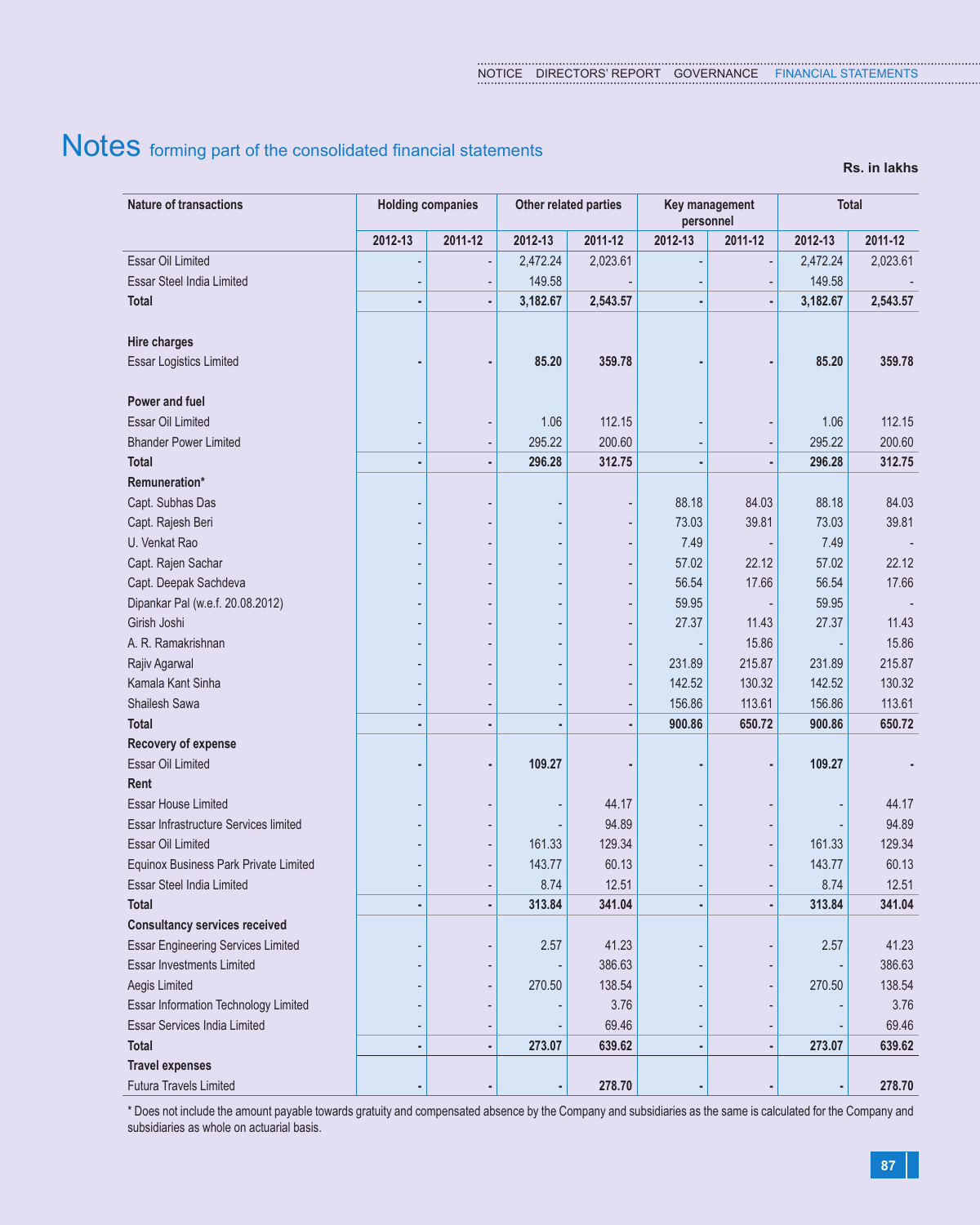

**Rs. in lakhs**

| <b>Nature of transactions</b>                                 |         | <b>Holding companies</b> |           | Other related parties |         | Key management<br>personnel |           | <b>Total</b> |  |
|---------------------------------------------------------------|---------|--------------------------|-----------|-----------------------|---------|-----------------------------|-----------|--------------|--|
|                                                               | 2012-13 | 2011-12                  | 2012-13   | 2011-12               | 2012-13 | 2011-12                     | 2012-13   | 2011-12      |  |
| Interest expenses- others                                     |         |                          |           |                       |         |                             |           |              |  |
| <b>Bhander Power Limited</b>                                  |         |                          |           | 12.97                 |         |                             |           | 12.97        |  |
| <b>Essar Logistics Limited</b>                                |         |                          |           | 290.00                |         |                             |           | 290.00       |  |
| Essar Oil Limited                                             |         |                          | 1,395.25  |                       |         |                             | 1,395.25  |              |  |
| <b>Total</b>                                                  |         |                          | 1,395.25  | 302.97                |         |                             | 1,395.25  | 302.97       |  |
| <b>Reimbursement of expenses</b>                              |         |                          |           |                       |         |                             |           |              |  |
| <b>Essar Oil Limited</b>                                      |         |                          | 40.19     |                       |         |                             | 40.19     |              |  |
| <b>Essar Shipping Limited</b>                                 |         |                          | 33.80     |                       |         |                             | 33.80     |              |  |
| <b>Essar Logistics Limited</b>                                |         |                          | 0.09      |                       |         |                             | 0.09      |              |  |
| <b>Essar Steel India Limited</b>                              |         |                          | 1.23      | 14.38                 |         |                             | 1.23      | 14.38        |  |
| <b>Essar Engineering Services Limited</b>                     |         |                          |           | 3.25                  |         |                             |           | 3.25         |  |
| Essar Projects (India) Limited                                |         |                          | 1.42      |                       |         |                             | 1.42      |              |  |
| Aegis Limited                                                 |         |                          | 10.05     |                       |         |                             | 10.05     |              |  |
| <b>Total</b>                                                  |         |                          | 86.78     | 17.63                 |         |                             | 86.78     | 17.63        |  |
| <b>Advances from customers</b>                                |         |                          |           |                       |         |                             |           |              |  |
| <b>Essar Oil Limited</b>                                      |         |                          | 21,123.36 |                       |         |                             | 21,123.36 |              |  |
| Capital work-in-progress / expenditure<br>during construction |         |                          |           |                       |         |                             |           |              |  |
| Essar Projects (India) Limited                                |         |                          | 26,351.42 | 64,187.50             |         |                             | 26,351.42 | 64,187.50    |  |
| <b>Essar Engineering Services Limited</b>                     |         |                          | 275.86    | 843.33                |         |                             | 275.86    | 843.33       |  |
| Essar Oil Limited                                             |         |                          | 1.36      | 30.42                 |         |                             | 1.36      | 30.42        |  |
| Aegis Limited                                                 |         |                          | 189.38    | 107.66                |         |                             | 189.38    | 107.66       |  |
| <b>Essar Investments Limited</b>                              |         |                          |           | 702.62                |         |                             |           | 702.62       |  |
| Essar Infrastructure Services Limited                         |         |                          |           | 265.21                |         |                             |           | 265.21       |  |
| <b>Futura Travels Limited</b>                                 |         |                          |           | 102.83                |         |                             |           | 102.83       |  |
| <b>Futura Aviation Limited</b>                                |         |                          |           | 77.00                 |         |                             |           | 77.00        |  |
| <b>Essar Steel India Limited</b>                              |         |                          | 11.62     | 11.93                 |         |                             | 11.62     | 11.93        |  |
| <b>Essar House Limited</b>                                    |         |                          |           | 68.09                 |         |                             |           | 68.09        |  |
| <b>Essar Logistics Limited</b>                                |         |                          | 2.58      | 943.19                |         |                             | 2.58      | 943.19       |  |
| <b>Essar Services India Limited</b>                           |         |                          |           | 138.79                |         |                             |           | 138.79       |  |
| Essar Power (Gujarat) Limited                                 |         |                          | 19.17     | 19.65                 |         |                             | 19.17     | 19.65        |  |
| Global Supply FZE                                             |         |                          |           | 4,499.99              |         |                             |           | 4.499.99     |  |
| Arkay Holdings Limited                                        |         |                          |           | 33.00                 |         |                             |           | 33.00        |  |
| Essar Offshore Subsea Limited                                 |         |                          | 159.60    |                       |         |                             | 159.60    |              |  |
| Essar Project Management Consultants Limited                  |         |                          | 38.00     | 121.97                |         |                             | 38.00     | 121.97       |  |
| Essar Steel India Limited                                     |         |                          | 163.26    | 4.04                  |         |                             | 163.26    | 4.04         |  |
| <b>Essar Engineering Services Limited</b>                     |         |                          | 0.93      |                       |         |                             | 0.93      |              |  |
| Essar Oil Limited                                             |         |                          | 5.59      | 6.63                  |         |                             | 5.59      | 6.63         |  |
| <b>Bhander Power Limited</b>                                  |         |                          | 272.39    | 218.95                |         |                             | 272.39    | 218.95       |  |
| <b>Total</b>                                                  | ٠       |                          | 27,491.16 | 72,382.80             |         |                             | 27,491.16 | 72,382.80    |  |
| Income from Site formation services                           |         |                          |           |                       |         |                             |           |              |  |
| Essar Steel India Limited                                     |         |                          |           | 5.65                  |         |                             |           | 5.65         |  |
| <b>Essar Engineering Services Limited</b>                     |         |                          | 141.96    | 127.30                |         |                             | 141.96    | 127.30       |  |
| Total                                                         | ٠       |                          | 141.96    | 132.95                |         |                             | 141.96    | 132.95       |  |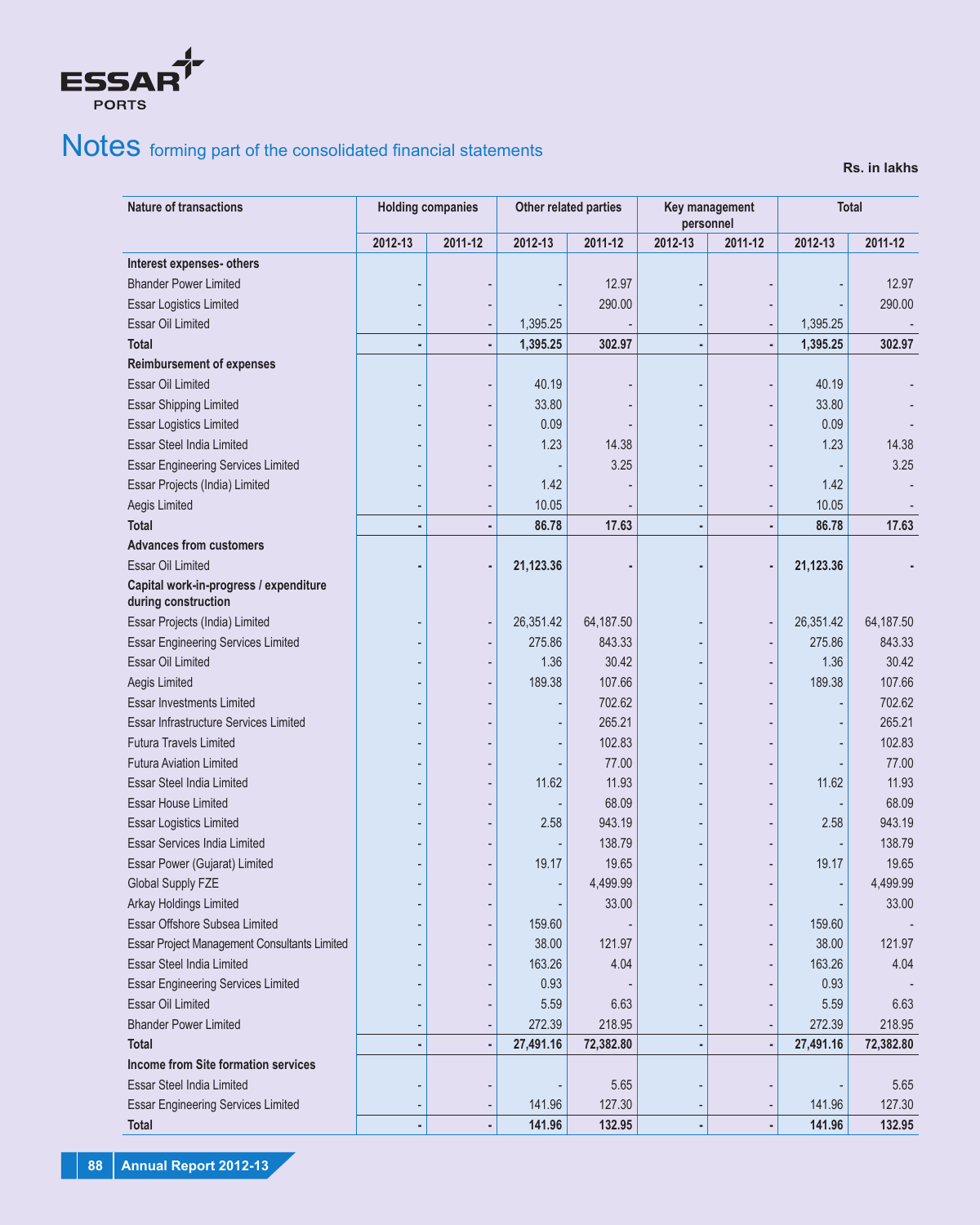| Nature of transactions                     | <b>Holding companies</b> |                |           | Other related parties |         | Key management<br>personnel | <b>Total</b> |           |
|--------------------------------------------|--------------------------|----------------|-----------|-----------------------|---------|-----------------------------|--------------|-----------|
|                                            | 2012-13                  | 2011-12        | 2012-13   | 2011-12               | 2012-13 | 2011-12                     | 2012-13      | 2011-12   |
| Cargo handling income (credited to EDC)    |                          |                |           |                       |         |                             |              |           |
| <b>Essar Power Gujarat Limited</b>         |                          |                | 1,632.00  | 290.04                |         |                             | 1,632.00     | 290.04    |
| Essar Oil Limited                          |                          |                | 776.54    |                       |         |                             | 776.54       |           |
| <b>Total</b>                               |                          | ٠              | 2,408.54  | 290.04                |         |                             | 2,408.54     | 290.04    |
| <b>Acquisition of fixed assets</b>         |                          |                |           |                       |         |                             |              |           |
| <b>Essar Logistics Limited</b>             |                          |                |           | 5,002.50              |         |                             |              | 5,002.50  |
| Sale of shares                             |                          |                |           |                       |         |                             |              |           |
| <b>Essar Investments Limited</b>           |                          |                |           | 5.00                  |         |                             |              | 5.00      |
| <b>Purchase of shares</b>                  |                          |                |           |                       |         |                             |              |           |
| Essar Steel India Limited                  |                          |                |           | 18,587.80             |         |                             |              | 18,587.80 |
| <b>Essar Logistics Limited</b>             |                          |                |           | 0.83                  |         |                             |              | 0.83      |
| <b>Total</b>                               |                          | ٠              |           | 18,588.63             | ٠       |                             |              | 18,588.63 |
| Security deposits given to related parties |                          |                |           |                       |         |                             |              |           |
| <b>Essar House Limited</b>                 |                          |                |           | 56.00                 |         |                             |              | 56.00     |
| Essar Infrastructure Services Limited      |                          |                |           | 209.00                |         |                             |              | 209.00    |
| Equinox Business Parks Private Limited     |                          |                | 75.00     |                       |         |                             | 75.00        |           |
| Essar Steel India Limited                  |                          | $\overline{a}$ | 421.70    |                       |         |                             | 421.70       |           |
| <b>Total</b>                               |                          | ٠              | 496.70    | 265.00                | ٠       |                             | 496.70       | 265.00    |
| Loans and advances given                   |                          |                |           |                       |         |                             |              |           |
| <b>Essar Steel India Limited</b>           |                          | ٠              | 18,500.00 |                       |         |                             | 18,500.00    |           |
| Loans and advances received back           |                          |                |           |                       |         |                             |              |           |
| <b>Essar Oil Limited</b>                   |                          | ٠              | 2,445.12  | 2,684.53              |         |                             | 2,445.12     | 2,684.53  |

#### **e. Related party balances at the year end**

|                                                         |                          |                              |                       |           |                             |         |              | Rs. in lakhs |
|---------------------------------------------------------|--------------------------|------------------------------|-----------------------|-----------|-----------------------------|---------|--------------|--------------|
| <b>Nature of balances</b>                               | <b>Holding companies</b> |                              | Other related parties |           | Key management<br>personnel |         | <b>Total</b> |              |
|                                                         | 2012-13                  | 2011-12                      | 2012-13               | 2011-12   | 2012-13                     | 2011-12 | 2012-13      | 2011-12      |
| <b>Capital creditors</b>                                |                          |                              |                       |           |                             |         |              |              |
| Essar Projects (India) Limited                          |                          |                              | 23,804.30             | 24,852.21 |                             |         | 23,804.30    | 24,852.21    |
| Aegis Limited                                           |                          | $\overline{a}$               | 140.58                | 8.83      |                             | ٠       | 140.58       | 8.83         |
| <b>Essar House Limited</b>                              |                          |                              |                       | 1.85      |                             |         |              | 1.85         |
| Essar Infrastructure Services Limited                   |                          |                              |                       | 7.55      |                             |         |              | 7.55         |
| <b>Essar Investments Limited</b>                        |                          |                              |                       | 134.58    |                             |         |              | 134.58       |
| <b>Essar Logistics Limited</b>                          |                          |                              | 568.52                | 5,168.15  |                             |         | 568.52       | 5,168.15     |
| Essar Oil Limited                                       |                          |                              |                       | 0.26      |                             |         |              | 0.26         |
| Essar Services India Limited                            |                          |                              |                       | 40.95     |                             |         |              | 40.95        |
| <b>Futura Aviation Limited</b>                          |                          |                              |                       | 7.58      |                             |         |              | 7.58         |
| <b>Futura Travels Limited</b>                           |                          |                              |                       | 9.41      |                             |         |              | 9.41         |
| <b>Global Supply FZE</b>                                |                          |                              |                       | 159.79    |                             |         |              | 159.79       |
| <b>Essar Projects Management Consultants</b><br>Limited |                          |                              | 171.82                | 133.57    |                             |         | 171.82       | 133.57       |
| Essar Offshore Subsea Limited                           |                          |                              | 159.60                |           |                             |         | 159.60       |              |
| <b>Essar Engineering Services Limited</b>               |                          | $\qquad \qquad \blacksquare$ | 41.00                 |           |                             |         | 41.00        |              |
| Total                                                   |                          | $\blacksquare$               | 24,885.82             | 30,524.73 |                             |         | 24,885.82    | 30,524.73    |

**Rs. in lakhs**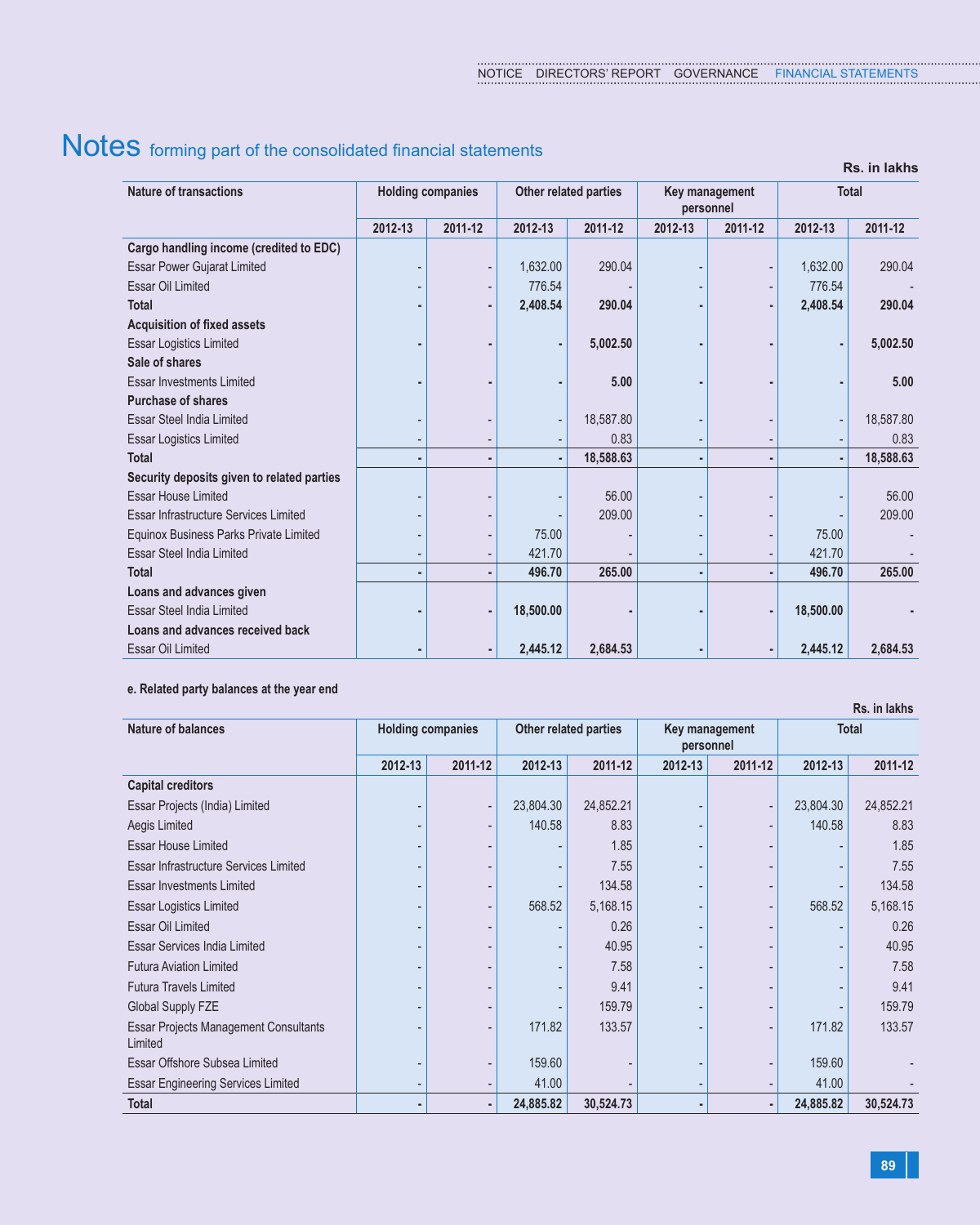

| <b>Nature of transactions</b>                           |         | <b>Holding companies</b> |           | Other related parties |         | Key management<br>personnel |           | Total     |  |
|---------------------------------------------------------|---------|--------------------------|-----------|-----------------------|---------|-----------------------------|-----------|-----------|--|
|                                                         | 2012-13 | 2011-12                  | 2012-13   | 2011-12               | 2012-13 | 2011-12                     | 2012-13   | 2011-12   |  |
| <b>Advances from customers</b>                          |         |                          |           |                       |         |                             |           |           |  |
| <b>Essar Oil Limited</b>                                |         |                          | 21,123.36 |                       |         |                             | 21,123.36 |           |  |
| Payable in respect of preference share                  |         |                          |           |                       |         |                             |           |           |  |
| Essar Steel India Limited                               |         |                          |           | 18,587.80             |         |                             |           | 18,587.80 |  |
| Trade payables                                          |         |                          |           |                       |         |                             |           |           |  |
| Essar Steel India Limited                               |         |                          | 41.78     | 343.18                |         |                             | 41.78     | 343.18    |  |
| <b>Essar Logistics Limited</b>                          |         |                          | 0.98      | 1,076.05              |         |                             | 0.98      | 1,076.05  |  |
| <b>Essar House Limited</b>                              |         |                          |           | 47.82                 |         |                             |           | 47.82     |  |
| <b>Essar House Services Limited</b>                     |         |                          |           | 0.05                  |         |                             |           | 0.05      |  |
| Essar Heavy Engineering Services Limited                |         |                          | 179.44    | 2.70                  |         |                             | 179.44    | 2.70      |  |
| <b>Futura Travels Limited</b>                           |         |                          |           | 114.33                |         |                             |           | 114.33    |  |
| <b>Essar Investments Limited</b>                        |         |                          |           | 576.87                |         |                             |           | 576.87    |  |
| <b>Essar Engineering Services Limited</b>               |         |                          | 42.78     | 4.04                  |         |                             | 42.78     | 4.04      |  |
| Essar Infrastruscture Services Limited                  |         |                          |           | 181.76                |         |                             |           | 181.76    |  |
| Essar Oil Limited                                       |         |                          | 1,960.64  | 422.08                |         |                             | 1,960.64  | 422.08    |  |
| Aegis Limited                                           |         |                          | 200.75    | 49.03                 |         |                             | 200.75    | 49.03     |  |
| <b>Bhander Power Limited</b>                            |         |                          | 586.56    | 258.99                |         |                             | 586.56    | 258.99    |  |
| Essar Projects (India) Limited                          |         |                          | 18.23     |                       |         |                             | 18.23     |           |  |
| Essar Information Technology Limited                    |         |                          |           | 0.45                  |         |                             |           | 0.45      |  |
| Essar Agrotech Limited                                  |         |                          |           | 0.68                  |         |                             |           | 0.68      |  |
| <b>Essar Energy Services Limited</b>                    |         |                          | 427.50    |                       |         |                             | 427.50    |           |  |
| Arkay Holdings Limited                                  |         |                          |           | 117.59                |         |                             |           | 117.59    |  |
| <b>Essar Shipping Limited</b>                           |         |                          | 234.98    | 640.14                |         |                             | 234.98    | 640.14    |  |
| Equinox Business Parks Private Limited                  |         |                          | 147.17    |                       |         |                             | 147.17    |           |  |
| Essar Services India Limited                            |         |                          |           | 162.26                |         |                             |           | 162.26    |  |
| <b>Total</b>                                            |         |                          | 3,840.81  | 3,998.02              |         |                             | 3,840.81  | 3,998.02  |  |
| Reimbursable expenses on account of                     |         |                          |           |                       |         |                             |           |           |  |
| demerger                                                |         |                          |           |                       |         |                             |           |           |  |
| <b>Essar Shipping Limited</b>                           |         |                          |           | 795.93                |         |                             |           | 795.93    |  |
| <b>Capital advances</b>                                 |         |                          |           |                       |         |                             |           |           |  |
| Essar Projects (India) Limited                          |         |                          | 10,966.88 | 12,431.11             |         |                             | 10,966.88 | 12,431.11 |  |
| <b>Essar Projects Management Consultants</b><br>Limited |         |                          | 38.88     | 38.88                 |         |                             | 38.88     | 38.88     |  |
| <b>Essar Logistics Limited</b>                          |         |                          | 63.54     |                       |         |                             | 63.54     |           |  |
| <b>Essar Engineering Services Limited</b>               |         |                          | 5.70      | 105.68                |         |                             | 5.70      | 105.68    |  |
| <b>Total</b>                                            |         |                          | 11,075.00 | 12,575.67             |         |                             | 11,075.00 | 12,575.67 |  |
| Loans and advances given (including                     |         |                          |           |                       |         |                             |           |           |  |
| interest)                                               |         |                          |           |                       |         |                             |           |           |  |
| Essar Investments Limited                               |         |                          |           | 180.94                |         |                             |           | 180.94    |  |
| Essar Oil Limited                                       |         |                          | 4,694.60  | 6,261.24              |         |                             | 4,694.60  | 6,261.24  |  |
| Essar Agrotech Limited                                  |         |                          |           | 0.74                  |         |                             |           | 0.74      |  |
| Essar Steel (India) Limited                             |         |                          | 19,105.56 |                       |         |                             | 19,105.56 |           |  |
| Total                                                   |         |                          | 23,800.16 | 6,442.92              | ä,      |                             | 23,800.16 | 6,442.92  |  |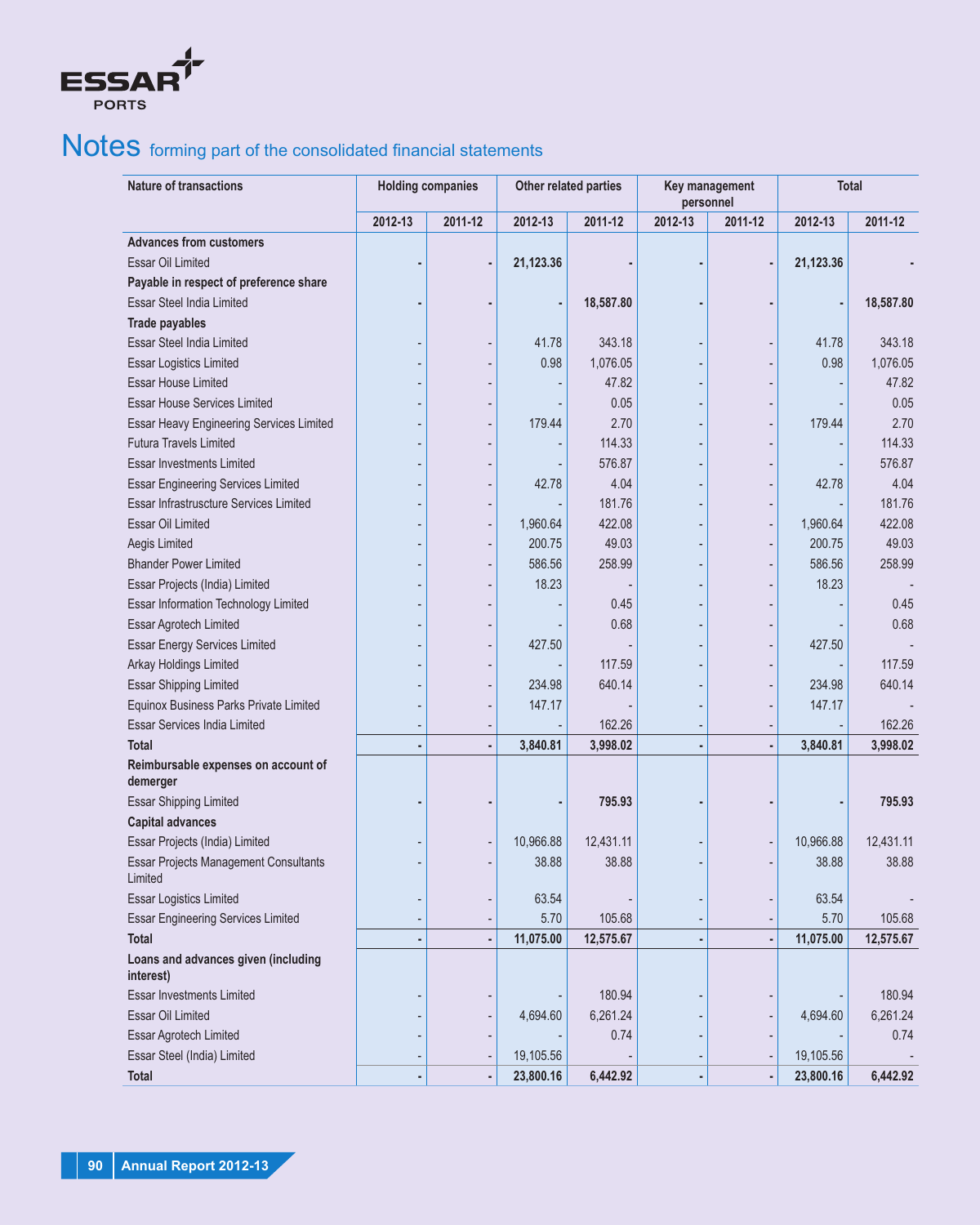|                                           |           |                                 |           |                       |         |                             |           | Rs. in lakhs |
|-------------------------------------------|-----------|---------------------------------|-----------|-----------------------|---------|-----------------------------|-----------|--------------|
| <b>Nature of transactions</b>             |           | <b>Holding companies</b>        |           | Other related parties |         | Key management<br>personnel |           | <b>Total</b> |
|                                           | 2012-13   | 2011-12                         | 2012-13   | 2011-12               | 2012-13 | 2011-12                     | 2012-13   | 2011-12      |
| Other current assets                      |           |                                 |           |                       |         |                             |           |              |
| <b>Essar Investments Limited</b>          |           |                                 |           | 644.06                |         |                             |           | 644.06       |
| Essar Services India Limited              |           |                                 |           | 9.11                  |         |                             |           | 9.11         |
| Essar Africa Holdings Limited             |           |                                 | 1,456.02  | 798.04                |         |                             | 1,456.02  | 798.04       |
| Essar Oil Limited                         |           |                                 | 129.02    |                       |         |                             | 129.02    |              |
| <b>Essar Power Gujarat Limited</b>        |           |                                 | 1,178.50  | 301.94                |         |                             | 1,178.50  | 301.94       |
| <b>Total</b>                              |           | $\blacksquare$                  | 2,763.54  | 1,753.15              |         |                             | 2,763.54  | 1,753.15     |
| Deposits given                            |           |                                 |           |                       |         |                             |           |              |
| <b>Essar Shipping Limited</b>             |           |                                 | 450.00    | 450.00                |         |                             | 450.00    | 450.00       |
| Essar Steel India Limited                 |           |                                 | 421.70    |                       |         |                             | 421.70    |              |
| <b>Essar House Limited</b>                |           |                                 |           | 56.00                 |         |                             |           | 56.00        |
| Essar Infrastructure Services Limited     |           |                                 |           | 209.00                |         |                             |           | 209.00       |
| Equinox Business Parks Private Limited    |           |                                 | 75.00     |                       |         |                             | 75.00     |              |
| Total                                     |           | $\centering \label{eq:reduced}$ | 946.70    | 715.00                |         |                             | 946.70    | 715.00       |
| <b>Investments in shares</b>              |           |                                 |           |                       |         |                             |           |              |
| <b>Bhander Power Limited</b>              |           |                                 | 104.51    | 104.51                |         |                             | 104.51    | 104.51       |
| <b>Trade receivables</b>                  |           |                                 |           |                       |         |                             |           |              |
| <b>Essar Logistics Limited</b>            |           |                                 | 1,752.76  | 2,211.93              |         |                             | 1,752.76  | 2,211.93     |
| <b>Essar Engineering Services Limited</b> |           |                                 |           | 7.56                  |         |                             |           | 7.56         |
| <b>Essar Steel India Limited</b>          |           |                                 | 12,454.38 | 5,492.39              |         |                             | 12,454.38 | 5,492.39     |
| <b>Essar Shipping Limited</b>             |           |                                 | 610.32    | 1,693.71              |         |                             | 610.32    | 1,693.71     |
| Essar Oil Limited                         |           |                                 | 5,319.77  | 4,534.42              |         |                             | 5,319.77  | 4,534.42     |
| Essar Shipping & Logistics Limited        |           |                                 | 31.53     | 27.78                 |         |                             | 31.53     | 27.78        |
| Essar Offshore Subsea Limited             |           |                                 | 1.12      | 2.40                  |         |                             | 1.12      | 2.40         |
| Essar Projects (India) Limited            |           |                                 | 341.40    | 6.77                  |         |                             | 341.40    | 6.77         |
| Arkay Holdings Limited                    |           |                                 |           | 1.82                  |         |                             |           | 1.82         |
| <b>Total</b>                              |           | $\blacksquare$                  | 20,511.28 | 13,978.78             |         |                             | 20,511.28 | 13,978.78    |
| Guarantees given on behalf of others      |           |                                 |           |                       |         |                             |           |              |
| <b>Essar Oil Limited</b>                  |           |                                 | 10,400.00 | 10,400.00             |         |                             | 10,400.00 | 10,400.00    |
| <b>Guarantees availed for loans taken</b> |           |                                 |           |                       |         |                             |           |              |
| Essar Steel India Limited                 |           |                                 | 2,500.00  | 2,500.00              |         |                             | 2,500.00  | 2,500.00     |
| <b>Essar Oil Limited</b>                  |           |                                 | 20,000.00 | 20,000.00             |         |                             | 20,000.00 | 20,000.00    |
| Essar Shipping & Logistics Limited        | 30,000.00 | 30,000.00                       |           |                       |         |                             | 30,000.00 | 30,000.00    |
| <b>Total</b>                              | 30,000.00 | 30,000.00                       | 22,500.00 | 22,500.00             |         |                             | 52,500.00 | 52,500.00    |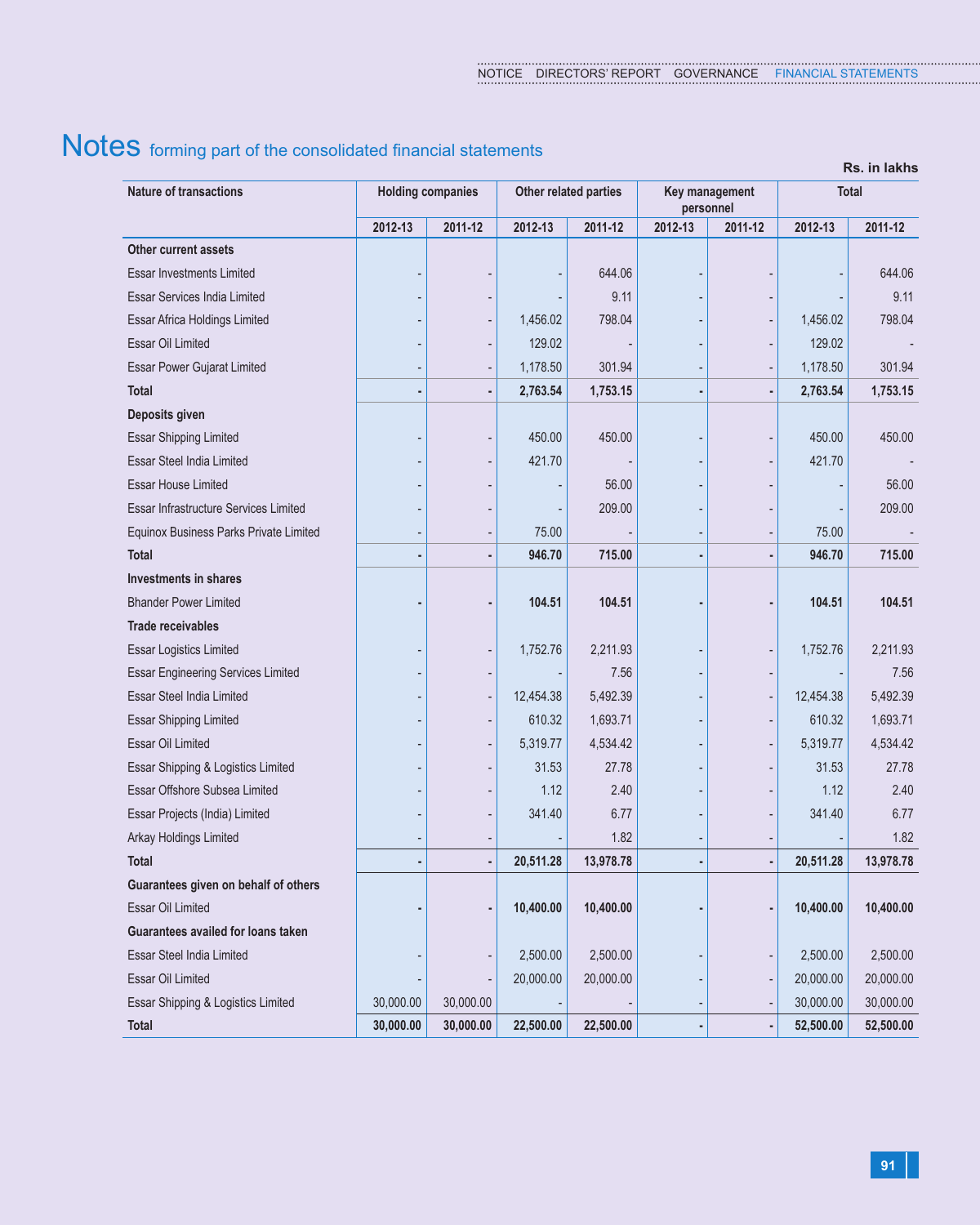

#### **36. Statement pursuant to Section 212 of the Companies Act, 1956**

Statement of information relating to subsidiaries including subsidiaries of subsidiaries (In terms of Government of India, Ministry of Corporate Affairs General Circular No: 2/2011, No: 5/12/2007-CL-III dated 8 February 2011) in compliance with section 212 of the Companies Act, 1956 for the year ended 31 March 2013.

|                |                                                                 |                                                  |                                                 |                                                             |                                                            |                                                 |                                                | Rs. in lakhs                               |
|----------------|-----------------------------------------------------------------|--------------------------------------------------|-------------------------------------------------|-------------------------------------------------------------|------------------------------------------------------------|-------------------------------------------------|------------------------------------------------|--------------------------------------------|
| Sr. No.        | <b>Particulars</b>                                              | <b>Vadinar Oil</b><br><b>Terminal</b><br>Limited | <b>Essar Bulk</b><br><b>Terminal</b><br>Limited | <b>Essar Bulk</b><br><b>Terminal</b><br>(Salaya)<br>Limited | <b>Essar Bulk</b><br><b>Terminal</b><br>Paradip<br>Limited | <b>Essar</b><br>Paradip<br>Terminals<br>Limited | <b>Vadinar Ports</b><br>& Terminals<br>Limited | <b>Essar</b><br><b>Dredging</b><br>Limited |
| $\mathbf{1}$   | Capital (including share application<br>money)                  | 104,614.20                                       | 26.410.00                                       | 27,165.85                                                   | 18,005.00                                                  | 1,000.00                                        | 27.013.45                                      | 5.00                                       |
| $\overline{2}$ | <b>Reserves</b>                                                 | (33,083.93)                                      | 47,146.55                                       | (429.23)                                                    | 376.04                                                     | (11.70)                                         | 5,885.69                                       | (3.79)                                     |
| 3              | Total assets (excluding current and<br>non-current investments) | 288.707.05                                       | 223,951.00                                      | 91,681.49                                                   | 63,349.11                                                  | 1,354.29                                        | 156,904.79                                     | 2.80                                       |
| $\overline{4}$ | <b>Total liabilities</b>                                        | 236,324.78                                       | 163,507.51                                      | 64,944.87                                                   | 44,968.07                                                  | 365.99                                          | 124,005.65                                     | 1.59                                       |
| 5              | Details of investments (except<br>investments in subsidiaries)  |                                                  | 104.51                                          |                                                             |                                                            |                                                 |                                                |                                            |
| $6\phantom{.}$ | Turnover                                                        | 56,651.86                                        | 61,177.75                                       | 693.33                                                      | 4,366.33                                                   |                                                 | 23,859.35                                      |                                            |
| $\overline{7}$ | Profit / (loss) before taxation                                 | 1,374.97                                         | 37,602.64                                       | (375.78)                                                    | 608.02                                                     | (3.12)                                          | 3,275.10                                       | (0.30)                                     |
| 8              | Provision for taxation                                          | (1,448.09)                                       | 6,483.70                                        |                                                             | 205.10                                                     |                                                 | 1,201.26                                       |                                            |
| 9              | Profit after taxation (7-8)                                     | 2,823.06                                         | 31,118.94                                       | (375.78)                                                    | 402.92                                                     | (3.12)                                          | 2,073.84                                       | (0.30)                                     |
| 10             | Proposed dividend (including<br>corporate dividend tax)         |                                                  | 2,608.78                                        |                                                             |                                                            |                                                 |                                                |                                            |

37 The previous year figures have been regrouped / reclassified wherever necessary to correspond with current year classification / disclosures.

#### **For and on behalf of Board of Directors**

Managing Director **Director Bilance** 

**Rajiv Agarwal Shailesh Sawa**

**Deepak Kumar Verma Manoj Contractor** Director Company Secretary

Mumbai 18 April 2013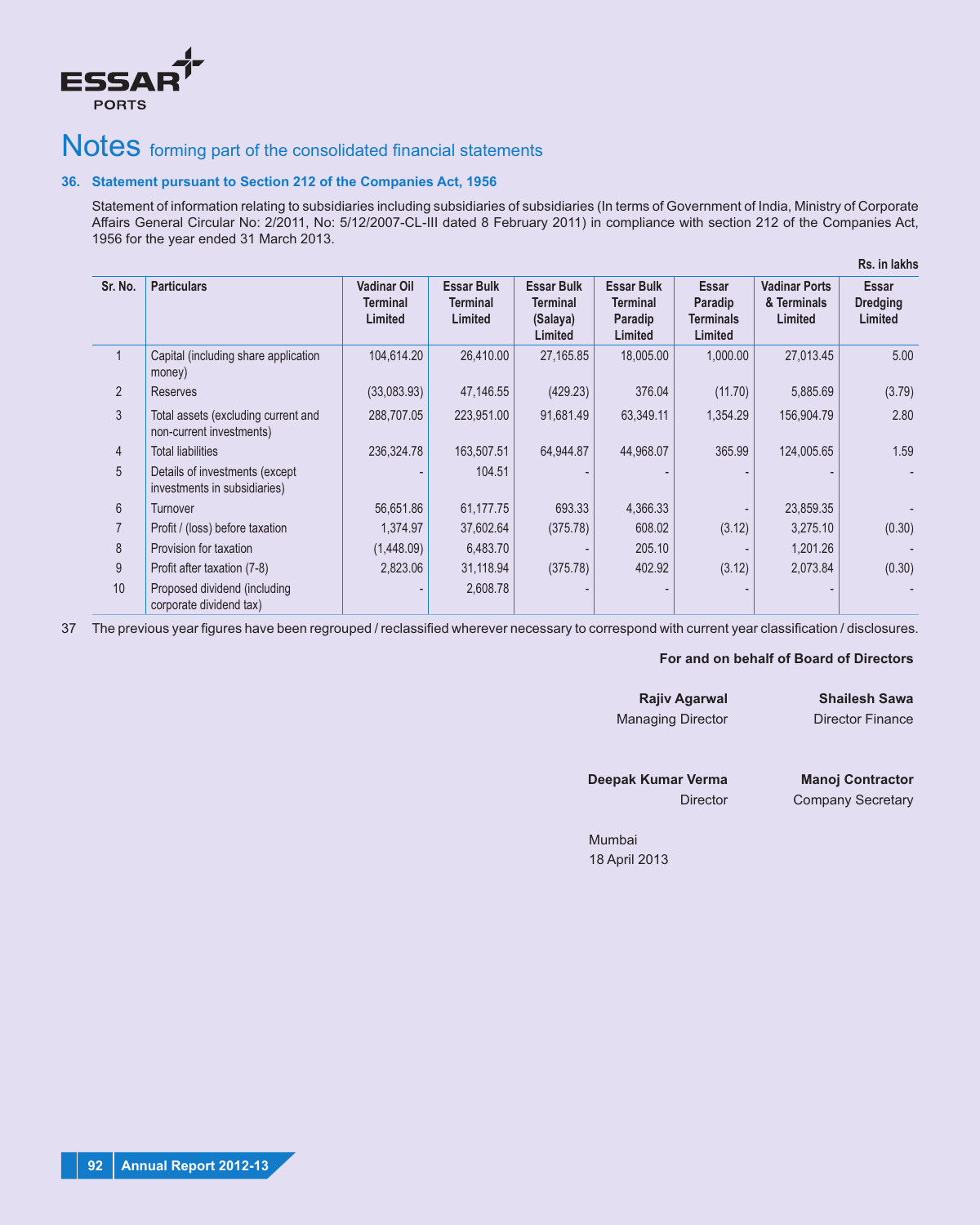### **GREEN INITIATIVE**

The Ministry of Corporate Affairs has taken a Green Initiative in Corporate Governance by allowing paperless compliance by companies. Accordingly, companies can now send various documents electronically to those shareholders who register their email addresses to receive all communications including Annual Reports by e-mail.

- Holders of shares in physical form are requested to fill up the postage pre-paid e-mail registration form setout below and send it to the share transfer agents, M/s. Data Software Research Company Private Limited.
- Members holding shares in demat form may register their e-mail IDs with the Company or their Depository Participant.

#### **E-MAIL REGISTRATION**

#### To

 $\frac{1}{\sqrt{2}}$ 

#### **Data Software Research Company Private Limited**

Unit: ESSAR PORTS LIMITED 19, Pycrofts Garden Road Off. Haddows Road Nungambakkam Chennai 600006

#### Dear Sir/s,

#### **Re: Registration of e-mail ID for receiving communications in electronic form**

I am a shareholder of the Company. I want to receive all communications from the Company including AGM and other General Meeting notices and explanatory statement(s) thereto, Balance Sheets, Directors' Reports, Auditor's Reports etc., through e-mail. Please register my e-mail ID, setout below, in your records for sending communications through e-mail:

| Folio No <sup>*</sup>        |                   |
|------------------------------|-------------------|
|                              |                   |
| Name of Joint Holder(s)      |                   |
| Address                      |                   |
|                              |                   |
| Pin Code                     |                   |
| E-mail ID (to be registered) |                   |
|                              | $\cdot$ andline : |
|                              |                   |

Date…………………… Signature of fi rst holder\* …………………………………………..

#### **Important Notes:**

 $\ast$ 

- 1) Fields marked \* are mandatory for registration of the e-mail ID
- 2) On registration, all the communications will be sent to the e-mail ID registered in the folio
- 3) The form is also available on the website of the Company www.essarports.com
- 4) Any change in e-mail ID, from time to time, may please be registered in the records of the Company.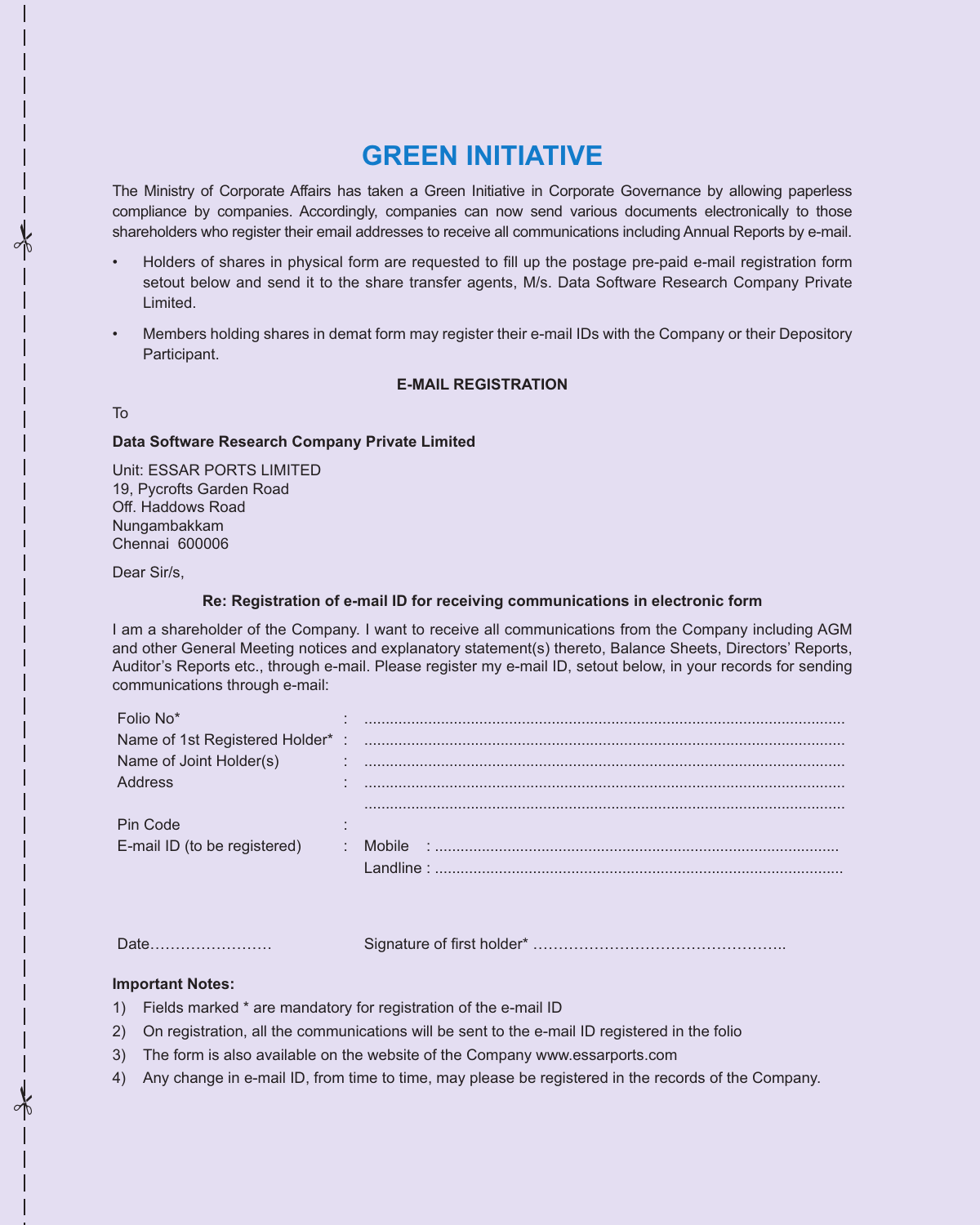|                                                | <b>BUSINESS REPLY INLAND LETTER</b>                                                                                                                                    |                                                                  |
|------------------------------------------------|------------------------------------------------------------------------------------------------------------------------------------------------------------------------|------------------------------------------------------------------|
| Postage<br>will be<br>paid by the<br>Addressee | <b>Business Reply Permit</b><br>No. TN/CH/(C)/BRP/996<br>Greams Road P.O.<br>Chennai - 600 006                                                                         | No postage<br>stamp<br>necessary<br>if posted in<br><b>INDIA</b> |
| To                                             |                                                                                                                                                                        |                                                                  |
|                                                | Data Software Research Company Private Limited<br><b>Unit: ESSAR PORTS LIMITED</b><br>19, Pycrofts Garden Road<br>Off. Haddows Road<br>Nungambakkam<br>Chennai 600 006 |                                                                  |
|                                                | ---------1st Fold -                                                                                                                                                    |                                                                  |
|                                                |                                                                                                                                                                        |                                                                  |
|                                                |                                                                                                                                                                        |                                                                  |
|                                                |                                                                                                                                                                        |                                                                  |
|                                                |                                                                                                                                                                        |                                                                  |
|                                                |                                                                                                                                                                        |                                                                  |
|                                                |                                                                                                                                                                        |                                                                  |
|                                                |                                                                                                                                                                        |                                                                  |
|                                                | $-2nd$ Fold - -                                                                                                                                                        |                                                                  |
|                                                |                                                                                                                                                                        |                                                                  |
|                                                |                                                                                                                                                                        |                                                                  |
|                                                |                                                                                                                                                                        |                                                                  |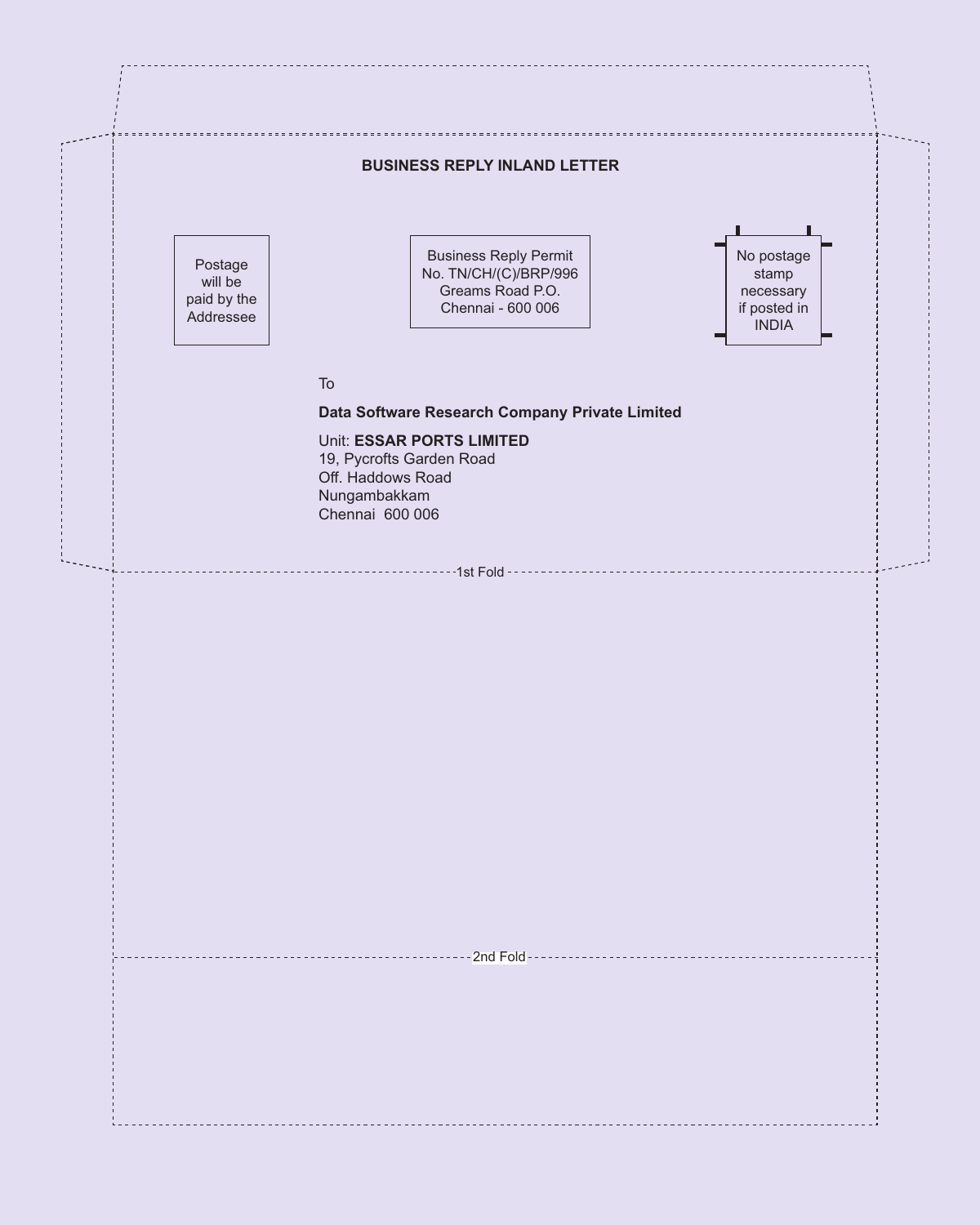### **ESSAR PORTS LIMITED**

REGD. OFFICE: Administrative Building, Essar Refinery Complex, Okha Highway (SH – 25), Taluka Khambhalia, District Jamnagar, Gujarat 361 305

### **PROXY FORM**

| Client ID No.*                                                       |           |                                                                                       |                                    |                                                                           |                        |                                                                                                                                                                                                                                                                                                                                                                           |                    |                                |  |
|----------------------------------------------------------------------|-----------|---------------------------------------------------------------------------------------|------------------------------------|---------------------------------------------------------------------------|------------------------|---------------------------------------------------------------------------------------------------------------------------------------------------------------------------------------------------------------------------------------------------------------------------------------------------------------------------------------------------------------------------|--------------------|--------------------------------|--|
|                                                                      |           |                                                                                       |                                    |                                                                           |                        |                                                                                                                                                                                                                                                                                                                                                                           |                    |                                |  |
|                                                                      |           |                                                                                       |                                    |                                                                           |                        |                                                                                                                                                                                                                                                                                                                                                                           |                    |                                |  |
| thereof.                                                             |           |                                                                                       |                                    |                                                                           |                        | our proxy to vote for me/us and on my/our behalf at the THIRTY-SEVENTH ANNUAL GENERAL MEETING of the Company to<br>be held on Thursday, September 26, 2013 at 2.30 P.M. at the Registered Office of the Company, Administrative Building, Essar<br>Refinery Complex, Okha Highway (SH-25), Taluka Khambhalia, District Jamnagar, Gujarat 361 305 and at every adjournment |                    |                                |  |
|                                                                      |           |                                                                                       |                                    |                                                                           |                        |                                                                                                                                                                                                                                                                                                                                                                           |                    |                                |  |
|                                                                      |           |                                                                                       |                                    |                                                                           |                        | Proxy form must reach the Company's Regd. Office, at Administrative Building, Essar<br>Refinery Complex, Okha Highway (SH-25), Taluka Khambhalia, District Jamnagar,<br>Gujarat 361 305, not less than 48 hours before the commencement of the meeting.                                                                                                                   |                    | Affix Rs.1<br>Revenue<br>Stamp |  |
|                                                                      |           |                                                                                       |                                    | * Applicable only in case of investors holding shares in electronic form. |                        |                                                                                                                                                                                                                                                                                                                                                                           |                    | Signature                      |  |
|                                                                      |           |                                                                                       |                                    |                                                                           |                        | <b>ESSAR PORTS LIMITED</b><br>REGD. OFFICE: Administrative Building, Essar Refinery Complex, Okha Highway (SH - 25),<br>Taluka Khambhalia, District Jamnagar, Gujarat 361 305                                                                                                                                                                                             |                    |                                |  |
|                                                                      |           |                                                                                       |                                    |                                                                           | <b>ATTENDANCE CARD</b> |                                                                                                                                                                                                                                                                                                                                                                           |                    |                                |  |
| DP ID No.*                                                           |           |                                                                                       |                                    |                                                                           |                        |                                                                                                                                                                                                                                                                                                                                                                           | Member's Folio No. |                                |  |
| Client ID No.*                                                       |           |                                                                                       |                                    |                                                                           |                        |                                                                                                                                                                                                                                                                                                                                                                           |                    |                                |  |
|                                                                      |           |                                                                                       |                                    |                                                                           |                        |                                                                                                                                                                                                                                                                                                                                                                           |                    |                                |  |
| t.                                                                   | 2.30 P.M. |                                                                                       |                                    |                                                                           |                        |                                                                                                                                                                                                                                                                                                                                                                           |                    |                                |  |
| 37th Annual General Meeting<br><b>TIME</b><br><b>DATE</b><br>VENUE : |           | September 26, 2013<br><b>Administrative Building</b><br><b>Essar Refinery Complex</b> | District Jamnagar, Gujarat 361 305 | Okha Highway (SH-25), Taluka Khambhalia                                   |                        |                                                                                                                                                                                                                                                                                                                                                                           |                    |                                |  |
| Member                                                               |           |                                                                                       |                                    |                                                                           |                        |                                                                                                                                                                                                                                                                                                                                                                           |                    |                                |  |
| Proxy                                                                |           |                                                                                       |                                    |                                                                           |                        |                                                                                                                                                                                                                                                                                                                                                                           |                    |                                |  |
|                                                                      |           |                                                                                       | [Name in capital letters]          |                                                                           |                        |                                                                                                                                                                                                                                                                                                                                                                           |                    |                                |  |
|                                                                      |           |                                                                                       |                                    | I hereby record my presence at the 37th AGM of the Company.               |                        |                                                                                                                                                                                                                                                                                                                                                                           |                    | Signature of Member/Proxy      |  |